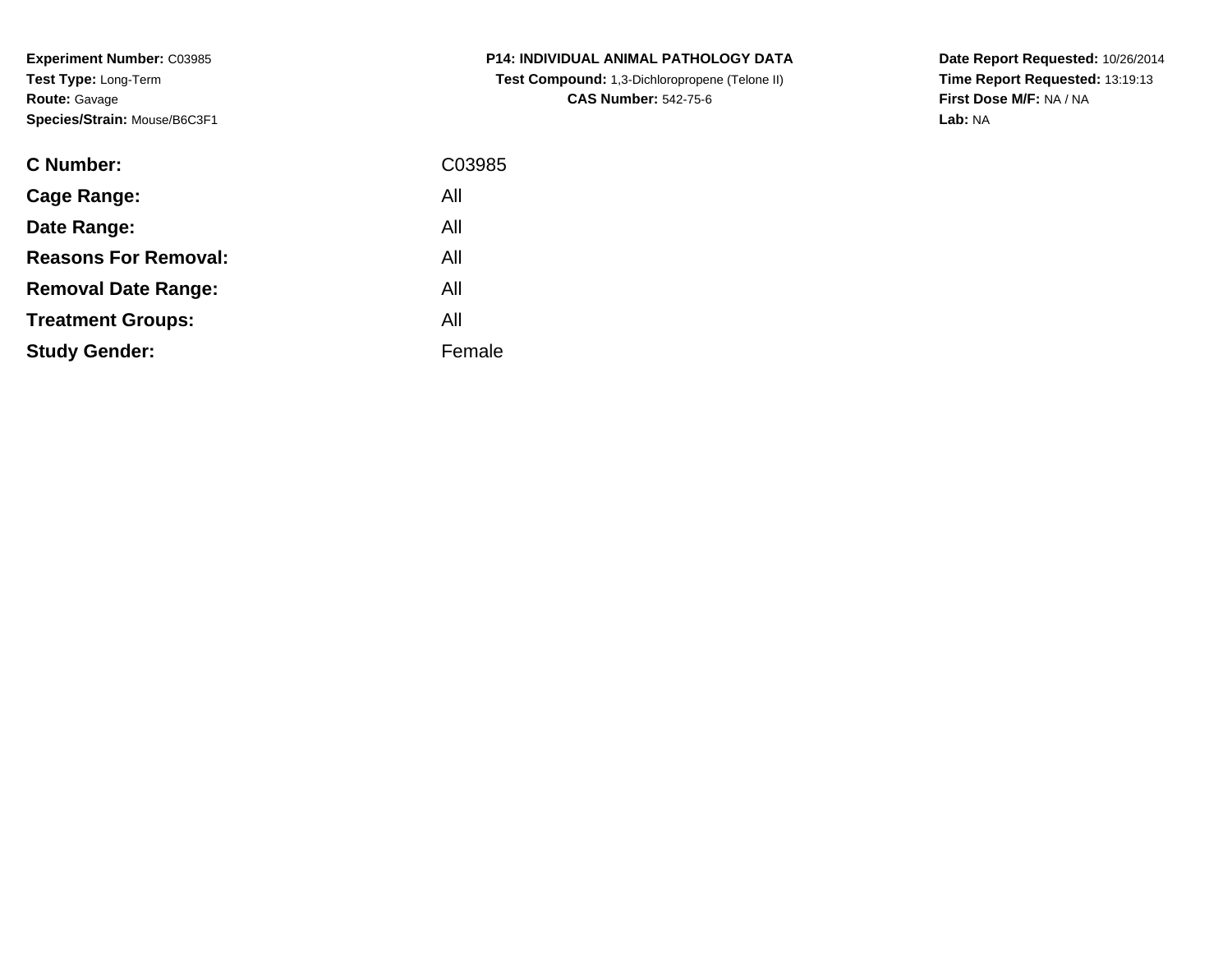| <b>Experiment Number: C03985</b><br><b>Test Type: Long-Term</b><br><b>Route: Gavage</b><br>Species/Strain: Mouse/B6C3F1 |                                  | <b>P14: INDIVIDUAL ANIMAL PATHOLOGY DATA</b><br>Test Compound: 1,3-Dichloropropene (Telone II)<br><b>CAS Number: 542-75-6</b> | Date Report Requested: 10/26/2014<br>Time Report Requested: 13:19:13<br>First Dose M/F: NA / NA<br>Lab: NA |
|-------------------------------------------------------------------------------------------------------------------------|----------------------------------|-------------------------------------------------------------------------------------------------------------------------------|------------------------------------------------------------------------------------------------------------|
| <b>ANIMAL ID:</b> 1 002                                                                                                 | <b>TRT#: 1</b><br><b>DOSE: 0</b> | <b>SEX: Female</b><br><b>DISP:</b> Scheduled Sacrifice                                                                        | DAY ON TEST:<br><b>HISTO:</b>                                                                              |
| <b>OBSERVATIONS</b>                                                                                                     |                                  |                                                                                                                               |                                                                                                            |
| Kidney                                                                                                                  |                                  | Inflammation, Chronic                                                                                                         |                                                                                                            |
| Salivary gland                                                                                                          |                                  | Inflammation, Chronic                                                                                                         |                                                                                                            |
| Unspecified                                                                                                             | Multiple Organs Nos              | Inflammation, Chronic Focal                                                                                                   |                                                                                                            |
| Uterus                                                                                                                  | Endometrium                      | Hyperplasia, Cystic                                                                                                           |                                                                                                            |
| PRIMARY CAUSE OF DEATH                                                                                                  |                                  |                                                                                                                               |                                                                                                            |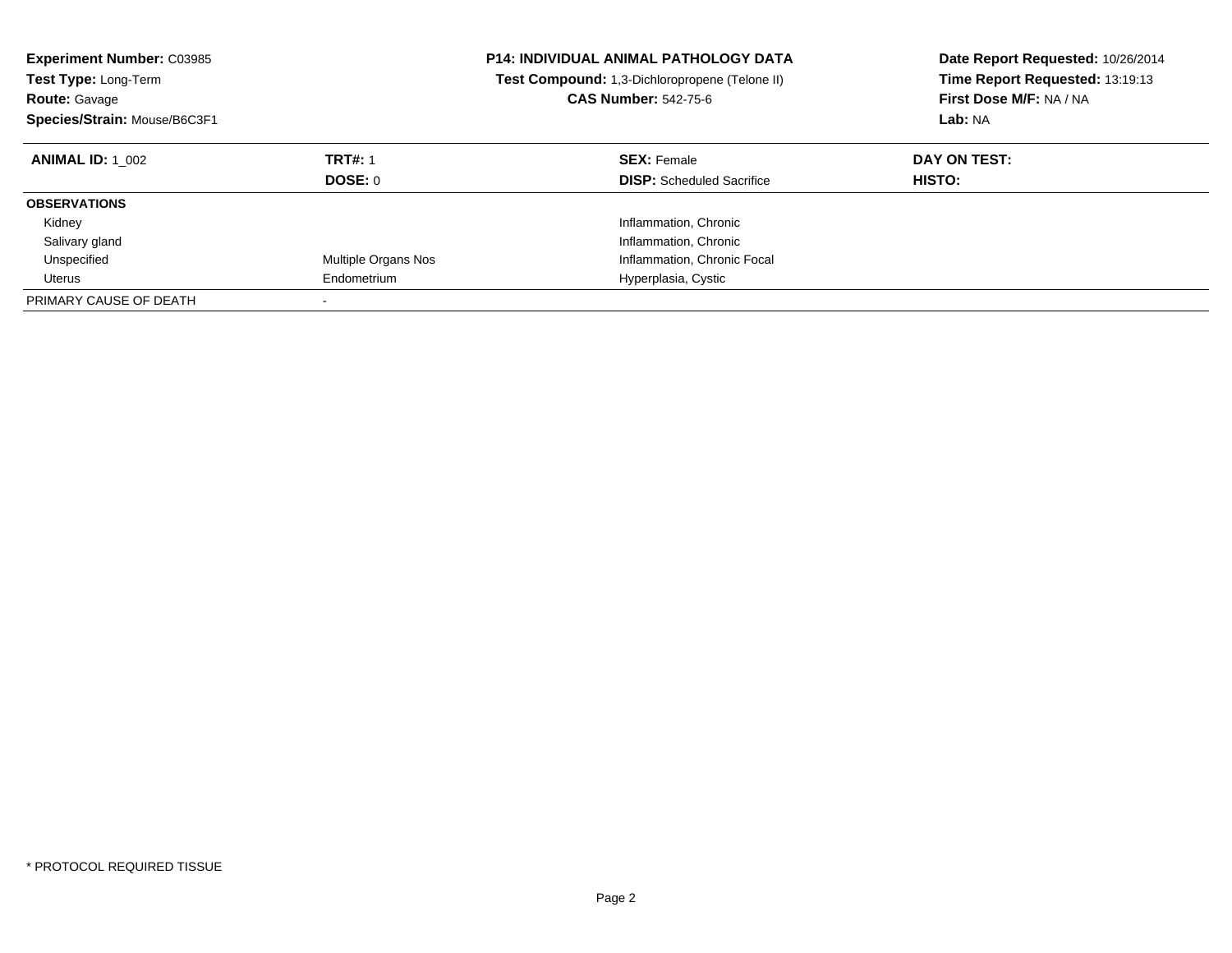| <b>Experiment Number: C03985</b><br>Test Type: Long-Term<br><b>Route: Gavage</b><br>Species/Strain: Mouse/B6C3F1 |                | <b>P14: INDIVIDUAL ANIMAL PATHOLOGY DATA</b><br>Test Compound: 1,3-Dichloropropene (Telone II)<br><b>CAS Number: 542-75-6</b> | Date Report Requested: 10/26/2014<br>Time Report Requested: 13:19:13<br>First Dose M/F: NA / NA<br>Lab: NA |
|------------------------------------------------------------------------------------------------------------------|----------------|-------------------------------------------------------------------------------------------------------------------------------|------------------------------------------------------------------------------------------------------------|
| <b>ANIMAL ID: 1 004</b>                                                                                          | <b>TRT#: 1</b> | <b>SEX: Female</b>                                                                                                            | DAY ON TEST:                                                                                               |
|                                                                                                                  | DOSE: 0        | <b>DISP:</b> Scheduled Sacrifice                                                                                              | <b>HISTO:</b>                                                                                              |
| <b>OBSERVATIONS</b>                                                                                              |                |                                                                                                                               |                                                                                                            |
| Bone marrow                                                                                                      |                | Fibrosis, Myelo                                                                                                               |                                                                                                            |
| Kidney                                                                                                           |                | Inflammation, Chronic                                                                                                         |                                                                                                            |
| Liver                                                                                                            |                | Inflammation, Chronic Focal                                                                                                   |                                                                                                            |
| Salivary gland                                                                                                   |                | Inflammation, Chronic                                                                                                         |                                                                                                            |
| Thyroid                                                                                                          |                | Inflammation, Chronic Focal                                                                                                   |                                                                                                            |
| Uterus                                                                                                           | Endometrium    | Hyperplasia, Cystic                                                                                                           |                                                                                                            |
| PRIMARY CAUSE OF DEATH                                                                                           |                |                                                                                                                               |                                                                                                            |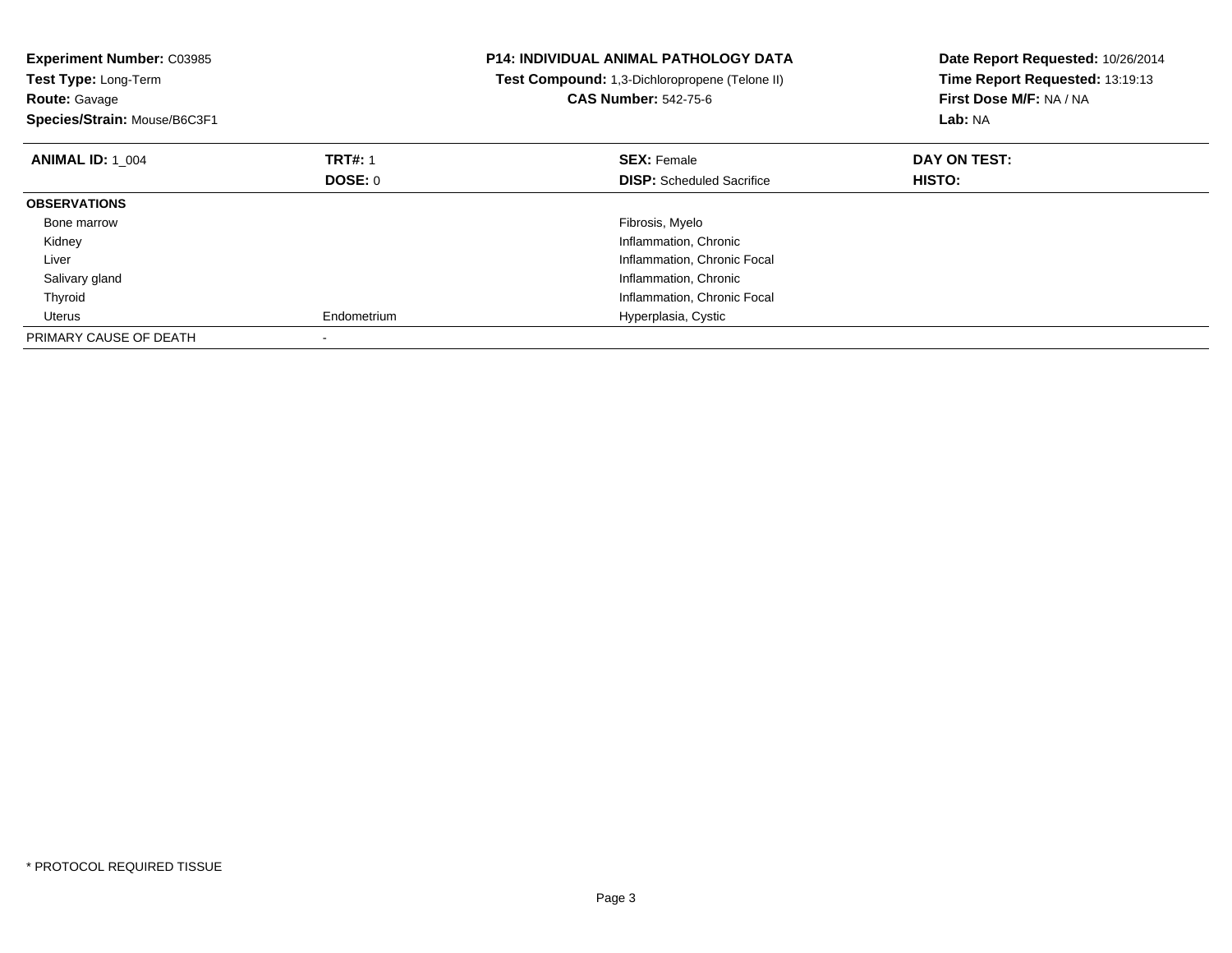| <b>Experiment Number: C03985</b><br><b>Test Type: Long-Term</b><br><b>Route: Gavage</b><br>Species/Strain: Mouse/B6C3F1 |                           | <b>P14: INDIVIDUAL ANIMAL PATHOLOGY DATA</b><br>Test Compound: 1,3-Dichloropropene (Telone II)<br><b>CAS Number: 542-75-6</b> | Date Report Requested: 10/26/2014<br>Time Report Requested: 13:19:13<br>First Dose M/F: NA / NA<br>Lab: NA |
|-------------------------------------------------------------------------------------------------------------------------|---------------------------|-------------------------------------------------------------------------------------------------------------------------------|------------------------------------------------------------------------------------------------------------|
| <b>ANIMAL ID: 1 006</b>                                                                                                 | <b>TRT#: 1</b><br>DOSE: 0 | <b>SEX: Female</b><br><b>DISP:</b> Scheduled Sacrifice                                                                        | DAY ON TEST:<br><b>HISTO:</b>                                                                              |
| <b>OBSERVATIONS</b>                                                                                                     |                           |                                                                                                                               |                                                                                                            |
| Bone marrow                                                                                                             |                           | Fibrosis, Myelo                                                                                                               |                                                                                                            |
| <b>Brain</b>                                                                                                            |                           | Mineralization                                                                                                                |                                                                                                            |
| Kidney                                                                                                                  |                           | Inflammation, Chronic Focal                                                                                                   |                                                                                                            |
| Spleen                                                                                                                  |                           | Hemosiderosis                                                                                                                 |                                                                                                            |
| PRIMARY CAUSE OF DEATH                                                                                                  |                           |                                                                                                                               |                                                                                                            |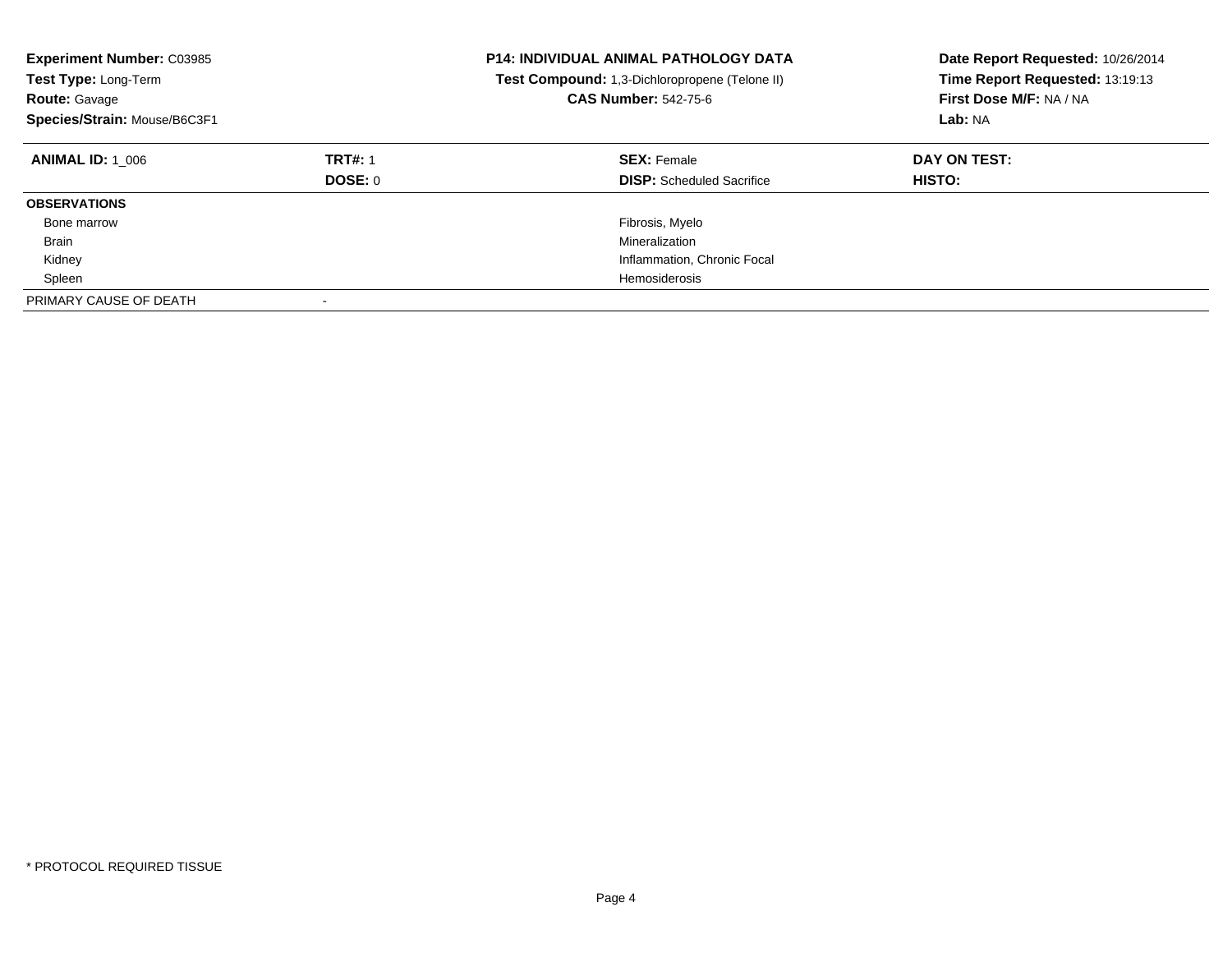| <b>Experiment Number: C03985</b><br>Test Type: Long-Term<br><b>Route: Gavage</b><br>Species/Strain: Mouse/B6C3F1 |                | <b>P14: INDIVIDUAL ANIMAL PATHOLOGY DATA</b><br>Test Compound: 1,3-Dichloropropene (Telone II)<br><b>CAS Number: 542-75-6</b> | Date Report Requested: 10/26/2014<br>Time Report Requested: 13:19:13<br>First Dose M/F: NA / NA<br>Lab: NA |
|------------------------------------------------------------------------------------------------------------------|----------------|-------------------------------------------------------------------------------------------------------------------------------|------------------------------------------------------------------------------------------------------------|
| <b>ANIMAL ID: 1 008</b>                                                                                          | <b>TRT#: 1</b> | <b>SEX: Female</b>                                                                                                            | DAY ON TEST:                                                                                               |
|                                                                                                                  | DOSE: 0        | <b>DISP:</b> Scheduled Sacrifice                                                                                              | HISTO:                                                                                                     |
| <b>OBSERVATIONS</b>                                                                                              |                |                                                                                                                               |                                                                                                            |
| Bone marrow                                                                                                      |                | Fibrosis, Myelo                                                                                                               |                                                                                                            |
| Brain                                                                                                            |                | Mineralization                                                                                                                |                                                                                                            |
| Mammary gland                                                                                                    |                | Hyperplasia, Epithelial                                                                                                       |                                                                                                            |
| Ovary                                                                                                            |                | Hematoma, Nos                                                                                                                 |                                                                                                            |
| Salivary gland                                                                                                   |                | Inflammation, Chronic                                                                                                         |                                                                                                            |
| Uterus                                                                                                           | Endometrium    | Hyperplasia, Cystic                                                                                                           |                                                                                                            |
| PRIMARY CAUSE OF DEATH                                                                                           |                |                                                                                                                               |                                                                                                            |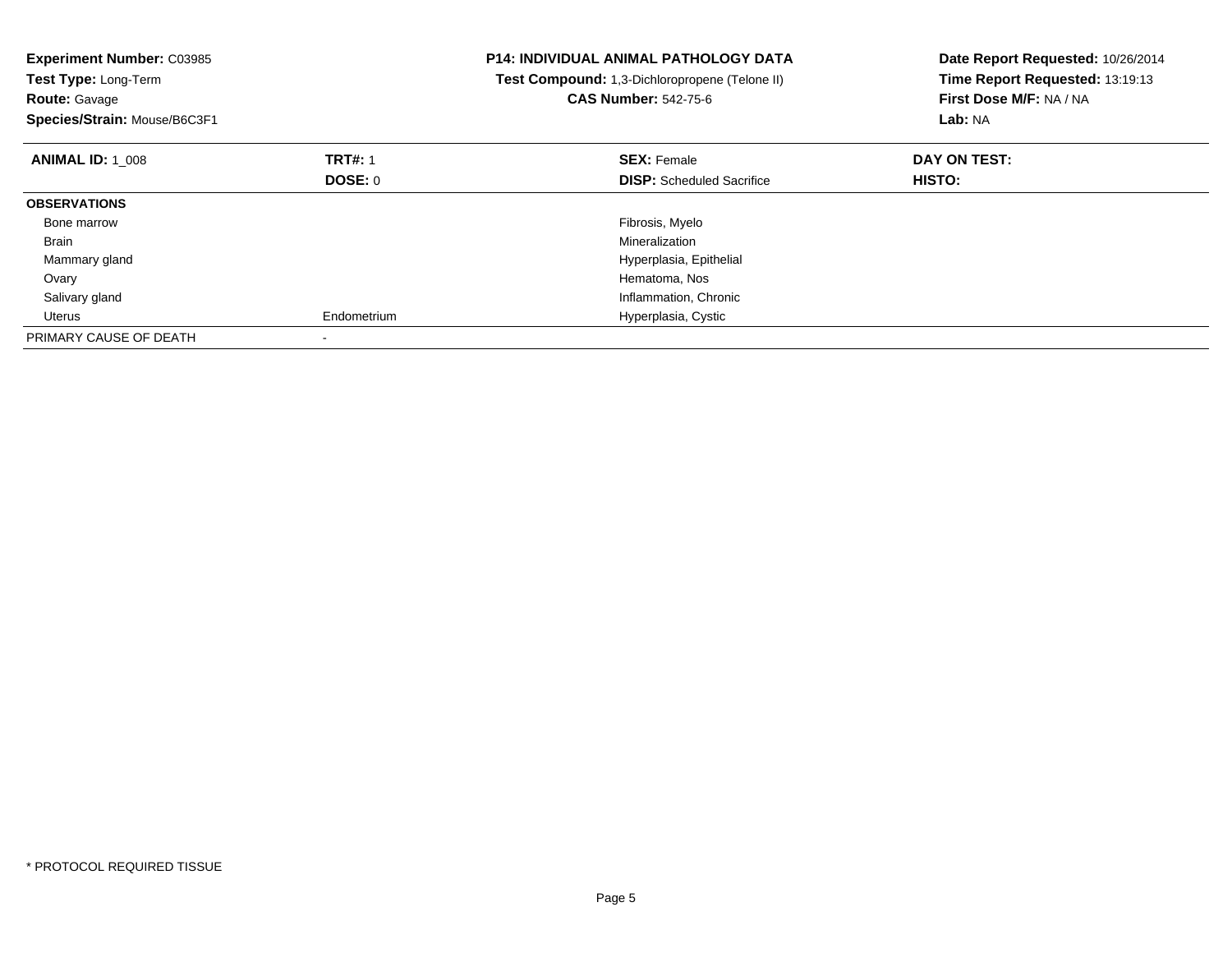| <b>Experiment Number: C03985</b><br>Test Type: Long-Term<br><b>Route: Gavage</b><br>Species/Strain: Mouse/B6C3F1 |                | <b>P14: INDIVIDUAL ANIMAL PATHOLOGY DATA</b><br>Test Compound: 1,3-Dichloropropene (Telone II)<br><b>CAS Number: 542-75-6</b> | Date Report Requested: 10/26/2014<br>Time Report Requested: 13:19:13<br>First Dose M/F: NA / NA<br>Lab: NA |
|------------------------------------------------------------------------------------------------------------------|----------------|-------------------------------------------------------------------------------------------------------------------------------|------------------------------------------------------------------------------------------------------------|
| <b>ANIMAL ID: 1 010</b>                                                                                          | <b>TRT#: 1</b> | <b>SEX: Female</b>                                                                                                            | DAY ON TEST:                                                                                               |
|                                                                                                                  | <b>DOSE: 0</b> | <b>DISP:</b> Scheduled Sacrifice                                                                                              | <b>HISTO:</b>                                                                                              |
| <b>OBSERVATIONS</b>                                                                                              |                |                                                                                                                               |                                                                                                            |
| Bone marrow                                                                                                      |                | Fibrosis, Myelo                                                                                                               |                                                                                                            |
| Brain                                                                                                            |                | Mineralization                                                                                                                |                                                                                                            |
| Liver                                                                                                            |                | Inflammation, Chronic Focal                                                                                                   |                                                                                                            |
| Salivary gland                                                                                                   |                | Inflammation, Chronic                                                                                                         |                                                                                                            |
| Uterus                                                                                                           | Endometrium    | Hyperplasia, Cystic                                                                                                           |                                                                                                            |
| PRIMARY CAUSE OF DEATH                                                                                           |                |                                                                                                                               |                                                                                                            |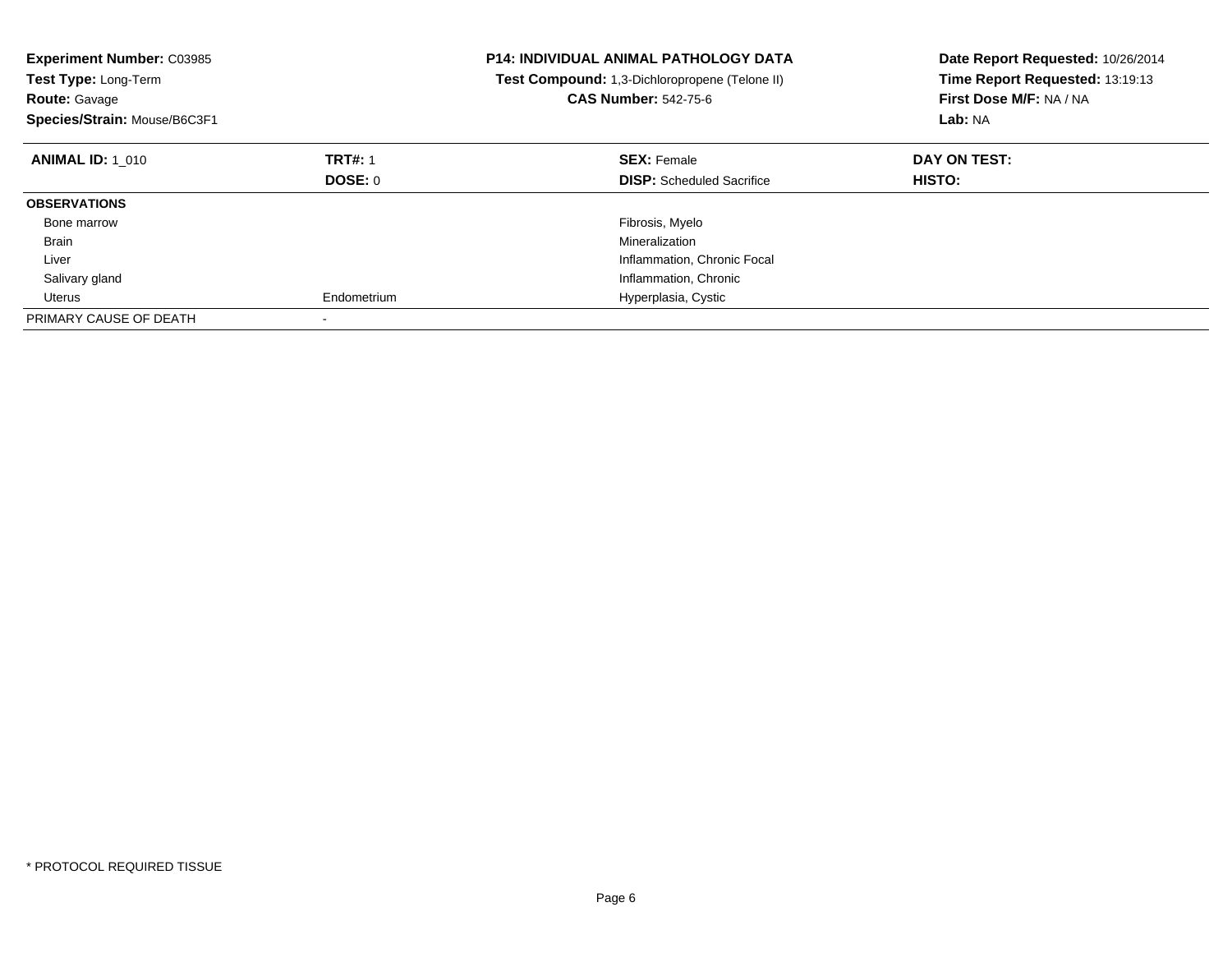| <b>Experiment Number: C03985</b><br><b>Test Type: Long-Term</b> |                | <b>P14: INDIVIDUAL ANIMAL PATHOLOGY DATA</b><br>Test Compound: 1,3-Dichloropropene (Telone II)<br><b>CAS Number: 542-75-6</b> | Date Report Requested: 10/26/2014<br>Time Report Requested: 13:19:13<br>First Dose M/F: NA / NA |
|-----------------------------------------------------------------|----------------|-------------------------------------------------------------------------------------------------------------------------------|-------------------------------------------------------------------------------------------------|
| <b>Route: Gavage</b>                                            |                |                                                                                                                               |                                                                                                 |
| Species/Strain: Mouse/B6C3F1                                    |                |                                                                                                                               | Lab: NA                                                                                         |
| <b>ANIMAL ID: 1 012</b>                                         | <b>TRT#: 1</b> | <b>SEX: Female</b>                                                                                                            | DAY ON TEST:                                                                                    |
|                                                                 | DOSE: 0        | <b>DISP:</b> Scheduled Sacrifice                                                                                              | HISTO:                                                                                          |
| <b>OBSERVATIONS</b>                                             |                |                                                                                                                               |                                                                                                 |
| Bone marrow                                                     |                | Fibrosis, Myelo                                                                                                               |                                                                                                 |
| Salivary gland                                                  |                | Inflammation, Chronic                                                                                                         |                                                                                                 |
| PRIMARY CAUSE OF DEATH                                          |                |                                                                                                                               |                                                                                                 |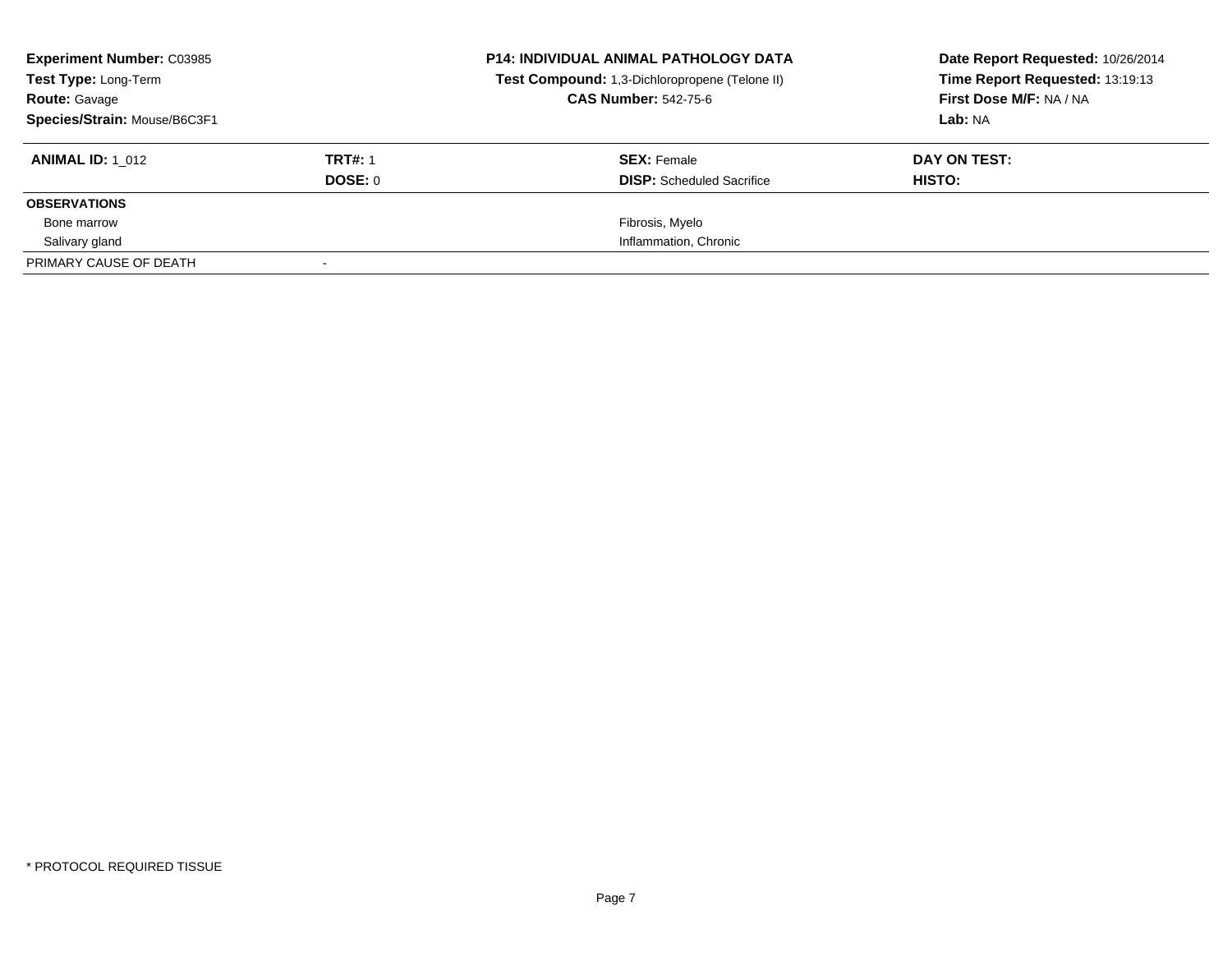| <b>Experiment Number: C03985</b><br>Test Type: Long-Term<br><b>Route: Gavage</b><br>Species/Strain: Mouse/B6C3F1 |                | <b>P14: INDIVIDUAL ANIMAL PATHOLOGY DATA</b><br>Test Compound: 1,3-Dichloropropene (Telone II)<br><b>CAS Number: 542-75-6</b> | Date Report Requested: 10/26/2014<br>Time Report Requested: 13:19:13<br>First Dose M/F: NA / NA<br>Lab: NA |
|------------------------------------------------------------------------------------------------------------------|----------------|-------------------------------------------------------------------------------------------------------------------------------|------------------------------------------------------------------------------------------------------------|
| <b>ANIMAL ID: 1 014</b>                                                                                          | <b>TRT#: 1</b> | <b>SEX: Female</b>                                                                                                            | DAY ON TEST:                                                                                               |
|                                                                                                                  | DOSE: 0        | <b>DISP:</b> Scheduled Sacrifice                                                                                              | HISTO:                                                                                                     |
| <b>OBSERVATIONS</b>                                                                                              |                |                                                                                                                               |                                                                                                            |
| Bone marrow                                                                                                      |                | Fibrosis, Myelo                                                                                                               |                                                                                                            |
| <b>Brain</b>                                                                                                     |                | Mineralization                                                                                                                |                                                                                                            |
| Salivary gland                                                                                                   |                | Inflammation, Chronic                                                                                                         |                                                                                                            |
| PRIMARY CAUSE OF DEATH                                                                                           |                |                                                                                                                               |                                                                                                            |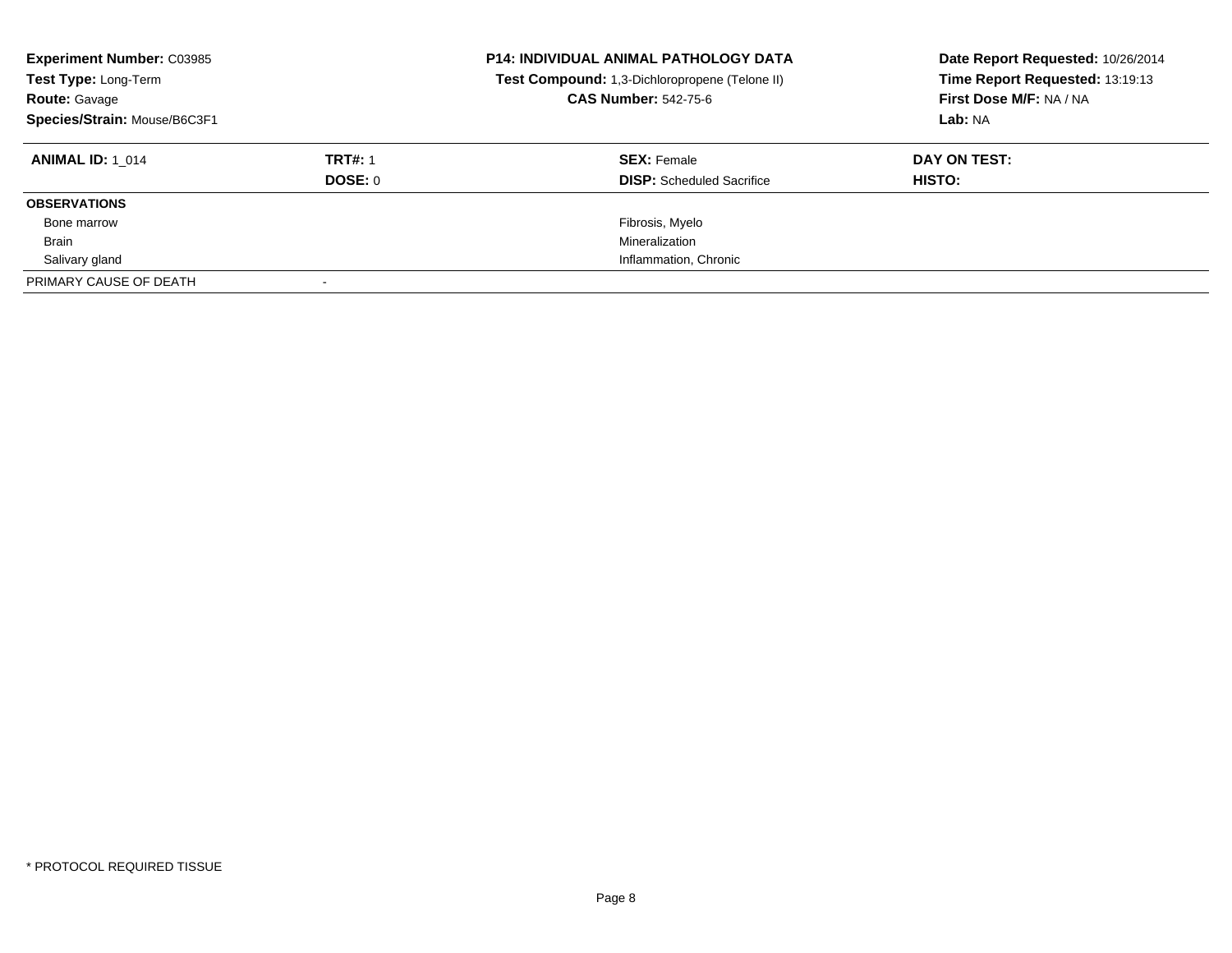| <b>Experiment Number: C03985</b><br>Test Type: Long-Term<br><b>Route: Gavage</b><br>Species/Strain: Mouse/B6C3F1 |                                  | <b>P14: INDIVIDUAL ANIMAL PATHOLOGY DATA</b><br>Test Compound: 1,3-Dichloropropene (Telone II)<br><b>CAS Number: 542-75-6</b> | Date Report Requested: 10/26/2014<br>Time Report Requested: 13:19:13<br>First Dose M/F: NA / NA<br>Lab: NA |
|------------------------------------------------------------------------------------------------------------------|----------------------------------|-------------------------------------------------------------------------------------------------------------------------------|------------------------------------------------------------------------------------------------------------|
| <b>ANIMAL ID: 1 016</b>                                                                                          | <b>TRT#: 1</b><br><b>DOSE: 0</b> | <b>SEX: Female</b><br><b>DISP:</b> Scheduled Sacrifice                                                                        | DAY ON TEST:<br>HISTO:                                                                                     |
| <b>OBSERVATIONS</b>                                                                                              |                                  |                                                                                                                               |                                                                                                            |
| Bone marrow                                                                                                      |                                  | Fibrosis, Myelo                                                                                                               |                                                                                                            |
| Kidney                                                                                                           |                                  | Inflammation, Chronic                                                                                                         |                                                                                                            |
| Lung                                                                                                             |                                  | Hyperplasia, Adenomatous                                                                                                      |                                                                                                            |
|                                                                                                                  |                                  | Inflammation, Chronic Focal                                                                                                   |                                                                                                            |
| Salivary gland                                                                                                   |                                  | Inflammation, Chronic                                                                                                         |                                                                                                            |
| Urinary bladder                                                                                                  |                                  | Inflammation, Chronic                                                                                                         |                                                                                                            |
| Uterus                                                                                                           | Endometrium                      | Hyperplasia, Cystic                                                                                                           |                                                                                                            |
| PRIMARY CAUSE OF DEATH                                                                                           |                                  |                                                                                                                               |                                                                                                            |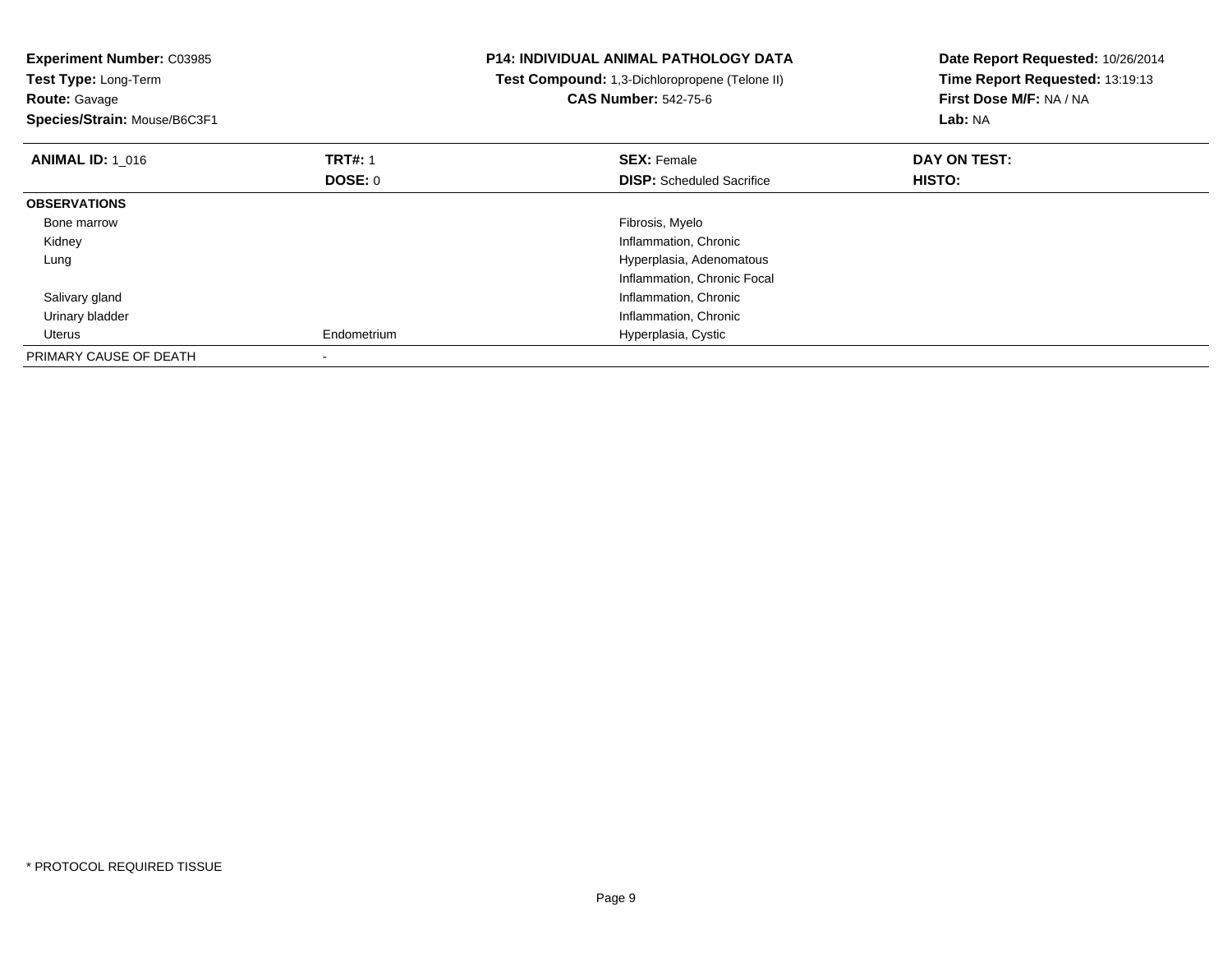| <b>Experiment Number: C03985</b><br>Test Type: Long-Term<br><b>Route: Gavage</b><br>Species/Strain: Mouse/B6C3F1 |                | <b>P14: INDIVIDUAL ANIMAL PATHOLOGY DATA</b><br>Test Compound: 1,3-Dichloropropene (Telone II)<br><b>CAS Number: 542-75-6</b> | Date Report Requested: 10/26/2014<br>Time Report Requested: 13:19:13<br>First Dose M/F: NA / NA<br>Lab: NA |
|------------------------------------------------------------------------------------------------------------------|----------------|-------------------------------------------------------------------------------------------------------------------------------|------------------------------------------------------------------------------------------------------------|
| <b>ANIMAL ID: 1 018</b>                                                                                          | <b>TRT#: 1</b> | <b>SEX: Female</b>                                                                                                            | DAY ON TEST:                                                                                               |
|                                                                                                                  | DOSE: 0        | <b>DISP:</b> Scheduled Sacrifice                                                                                              | <b>HISTO:</b>                                                                                              |
| <b>OBSERVATIONS</b>                                                                                              |                |                                                                                                                               |                                                                                                            |
| Bone marrow                                                                                                      |                | Fibrosis, Myelo                                                                                                               |                                                                                                            |
| Salivary gland                                                                                                   |                | Inflammation, Chronic                                                                                                         |                                                                                                            |
| Urinary bladder                                                                                                  |                | Inflammation, Chronic                                                                                                         |                                                                                                            |
| PRIMARY CAUSE OF DEATH                                                                                           |                |                                                                                                                               |                                                                                                            |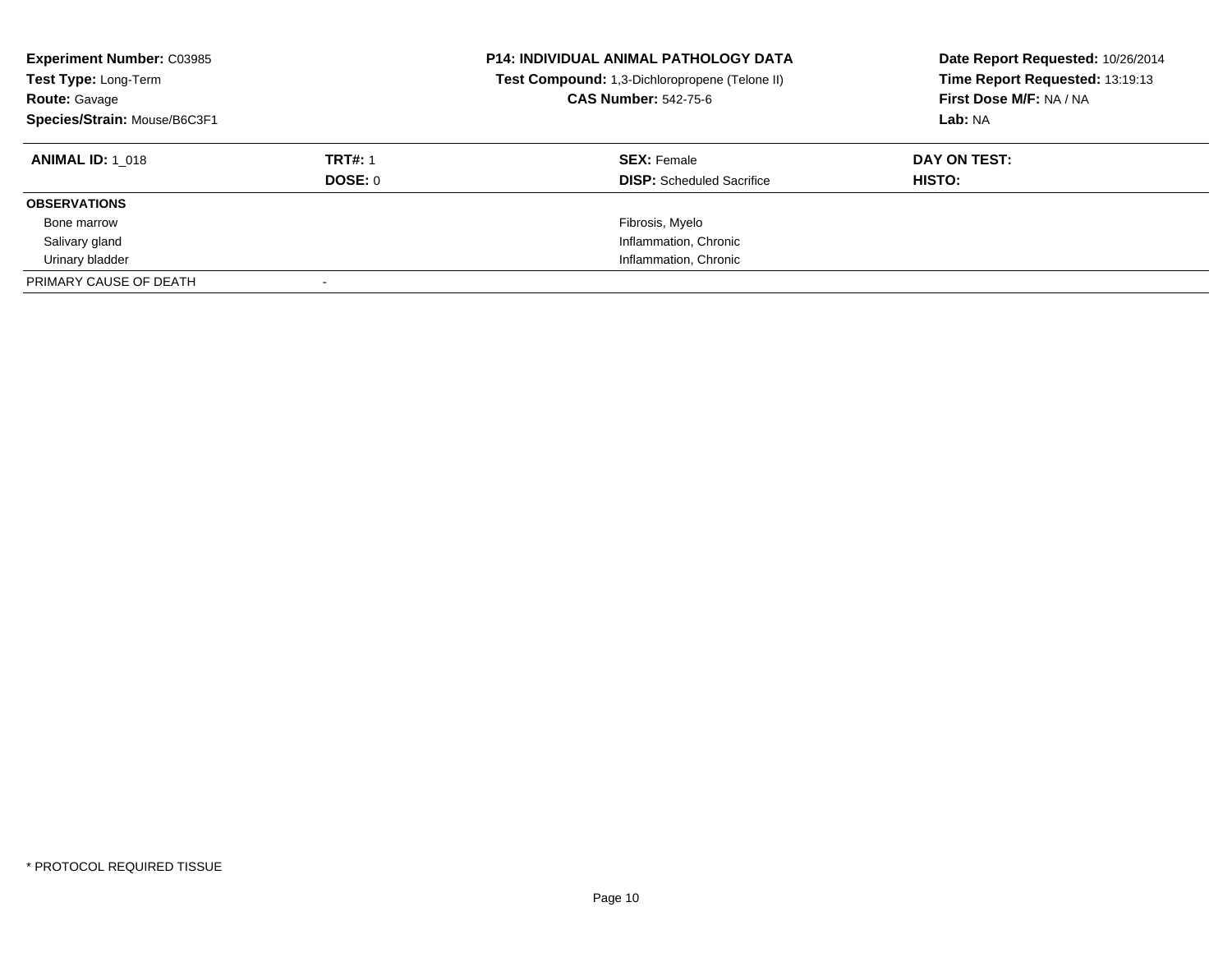| <b>Experiment Number: C03985</b><br><b>Test Type: Long-Term</b> |                | <b>P14: INDIVIDUAL ANIMAL PATHOLOGY DATA</b><br>Test Compound: 1,3-Dichloropropene (Telone II) | Date Report Requested: 10/26/2014<br>Time Report Requested: 13:19:13<br>First Dose M/F: NA / NA |
|-----------------------------------------------------------------|----------------|------------------------------------------------------------------------------------------------|-------------------------------------------------------------------------------------------------|
| <b>Route: Gavage</b>                                            |                | <b>CAS Number: 542-75-6</b>                                                                    |                                                                                                 |
| Species/Strain: Mouse/B6C3F1                                    |                |                                                                                                | Lab: NA                                                                                         |
| <b>ANIMAL ID: 1 020</b>                                         | <b>TRT#: 1</b> | <b>SEX: Female</b>                                                                             | DAY ON TEST:                                                                                    |
|                                                                 | DOSE: 0        | <b>DISP:</b> Scheduled Sacrifice                                                               | HISTO:                                                                                          |
| <b>OBSERVATIONS</b>                                             |                |                                                                                                |                                                                                                 |
| Bone marrow                                                     |                | Fibrosis, Myelo                                                                                |                                                                                                 |
| Brain                                                           |                | Mineralization                                                                                 |                                                                                                 |
| PRIMARY CAUSE OF DEATH                                          |                |                                                                                                |                                                                                                 |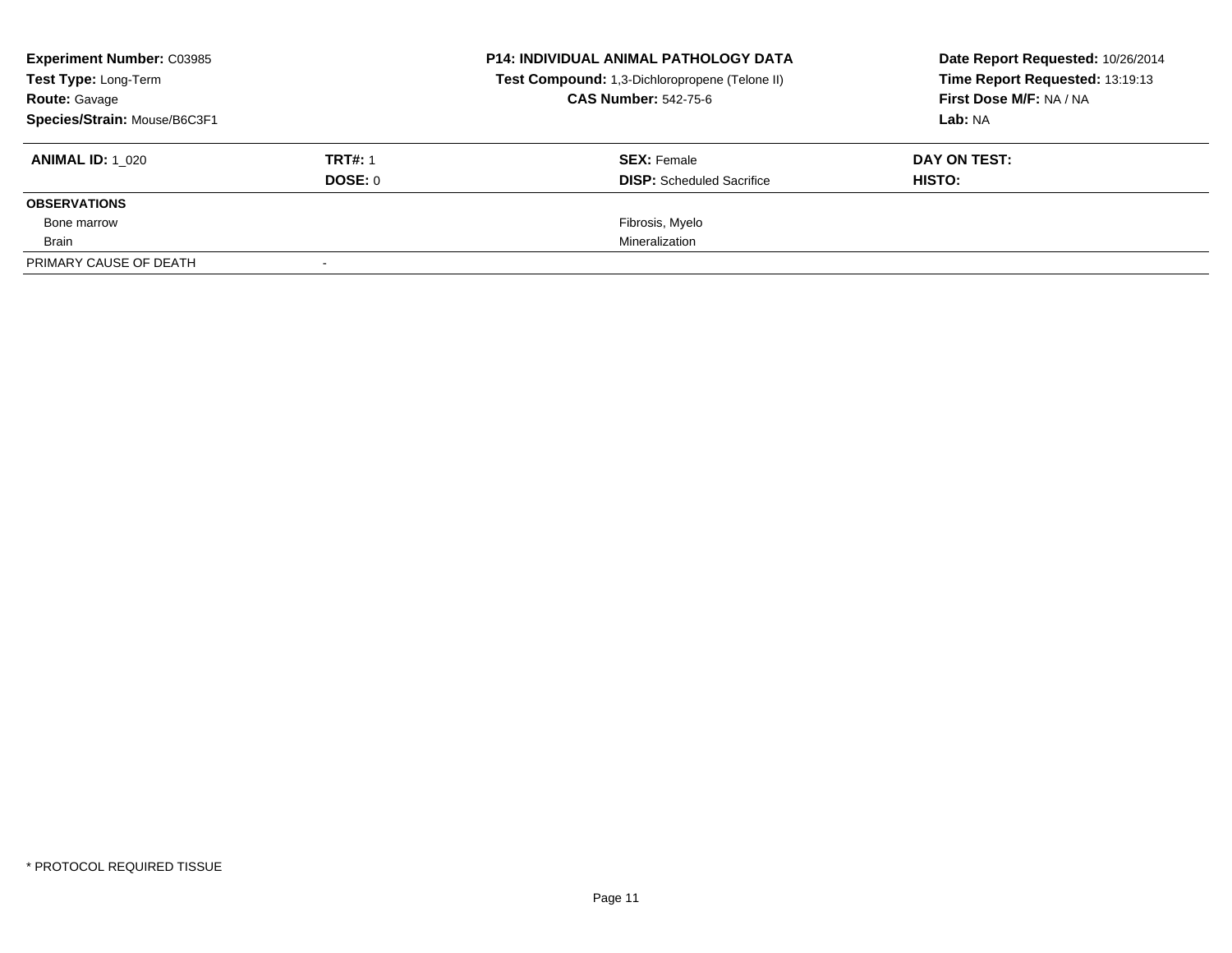| <b>Experiment Number: C03985</b><br>Test Type: Long-Term<br><b>Route: Gavage</b><br>Species/Strain: Mouse/B6C3F1 |                | <b>P14: INDIVIDUAL ANIMAL PATHOLOGY DATA</b><br>Test Compound: 1,3-Dichloropropene (Telone II)<br><b>CAS Number: 542-75-6</b> | Date Report Requested: 10/26/2014<br>Time Report Requested: 13:19:13<br>First Dose M/F: NA / NA<br>Lab: NA |
|------------------------------------------------------------------------------------------------------------------|----------------|-------------------------------------------------------------------------------------------------------------------------------|------------------------------------------------------------------------------------------------------------|
| <b>ANIMAL ID: 1 022</b>                                                                                          | <b>TRT#: 1</b> | <b>SEX: Female</b>                                                                                                            | DAY ON TEST:                                                                                               |
|                                                                                                                  | DOSE: 0        | <b>DISP:</b> Scheduled Sacrifice                                                                                              | HISTO:                                                                                                     |
| <b>OBSERVATIONS</b>                                                                                              |                |                                                                                                                               |                                                                                                            |
| Bone marrow                                                                                                      |                | Fibrosis, Myelo                                                                                                               |                                                                                                            |
| Kidney                                                                                                           |                | Inflammation, Chronic                                                                                                         |                                                                                                            |
| Salivary gland                                                                                                   |                | Inflammation, Chronic                                                                                                         |                                                                                                            |
| PRIMARY CAUSE OF DEATH                                                                                           |                |                                                                                                                               |                                                                                                            |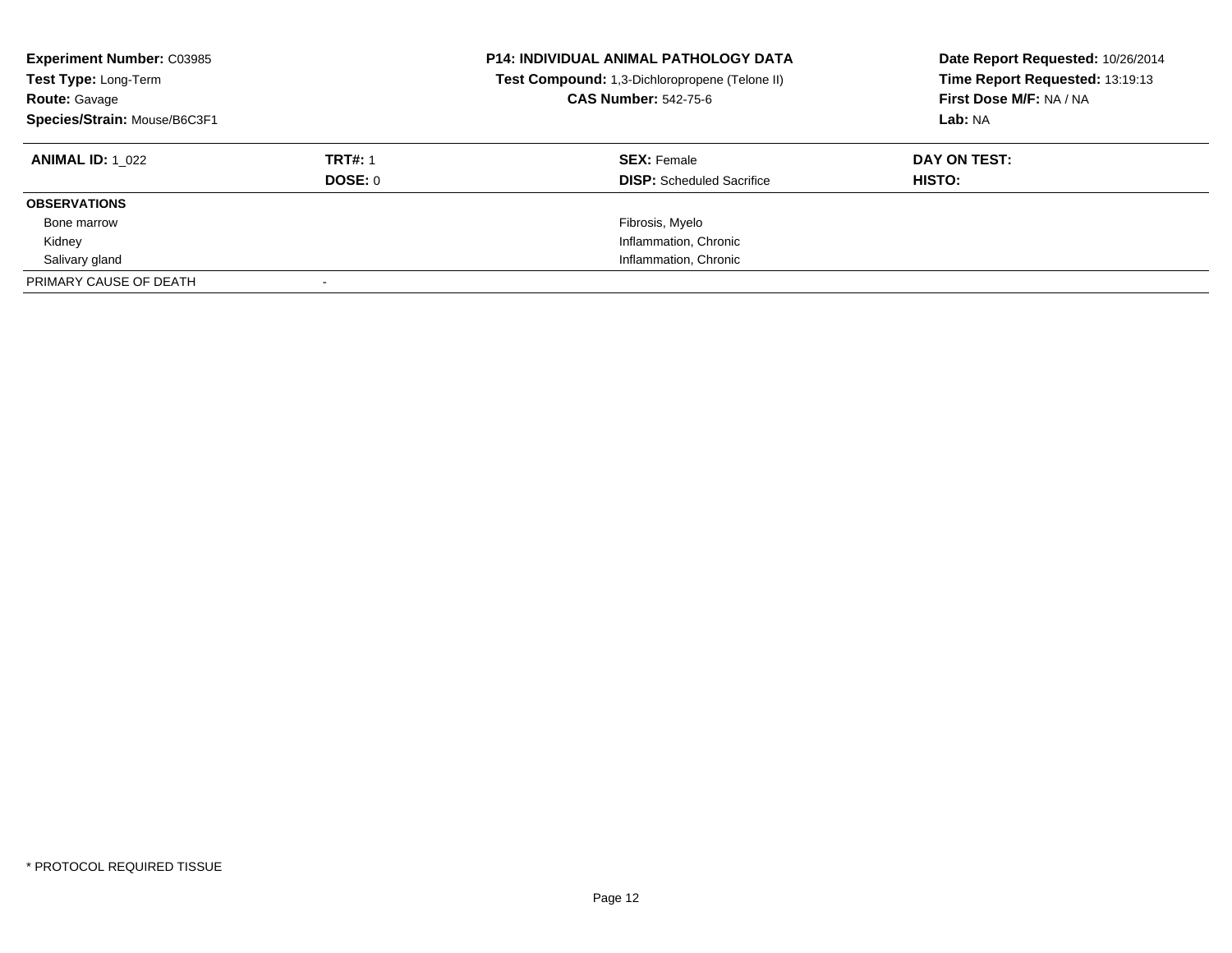| <b>Experiment Number: C03985</b><br>Test Type: Long-Term<br><b>Route: Gavage</b><br>Species/Strain: Mouse/B6C3F1 |                | <b>P14: INDIVIDUAL ANIMAL PATHOLOGY DATA</b><br>Test Compound: 1,3-Dichloropropene (Telone II)<br><b>CAS Number: 542-75-6</b> | Date Report Requested: 10/26/2014<br>Time Report Requested: 13:19:13<br>First Dose M/F: NA / NA<br>Lab: NA |
|------------------------------------------------------------------------------------------------------------------|----------------|-------------------------------------------------------------------------------------------------------------------------------|------------------------------------------------------------------------------------------------------------|
| <b>ANIMAL ID: 1 024</b>                                                                                          | <b>TRT#: 1</b> | <b>SEX: Female</b>                                                                                                            | DAY ON TEST:                                                                                               |
|                                                                                                                  | DOSE: 0        | <b>DISP:</b> Scheduled Sacrifice                                                                                              | HISTO:                                                                                                     |
| <b>OBSERVATIONS</b>                                                                                              |                |                                                                                                                               |                                                                                                            |
| Bone marrow                                                                                                      |                | Fibrosis, Myelo                                                                                                               |                                                                                                            |
| Brain                                                                                                            |                | Mineralization                                                                                                                |                                                                                                            |
| Kidney                                                                                                           |                | Inflammation, Chronic                                                                                                         |                                                                                                            |
| Salivary gland                                                                                                   |                | Inflammation, Chronic                                                                                                         |                                                                                                            |
| Urinary bladder                                                                                                  |                | Hyperplasia, Epithelial                                                                                                       |                                                                                                            |
| Uterus                                                                                                           | Endometrium    | Hyperplasia, Cystic                                                                                                           |                                                                                                            |
| PRIMARY CAUSE OF DEATH                                                                                           |                |                                                                                                                               |                                                                                                            |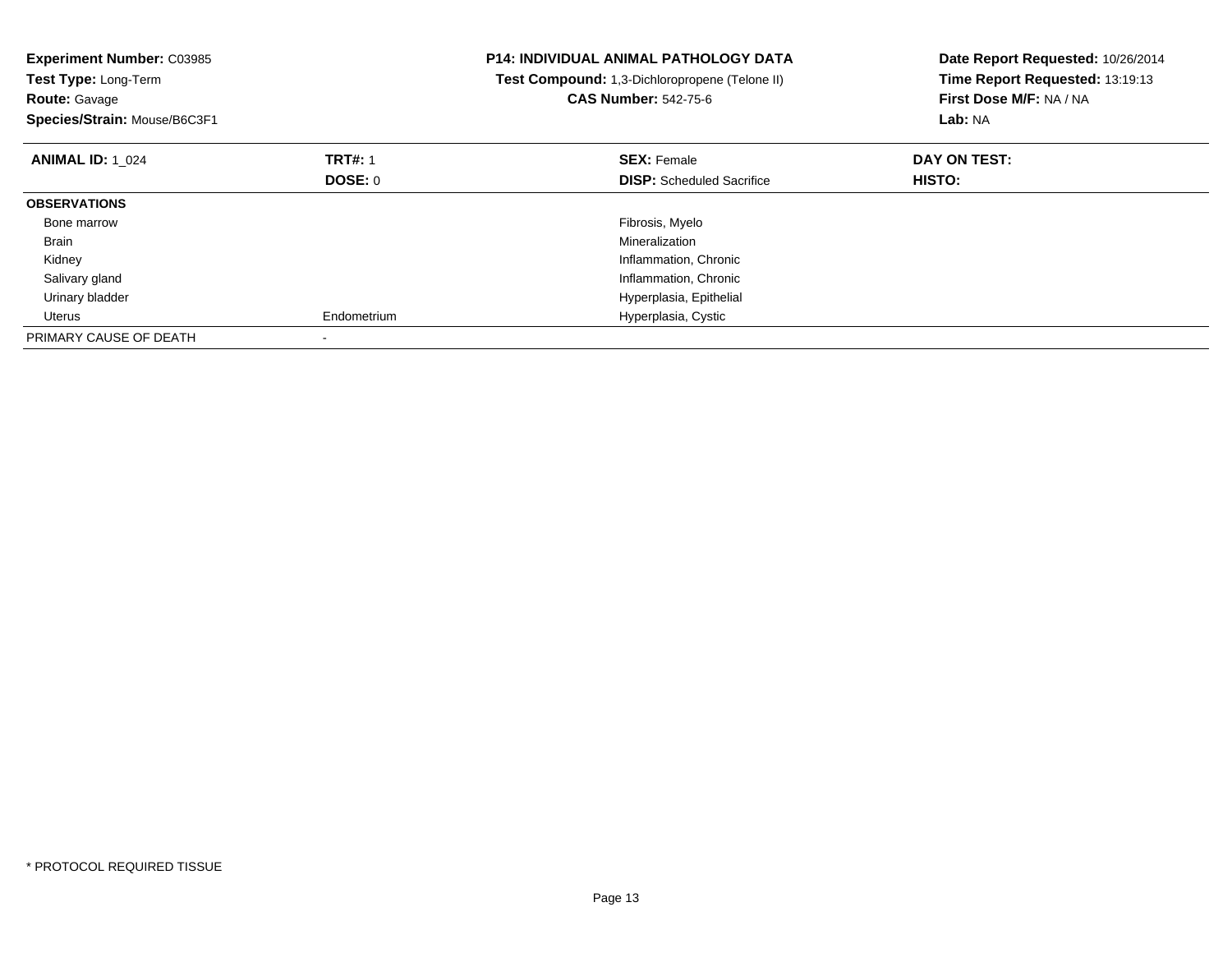| <b>Experiment Number: C03985</b><br>Test Type: Long-Term<br><b>Route: Gavage</b><br>Species/Strain: Mouse/B6C3F1 |                                  | <b>P14: INDIVIDUAL ANIMAL PATHOLOGY DATA</b><br>Test Compound: 1,3-Dichloropropene (Telone II)<br><b>CAS Number: 542-75-6</b> | Date Report Requested: 10/26/2014<br>Time Report Requested: 13:19:13<br>First Dose M/F: NA / NA<br>Lab: NA |
|------------------------------------------------------------------------------------------------------------------|----------------------------------|-------------------------------------------------------------------------------------------------------------------------------|------------------------------------------------------------------------------------------------------------|
| <b>ANIMAL ID: 1 026</b>                                                                                          | <b>TRT#: 1</b><br><b>DOSE: 0</b> | <b>SEX: Female</b><br><b>DISP:</b> Scheduled Sacrifice                                                                        | DAY ON TEST:<br>HISTO:                                                                                     |
| <b>OBSERVATIONS</b>                                                                                              |                                  |                                                                                                                               |                                                                                                            |
| Bone marrow                                                                                                      |                                  | Fibrosis, Myelo                                                                                                               |                                                                                                            |
| <b>Brain</b>                                                                                                     |                                  | Mineralization                                                                                                                |                                                                                                            |
| Kidney                                                                                                           |                                  | Inflammation, Chronic                                                                                                         |                                                                                                            |
| Liver                                                                                                            |                                  | Focal Cellular Change                                                                                                         |                                                                                                            |
|                                                                                                                  |                                  | Inflammation, Chronic                                                                                                         |                                                                                                            |
| Lung                                                                                                             | <b>Bronchus</b>                  | Inflammation, Chronic                                                                                                         |                                                                                                            |
| Urinary bladder                                                                                                  |                                  | Hyperplasia, Epithelial                                                                                                       |                                                                                                            |
| PRIMARY CAUSE OF DEATH                                                                                           |                                  |                                                                                                                               |                                                                                                            |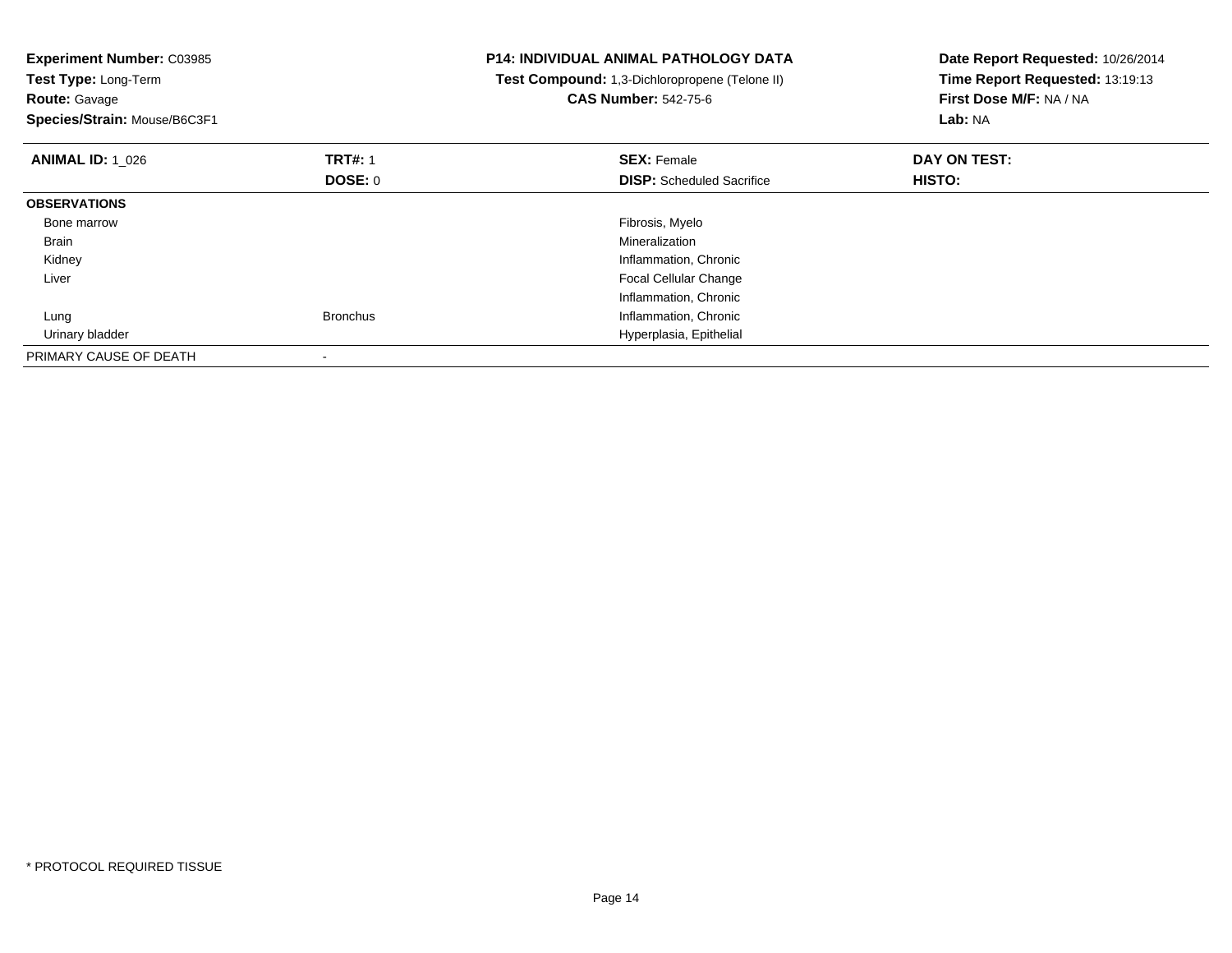| <b>Experiment Number: C03985</b><br>Test Type: Long-Term<br><b>Route: Gavage</b><br>Species/Strain: Mouse/B6C3F1 |                                  | <b>P14: INDIVIDUAL ANIMAL PATHOLOGY DATA</b><br>Test Compound: 1,3-Dichloropropene (Telone II)<br><b>CAS Number: 542-75-6</b> | Date Report Requested: 10/26/2014<br>Time Report Requested: 13:19:13<br>First Dose M/F: NA / NA<br>Lab: NA |
|------------------------------------------------------------------------------------------------------------------|----------------------------------|-------------------------------------------------------------------------------------------------------------------------------|------------------------------------------------------------------------------------------------------------|
| <b>ANIMAL ID:</b> 1 028                                                                                          | <b>TRT#: 1</b><br><b>DOSE: 0</b> | <b>SEX: Female</b><br><b>DISP:</b> Scheduled Sacrifice                                                                        | DAY ON TEST:<br>HISTO:                                                                                     |
| <b>OBSERVATIONS</b>                                                                                              |                                  |                                                                                                                               |                                                                                                            |
| Bone marrow                                                                                                      |                                  | Fibrosis, Myelo                                                                                                               |                                                                                                            |
| Brain                                                                                                            |                                  | Mineralization                                                                                                                |                                                                                                            |
| Kidney                                                                                                           |                                  | Inflammation, Chronic                                                                                                         |                                                                                                            |
| Liver                                                                                                            |                                  | Hematoma, Organized                                                                                                           |                                                                                                            |
|                                                                                                                  |                                  | Hepatocellular Carcinoma                                                                                                      |                                                                                                            |
|                                                                                                                  |                                  | Lymphoma, Lymphocytic-Malignant Type                                                                                          |                                                                                                            |
| Salivary gland                                                                                                   |                                  | Inflammation, Chronic                                                                                                         |                                                                                                            |
| Thyroid                                                                                                          |                                  | Hyperplasia, C Cell                                                                                                           |                                                                                                            |
| PRIMARY CAUSE OF DEATH                                                                                           |                                  |                                                                                                                               |                                                                                                            |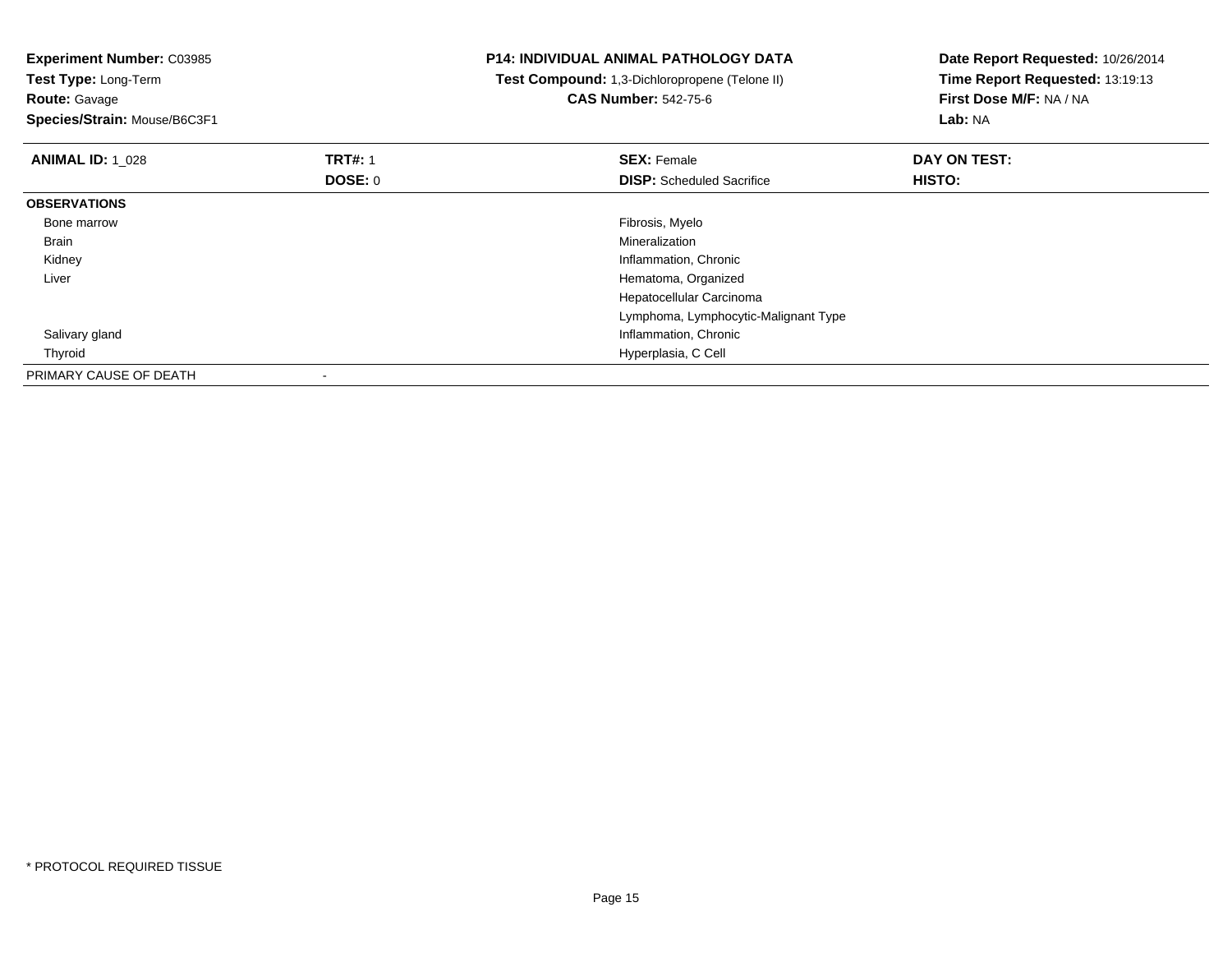| <b>Experiment Number: C03985</b><br><b>Test Type: Long-Term</b> |                     | <b>P14: INDIVIDUAL ANIMAL PATHOLOGY DATA</b><br>Test Compound: 1,3-Dichloropropene (Telone II) | Date Report Requested: 10/26/2014<br>Time Report Requested: 13:19:13 |
|-----------------------------------------------------------------|---------------------|------------------------------------------------------------------------------------------------|----------------------------------------------------------------------|
| <b>Route: Gavage</b>                                            |                     | <b>CAS Number: 542-75-6</b>                                                                    | First Dose M/F: NA / NA                                              |
| Species/Strain: Mouse/B6C3F1                                    |                     |                                                                                                | Lab: NA                                                              |
| <b>ANIMAL ID: 1 030</b>                                         | <b>TRT#: 1</b>      | <b>SEX: Female</b>                                                                             | DAY ON TEST:                                                         |
|                                                                 | DOSE: 0             | <b>DISP:</b> Scheduled Sacrifice                                                               | HISTO:                                                               |
| <b>OBSERVATIONS</b>                                             |                     |                                                                                                |                                                                      |
| Bone marrow                                                     |                     | Fibrosis, Myelo                                                                                |                                                                      |
| Unspecified                                                     | Multiple Organs Nos | Inflammation, Chronic                                                                          |                                                                      |
| PRIMARY CAUSE OF DEATH                                          |                     |                                                                                                |                                                                      |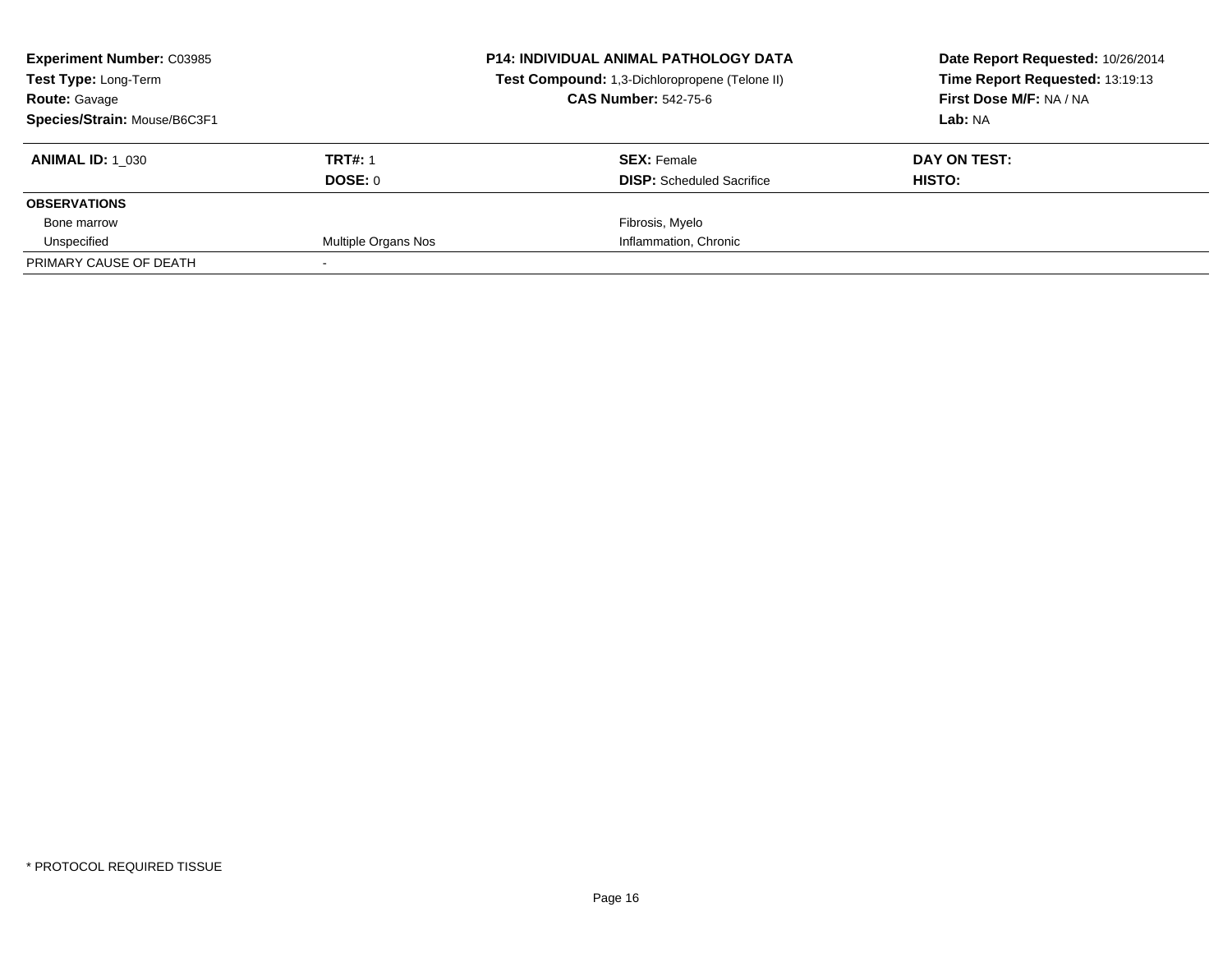| <b>Experiment Number: C03985</b><br>Test Type: Long-Term<br><b>Route: Gavage</b><br>Species/Strain: Mouse/B6C3F1 |                  | <b>P14: INDIVIDUAL ANIMAL PATHOLOGY DATA</b><br>Test Compound: 1,3-Dichloropropene (Telone II)<br><b>CAS Number: 542-75-6</b> | Date Report Requested: 10/26/2014<br>Time Report Requested: 13:19:13<br>First Dose M/F: NA / NA<br>Lab: NA |
|------------------------------------------------------------------------------------------------------------------|------------------|-------------------------------------------------------------------------------------------------------------------------------|------------------------------------------------------------------------------------------------------------|
| <b>ANIMAL ID: 1 032</b>                                                                                          | <b>TRT#: 1</b>   | <b>SEX: Female</b>                                                                                                            | DAY ON TEST:                                                                                               |
|                                                                                                                  | DOSE: 0          | <b>DISP:</b> Scheduled Sacrifice                                                                                              | <b>HISTO:</b>                                                                                              |
| <b>OBSERVATIONS</b>                                                                                              |                  |                                                                                                                               |                                                                                                            |
| Bone marrow                                                                                                      |                  | Fibrosis, Myelo                                                                                                               |                                                                                                            |
| Lymph node                                                                                                       |                  | Lymphoma, Nos-Malignant                                                                                                       |                                                                                                            |
| Salivary gland                                                                                                   |                  | Inflammation, Chronic                                                                                                         |                                                                                                            |
| Spleen                                                                                                           | <b>Follicles</b> | Hyperplasia, Focal                                                                                                            |                                                                                                            |
| Uterus                                                                                                           | Endometrium      | Hyperplasia, Cystic                                                                                                           |                                                                                                            |
| PRIMARY CAUSE OF DEATH                                                                                           |                  |                                                                                                                               |                                                                                                            |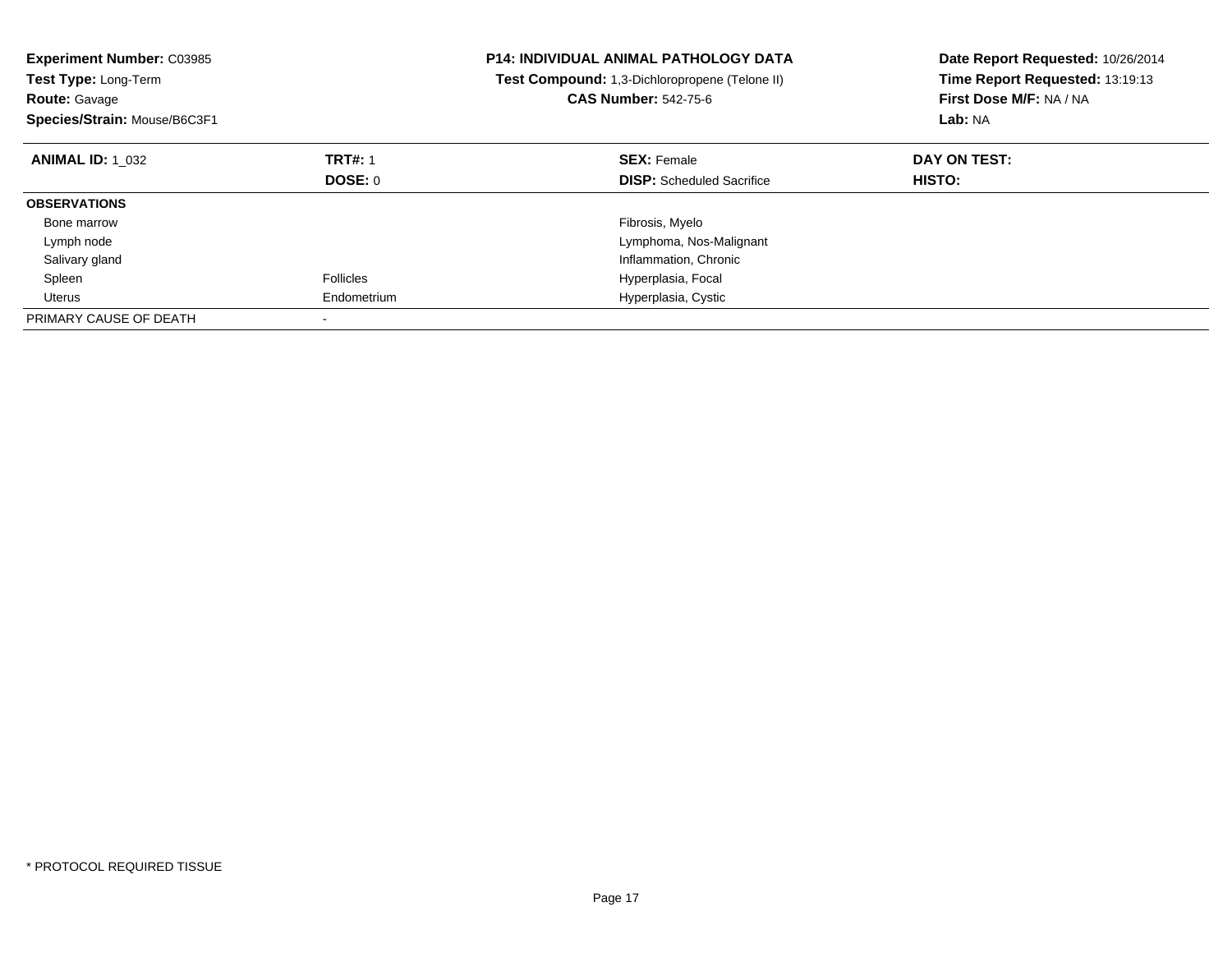| <b>Experiment Number: C03985</b><br>Test Type: Long-Term<br><b>Route: Gavage</b><br>Species/Strain: Mouse/B6C3F1 |                | <b>P14: INDIVIDUAL ANIMAL PATHOLOGY DATA</b><br>Test Compound: 1,3-Dichloropropene (Telone II)<br><b>CAS Number: 542-75-6</b> | Date Report Requested: 10/26/2014<br>Time Report Requested: 13:19:13<br>First Dose M/F: NA / NA<br>Lab: NA |
|------------------------------------------------------------------------------------------------------------------|----------------|-------------------------------------------------------------------------------------------------------------------------------|------------------------------------------------------------------------------------------------------------|
| <b>ANIMAL ID: 1 034</b>                                                                                          | <b>TRT#: 1</b> | <b>SEX: Female</b>                                                                                                            | DAY ON TEST:                                                                                               |
|                                                                                                                  | DOSE: 0        | <b>DISP:</b> Scheduled Sacrifice                                                                                              | <b>HISTO:</b>                                                                                              |
| <b>OBSERVATIONS</b>                                                                                              |                |                                                                                                                               |                                                                                                            |
| Bone marrow                                                                                                      |                | Fibrosis, Myelo                                                                                                               |                                                                                                            |
| Liver                                                                                                            |                | <b>Focal Cellular Change</b>                                                                                                  |                                                                                                            |
| Salivary gland                                                                                                   |                | Inflammation, Chronic                                                                                                         |                                                                                                            |
| Urinary bladder                                                                                                  |                | Inflammation, Chronic                                                                                                         |                                                                                                            |
| Uterus                                                                                                           | Endometrium    | Hyperplasia, Cystic                                                                                                           |                                                                                                            |
| PRIMARY CAUSE OF DEATH                                                                                           |                |                                                                                                                               |                                                                                                            |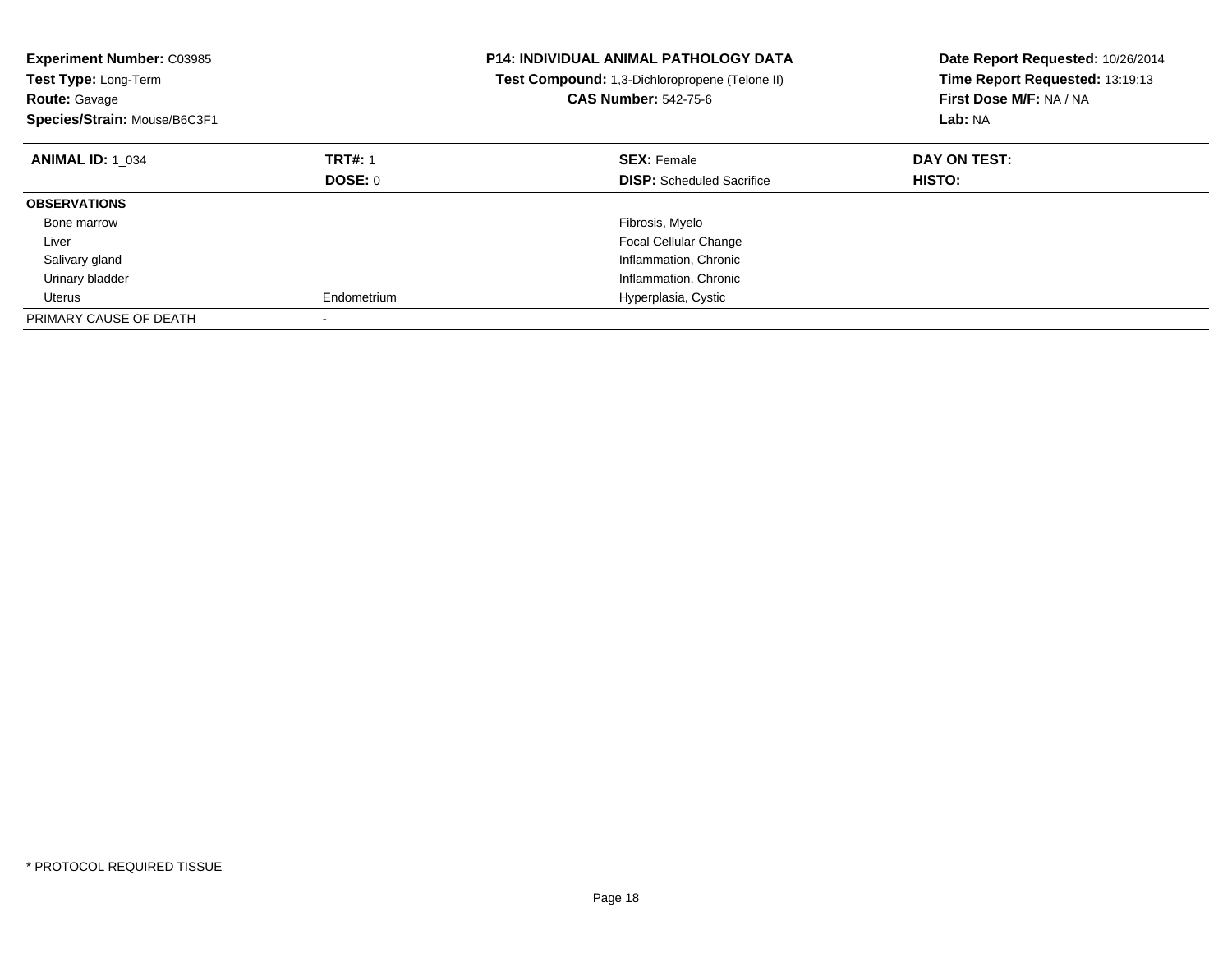| <b>Experiment Number: C03985</b><br><b>Test Type: Long-Term</b><br><b>Route: Gavage</b><br>Species/Strain: Mouse/B6C3F1 |                           | <b>P14: INDIVIDUAL ANIMAL PATHOLOGY DATA</b><br>Test Compound: 1,3-Dichloropropene (Telone II)<br><b>CAS Number: 542-75-6</b> | Date Report Requested: 10/26/2014<br>Time Report Requested: 13:19:13<br>First Dose M/F: NA / NA<br>Lab: NA |
|-------------------------------------------------------------------------------------------------------------------------|---------------------------|-------------------------------------------------------------------------------------------------------------------------------|------------------------------------------------------------------------------------------------------------|
| <b>ANIMAL ID: 1 036</b>                                                                                                 | <b>TRT#: 1</b><br>DOSE: 0 | <b>SEX: Female</b><br><b>DISP:</b> Scheduled Sacrifice                                                                        | DAY ON TEST:<br><b>HISTO:</b>                                                                              |
| <b>OBSERVATIONS</b>                                                                                                     |                           |                                                                                                                               |                                                                                                            |
| Bone marrow                                                                                                             |                           | Fibrosis, Myelo                                                                                                               |                                                                                                            |
| Kidney                                                                                                                  |                           | Inflammation, Chronic                                                                                                         |                                                                                                            |
| Salivary gland                                                                                                          |                           | Inflammation, Chronic                                                                                                         |                                                                                                            |
| Skeletal muscle                                                                                                         |                           | Inflammation, With Fibrosis                                                                                                   |                                                                                                            |
| PRIMARY CAUSE OF DEATH                                                                                                  |                           |                                                                                                                               |                                                                                                            |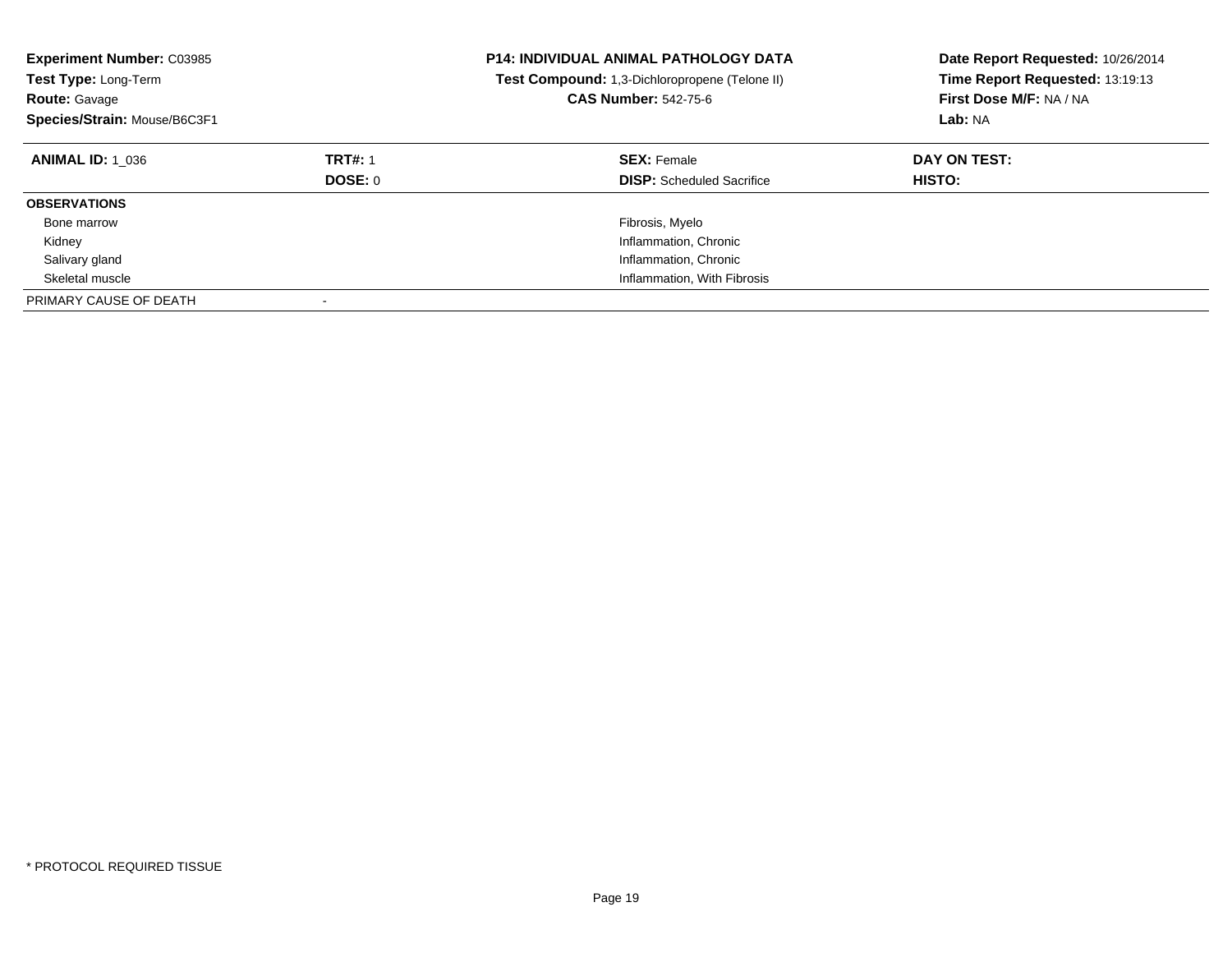| <b>Experiment Number: C03985</b><br>Test Type: Long-Term<br><b>Route: Gavage</b><br>Species/Strain: Mouse/B6C3F1 |                           | <b>P14: INDIVIDUAL ANIMAL PATHOLOGY DATA</b><br>Test Compound: 1,3-Dichloropropene (Telone II)<br><b>CAS Number: 542-75-6</b> | Date Report Requested: 10/26/2014<br>Time Report Requested: 13:19:13<br>First Dose M/F: NA / NA<br>Lab: NA |
|------------------------------------------------------------------------------------------------------------------|---------------------------|-------------------------------------------------------------------------------------------------------------------------------|------------------------------------------------------------------------------------------------------------|
| <b>ANIMAL ID: 1 038</b>                                                                                          | <b>TRT#: 1</b><br>DOSE: 0 | <b>SEX: Female</b><br><b>DISP:</b> Natural Death                                                                              | DAY ON TEST:<br>HISTO:                                                                                     |
| <b>OBSERVATIONS</b>                                                                                              |                           |                                                                                                                               |                                                                                                            |
| Brain                                                                                                            |                           | Mineralization                                                                                                                |                                                                                                            |
| Liver                                                                                                            |                           | Hemangiosarcoma                                                                                                               |                                                                                                            |
|                                                                                                                  |                           | Necrosis, Central                                                                                                             |                                                                                                            |
| Ovary                                                                                                            |                           | Cyst, Follicular Nos                                                                                                          |                                                                                                            |
| PRIMARY CAUSE OF DEATH                                                                                           |                           |                                                                                                                               |                                                                                                            |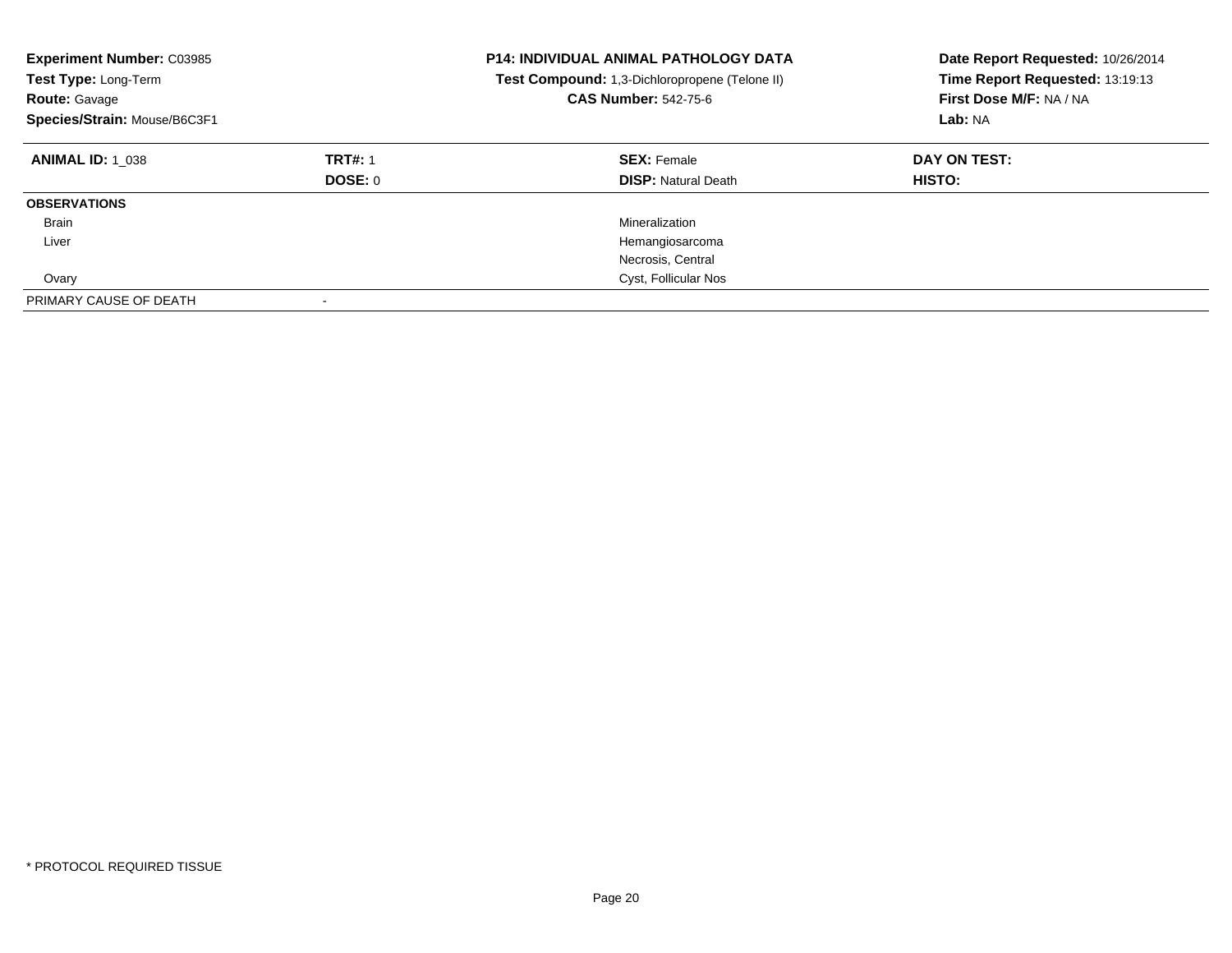| <b>Experiment Number: C03985</b><br>Test Type: Long-Term<br><b>Route: Gavage</b><br>Species/Strain: Mouse/B6C3F1 |                     | <b>P14: INDIVIDUAL ANIMAL PATHOLOGY DATA</b><br>Test Compound: 1,3-Dichloropropene (Telone II)<br><b>CAS Number: 542-75-6</b> | Date Report Requested: 10/26/2014<br>Time Report Requested: 13:19:13<br>First Dose M/F: NA / NA<br>Lab: NA |
|------------------------------------------------------------------------------------------------------------------|---------------------|-------------------------------------------------------------------------------------------------------------------------------|------------------------------------------------------------------------------------------------------------|
| <b>ANIMAL ID: 1 040</b>                                                                                          | <b>TRT#: 1</b>      | <b>SEX: Female</b>                                                                                                            | DAY ON TEST:                                                                                               |
|                                                                                                                  | <b>DOSE: 0</b>      | <b>DISP:</b> Scheduled Sacrifice                                                                                              | HISTO:                                                                                                     |
| <b>OBSERVATIONS</b>                                                                                              |                     |                                                                                                                               |                                                                                                            |
| Bone marrow                                                                                                      |                     | Fibrosis, Myelo                                                                                                               |                                                                                                            |
| Lymph node                                                                                                       |                     | Lymphoma, Nos-Malignant                                                                                                       |                                                                                                            |
| Pancreas                                                                                                         | Acinus              | Atrophy, Nos                                                                                                                  |                                                                                                            |
| Unspecified                                                                                                      | Multiple Organs Nos | Inflammation, Chronic                                                                                                         |                                                                                                            |
| Uterus                                                                                                           | Endometrium         | Hyperplasia, Cystic                                                                                                           |                                                                                                            |
| PRIMARY CAUSE OF DEATH                                                                                           |                     |                                                                                                                               |                                                                                                            |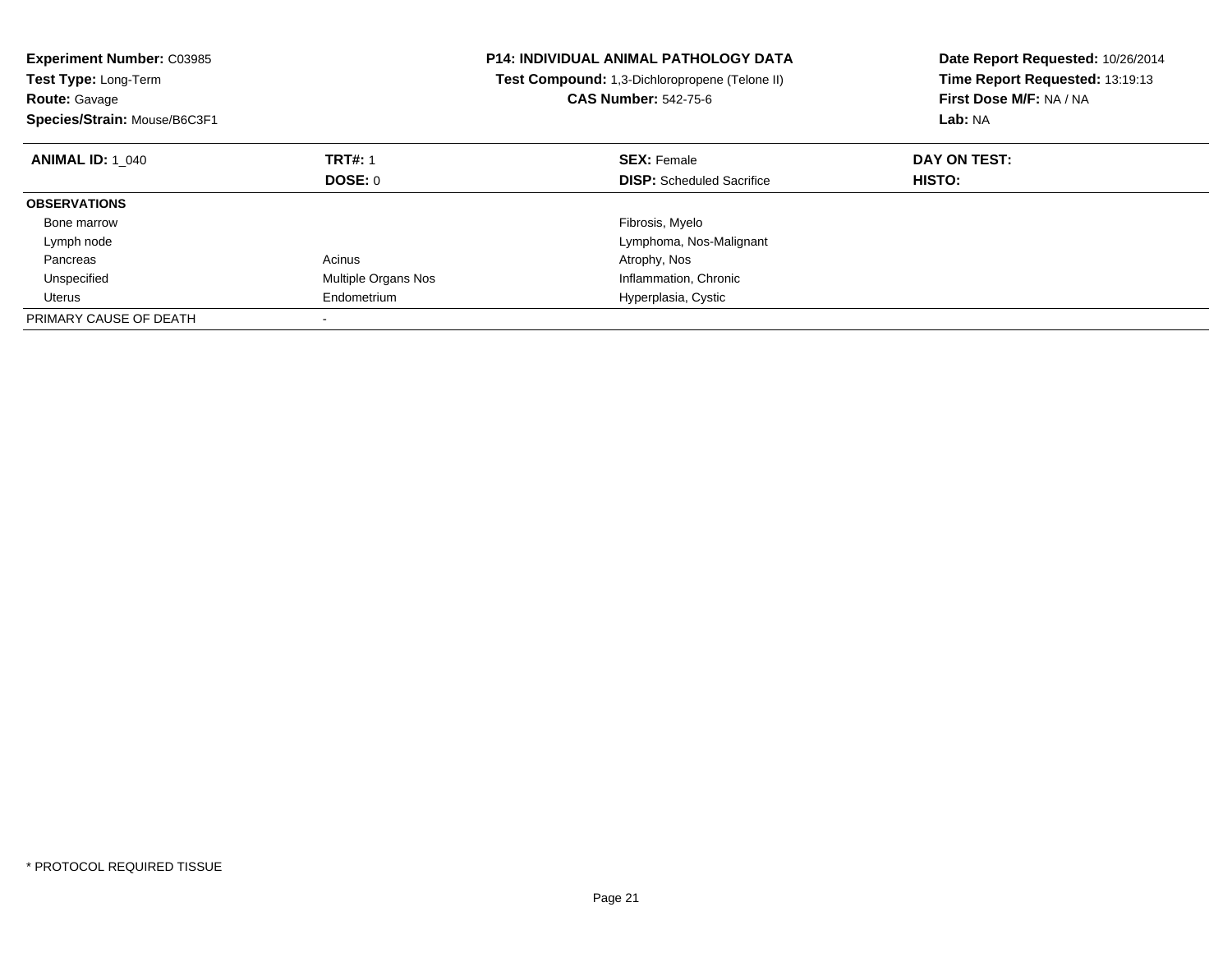| <b>Experiment Number: C03985</b><br>Test Type: Long-Term<br><b>Route: Gavage</b><br>Species/Strain: Mouse/B6C3F1 |                | <b>P14: INDIVIDUAL ANIMAL PATHOLOGY DATA</b><br>Test Compound: 1,3-Dichloropropene (Telone II)<br><b>CAS Number: 542-75-6</b> | Date Report Requested: 10/26/2014<br>Time Report Requested: 13:19:13<br>First Dose M/F: NA / NA<br><b>Lab: NA</b> |
|------------------------------------------------------------------------------------------------------------------|----------------|-------------------------------------------------------------------------------------------------------------------------------|-------------------------------------------------------------------------------------------------------------------|
| <b>ANIMAL ID: 1 042</b>                                                                                          | <b>TRT#: 1</b> | <b>SEX: Female</b>                                                                                                            | DAY ON TEST:                                                                                                      |
|                                                                                                                  | DOSE: 0        | <b>DISP: Natural Death</b>                                                                                                    | <b>HISTO:</b>                                                                                                     |
| <b>OBSERVATIONS</b>                                                                                              |                |                                                                                                                               |                                                                                                                   |
| Liver                                                                                                            |                | Necrosis, Focal                                                                                                               |                                                                                                                   |
|                                                                                                                  |                | Osteosarcoma, Metastatic                                                                                                      |                                                                                                                   |
| Lung                                                                                                             |                | Hemorrhage                                                                                                                    |                                                                                                                   |
| Ovary                                                                                                            |                | Cyst, Follicular Nos                                                                                                          |                                                                                                                   |
| Salivary gland                                                                                                   |                | Inflammation, Chronic                                                                                                         |                                                                                                                   |
| Unspecified                                                                                                      | Leg            | Osteosarcoma                                                                                                                  |                                                                                                                   |
| PRIMARY CAUSE OF DEATH                                                                                           |                |                                                                                                                               |                                                                                                                   |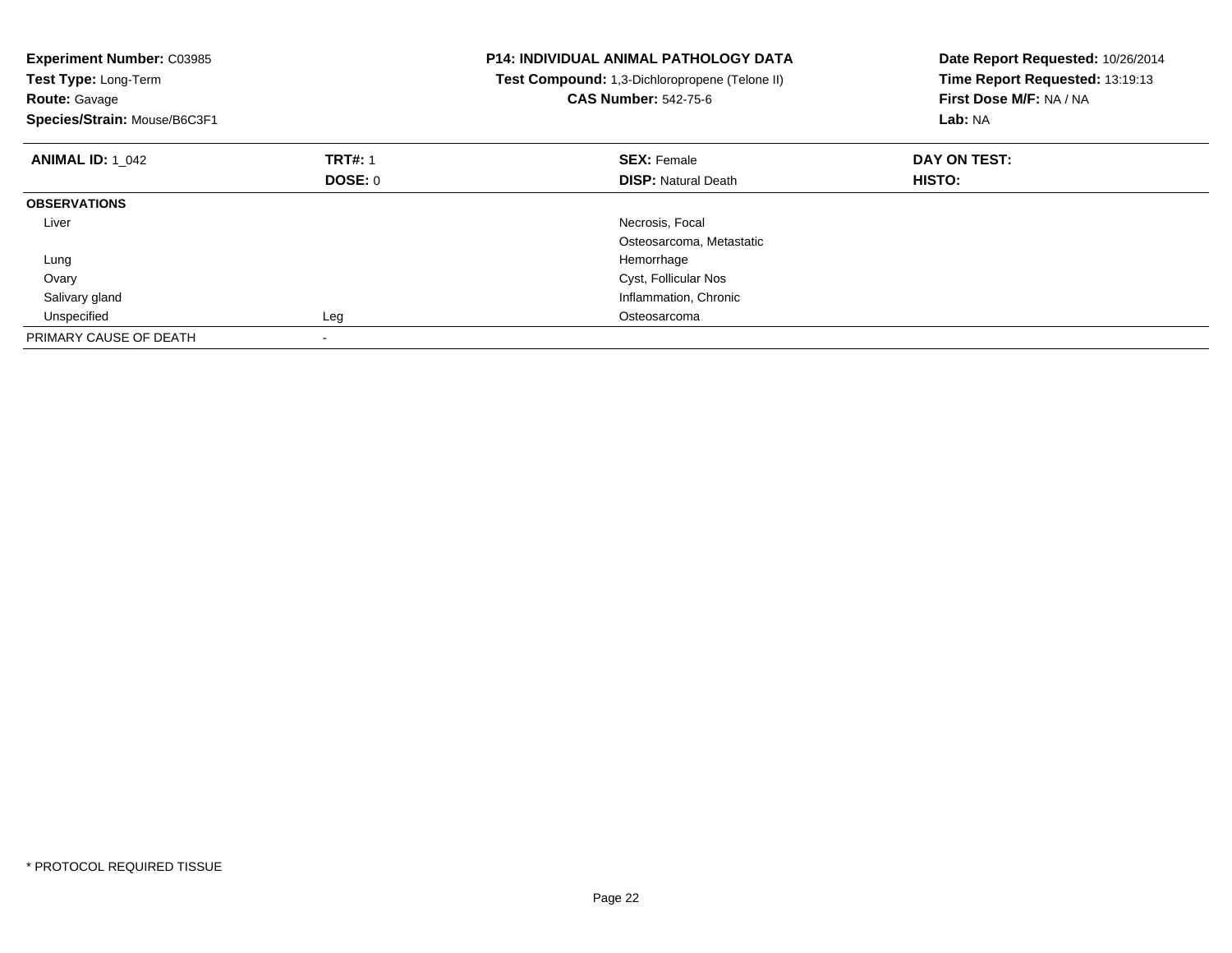| <b>Experiment Number: C03985</b><br>Test Type: Long-Term<br><b>Route: Gavage</b><br>Species/Strain: Mouse/B6C3F1 |                | <b>P14: INDIVIDUAL ANIMAL PATHOLOGY DATA</b><br>Test Compound: 1,3-Dichloropropene (Telone II)<br><b>CAS Number: 542-75-6</b> | Date Report Requested: 10/26/2014<br>Time Report Requested: 13:19:13<br>First Dose M/F: NA / NA<br>Lab: NA |
|------------------------------------------------------------------------------------------------------------------|----------------|-------------------------------------------------------------------------------------------------------------------------------|------------------------------------------------------------------------------------------------------------|
| <b>ANIMAL ID: 1 044</b>                                                                                          | <b>TRT#: 1</b> | <b>SEX: Female</b>                                                                                                            | DAY ON TEST:                                                                                               |
|                                                                                                                  | DOSE: 0        | <b>DISP:</b> Scheduled Sacrifice                                                                                              | <b>HISTO:</b>                                                                                              |
| <b>OBSERVATIONS</b>                                                                                              |                |                                                                                                                               |                                                                                                            |
| Bone marrow                                                                                                      |                | Fibrosis, Myelo                                                                                                               |                                                                                                            |
| Kidney                                                                                                           |                | Inflammation, Chronic                                                                                                         |                                                                                                            |
| Salivary gland                                                                                                   |                | Inflammation, Chronic                                                                                                         |                                                                                                            |
| Thyroid                                                                                                          |                | Inflammation, Chronic Focal                                                                                                   |                                                                                                            |
| Uterus                                                                                                           | Endometrium    | Hyperplasia, Cystic                                                                                                           |                                                                                                            |
| PRIMARY CAUSE OF DEATH                                                                                           |                |                                                                                                                               |                                                                                                            |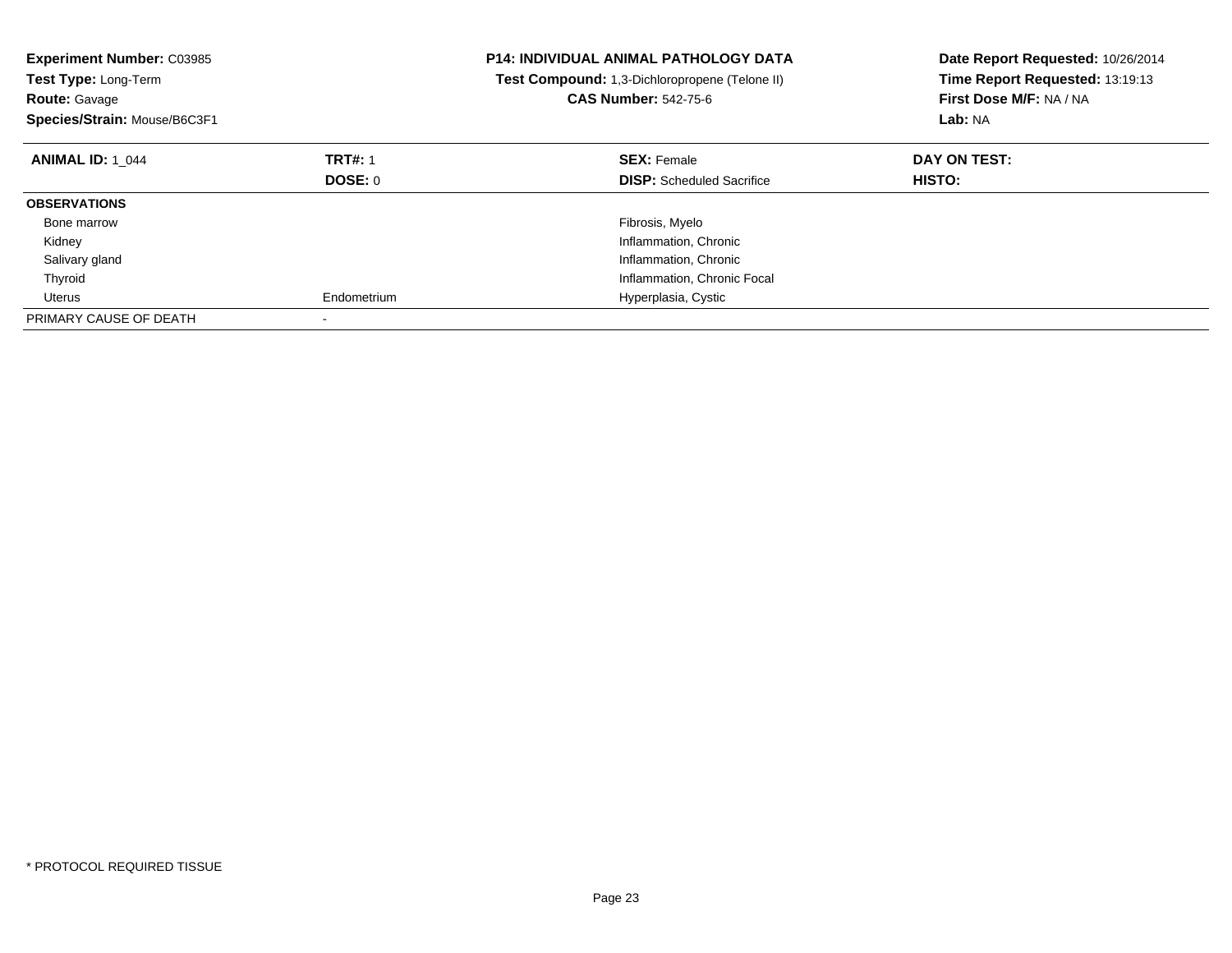| <b>Experiment Number: C03985</b><br>Test Type: Long-Term<br><b>Route: Gavage</b><br>Species/Strain: Mouse/B6C3F1 |                | <b>P14: INDIVIDUAL ANIMAL PATHOLOGY DATA</b><br>Test Compound: 1,3-Dichloropropene (Telone II)<br><b>CAS Number: 542-75-6</b> | Date Report Requested: 10/26/2014<br>Time Report Requested: 13:19:13<br>First Dose M/F: NA / NA<br>Lab: NA |
|------------------------------------------------------------------------------------------------------------------|----------------|-------------------------------------------------------------------------------------------------------------------------------|------------------------------------------------------------------------------------------------------------|
| <b>ANIMAL ID: 1 046</b>                                                                                          | <b>TRT#: 1</b> | <b>SEX: Female</b>                                                                                                            | DAY ON TEST:                                                                                               |
|                                                                                                                  | <b>DOSE: 0</b> | <b>DISP:</b> Scheduled Sacrifice                                                                                              | HISTO:                                                                                                     |
| <b>OBSERVATIONS</b>                                                                                              |                |                                                                                                                               |                                                                                                            |
| Bone marrow                                                                                                      |                | Fibrosis, Myelo                                                                                                               |                                                                                                            |
| Stomach                                                                                                          |                | Hyperplasia, Epithelial                                                                                                       |                                                                                                            |
| Uterus                                                                                                           | Endometrium    | Hyperplasia, Cystic                                                                                                           |                                                                                                            |
| PRIMARY CAUSE OF DEATH                                                                                           |                |                                                                                                                               |                                                                                                            |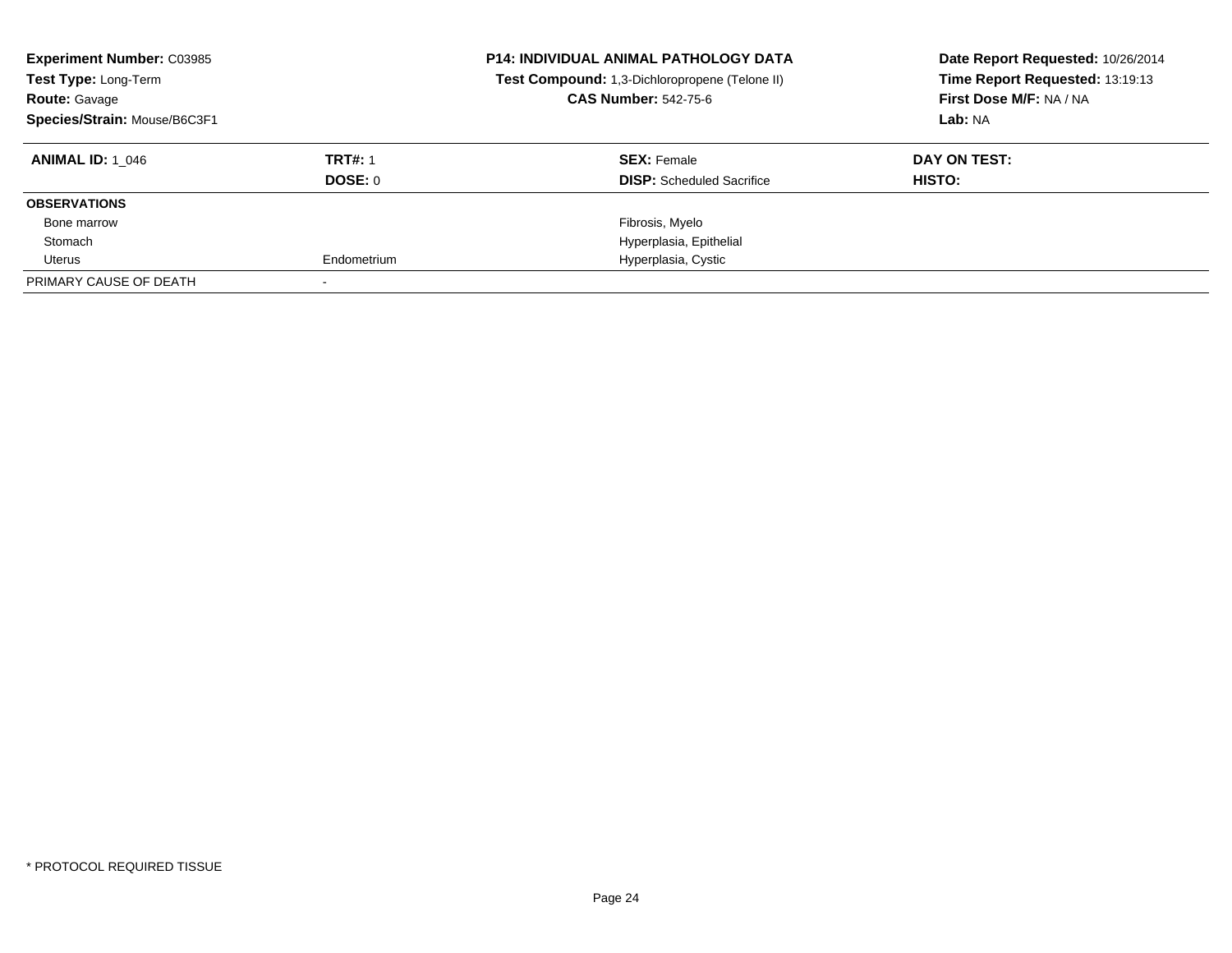| <b>Experiment Number: C03985</b><br>Test Type: Long-Term<br><b>Route: Gavage</b><br>Species/Strain: Mouse/B6C3F1 |                | <b>P14: INDIVIDUAL ANIMAL PATHOLOGY DATA</b><br>Test Compound: 1,3-Dichloropropene (Telone II)<br><b>CAS Number: 542-75-6</b> | Date Report Requested: 10/26/2014<br>Time Report Requested: 13:19:13<br>First Dose M/F: NA / NA<br>Lab: NA |
|------------------------------------------------------------------------------------------------------------------|----------------|-------------------------------------------------------------------------------------------------------------------------------|------------------------------------------------------------------------------------------------------------|
| <b>ANIMAL ID: 1 048</b>                                                                                          | <b>TRT#: 1</b> | <b>SEX: Female</b>                                                                                                            | DAY ON TEST:                                                                                               |
|                                                                                                                  | <b>DOSE: 0</b> | <b>DISP:</b> Scheduled Sacrifice                                                                                              | HISTO:                                                                                                     |
| <b>OBSERVATIONS</b>                                                                                              |                |                                                                                                                               |                                                                                                            |
| Bone marrow                                                                                                      |                | Fibrosis, Myelo                                                                                                               |                                                                                                            |
| Salivary gland                                                                                                   |                | Inflammation, Chronic                                                                                                         |                                                                                                            |
| Uterus                                                                                                           | Endometrium    | Hyperplasia, Cystic                                                                                                           |                                                                                                            |
| PRIMARY CAUSE OF DEATH                                                                                           |                |                                                                                                                               |                                                                                                            |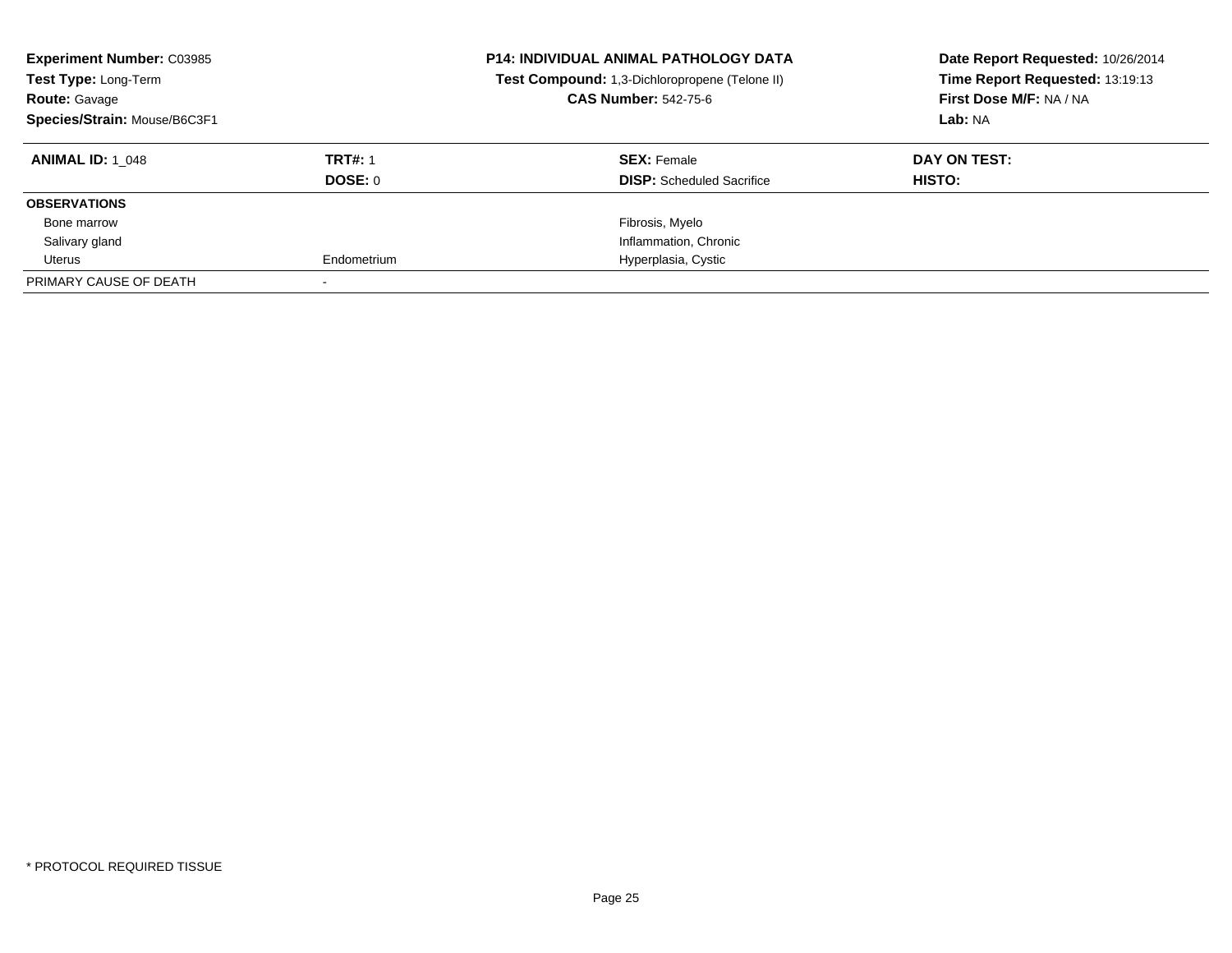| <b>Experiment Number: C03985</b><br>Test Type: Long-Term<br><b>Route: Gavage</b><br>Species/Strain: Mouse/B6C3F1 |                | <b>P14: INDIVIDUAL ANIMAL PATHOLOGY DATA</b><br>Test Compound: 1,3-Dichloropropene (Telone II)<br><b>CAS Number: 542-75-6</b> | Date Report Requested: 10/26/2014<br>Time Report Requested: 13:19:13<br>First Dose M/F: NA / NA<br>Lab: NA |
|------------------------------------------------------------------------------------------------------------------|----------------|-------------------------------------------------------------------------------------------------------------------------------|------------------------------------------------------------------------------------------------------------|
| <b>ANIMAL ID: 1 050</b>                                                                                          | <b>TRT#: 1</b> | <b>SEX: Female</b>                                                                                                            | DAY ON TEST:                                                                                               |
|                                                                                                                  | <b>DOSE: 0</b> | <b>DISP:</b> Scheduled Sacrifice                                                                                              | HISTO:                                                                                                     |
| <b>OBSERVATIONS</b>                                                                                              |                |                                                                                                                               |                                                                                                            |
| Bone marrow                                                                                                      |                | Fibrosis, Myelo                                                                                                               |                                                                                                            |
| Brain                                                                                                            |                | Mineralization                                                                                                                |                                                                                                            |
| Kidney                                                                                                           |                | Inflammation, Chronic                                                                                                         |                                                                                                            |
| Pituitary gland                                                                                                  |                | Chromophobe Adenoma                                                                                                           |                                                                                                            |
| Salivary gland                                                                                                   |                | Inflammation, Chronic                                                                                                         |                                                                                                            |
| Thyroid                                                                                                          | Follicle       | Hyperplasia, Cystic                                                                                                           |                                                                                                            |
| PRIMARY CAUSE OF DEATH                                                                                           |                |                                                                                                                               |                                                                                                            |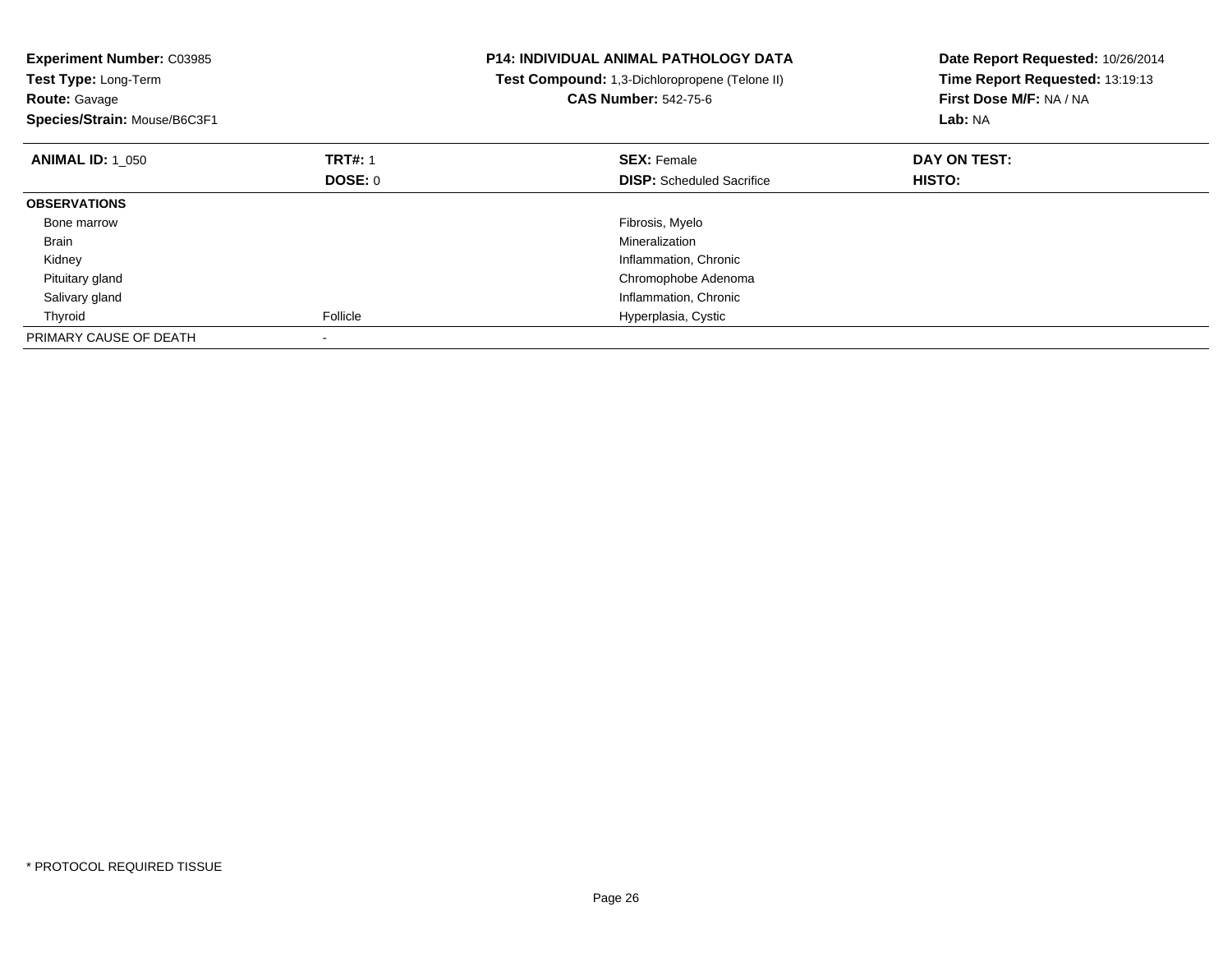| <b>Experiment Number: C03985</b> |                | <b>P14: INDIVIDUAL ANIMAL PATHOLOGY DATA</b>   | Date Report Requested: 10/26/2014 |
|----------------------------------|----------------|------------------------------------------------|-----------------------------------|
| Test Type: Long-Term             |                | Test Compound: 1,3-Dichloropropene (Telone II) | Time Report Requested: 13:19:13   |
| <b>Route: Gavage</b>             |                | <b>CAS Number: 542-75-6</b>                    | First Dose M/F: NA / NA           |
| Species/Strain: Mouse/B6C3F1     |                |                                                | Lab: NA                           |
| <b>ANIMAL ID: 1 052</b>          | <b>TRT#: 1</b> | <b>SEX: Female</b>                             | DAY ON TEST:                      |
|                                  | DOSE: 0        | <b>DISP:</b> Scheduled Sacrifice               | <b>HISTO:</b>                     |
| <b>OBSERVATIONS</b>              |                |                                                |                                   |
| Bone marrow                      |                | Fibrosis, Myelo                                |                                   |
| Brain                            |                | Mineralization                                 |                                   |
| Kidney                           |                | Inflammation, Chronic                          |                                   |
| Liver                            |                | Hemangiosarcoma                                |                                   |
| Ovary                            |                | Cyst, Follicular Nos                           |                                   |
| Pancreas                         |                | Inflammation, Chronic                          |                                   |
| Pituitary gland                  |                | Chromophobe Adenoma                            |                                   |
| Salivary gland                   |                | Inflammation, Chronic                          |                                   |
| PRIMARY CAUSE OF DEATH           |                |                                                |                                   |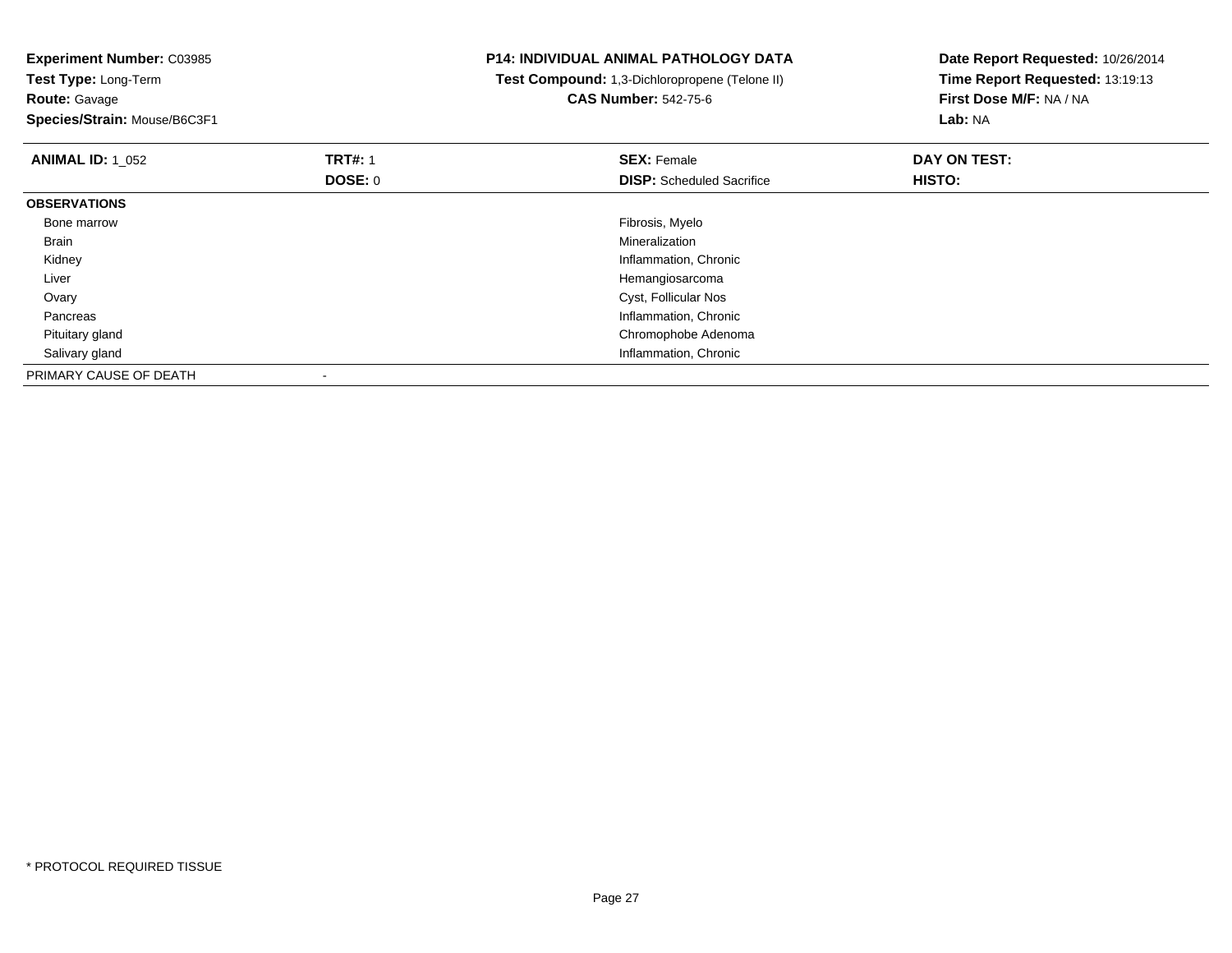| <b>Experiment Number: C03985</b><br><b>Test Type: Long-Term</b> |                | <b>P14: INDIVIDUAL ANIMAL PATHOLOGY DATA</b><br>Test Compound: 1,3-Dichloropropene (Telone II) | Date Report Requested: 10/26/2014<br>Time Report Requested: 13:19:13 |
|-----------------------------------------------------------------|----------------|------------------------------------------------------------------------------------------------|----------------------------------------------------------------------|
| <b>Route: Gavage</b>                                            |                | <b>CAS Number: 542-75-6</b>                                                                    | First Dose M/F: NA / NA                                              |
| Species/Strain: Mouse/B6C3F1                                    |                |                                                                                                | Lab: NA                                                              |
| <b>ANIMAL ID: 1 054</b>                                         | <b>TRT#: 1</b> | <b>SEX: Female</b>                                                                             | DAY ON TEST:                                                         |
|                                                                 | DOSE: 0        | <b>DISP:</b> Scheduled Sacrifice                                                               | HISTO:                                                               |
| <b>OBSERVATIONS</b>                                             |                |                                                                                                |                                                                      |
| Bone marrow                                                     |                | Fibrosis, Myelo                                                                                |                                                                      |
| Brain                                                           |                | Mineralization                                                                                 |                                                                      |
| PRIMARY CAUSE OF DEATH                                          |                |                                                                                                |                                                                      |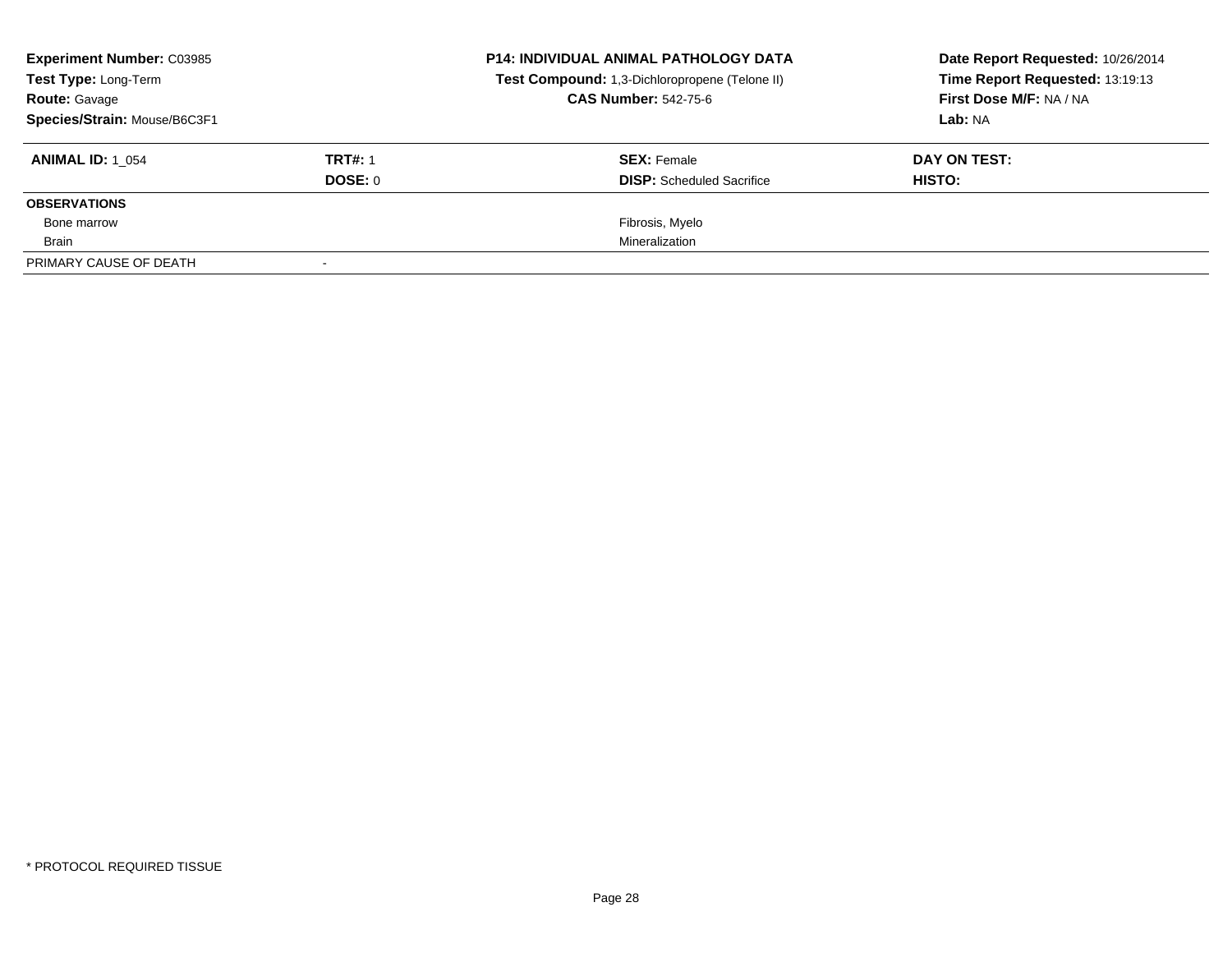| <b>Experiment Number: C03985</b><br>Test Type: Long-Term<br><b>Route: Gavage</b><br>Species/Strain: Mouse/B6C3F1 |                | <b>P14: INDIVIDUAL ANIMAL PATHOLOGY DATA</b><br>Test Compound: 1,3-Dichloropropene (Telone II)<br><b>CAS Number: 542-75-6</b> | Date Report Requested: 10/26/2014<br>Time Report Requested: 13:19:13<br>First Dose M/F: NA / NA<br>Lab: NA |
|------------------------------------------------------------------------------------------------------------------|----------------|-------------------------------------------------------------------------------------------------------------------------------|------------------------------------------------------------------------------------------------------------|
| <b>ANIMAL ID: 1 056</b>                                                                                          | <b>TRT#: 1</b> | <b>SEX: Female</b>                                                                                                            | DAY ON TEST:                                                                                               |
|                                                                                                                  | <b>DOSE: 0</b> | <b>DISP:</b> Scheduled Sacrifice                                                                                              | <b>HISTO:</b>                                                                                              |
| <b>OBSERVATIONS</b>                                                                                              |                |                                                                                                                               |                                                                                                            |
| Bone marrow                                                                                                      |                | Fibrosis, Myelo                                                                                                               |                                                                                                            |
| Lung                                                                                                             |                | Inflammation, Chronic Focal                                                                                                   |                                                                                                            |
| Salivary gland                                                                                                   |                | Inflammation, Chronic                                                                                                         |                                                                                                            |
| Urinary bladder                                                                                                  |                | Inflammation, Chronic                                                                                                         |                                                                                                            |
| Uterus                                                                                                           | Endometrium    | Hyperplasia, Cystic                                                                                                           |                                                                                                            |
| PRIMARY CAUSE OF DEATH                                                                                           |                |                                                                                                                               |                                                                                                            |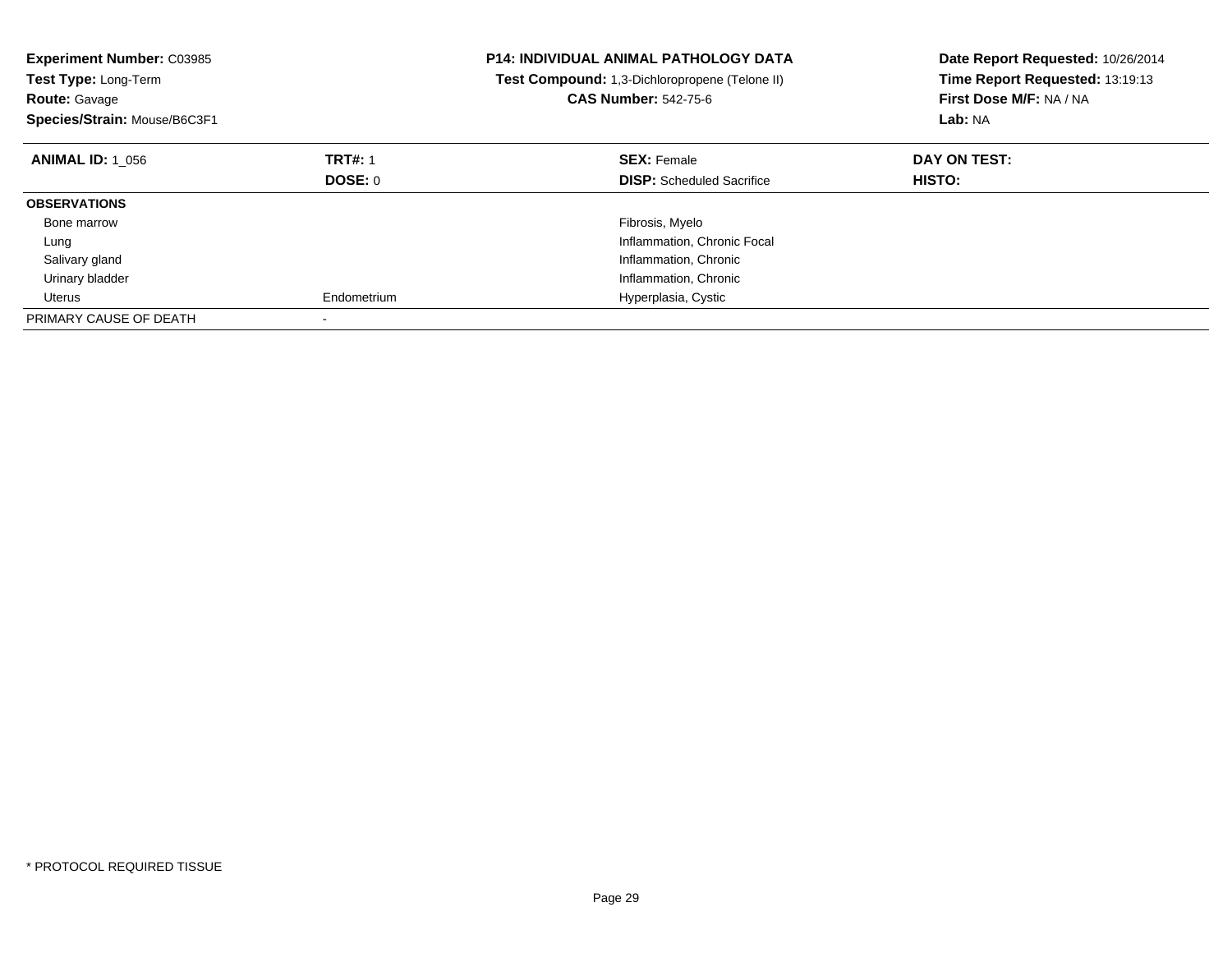| <b>Experiment Number: C03985</b><br>Test Type: Long-Term<br><b>Route: Gavage</b><br>Species/Strain: Mouse/B6C3F1 |                | <b>P14: INDIVIDUAL ANIMAL PATHOLOGY DATA</b><br>Test Compound: 1,3-Dichloropropene (Telone II)<br><b>CAS Number: 542-75-6</b> | Date Report Requested: 10/26/2014<br>Time Report Requested: 13:19:13<br>First Dose M/F: NA / NA<br>Lab: NA |
|------------------------------------------------------------------------------------------------------------------|----------------|-------------------------------------------------------------------------------------------------------------------------------|------------------------------------------------------------------------------------------------------------|
| <b>ANIMAL ID: 1 058</b>                                                                                          | <b>TRT#: 1</b> | <b>SEX: Female</b>                                                                                                            | DAY ON TEST:                                                                                               |
|                                                                                                                  | DOSE: 0        | <b>DISP:</b> Scheduled Sacrifice                                                                                              | <b>HISTO:</b>                                                                                              |
| <b>OBSERVATIONS</b>                                                                                              |                |                                                                                                                               |                                                                                                            |
| Bone marrow                                                                                                      |                | Fibrosis, Myelo                                                                                                               |                                                                                                            |
| Brain                                                                                                            |                | Mineralization                                                                                                                |                                                                                                            |
| Mammary gland                                                                                                    |                | Adenocarcinoma, Nos                                                                                                           |                                                                                                            |
| Urinary bladder                                                                                                  | Submucosa      | Inflammation, With Fibrosis                                                                                                   |                                                                                                            |
| Uterus                                                                                                           | Endometrium    | Hyperplasia, Cystic                                                                                                           |                                                                                                            |
|                                                                                                                  |                | Thrombosis, Nos                                                                                                               |                                                                                                            |
| PRIMARY CAUSE OF DEATH                                                                                           |                |                                                                                                                               |                                                                                                            |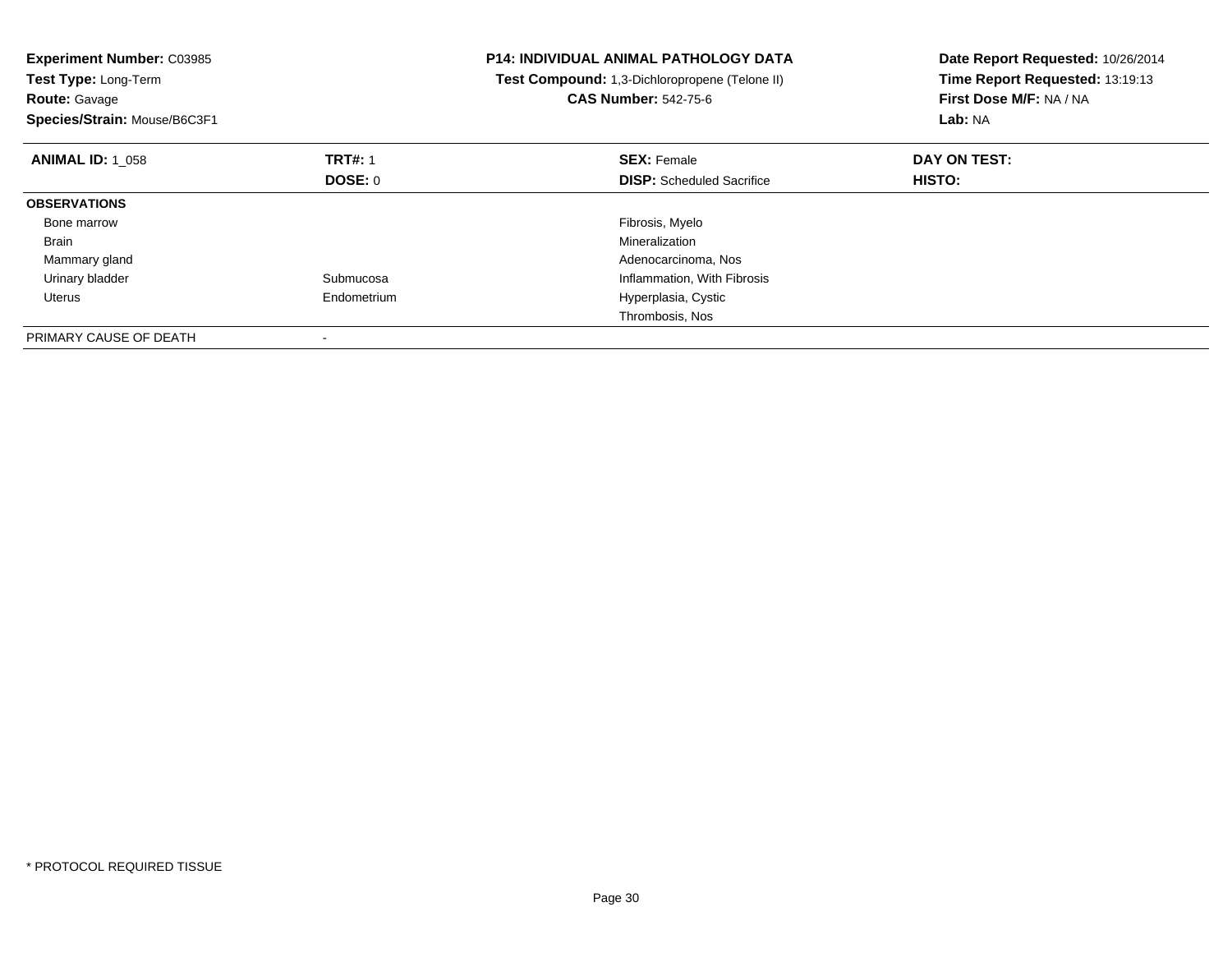| <b>Experiment Number: C03985</b><br><b>Test Type: Long-Term</b> |                     | <b>P14: INDIVIDUAL ANIMAL PATHOLOGY DATA</b><br>Test Compound: 1,3-Dichloropropene (Telone II) | Date Report Requested: 10/26/2014<br>Time Report Requested: 13:19:13 |
|-----------------------------------------------------------------|---------------------|------------------------------------------------------------------------------------------------|----------------------------------------------------------------------|
| <b>Route: Gavage</b>                                            |                     | <b>CAS Number: 542-75-6</b>                                                                    | First Dose M/F: NA / NA                                              |
| Species/Strain: Mouse/B6C3F1                                    |                     |                                                                                                | Lab: NA                                                              |
| <b>ANIMAL ID: 1 060</b>                                         | <b>TRT#: 1</b>      | <b>SEX: Female</b>                                                                             | DAY ON TEST:                                                         |
|                                                                 | DOSE: 0             | <b>DISP:</b> Natural Death                                                                     | HISTO:                                                               |
| <b>OBSERVATIONS</b>                                             |                     |                                                                                                |                                                                      |
| Brain                                                           |                     | Mineralization                                                                                 |                                                                      |
| Unspecified                                                     | Multiple Organs Nos | Lymphoma, Histiocytic-Malignant Type                                                           |                                                                      |
| PRIMARY CAUSE OF DEATH                                          |                     |                                                                                                |                                                                      |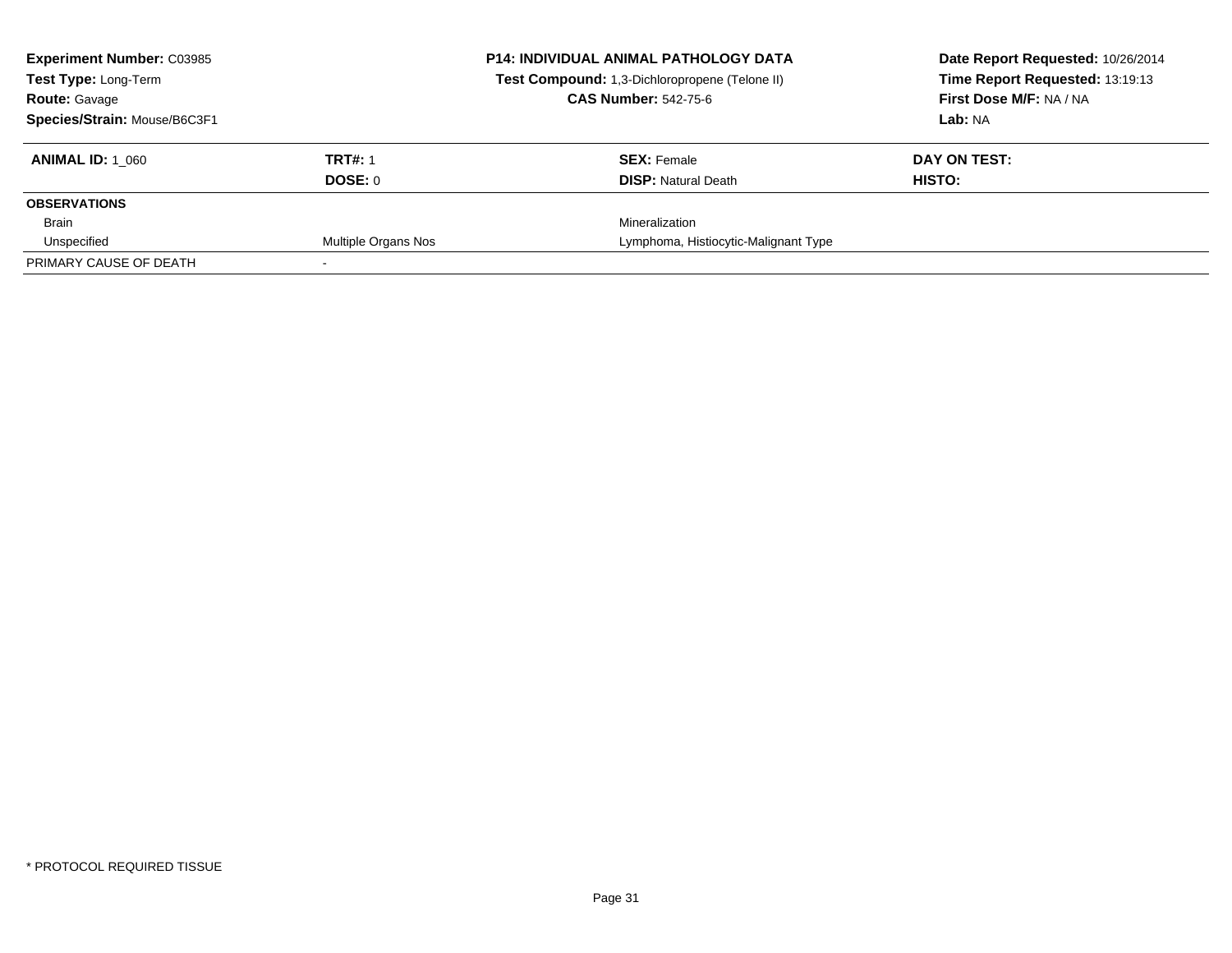| <b>Experiment Number: C03985</b><br>Test Type: Long-Term<br><b>Route: Gavage</b><br>Species/Strain: Mouse/B6C3F1 |                | <b>P14: INDIVIDUAL ANIMAL PATHOLOGY DATA</b><br>Test Compound: 1,3-Dichloropropene (Telone II)<br><b>CAS Number: 542-75-6</b> | Date Report Requested: 10/26/2014<br>Time Report Requested: 13:19:13<br>First Dose M/F: NA / NA<br>Lab: NA |
|------------------------------------------------------------------------------------------------------------------|----------------|-------------------------------------------------------------------------------------------------------------------------------|------------------------------------------------------------------------------------------------------------|
| <b>ANIMAL ID: 1 062</b>                                                                                          | <b>TRT#: 1</b> | <b>SEX: Female</b>                                                                                                            | DAY ON TEST:                                                                                               |
|                                                                                                                  | DOSE: 0        | <b>DISP:</b> Scheduled Sacrifice                                                                                              | HISTO:                                                                                                     |
| <b>OBSERVATIONS</b>                                                                                              |                |                                                                                                                               |                                                                                                            |
| Bone marrow                                                                                                      |                | Fibrosis, Myelo                                                                                                               |                                                                                                            |
| <b>Brain</b>                                                                                                     |                | Mineralization                                                                                                                |                                                                                                            |
| Salivary gland                                                                                                   |                | Inflammation, Chronic                                                                                                         |                                                                                                            |
| PRIMARY CAUSE OF DEATH                                                                                           |                |                                                                                                                               |                                                                                                            |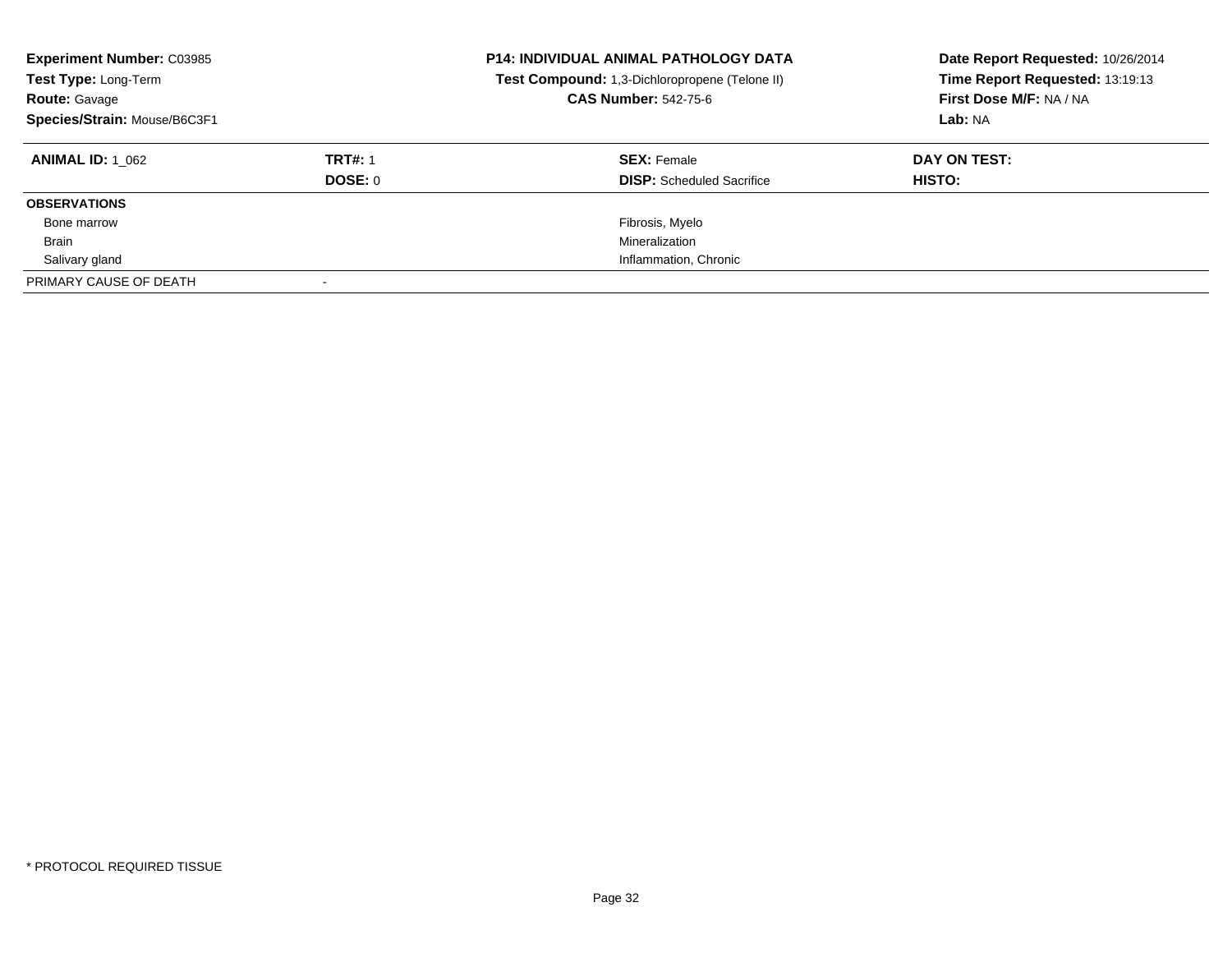| <b>Experiment Number: C03985</b><br>Test Type: Long-Term<br><b>Route: Gavage</b><br>Species/Strain: Mouse/B6C3F1 |                | <b>P14: INDIVIDUAL ANIMAL PATHOLOGY DATA</b><br>Test Compound: 1,3-Dichloropropene (Telone II)<br><b>CAS Number: 542-75-6</b> | Date Report Requested: 10/26/2014<br>Time Report Requested: 13:19:13<br>First Dose M/F: NA / NA<br>Lab: NA |
|------------------------------------------------------------------------------------------------------------------|----------------|-------------------------------------------------------------------------------------------------------------------------------|------------------------------------------------------------------------------------------------------------|
| <b>ANIMAL ID: 1 064</b>                                                                                          | <b>TRT#: 1</b> | <b>SEX: Female</b>                                                                                                            | DAY ON TEST:                                                                                               |
|                                                                                                                  | DOSE: 0        | <b>DISP:</b> Scheduled Sacrifice                                                                                              | <b>HISTO:</b>                                                                                              |
| <b>OBSERVATIONS</b>                                                                                              |                |                                                                                                                               |                                                                                                            |
| Bone marrow                                                                                                      |                | Fibrosis, Myelo                                                                                                               |                                                                                                            |
| <b>Brain</b>                                                                                                     |                | Mineralization                                                                                                                |                                                                                                            |
| Liver                                                                                                            |                | Inflammation, Chronic                                                                                                         |                                                                                                            |
| Pancreas                                                                                                         |                | Inflammation, Chronic                                                                                                         |                                                                                                            |
| Salivary gland                                                                                                   |                | Inflammation, Chronic                                                                                                         |                                                                                                            |
| Spleen                                                                                                           |                | Hyperplasia, Lymphoid                                                                                                         |                                                                                                            |
| PRIMARY CAUSE OF DEATH                                                                                           |                |                                                                                                                               |                                                                                                            |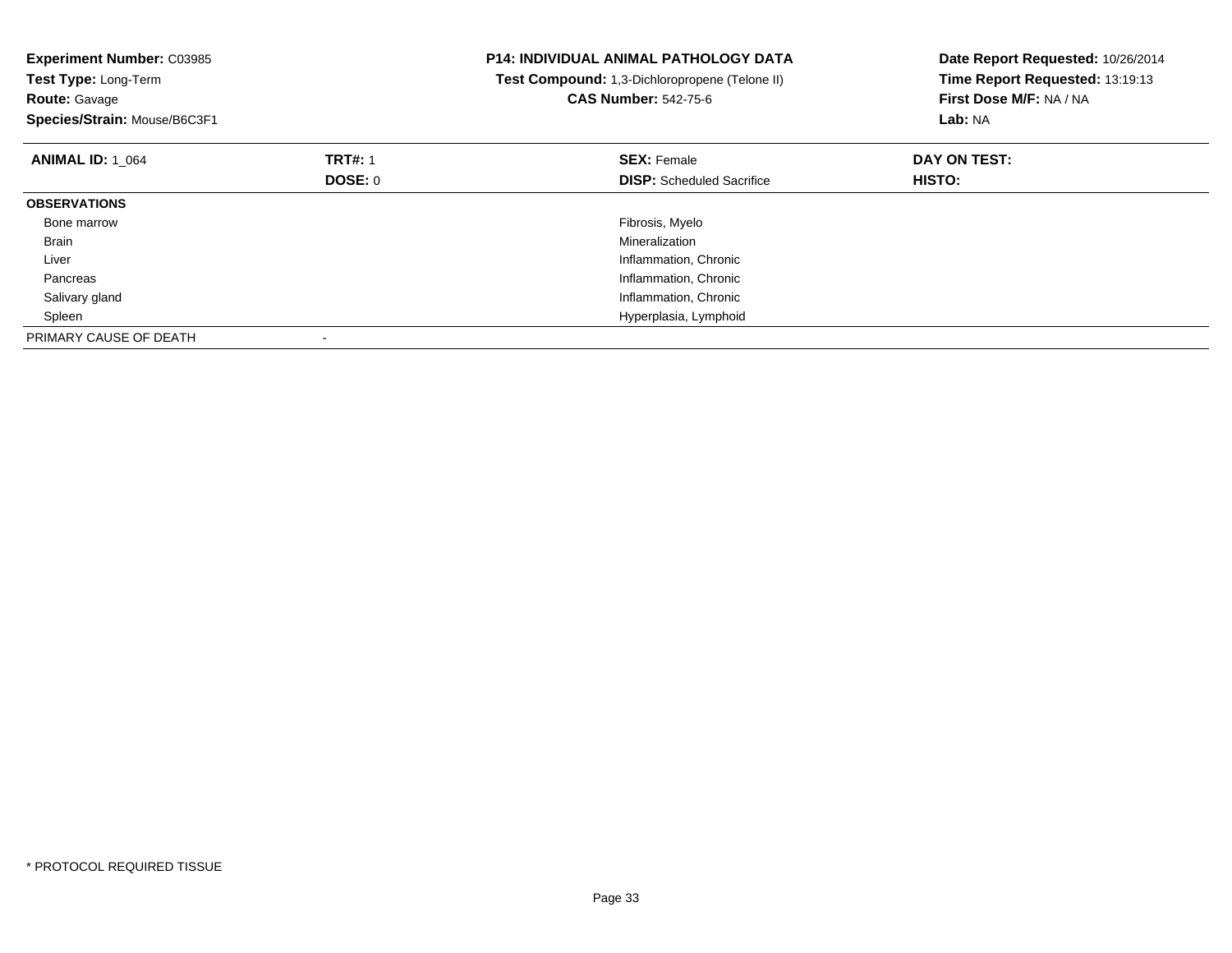| <b>Experiment Number: C03985</b><br>Test Type: Long-Term<br><b>Route: Gavage</b><br>Species/Strain: Mouse/B6C3F1 |                | <b>P14: INDIVIDUAL ANIMAL PATHOLOGY DATA</b><br>Test Compound: 1,3-Dichloropropene (Telone II)<br><b>CAS Number: 542-75-6</b> | Date Report Requested: 10/26/2014<br>Time Report Requested: 13:19:13<br>First Dose M/F: NA / NA<br>Lab: NA |
|------------------------------------------------------------------------------------------------------------------|----------------|-------------------------------------------------------------------------------------------------------------------------------|------------------------------------------------------------------------------------------------------------|
| <b>ANIMAL ID: 1 066</b>                                                                                          | <b>TRT#: 1</b> | <b>SEX: Female</b>                                                                                                            | DAY ON TEST:                                                                                               |
|                                                                                                                  | DOSE: 0        | <b>DISP:</b> Scheduled Sacrifice                                                                                              | HISTO:                                                                                                     |
| <b>OBSERVATIONS</b>                                                                                              |                |                                                                                                                               |                                                                                                            |
| Bone marrow                                                                                                      |                | Fibrosis, Myelo                                                                                                               |                                                                                                            |
| Brain                                                                                                            |                | Mineralization                                                                                                                |                                                                                                            |
| Liver                                                                                                            |                | Focal Cellular Change                                                                                                         |                                                                                                            |
|                                                                                                                  |                | Inflammation, Chronic                                                                                                         |                                                                                                            |
| Ovary                                                                                                            |                | Cyst, Follicular Nos                                                                                                          |                                                                                                            |
| Salivary gland                                                                                                   |                | Inflammation, Chronic                                                                                                         |                                                                                                            |
| Urinary bladder                                                                                                  |                | Inflammation, Chronic                                                                                                         |                                                                                                            |
| Uterus                                                                                                           | Endometrium    | Hyperplasia, Cystic                                                                                                           |                                                                                                            |
| PRIMARY CAUSE OF DEATH                                                                                           |                |                                                                                                                               |                                                                                                            |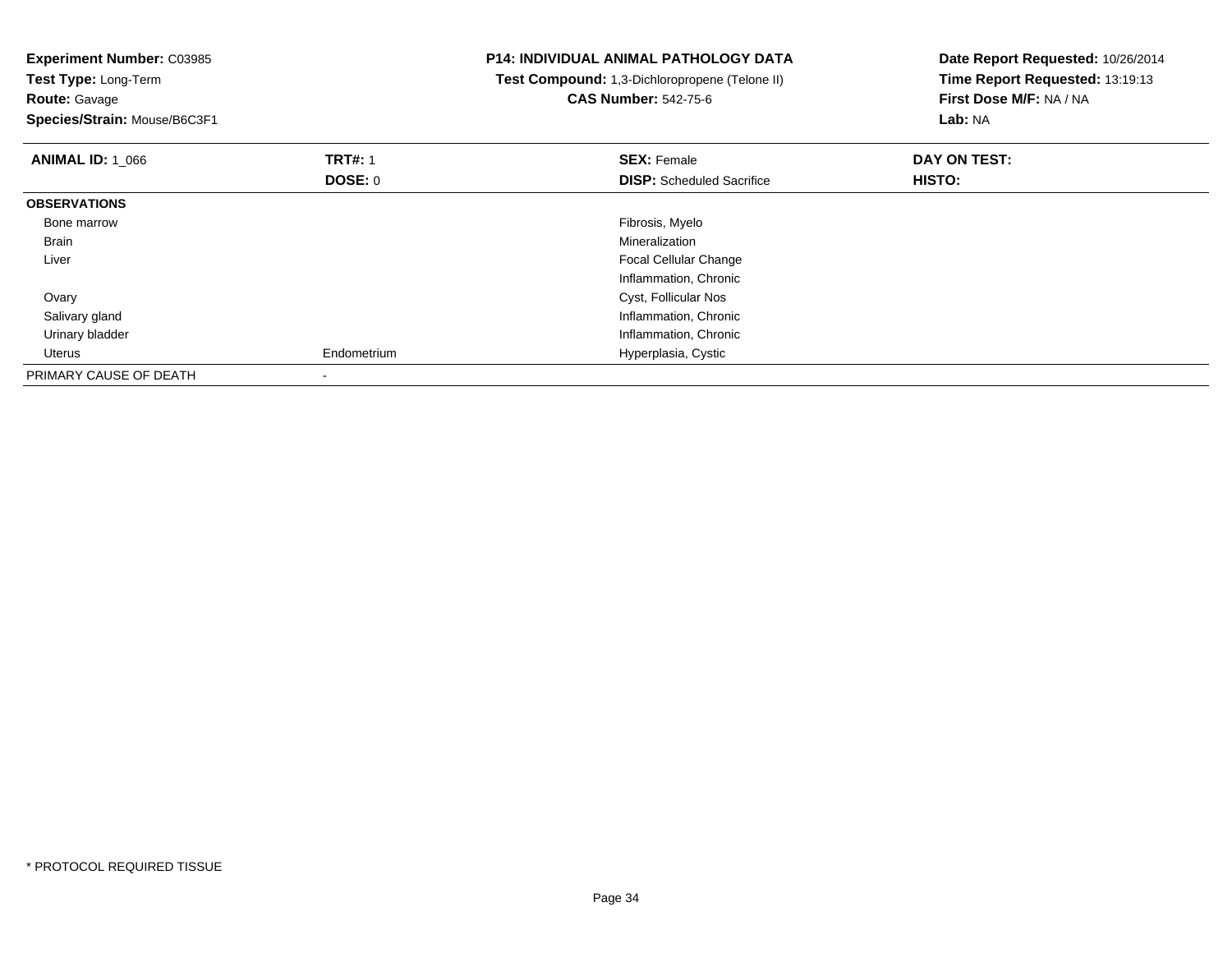| <b>Experiment Number: C03985</b><br>Test Type: Long-Term<br><b>Route: Gavage</b><br>Species/Strain: Mouse/B6C3F1 |                     | <b>P14: INDIVIDUAL ANIMAL PATHOLOGY DATA</b><br>Test Compound: 1,3-Dichloropropene (Telone II)<br><b>CAS Number: 542-75-6</b> | Date Report Requested: 10/26/2014<br>Time Report Requested: 13:19:13<br>First Dose M/F: NA / NA<br>Lab: NA |
|------------------------------------------------------------------------------------------------------------------|---------------------|-------------------------------------------------------------------------------------------------------------------------------|------------------------------------------------------------------------------------------------------------|
| <b>ANIMAL ID: 1_068</b>                                                                                          | <b>TRT#: 1</b>      | <b>SEX: Female</b>                                                                                                            | DAY ON TEST:                                                                                               |
|                                                                                                                  | DOSE: 0             | <b>DISP:</b> Scheduled Sacrifice                                                                                              | <b>HISTO:</b>                                                                                              |
| <b>OBSERVATIONS</b>                                                                                              |                     |                                                                                                                               |                                                                                                            |
| Bone marrow                                                                                                      |                     | Fibrosis, Myelo                                                                                                               |                                                                                                            |
| Brain                                                                                                            |                     | Mineralization                                                                                                                |                                                                                                            |
| Spleen                                                                                                           |                     | Hemangiosarcoma                                                                                                               |                                                                                                            |
| Unspecified                                                                                                      | Multiple Organs Nos | Inflammation, Chronic                                                                                                         |                                                                                                            |
| Uterus                                                                                                           | Endometrium         | Hemorrhage                                                                                                                    |                                                                                                            |
|                                                                                                                  | Endometrium         | Hyperplasia, Nos                                                                                                              |                                                                                                            |
| PRIMARY CAUSE OF DEATH                                                                                           |                     |                                                                                                                               |                                                                                                            |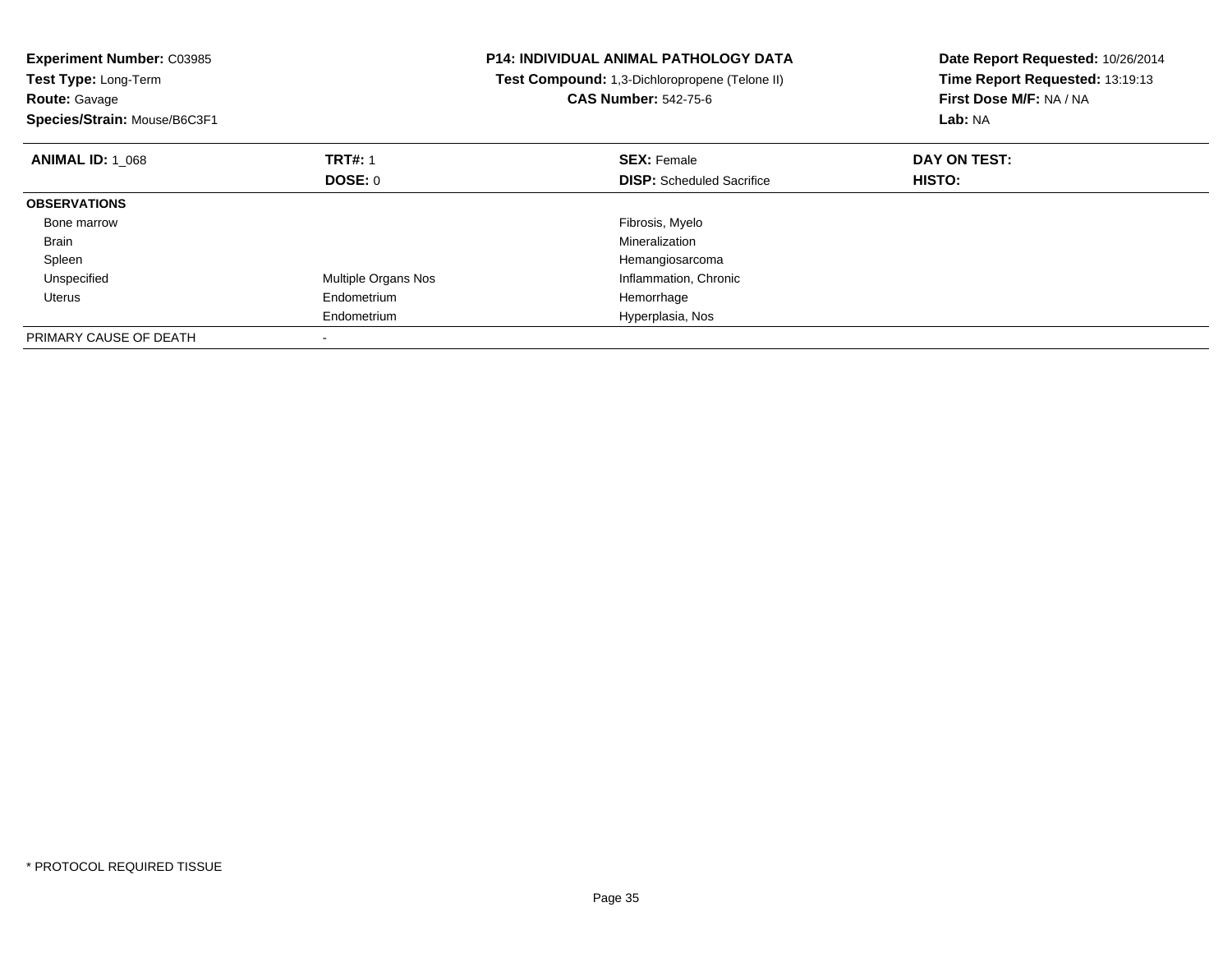| <b>Experiment Number: C03985</b><br>Test Type: Long-Term<br><b>Route: Gavage</b><br>Species/Strain: Mouse/B6C3F1 |                     | <b>P14: INDIVIDUAL ANIMAL PATHOLOGY DATA</b><br>Test Compound: 1,3-Dichloropropene (Telone II)<br><b>CAS Number: 542-75-6</b> | Date Report Requested: 10/26/2014<br>Time Report Requested: 13:19:13<br>First Dose M/F: NA / NA<br>Lab: NA |
|------------------------------------------------------------------------------------------------------------------|---------------------|-------------------------------------------------------------------------------------------------------------------------------|------------------------------------------------------------------------------------------------------------|
| <b>ANIMAL ID: 1 070</b>                                                                                          | <b>TRT#: 1</b>      | <b>SEX: Female</b>                                                                                                            | DAY ON TEST:                                                                                               |
|                                                                                                                  | DOSE: 0             | <b>DISP:</b> Scheduled Sacrifice                                                                                              | HISTO:                                                                                                     |
| <b>OBSERVATIONS</b>                                                                                              |                     |                                                                                                                               |                                                                                                            |
| Bone marrow                                                                                                      |                     | Fibrosis, Myelo                                                                                                               |                                                                                                            |
| Brain                                                                                                            |                     | Mineralization                                                                                                                |                                                                                                            |
| Pituitary gland                                                                                                  |                     | Chromophobe Adenoma                                                                                                           |                                                                                                            |
| Unspecified                                                                                                      | Multiple Organs Nos | Lymphoma, Histiocytic-Malignant Type                                                                                          |                                                                                                            |
| Urinary bladder                                                                                                  |                     | Inflammation, Chronic                                                                                                         |                                                                                                            |
| Uterus                                                                                                           | Endometrium         | Hyperplasia, Cystic                                                                                                           |                                                                                                            |
| PRIMARY CAUSE OF DEATH                                                                                           |                     |                                                                                                                               |                                                                                                            |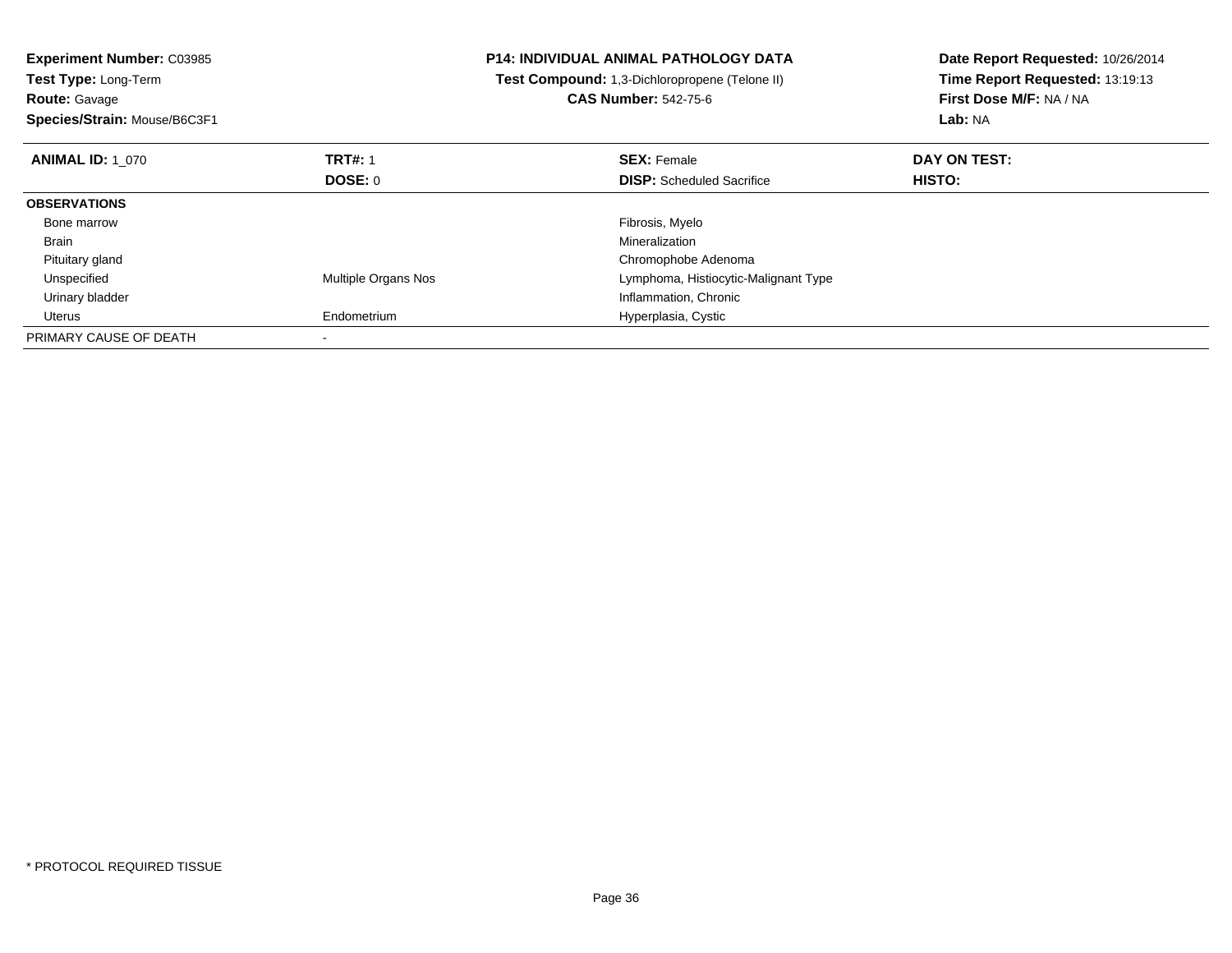| <b>Experiment Number: C03985</b><br>Test Type: Long-Term<br><b>Route: Gavage</b><br>Species/Strain: Mouse/B6C3F1 |                | <b>P14: INDIVIDUAL ANIMAL PATHOLOGY DATA</b><br>Test Compound: 1,3-Dichloropropene (Telone II)<br><b>CAS Number: 542-75-6</b> | Date Report Requested: 10/26/2014<br>Time Report Requested: 13:19:13<br>First Dose M/F: NA / NA<br>Lab: NA |
|------------------------------------------------------------------------------------------------------------------|----------------|-------------------------------------------------------------------------------------------------------------------------------|------------------------------------------------------------------------------------------------------------|
| <b>ANIMAL ID: 1 072</b>                                                                                          | <b>TRT#: 1</b> | <b>SEX: Female</b>                                                                                                            | DAY ON TEST:                                                                                               |
|                                                                                                                  | DOSE: 0        | <b>DISP:</b> Scheduled Sacrifice                                                                                              | HISTO:                                                                                                     |
| <b>OBSERVATIONS</b>                                                                                              |                |                                                                                                                               |                                                                                                            |
| Bone marrow                                                                                                      |                | Fibrosis, Myelo                                                                                                               |                                                                                                            |
| <b>Brain</b>                                                                                                     |                | Mineralization                                                                                                                |                                                                                                            |
| Urinary bladder                                                                                                  |                | Inflammation, Chronic                                                                                                         |                                                                                                            |
| PRIMARY CAUSE OF DEATH                                                                                           |                |                                                                                                                               |                                                                                                            |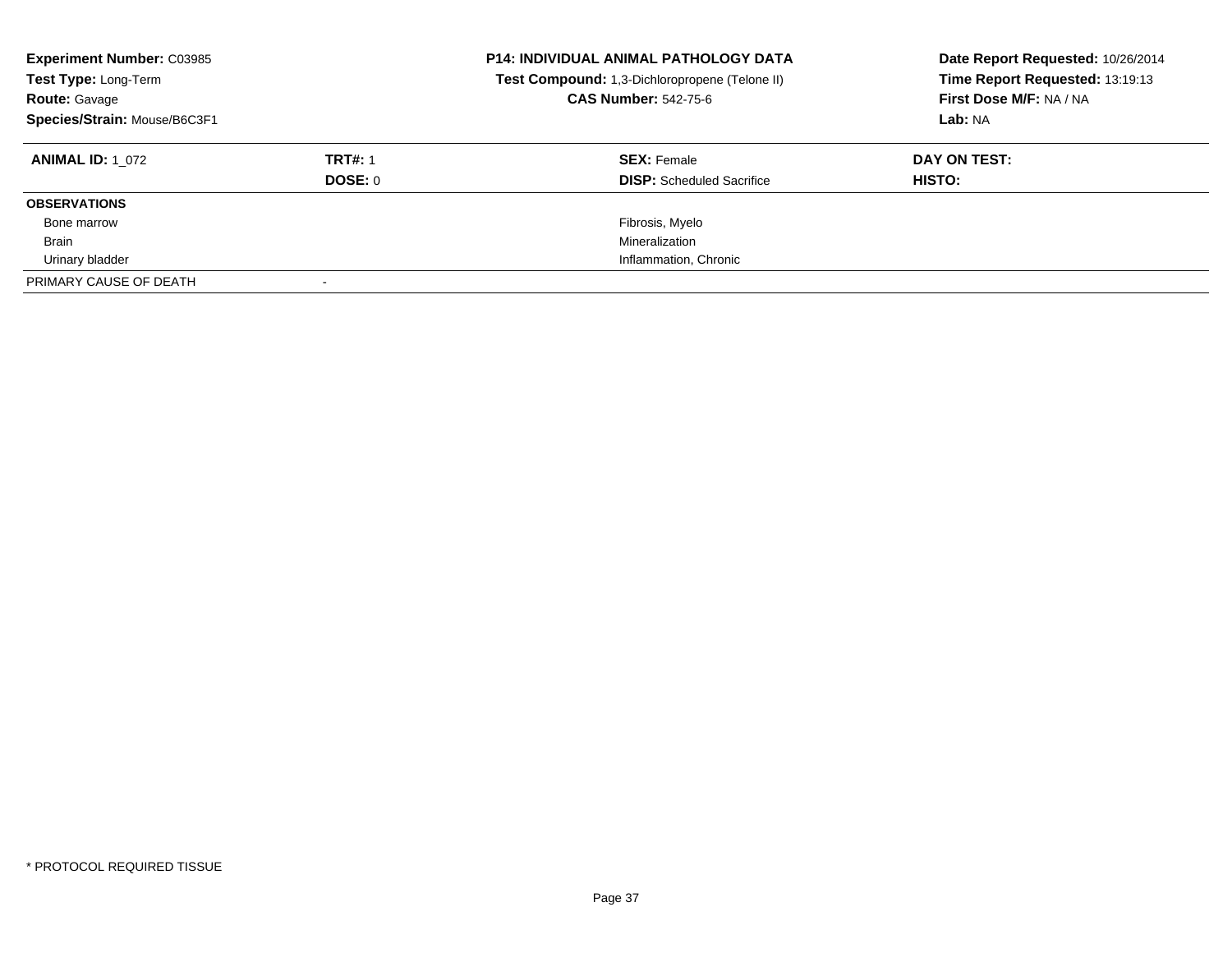| <b>Experiment Number: C03985</b><br><b>Test Type: Long-Term</b><br><b>Route: Gavage</b><br>Species/Strain: Mouse/B6C3F1 |                           | <b>P14: INDIVIDUAL ANIMAL PATHOLOGY DATA</b><br>Test Compound: 1,3-Dichloropropene (Telone II)<br><b>CAS Number: 542-75-6</b> | Date Report Requested: 10/26/2014<br>Time Report Requested: 13:19:13<br>First Dose M/F: NA / NA<br>Lab: NA |
|-------------------------------------------------------------------------------------------------------------------------|---------------------------|-------------------------------------------------------------------------------------------------------------------------------|------------------------------------------------------------------------------------------------------------|
| <b>ANIMAL ID: 1 074</b>                                                                                                 | <b>TRT#: 1</b><br>DOSE: 0 | <b>SEX: Female</b><br><b>DISP:</b> Scheduled Sacrifice                                                                        | DAY ON TEST:<br><b>HISTO:</b>                                                                              |
| <b>OBSERVATIONS</b>                                                                                                     |                           |                                                                                                                               |                                                                                                            |
| Bone marrow                                                                                                             |                           | Fibrosis, Myelo                                                                                                               |                                                                                                            |
| <b>Brain</b>                                                                                                            |                           | Mineralization                                                                                                                |                                                                                                            |
| Liver                                                                                                                   |                           | <b>Focal Cellular Change</b>                                                                                                  |                                                                                                            |
| Salivary gland                                                                                                          |                           | Inflammation, Chronic                                                                                                         |                                                                                                            |
| PRIMARY CAUSE OF DEATH                                                                                                  |                           |                                                                                                                               |                                                                                                            |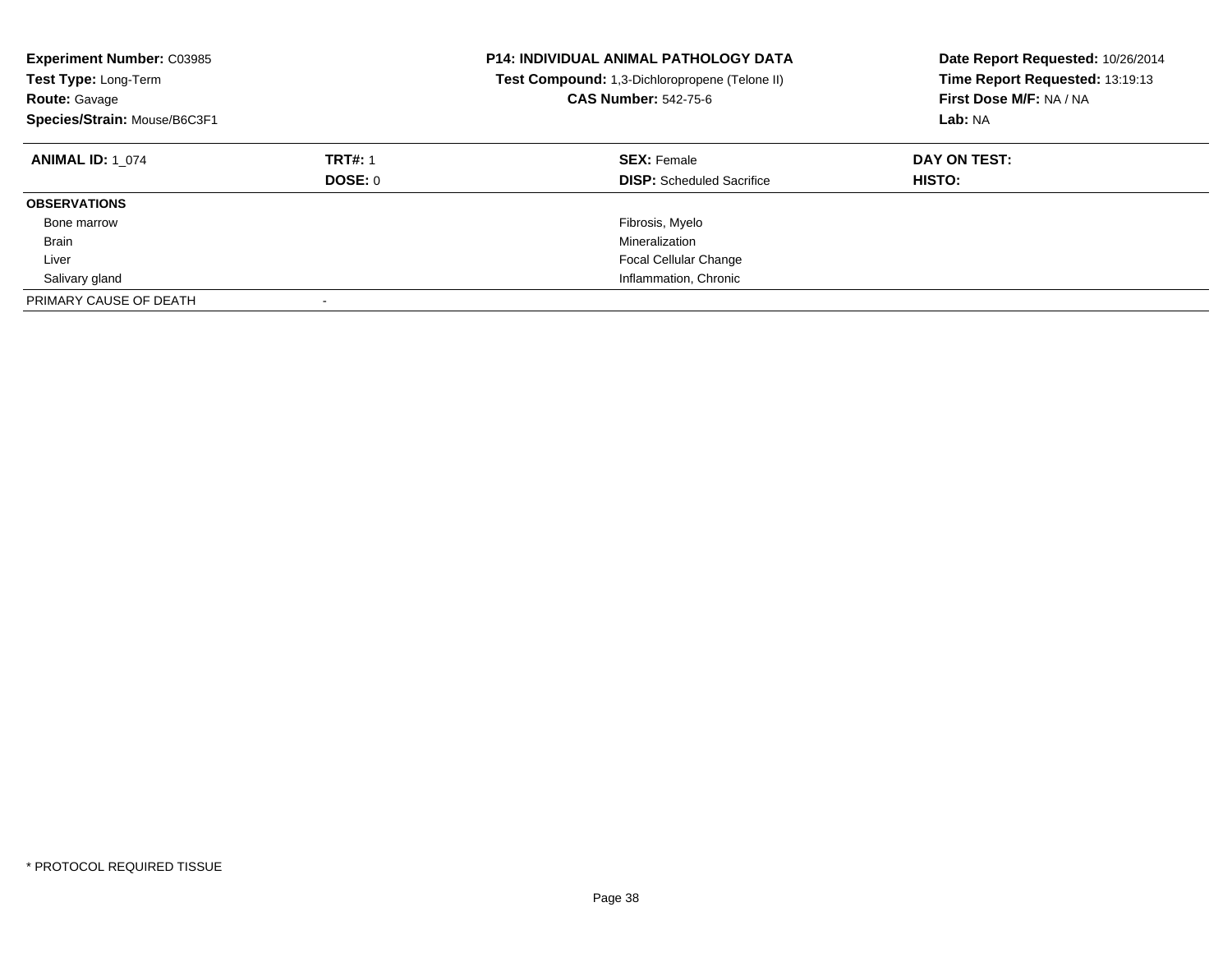| <b>Experiment Number: C03985</b><br>Test Type: Long-Term<br><b>Route: Gavage</b><br>Species/Strain: Mouse/B6C3F1 |                | <b>P14: INDIVIDUAL ANIMAL PATHOLOGY DATA</b><br>Test Compound: 1,3-Dichloropropene (Telone II)<br><b>CAS Number: 542-75-6</b> | Date Report Requested: 10/26/2014<br>Time Report Requested: 13:19:13<br>First Dose M/F: NA / NA<br>Lab: NA |
|------------------------------------------------------------------------------------------------------------------|----------------|-------------------------------------------------------------------------------------------------------------------------------|------------------------------------------------------------------------------------------------------------|
| <b>ANIMAL ID: 1 076</b>                                                                                          | <b>TRT#: 1</b> | <b>SEX: Female</b>                                                                                                            | DAY ON TEST:                                                                                               |
|                                                                                                                  | DOSE: 0        | <b>DISP:</b> Scheduled Sacrifice                                                                                              | <b>HISTO:</b>                                                                                              |
| <b>OBSERVATIONS</b>                                                                                              |                |                                                                                                                               |                                                                                                            |
| Bone marrow                                                                                                      |                | Fibrosis, Myelo                                                                                                               |                                                                                                            |
| Brain                                                                                                            |                | Mineralization                                                                                                                |                                                                                                            |
| Kidney                                                                                                           |                | Inflammation, Chronic                                                                                                         |                                                                                                            |
| Salivary gland                                                                                                   |                | Inflammation, Chronic                                                                                                         |                                                                                                            |
| Urinary bladder                                                                                                  |                | Inflammation, Chronic                                                                                                         |                                                                                                            |
| PRIMARY CAUSE OF DEATH                                                                                           |                |                                                                                                                               |                                                                                                            |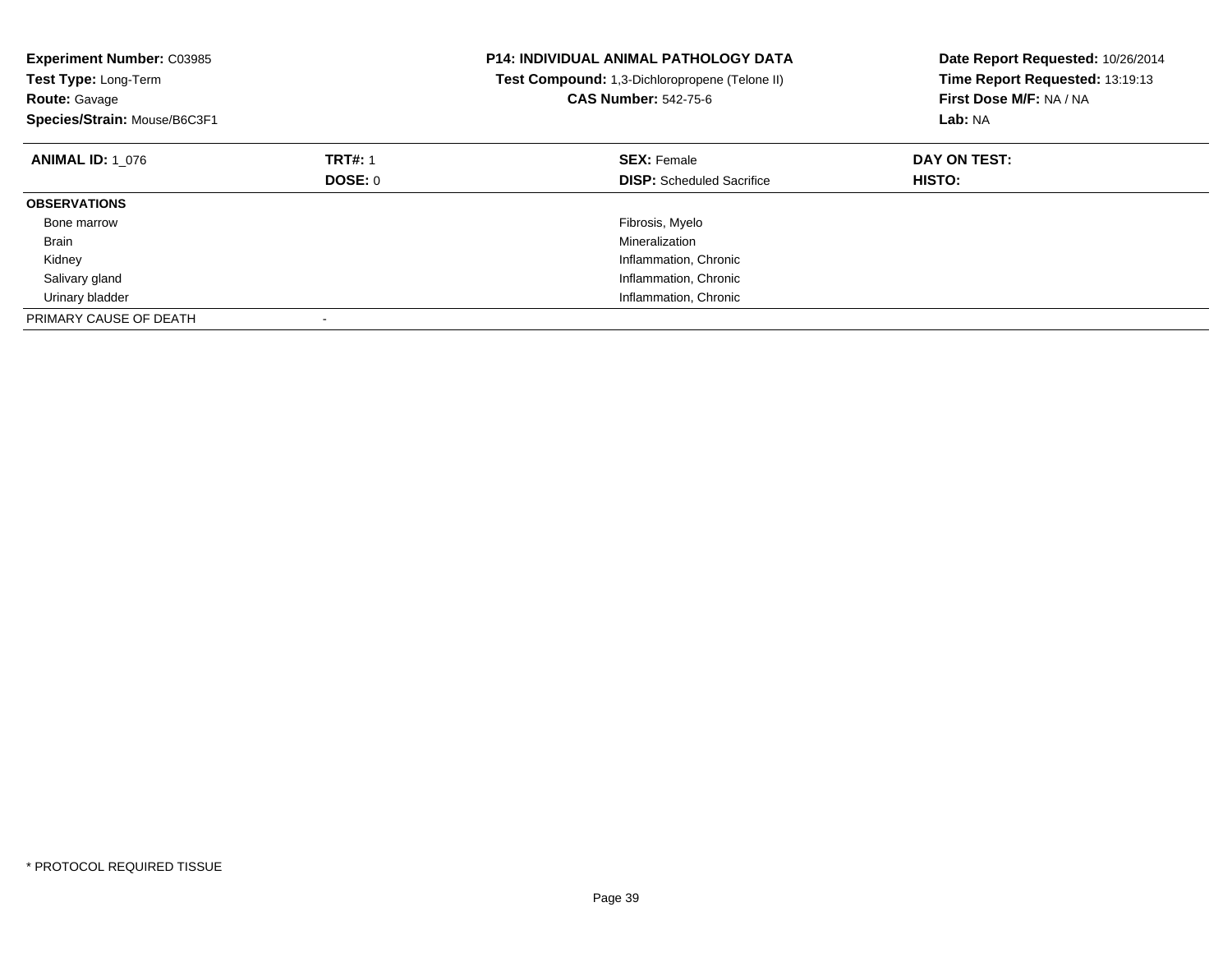| <b>Experiment Number: C03985</b><br>Test Type: Long-Term<br><b>Route: Gavage</b><br>Species/Strain: Mouse/B6C3F1 |                | <b>P14: INDIVIDUAL ANIMAL PATHOLOGY DATA</b><br>Test Compound: 1,3-Dichloropropene (Telone II)<br><b>CAS Number: 542-75-6</b> | Date Report Requested: 10/26/2014<br>Time Report Requested: 13:19:13<br>First Dose M/F: NA / NA<br>Lab: NA |
|------------------------------------------------------------------------------------------------------------------|----------------|-------------------------------------------------------------------------------------------------------------------------------|------------------------------------------------------------------------------------------------------------|
| <b>ANIMAL ID: 1 078</b>                                                                                          | <b>TRT#: 1</b> | <b>SEX: Female</b>                                                                                                            | DAY ON TEST:                                                                                               |
|                                                                                                                  | DOSE: 0        | <b>DISP:</b> Scheduled Sacrifice                                                                                              | HISTO:                                                                                                     |
| <b>OBSERVATIONS</b>                                                                                              |                |                                                                                                                               |                                                                                                            |
| Bone marrow                                                                                                      |                | Fibrosis, Myelo                                                                                                               |                                                                                                            |
| Brain                                                                                                            |                | Mineralization                                                                                                                |                                                                                                            |
| Kidney                                                                                                           |                | Inflammation, Chronic                                                                                                         |                                                                                                            |
| Salivary gland                                                                                                   |                | Inflammation, Chronic                                                                                                         |                                                                                                            |
| Urinary bladder                                                                                                  |                | Inflammation, Chronic                                                                                                         |                                                                                                            |
| Uterus                                                                                                           | Endometrium    | Hyperplasia, Cystic                                                                                                           |                                                                                                            |
| PRIMARY CAUSE OF DEATH                                                                                           |                |                                                                                                                               |                                                                                                            |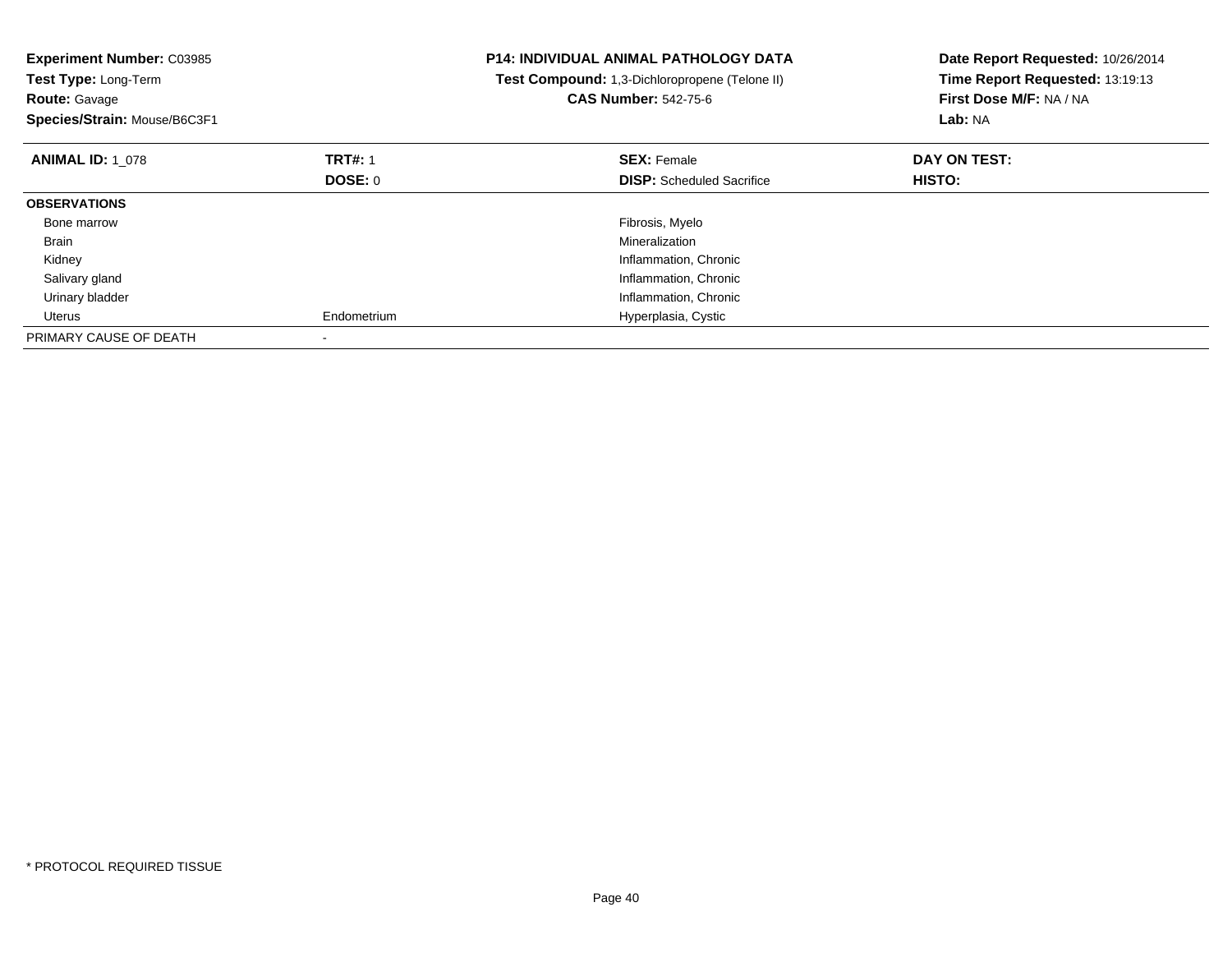| <b>Experiment Number: C03985</b><br><b>Test Type: Long-Term</b><br><b>Route: Gavage</b><br>Species/Strain: Mouse/B6C3F1 |                | <b>P14: INDIVIDUAL ANIMAL PATHOLOGY DATA</b><br>Test Compound: 1,3-Dichloropropene (Telone II)<br><b>CAS Number: 542-75-6</b> | Date Report Requested: 10/26/2014<br>Time Report Requested: 13:19:13<br>First Dose M/F: NA / NA<br>Lab: NA |
|-------------------------------------------------------------------------------------------------------------------------|----------------|-------------------------------------------------------------------------------------------------------------------------------|------------------------------------------------------------------------------------------------------------|
| <b>ANIMAL ID: 1 080</b>                                                                                                 | <b>TRT#: 1</b> | <b>SEX: Female</b>                                                                                                            | DAY ON TEST:                                                                                               |
|                                                                                                                         | <b>DOSE: 0</b> | <b>DISP:</b> Scheduled Sacrifice                                                                                              | <b>HISTO:</b>                                                                                              |
| <b>OBSERVATIONS</b>                                                                                                     |                |                                                                                                                               |                                                                                                            |
| Bone marrow                                                                                                             |                | Fibrosis, Myelo                                                                                                               |                                                                                                            |
| Liver                                                                                                                   |                | <b>Focal Cellular Change</b>                                                                                                  |                                                                                                            |
| Lung                                                                                                                    |                | Alveolar/Bronchiolar Carcinoma                                                                                                |                                                                                                            |
| Salivary gland                                                                                                          |                | Inflammation, Chronic                                                                                                         |                                                                                                            |
| Urinary bladder                                                                                                         |                | Inflammation, Chronic                                                                                                         |                                                                                                            |
| PRIMARY CAUSE OF DEATH                                                                                                  |                |                                                                                                                               |                                                                                                            |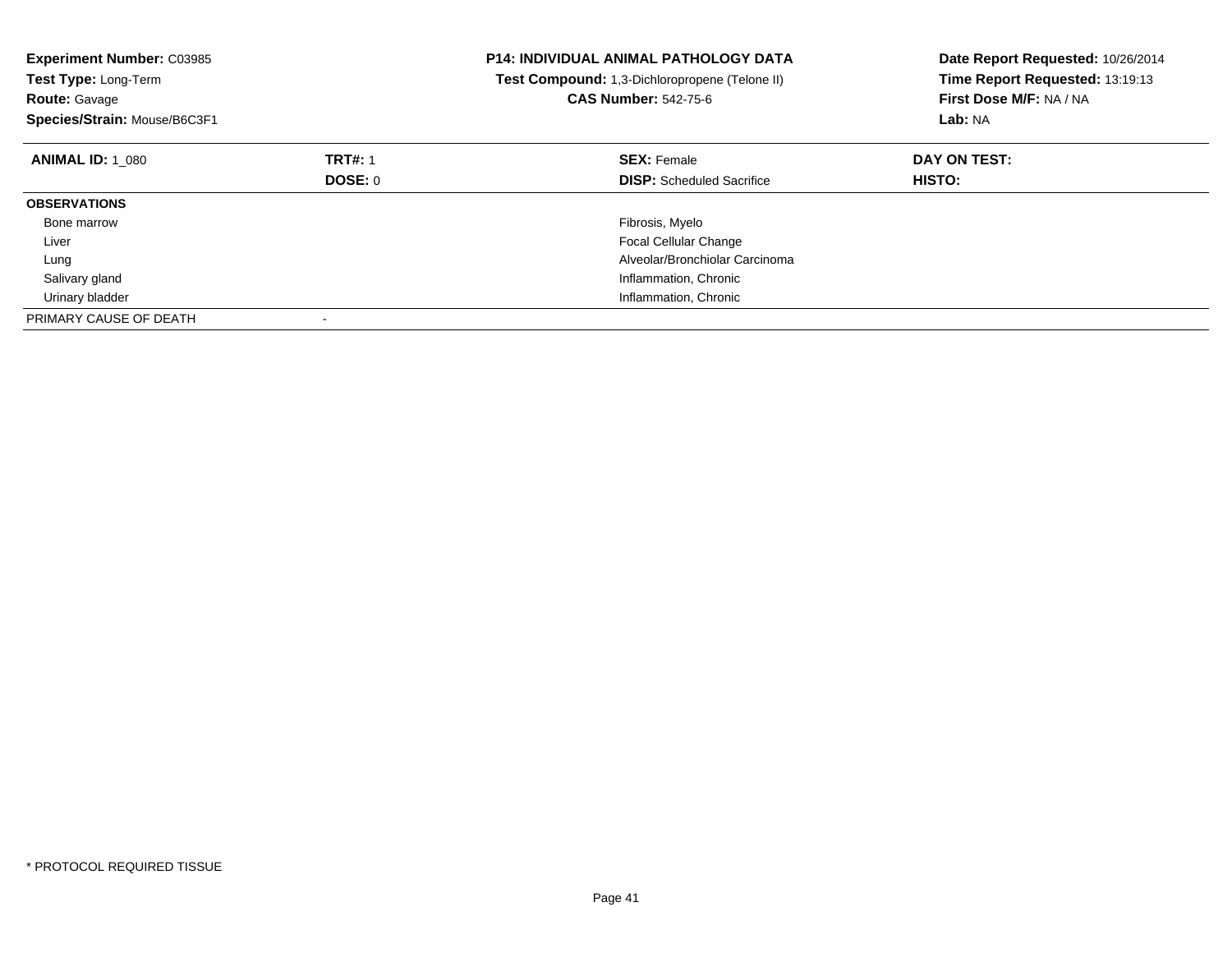| <b>Experiment Number: C03985</b><br><b>Test Type: Long-Term</b><br><b>Route: Gavage</b><br>Species/Strain: Mouse/B6C3F1 |                           | <b>P14: INDIVIDUAL ANIMAL PATHOLOGY DATA</b><br>Test Compound: 1,3-Dichloropropene (Telone II)<br><b>CAS Number: 542-75-6</b> | Date Report Requested: 10/26/2014<br>Time Report Requested: 13:19:13<br>First Dose M/F: NA / NA<br>Lab: NA |
|-------------------------------------------------------------------------------------------------------------------------|---------------------------|-------------------------------------------------------------------------------------------------------------------------------|------------------------------------------------------------------------------------------------------------|
| <b>ANIMAL ID: 1 082</b>                                                                                                 | <b>TRT#: 1</b><br>DOSE: 0 | <b>SEX: Female</b><br><b>DISP:</b> Natural Death                                                                              | DAY ON TEST:<br><b>HISTO:</b>                                                                              |
| <b>OBSERVATIONS</b>                                                                                                     |                           |                                                                                                                               |                                                                                                            |
| Bone marrow                                                                                                             |                           | Fibrosis, Myelo                                                                                                               |                                                                                                            |
| Liver                                                                                                                   |                           | <b>Focal Cellular Change</b>                                                                                                  |                                                                                                            |
| Pancreas                                                                                                                | Acinus                    | Atrophy, Nos                                                                                                                  |                                                                                                            |
| Urinary bladder                                                                                                         |                           | Inflammation, Chronic                                                                                                         |                                                                                                            |
| PRIMARY CAUSE OF DEATH                                                                                                  |                           |                                                                                                                               |                                                                                                            |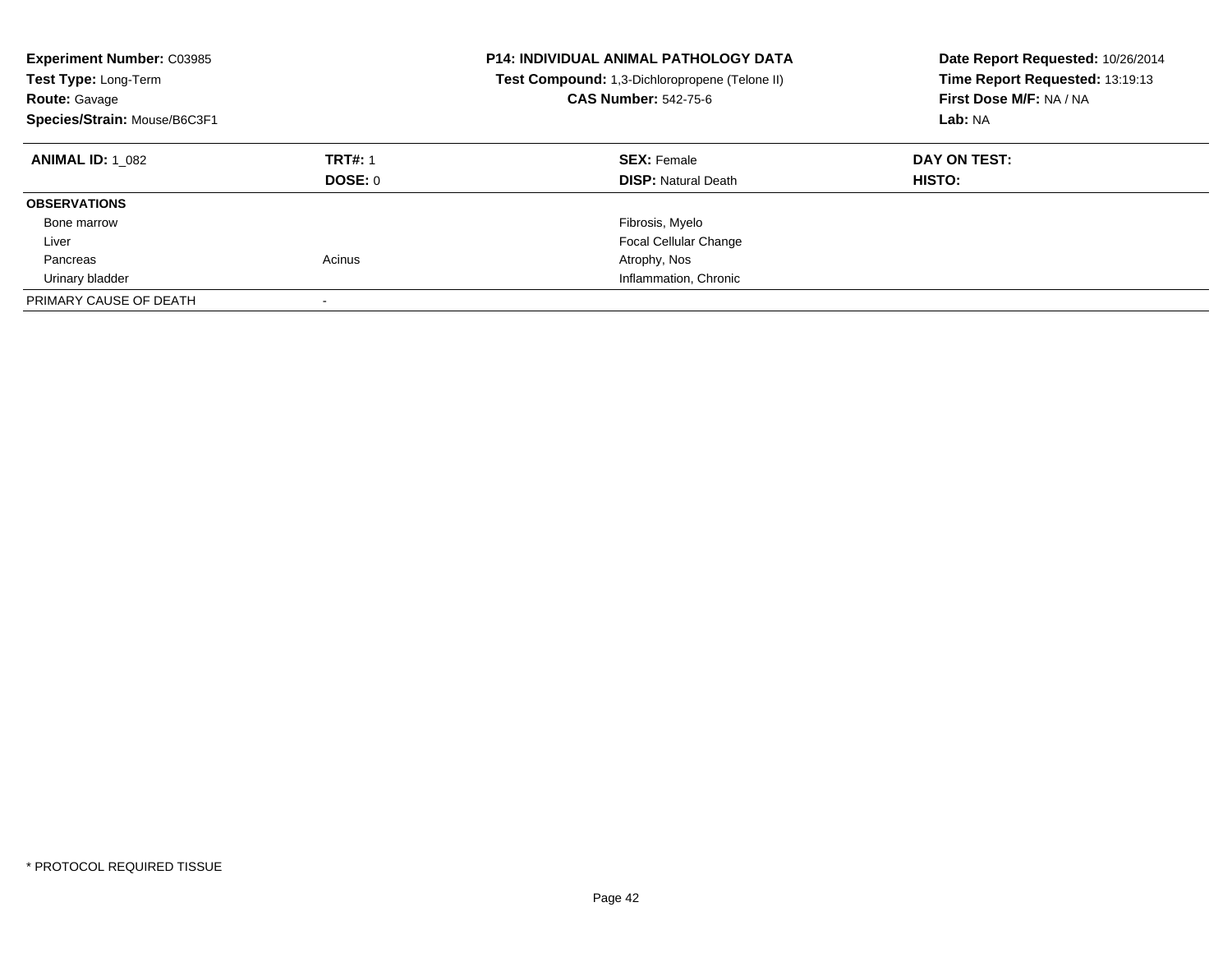| <b>Experiment Number: C03985</b><br>Test Type: Long-Term<br><b>Route: Gavage</b><br>Species/Strain: Mouse/B6C3F1 |                | <b>P14: INDIVIDUAL ANIMAL PATHOLOGY DATA</b><br>Test Compound: 1,3-Dichloropropene (Telone II)<br><b>CAS Number: 542-75-6</b> | Date Report Requested: 10/26/2014<br>Time Report Requested: 13:19:13<br>First Dose M/F: NA / NA<br>Lab: NA |
|------------------------------------------------------------------------------------------------------------------|----------------|-------------------------------------------------------------------------------------------------------------------------------|------------------------------------------------------------------------------------------------------------|
| <b>ANIMAL ID: 1 084</b>                                                                                          | <b>TRT#: 1</b> | <b>SEX: Female</b>                                                                                                            | DAY ON TEST:                                                                                               |
|                                                                                                                  | DOSE: 0        | <b>DISP:</b> Scheduled Sacrifice                                                                                              | <b>HISTO:</b>                                                                                              |
| <b>OBSERVATIONS</b>                                                                                              |                |                                                                                                                               |                                                                                                            |
| Bone marrow                                                                                                      |                | Fibrosis, Myelo                                                                                                               |                                                                                                            |
| Brain                                                                                                            |                | Mineralization                                                                                                                |                                                                                                            |
| Liver                                                                                                            |                | <b>Focal Cellular Change</b>                                                                                                  |                                                                                                            |
| Lung                                                                                                             |                | Alveolar/Bronchiolar Carcinoma                                                                                                |                                                                                                            |
| Ovary                                                                                                            |                | Cyst, Follicular Nos                                                                                                          |                                                                                                            |
| Uterus                                                                                                           | Endometrium    | Hyperplasia, Cystic                                                                                                           |                                                                                                            |
| PRIMARY CAUSE OF DEATH                                                                                           |                |                                                                                                                               |                                                                                                            |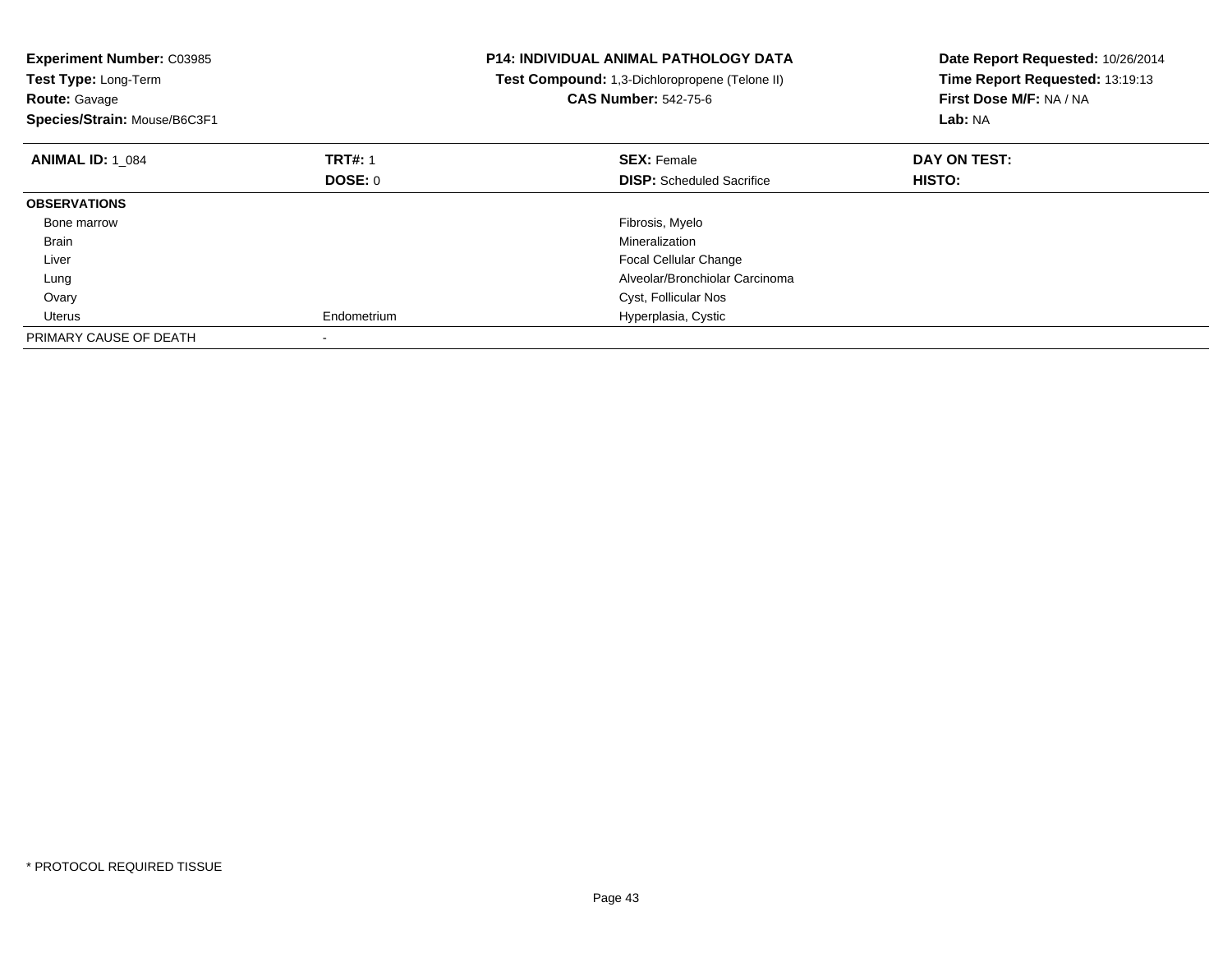| <b>Experiment Number: C03985</b><br>Test Type: Long-Term<br><b>Route: Gavage</b><br>Species/Strain: Mouse/B6C3F1 |                | <b>P14: INDIVIDUAL ANIMAL PATHOLOGY DATA</b><br>Test Compound: 1,3-Dichloropropene (Telone II)<br><b>CAS Number: 542-75-6</b> | Date Report Requested: 10/26/2014<br>Time Report Requested: 13:19:13<br>First Dose M/F: NA / NA<br>Lab: NA |
|------------------------------------------------------------------------------------------------------------------|----------------|-------------------------------------------------------------------------------------------------------------------------------|------------------------------------------------------------------------------------------------------------|
| <b>ANIMAL ID: 1 086</b>                                                                                          | <b>TRT#: 1</b> | <b>SEX: Female</b>                                                                                                            | DAY ON TEST:                                                                                               |
|                                                                                                                  | DOSE: 0        | <b>DISP:</b> Scheduled Sacrifice                                                                                              | <b>HISTO:</b>                                                                                              |
| <b>OBSERVATIONS</b>                                                                                              |                |                                                                                                                               |                                                                                                            |
| Bone marrow                                                                                                      |                | Fibrosis, Myelo                                                                                                               |                                                                                                            |
| <b>Brain</b>                                                                                                     |                | Mineralization                                                                                                                |                                                                                                            |
| Kidney                                                                                                           |                | Inflammation, Chronic                                                                                                         |                                                                                                            |
| Liver                                                                                                            |                | <b>Focal Cellular Change</b>                                                                                                  |                                                                                                            |
| Salivary gland                                                                                                   |                | Inflammation, Chronic                                                                                                         |                                                                                                            |
| Urinary bladder                                                                                                  |                | Inflammation, Chronic                                                                                                         |                                                                                                            |
| Uterus                                                                                                           | Endometrium    | Hyperplasia, Cystic                                                                                                           |                                                                                                            |
| PRIMARY CAUSE OF DEATH                                                                                           |                |                                                                                                                               |                                                                                                            |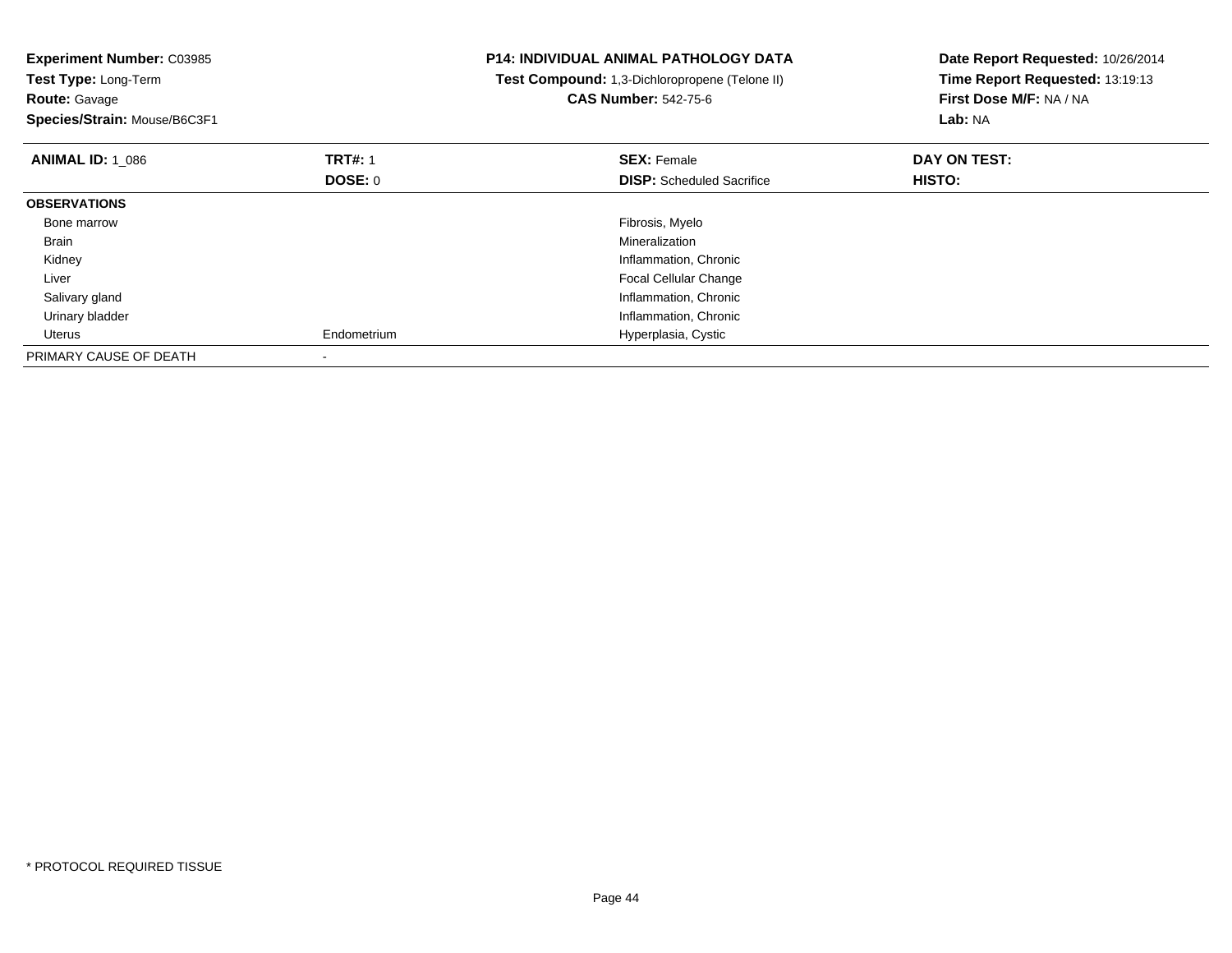| <b>Experiment Number: C03985</b><br>Test Type: Long-Term<br><b>Route: Gavage</b><br>Species/Strain: Mouse/B6C3F1 |                | <b>P14: INDIVIDUAL ANIMAL PATHOLOGY DATA</b><br>Test Compound: 1,3-Dichloropropene (Telone II)<br><b>CAS Number: 542-75-6</b> | Date Report Requested: 10/26/2014<br>Time Report Requested: 13:19:13<br>First Dose M/F: NA / NA<br>Lab: NA |
|------------------------------------------------------------------------------------------------------------------|----------------|-------------------------------------------------------------------------------------------------------------------------------|------------------------------------------------------------------------------------------------------------|
| <b>ANIMAL ID: 1 088</b>                                                                                          | <b>TRT#: 1</b> | <b>SEX: Female</b>                                                                                                            | DAY ON TEST:                                                                                               |
|                                                                                                                  | DOSE: 0        | <b>DISP:</b> Scheduled Sacrifice                                                                                              | <b>HISTO:</b>                                                                                              |
| <b>OBSERVATIONS</b>                                                                                              |                |                                                                                                                               |                                                                                                            |
| Bone marrow                                                                                                      |                | Fibrosis, Myelo                                                                                                               |                                                                                                            |
| Brain                                                                                                            |                | Mineralization                                                                                                                |                                                                                                            |
| Pituitary gland                                                                                                  |                | Chromophobe Adenoma                                                                                                           |                                                                                                            |
| Spinal cord                                                                                                      |                | Inflammation, Chronic                                                                                                         |                                                                                                            |
| Urinary bladder                                                                                                  |                | Inflammation, Chronic                                                                                                         |                                                                                                            |
| Uterus                                                                                                           | Endometrium    | Hyperplasia, Cystic                                                                                                           |                                                                                                            |
| PRIMARY CAUSE OF DEATH                                                                                           |                |                                                                                                                               |                                                                                                            |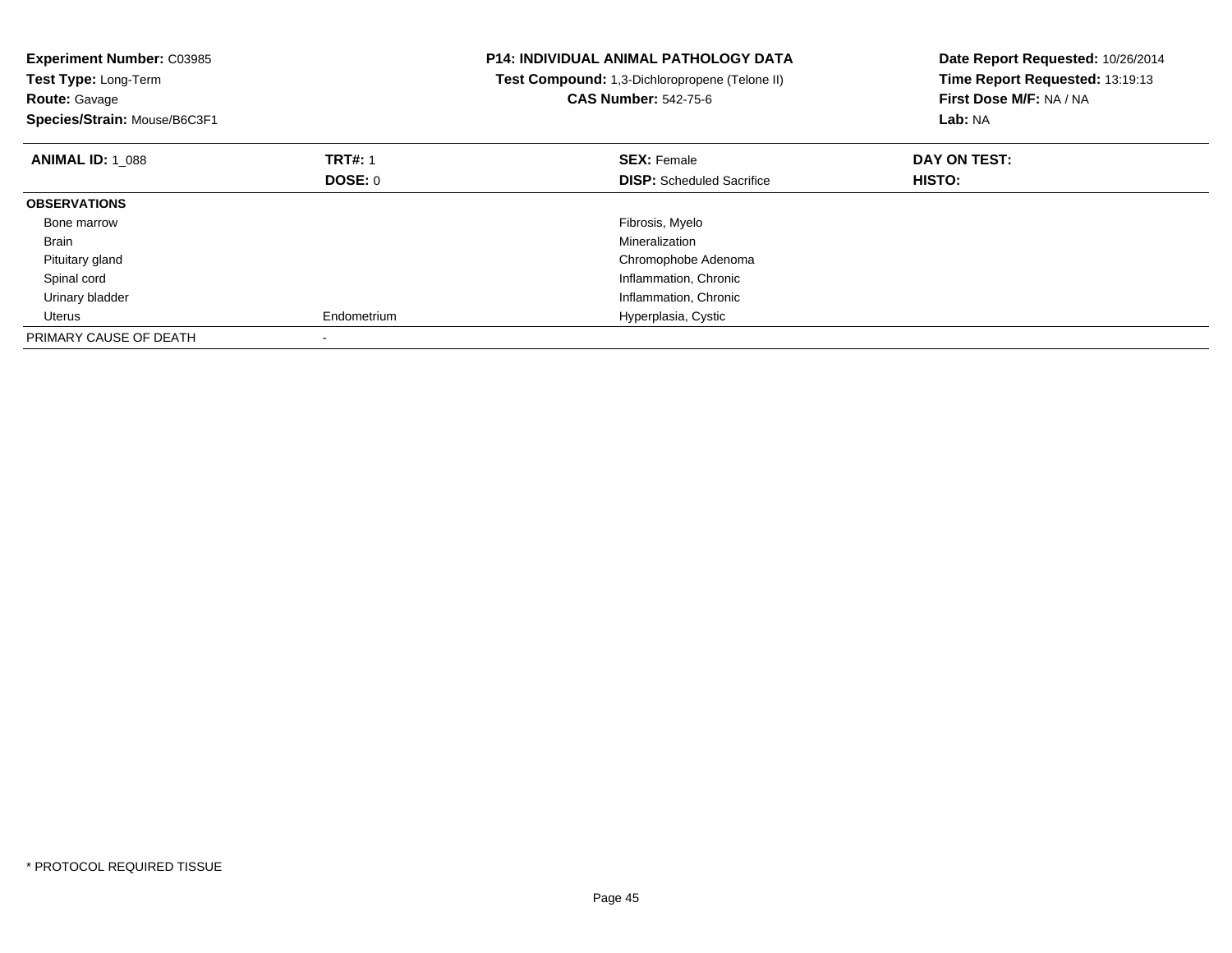| <b>Experiment Number: C03985</b><br>Test Type: Long-Term<br><b>Route: Gavage</b><br>Species/Strain: Mouse/B6C3F1 |                | <b>P14: INDIVIDUAL ANIMAL PATHOLOGY DATA</b><br>Test Compound: 1,3-Dichloropropene (Telone II)<br><b>CAS Number: 542-75-6</b> | Date Report Requested: 10/26/2014<br>Time Report Requested: 13:19:13<br>First Dose M/F: NA / NA<br>Lab: NA |
|------------------------------------------------------------------------------------------------------------------|----------------|-------------------------------------------------------------------------------------------------------------------------------|------------------------------------------------------------------------------------------------------------|
| <b>ANIMAL ID: 1 090</b>                                                                                          | <b>TRT#: 1</b> | <b>SEX: Female</b>                                                                                                            | DAY ON TEST:                                                                                               |
|                                                                                                                  | DOSE: 0        | <b>DISP:</b> Scheduled Sacrifice                                                                                              | <b>HISTO:</b>                                                                                              |
| <b>OBSERVATIONS</b>                                                                                              |                |                                                                                                                               |                                                                                                            |
| Bone marrow                                                                                                      |                | Fibrosis, Myelo                                                                                                               |                                                                                                            |
| Brain                                                                                                            |                | Mineralization                                                                                                                |                                                                                                            |
| Ovary                                                                                                            | Follicle       | Hematoma, Nos                                                                                                                 |                                                                                                            |
| Salivary gland                                                                                                   |                | Inflammation, Chronic                                                                                                         |                                                                                                            |
| Urinary bladder                                                                                                  |                | Inflammation, Chronic                                                                                                         |                                                                                                            |
| Uterus                                                                                                           | Endometrium    | Hyperplasia, Cystic                                                                                                           |                                                                                                            |
| PRIMARY CAUSE OF DEATH                                                                                           |                |                                                                                                                               |                                                                                                            |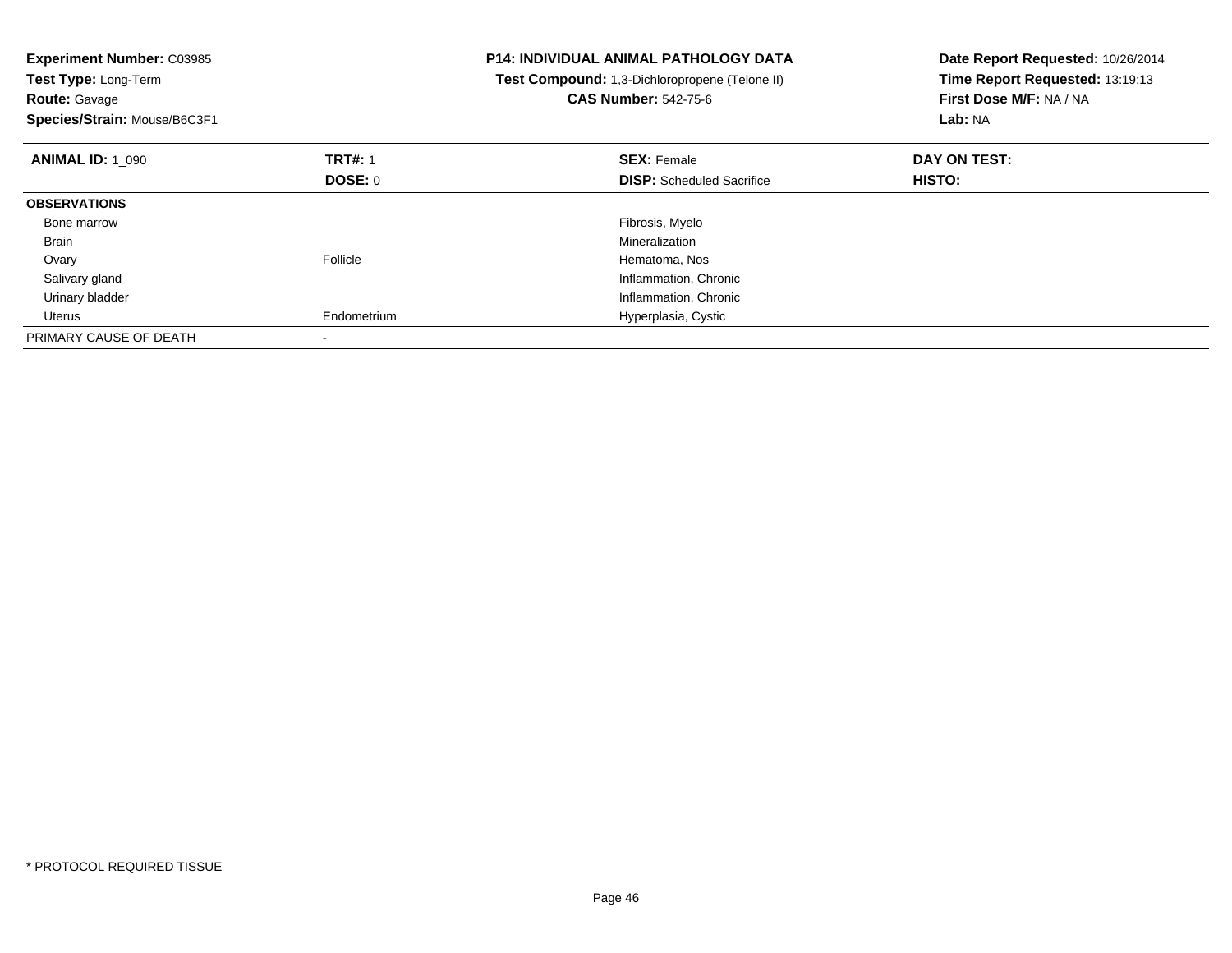| <b>Experiment Number: C03985</b><br>Test Type: Long-Term<br><b>Route: Gavage</b><br>Species/Strain: Mouse/B6C3F1 |                          | <b>P14: INDIVIDUAL ANIMAL PATHOLOGY DATA</b><br>Test Compound: 1,3-Dichloropropene (Telone II)<br><b>CAS Number: 542-75-6</b> | Date Report Requested: 10/26/2014<br>Time Report Requested: 13:19:13<br>First Dose M/F: NA / NA<br>Lab: NA |
|------------------------------------------------------------------------------------------------------------------|--------------------------|-------------------------------------------------------------------------------------------------------------------------------|------------------------------------------------------------------------------------------------------------|
| <b>ANIMAL ID: 1 092</b>                                                                                          | <b>TRT#: 1</b>           | <b>SEX: Female</b>                                                                                                            | DAY ON TEST:                                                                                               |
|                                                                                                                  | <b>DOSE: 0</b>           | <b>DISP:</b> Scheduled Sacrifice                                                                                              | <b>HISTO:</b>                                                                                              |
| <b>OBSERVATIONS</b>                                                                                              |                          |                                                                                                                               |                                                                                                            |
| Bone marrow                                                                                                      |                          | Fibrosis, Myelo                                                                                                               |                                                                                                            |
| <b>Brain</b>                                                                                                     |                          | Mineralization                                                                                                                |                                                                                                            |
| Pancreas                                                                                                         | Acinus                   | Atrophy, Nos                                                                                                                  |                                                                                                            |
| Unspecified                                                                                                      | Multiple Organs Nos      | Inflammation, Chronic                                                                                                         |                                                                                                            |
| Uterus                                                                                                           | Endometrium              | Hyperplasia, Nos                                                                                                              |                                                                                                            |
| PRIMARY CAUSE OF DEATH                                                                                           | $\overline{\phantom{a}}$ |                                                                                                                               |                                                                                                            |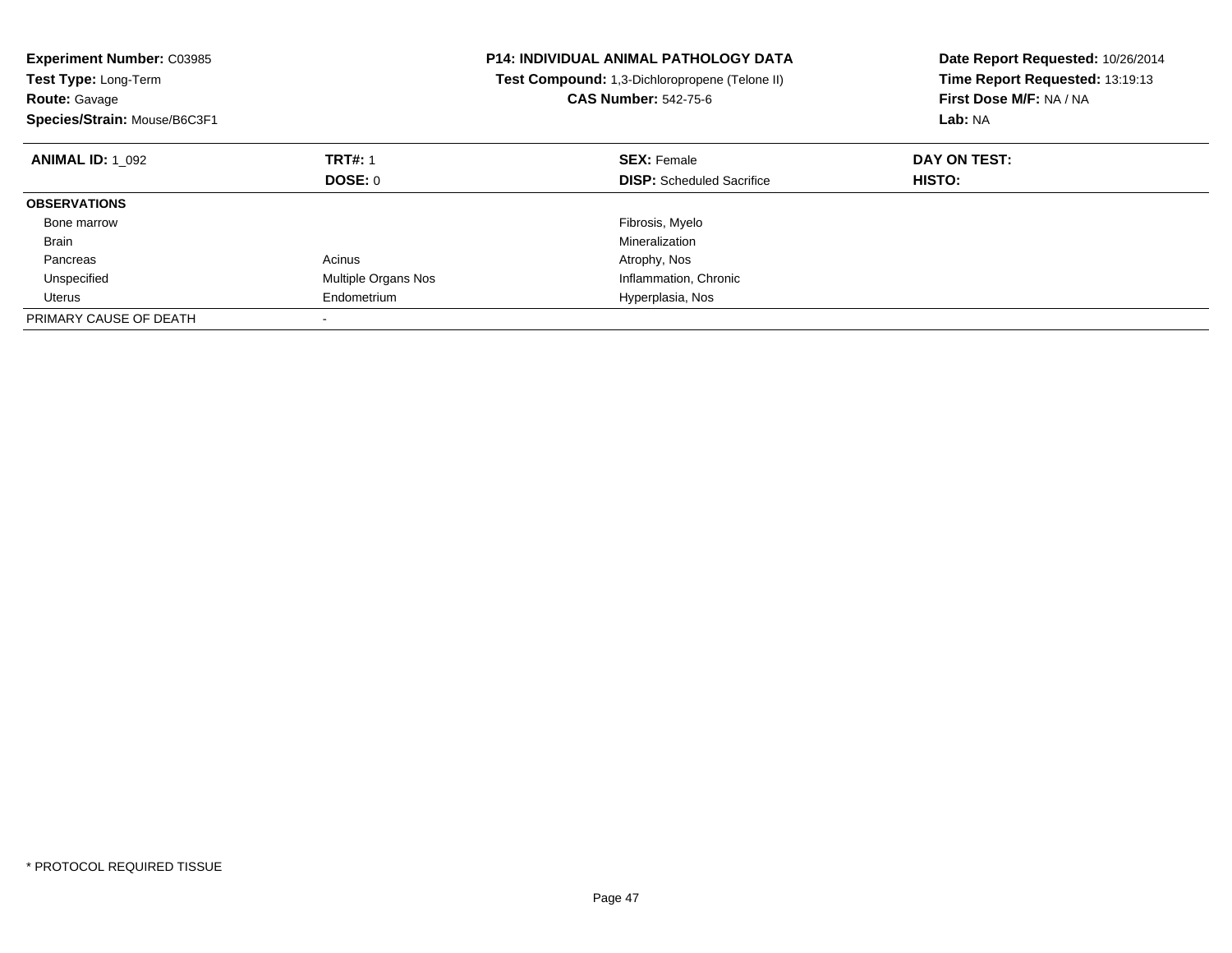| <b>Experiment Number: C03985</b><br>Test Type: Long-Term<br><b>Route: Gavage</b><br>Species/Strain: Mouse/B6C3F1 |                | <b>P14: INDIVIDUAL ANIMAL PATHOLOGY DATA</b><br>Test Compound: 1,3-Dichloropropene (Telone II)<br><b>CAS Number: 542-75-6</b> | Date Report Requested: 10/26/2014<br>Time Report Requested: 13:19:13<br>First Dose M/F: NA / NA<br>Lab: NA |
|------------------------------------------------------------------------------------------------------------------|----------------|-------------------------------------------------------------------------------------------------------------------------------|------------------------------------------------------------------------------------------------------------|
| <b>ANIMAL ID: 1 094</b>                                                                                          | <b>TRT#: 1</b> | <b>SEX: Female</b>                                                                                                            | DAY ON TEST:                                                                                               |
|                                                                                                                  | <b>DOSE: 0</b> | <b>DISP:</b> Scheduled Sacrifice                                                                                              | <b>HISTO:</b>                                                                                              |
| <b>OBSERVATIONS</b>                                                                                              |                |                                                                                                                               |                                                                                                            |
| Adrenal gland                                                                                                    |                | Pheochromocytoma                                                                                                              |                                                                                                            |
| Bone marrow                                                                                                      |                | Fibrosis, Myelo                                                                                                               |                                                                                                            |
| Brain                                                                                                            |                | Mineralization                                                                                                                |                                                                                                            |
| Kidney                                                                                                           |                | Inflammation, Chronic                                                                                                         |                                                                                                            |
| Salivary gland                                                                                                   |                | Inflammation, Chronic                                                                                                         |                                                                                                            |
| Urinary bladder                                                                                                  |                | Inflammation, Chronic                                                                                                         |                                                                                                            |
| Uterus                                                                                                           | Endometrium    | Hyperplasia, Nos                                                                                                              |                                                                                                            |
| PRIMARY CAUSE OF DEATH                                                                                           |                |                                                                                                                               |                                                                                                            |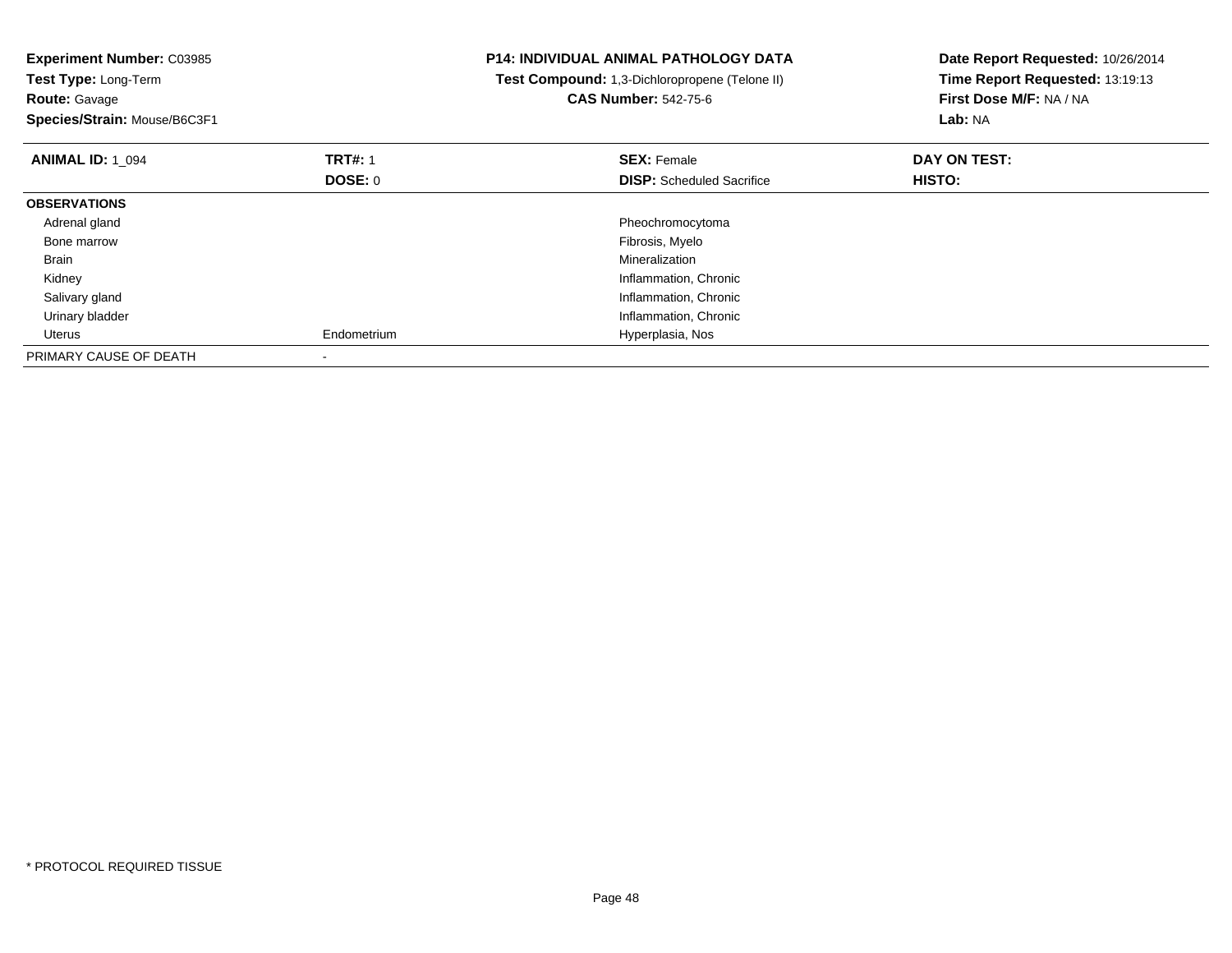**Experiment Number:** C03985**Test Type:** Long-Term**Route:** Gavage **Species/Strain:** Mouse/B6C3F1**P14: INDIVIDUAL ANIMAL PATHOLOGY DATA Test Compound:** 1,3-Dichloropropene (Telone II)**CAS Number:** 542-75-6**Date Report Requested:** 10/26/2014**Time Report Requested:** 13:19:13**First Dose M/F:** NA / NA**Lab:** NA**ANIMAL ID:** 1\_096**6 DAY ON TEST:** 1 **SEX:** Female **SEX: Female DAY ON TEST: DOSE:** 0**DISP:** Scheduled Sacrifice **HISTO: OBSERVATIONS** Bone marroww which is a state of the state of the state of the state of the state of the Fibrosis, Myelo state of the state of the state of the state of the state of the state of the state of the state of the state of the state of th Brainn and the control of the control of the control of the control of the control of the control of the control of the control of the control of the control of the control of the control of the control of the control of the co Heart Inflammation, Chronic**Inflammation, Chronic Focal**  Liver Mammary gland Adenocarcinoma, Nos Pancreass and the contract of the contract of the contract of the contract of the contract  $\mathsf{A}$  at  $\mathsf{A}$  and  $\mathsf{A}$  and  $\mathsf{A}$  and  $\mathsf{A}$  and  $\mathsf{A}$  are contract of  $\mathsf{A}$  and  $\mathsf{A}$  and  $\mathsf{A}$  are contract of Inflammation, Chronic Uterus Endometrium Hyperplasia, Nos PRIMARY CAUSE OF DEATH-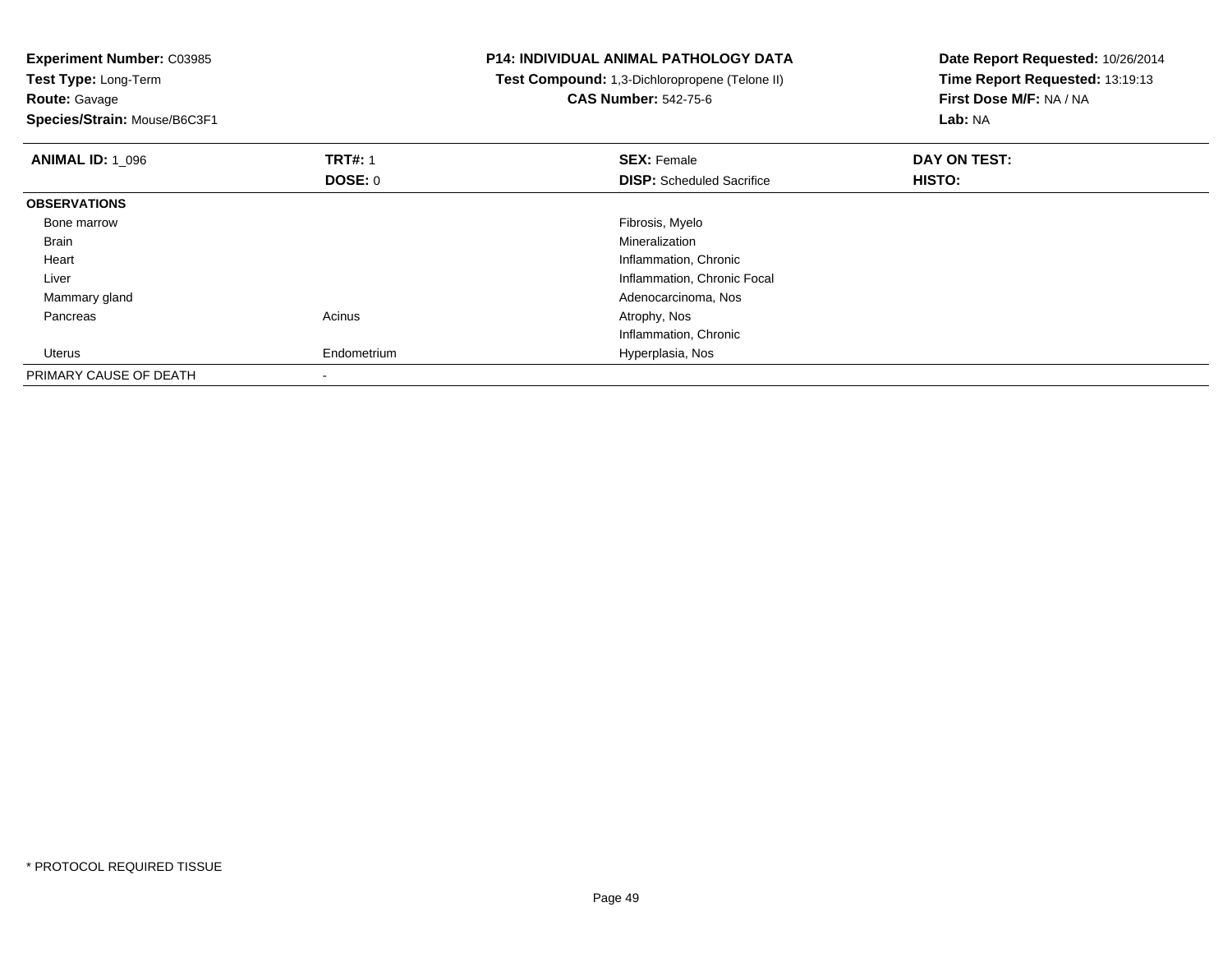| <b>Experiment Number: C03985</b><br><b>Test Type: Long-Term</b><br><b>Route: Gavage</b><br>Species/Strain: Mouse/B6C3F1 |                           | <b>P14: INDIVIDUAL ANIMAL PATHOLOGY DATA</b><br>Test Compound: 1,3-Dichloropropene (Telone II)<br><b>CAS Number: 542-75-6</b> | Date Report Requested: 10/26/2014<br>Time Report Requested: 13:19:13<br>First Dose M/F: NA / NA<br>Lab: NA |
|-------------------------------------------------------------------------------------------------------------------------|---------------------------|-------------------------------------------------------------------------------------------------------------------------------|------------------------------------------------------------------------------------------------------------|
| <b>ANIMAL ID: 1 098</b>                                                                                                 | <b>TRT#: 1</b><br>DOSE: 0 | <b>SEX: Female</b><br><b>DISP:</b> Scheduled Sacrifice                                                                        | DAY ON TEST:<br>HISTO:                                                                                     |
| <b>OBSERVATIONS</b>                                                                                                     |                           |                                                                                                                               |                                                                                                            |
| Bone marrow                                                                                                             |                           | Fibrosis, Myelo                                                                                                               |                                                                                                            |
| Kidney                                                                                                                  |                           | Inflammation, Chronic                                                                                                         |                                                                                                            |
| Salivary gland                                                                                                          |                           | Inflammation, Chronic                                                                                                         |                                                                                                            |
| Uterus                                                                                                                  | Endometrium               | Hyperplasia, Cystic                                                                                                           |                                                                                                            |
| PRIMARY CAUSE OF DEATH                                                                                                  |                           |                                                                                                                               |                                                                                                            |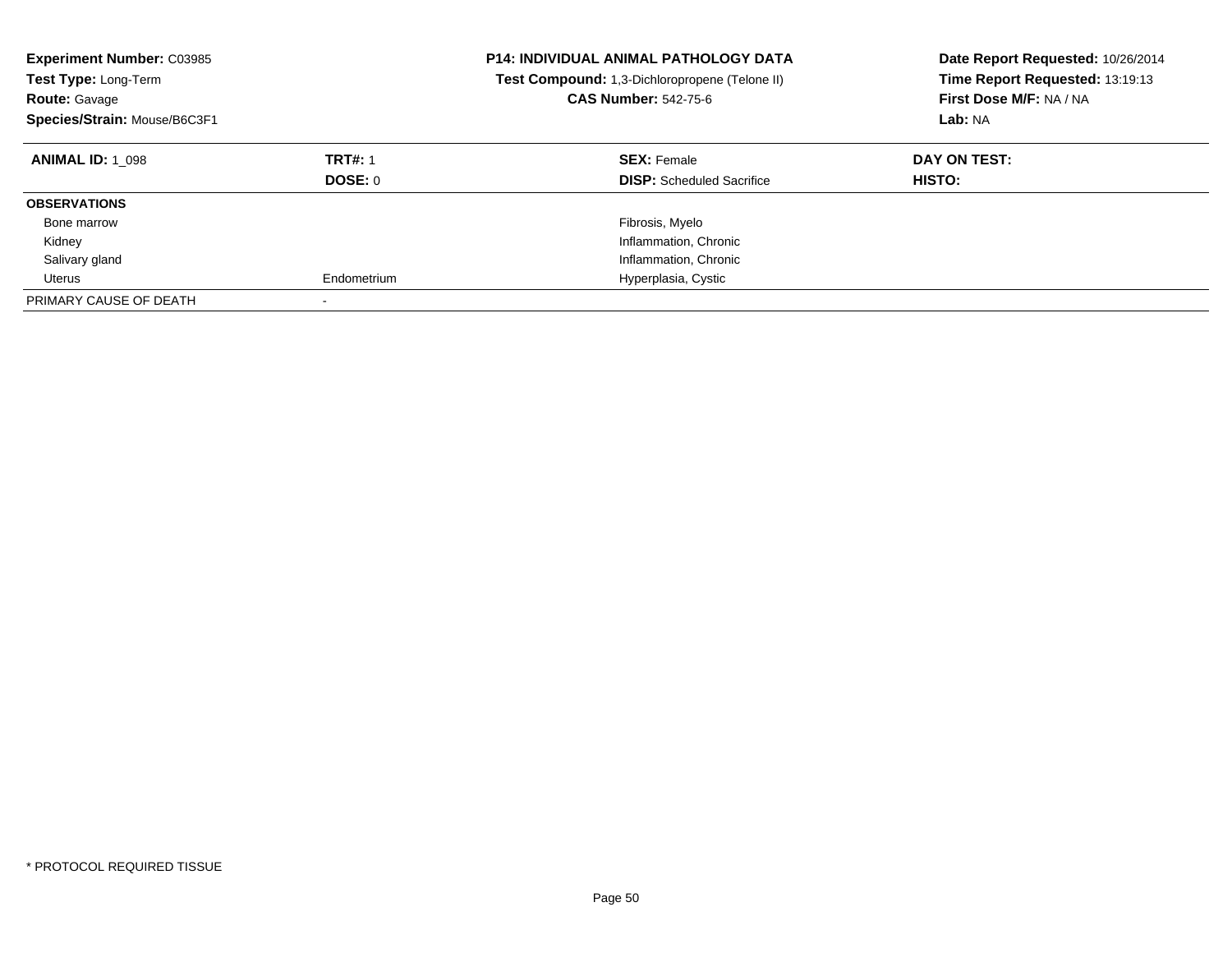| <b>Experiment Number: C03985</b><br>Test Type: Long-Term<br><b>Route: Gavage</b><br>Species/Strain: Mouse/B6C3F1 |                | <b>P14: INDIVIDUAL ANIMAL PATHOLOGY DATA</b><br>Test Compound: 1,3-Dichloropropene (Telone II)<br><b>CAS Number: 542-75-6</b> | Date Report Requested: 10/26/2014<br>Time Report Requested: 13:19:13<br>First Dose M/F: NA / NA<br>Lab: NA |
|------------------------------------------------------------------------------------------------------------------|----------------|-------------------------------------------------------------------------------------------------------------------------------|------------------------------------------------------------------------------------------------------------|
| <b>ANIMAL ID: 1 100</b>                                                                                          | <b>TRT#: 1</b> | <b>SEX: Female</b>                                                                                                            | DAY ON TEST:                                                                                               |
|                                                                                                                  | DOSE: 0        | <b>DISP:</b> Scheduled Sacrifice                                                                                              | HISTO:                                                                                                     |
| <b>OBSERVATIONS</b>                                                                                              |                |                                                                                                                               |                                                                                                            |
| Bone marrow                                                                                                      |                | Fibrosis, Myelo                                                                                                               |                                                                                                            |
| Brain                                                                                                            | Meninges       | Inflammation, Chronic Focal                                                                                                   |                                                                                                            |
| Uterus                                                                                                           | Endometrium    | Hyperplasia, Cystic                                                                                                           |                                                                                                            |
| PRIMARY CAUSE OF DEATH                                                                                           |                |                                                                                                                               |                                                                                                            |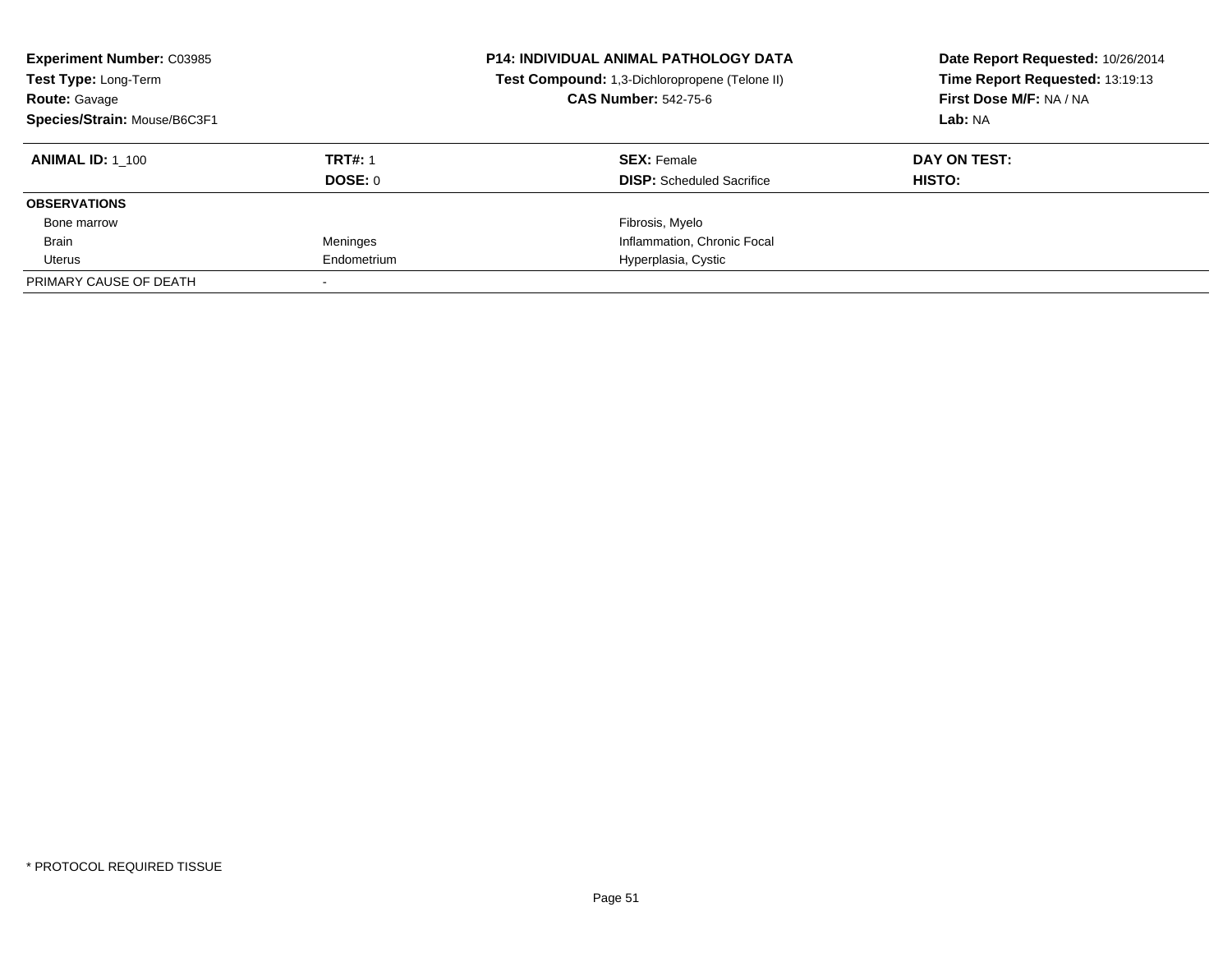**Experiment Number:** C03985**Test Type:** Long-Term**Route:** Gavage **Species/Strain:** Mouse/B6C3F1**P14: INDIVIDUAL ANIMAL PATHOLOGY DATA Test Compound:** 1,3-Dichloropropene (Telone II)**CAS Number:** 542-75-6**Date Report Requested:** 10/26/2014**Time Report Requested:** 13:19:13**First Dose M/F:** NA / NA**Lab:** NA**ANIMAL ID:** 2\_102**TRT#:** 2 **SEX:** Female **DAY ON TEST: DOSE:** 050.0 MG/KG**DISP:** Scheduled Sacrifice **HISTO: OBSERVATIONS** Bone marroww which is a state of the state of the state of the state of the state of the Fibrosis, Myelo state of the state of the state of the state of the state of the state of the state of the state of the state of the state of th Kidney Inflammation, Chronic Liver Focal Cellular Change Alveolar/Bronchiolar Adenoma Lung Salivary gland Inflammation, Chronic Urinary bladder Hyperplasia, Epithelial Inflammation, Chronic Uterus Endometrium Hyperplasia, Cystic PRIMARY CAUSE OF DEATH-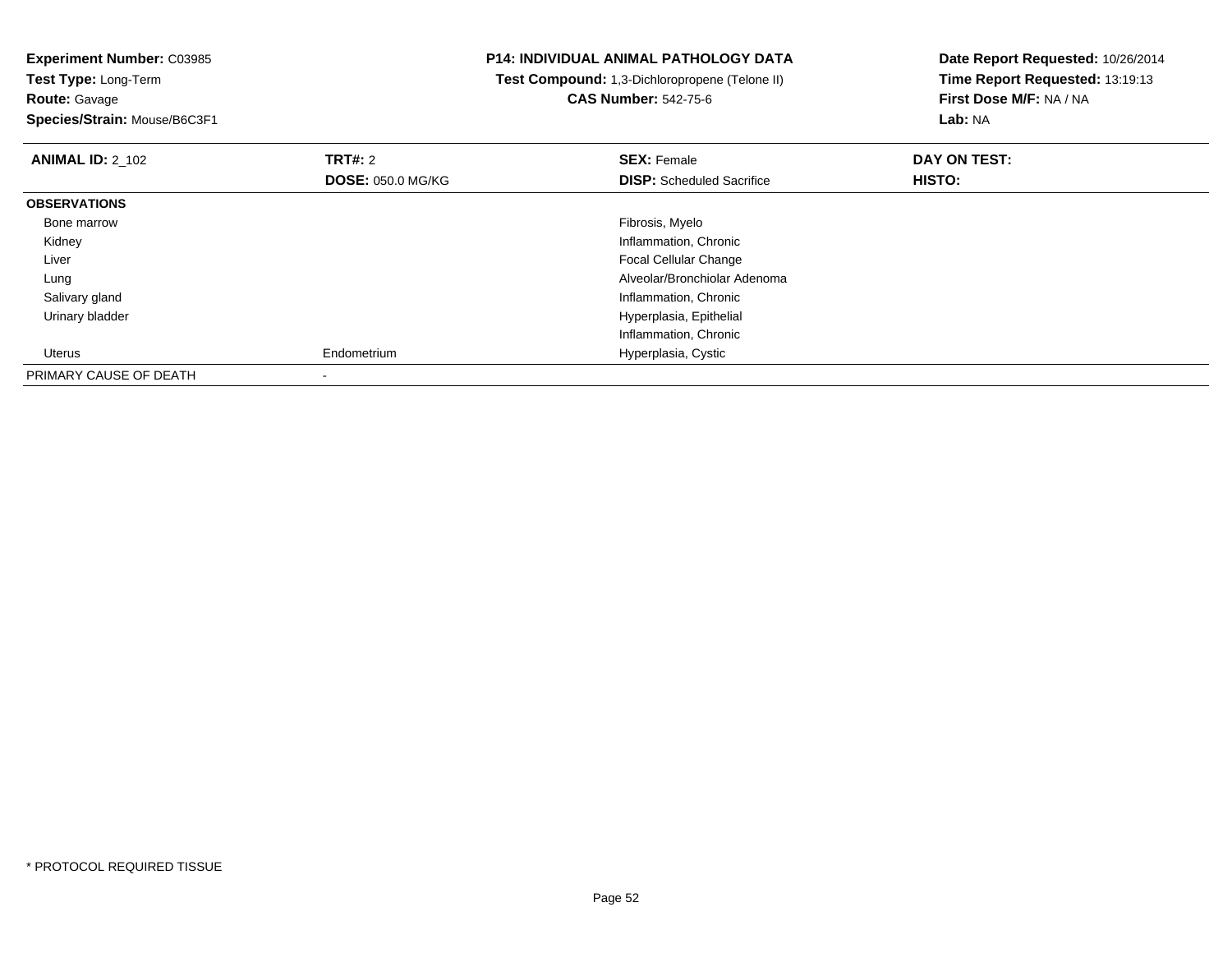| <b>Experiment Number: C03985</b><br>Test Type: Long-Term<br><b>Route: Gavage</b><br>Species/Strain: Mouse/B6C3F1 |                                     | <b>P14: INDIVIDUAL ANIMAL PATHOLOGY DATA</b><br>Test Compound: 1,3-Dichloropropene (Telone II)<br><b>CAS Number: 542-75-6</b> | Date Report Requested: 10/26/2014<br>Time Report Requested: 13:19:13<br>First Dose M/F: NA / NA<br>Lab: NA |
|------------------------------------------------------------------------------------------------------------------|-------------------------------------|-------------------------------------------------------------------------------------------------------------------------------|------------------------------------------------------------------------------------------------------------|
| <b>ANIMAL ID: 2 104</b>                                                                                          | TRT#: 2<br><b>DOSE: 050.0 MG/KG</b> | <b>SEX: Female</b><br><b>DISP:</b> Scheduled Sacrifice                                                                        | DAY ON TEST:<br>HISTO:                                                                                     |
| <b>OBSERVATIONS</b>                                                                                              |                                     |                                                                                                                               |                                                                                                            |
| Bone marrow                                                                                                      |                                     | Fibrosis, Myelo                                                                                                               |                                                                                                            |
| Lung                                                                                                             |                                     | Hyperplasia, Adenomatous                                                                                                      |                                                                                                            |
| Urinary bladder                                                                                                  |                                     | Inflammation, Chronic                                                                                                         |                                                                                                            |
| PRIMARY CAUSE OF DEATH                                                                                           |                                     |                                                                                                                               |                                                                                                            |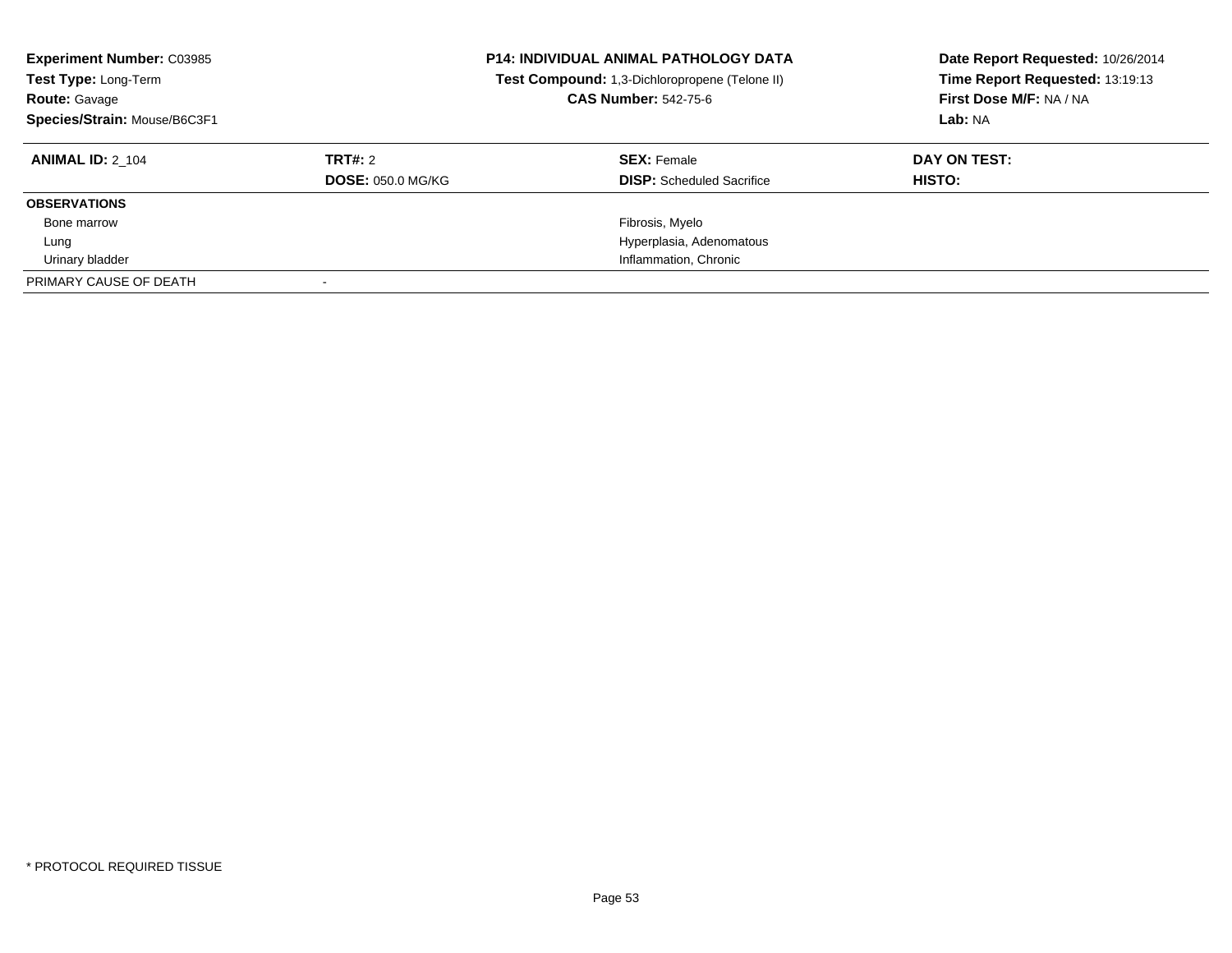**Experiment Number:** C03985**Test Type:** Long-Term**Route:** Gavage **Species/Strain:** Mouse/B6C3F1**P14: INDIVIDUAL ANIMAL PATHOLOGY DATA Test Compound:** 1,3-Dichloropropene (Telone II)**CAS Number:** 542-75-6**Date Report Requested:** 10/26/2014**Time Report Requested:** 13:19:13**First Dose M/F:** NA / NA**Lab:** NA**ANIMAL ID:** 2\_106**6 DAY ON TEST: TRT#:** 2 **SEX:** Female **SEX:** Female **DOSE:** 050.0 MG/KG**DISP:** Scheduled Sacrifice **HISTO: OBSERVATIONS** Bone marroww which is a state of the state of the state of the state of the state of the Fibrosis, Myelo state of the state of the state of the state of the state of the state of the state of the state of the state of the state of th Brainn and the control of the control of the control of the control of the control of the control of the control of the control of the control of the control of the control of the control of the control of the control of the co Liver Inflammation, Chronic**Ovary** y **Follicle** Follicle **Hematoma, Nos**  Salivary gland Inflammation, Chronic Urinary bladder Hyperplasia, Epithelial Uterus Endometrium Hyperplasia, Cystic PRIMARY CAUSE OF DEATH-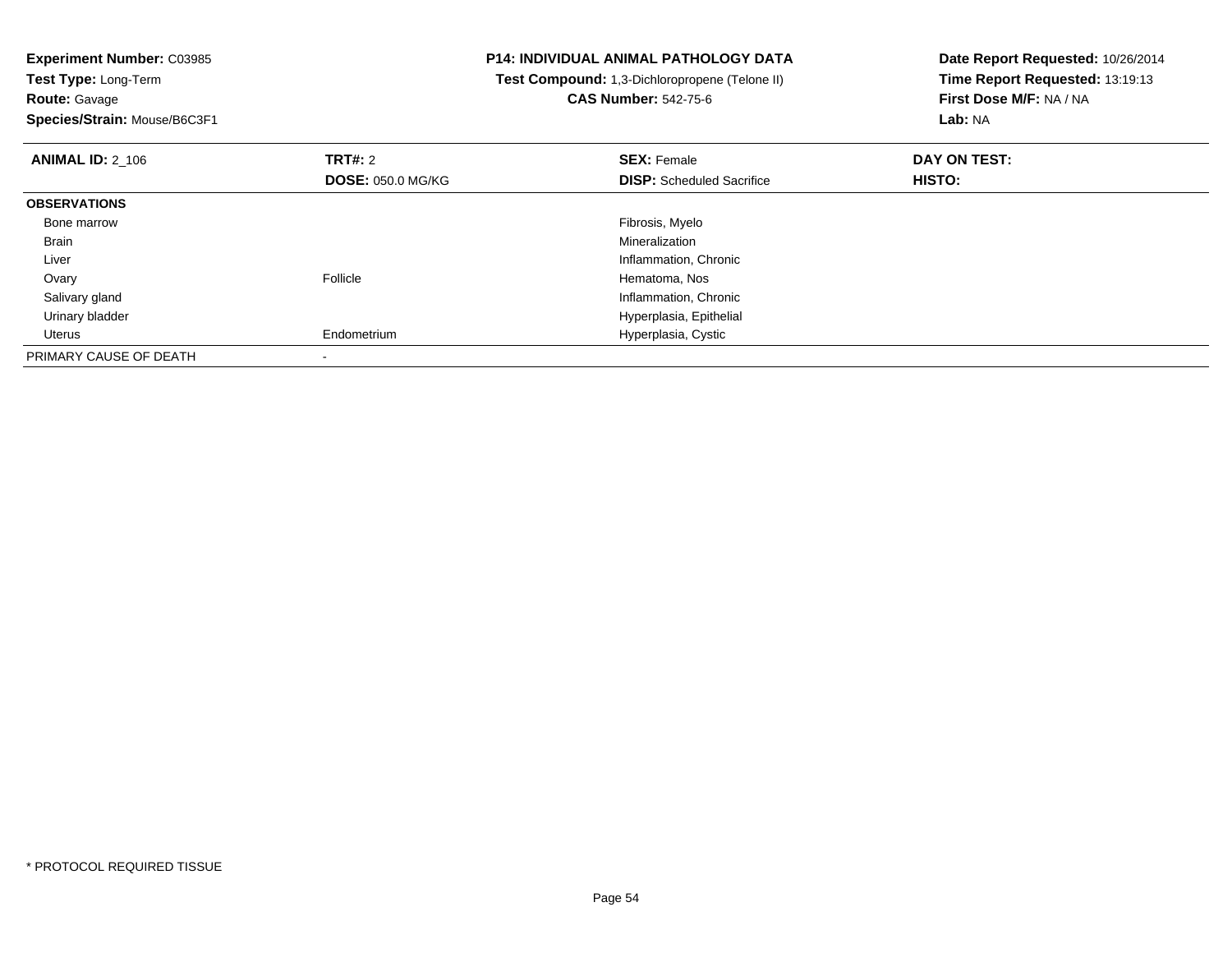**Experiment Number:** C03985**Test Type:** Long-Term**Route:** Gavage **Species/Strain:** Mouse/B6C3F1**P14: INDIVIDUAL ANIMAL PATHOLOGY DATA Test Compound:** 1,3-Dichloropropene (Telone II)**CAS Number:** 542-75-6**Date Report Requested:** 10/26/2014**Time Report Requested:** 13:19:13**First Dose M/F:** NA / NA**Lab:** NA**ANIMAL ID:** 2\_108**REX:** Female **DAY ON TEST: CONSIST: SEX:** Female **DAY ON TEST: DOSE:** 050.0 MG/KG**DISP:** Scheduled Sacrifice **HISTO: OBSERVATIONS** Bone marroww which is a state of the state of the state of the state of the state of the Fibrosis, Myelo state of the state of the state of the state of the state of the state of the state of the state of the state of the state of th Brainn and the control of the control of the control of the control of the control of the control of the control of the control of the control of the control of the control of the control of the control of the control of the co Mammary glandd and the control of the control of the control of the control of the control of the control of the control of the control of the control of the control of the control of the control of the control of the control of the co Ovaryy **Follicle** Follicle **Hematoma, Nos**  Pituitary gland Chromophobe Adenoma Urinary bladder Hyperplasia, Epithelial Uterus Endometrium Hyperplasia, Cystic PRIMARY CAUSE OF DEATH-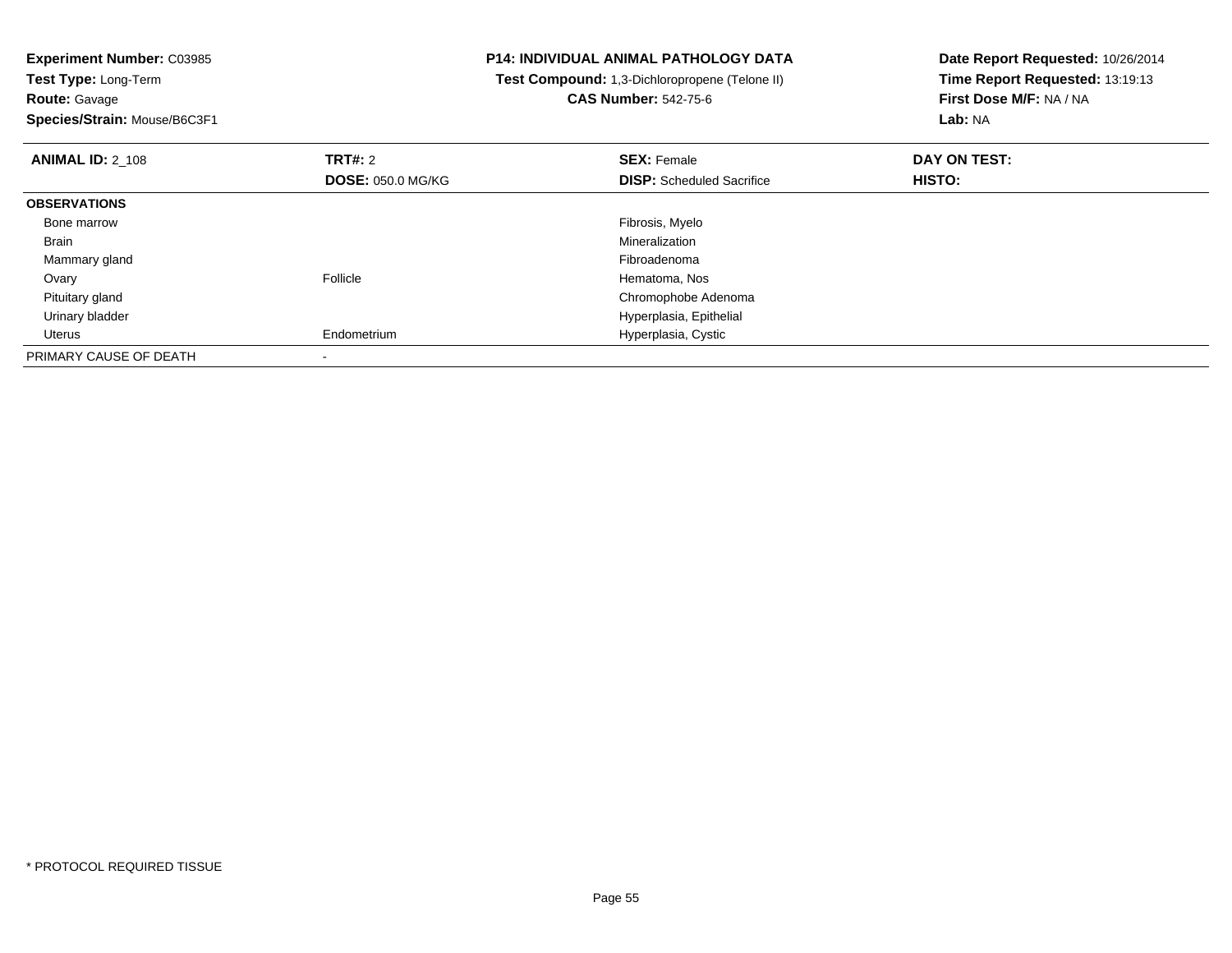**Experiment Number:** C03985**Test Type:** Long-Term

**Route:** Gavage

**Species/Strain:** Mouse/B6C3F1

## **P14: INDIVIDUAL ANIMAL PATHOLOGY DATA**

 **Test Compound:** 1,3-Dichloropropene (Telone II)**CAS Number:** 542-75-6

**Date Report Requested:** 10/26/2014**Time Report Requested:** 13:19:13**First Dose M/F:** NA / NA**Lab:** NA

| <b>ANIMAL ID: 2 110</b> | TRT#: 2                  | <b>SEX: Female</b>               | DAY ON TEST: |  |
|-------------------------|--------------------------|----------------------------------|--------------|--|
|                         | <b>DOSE: 050.0 MG/KG</b> | <b>DISP:</b> Scheduled Sacrifice | HISTO:       |  |
| <b>OBSERVATIONS</b>     |                          |                                  |              |  |
| Bone marrow             |                          | Fibrosis, Myelo                  |              |  |
| Brain                   |                          | Mineralization                   |              |  |
| Kidney                  |                          | Inflammation, Chronic            |              |  |
| Lymph node              |                          | Lymphoma, Nos-Malignant          |              |  |
| Salivary gland          |                          | Inflammation, Chronic            |              |  |
| Spleen                  |                          | Hemangioma                       |              |  |
|                         |                          | Hyperplasia, Lymphoid            |              |  |
| Urinary bladder         |                          | Hyperplasia, Epithelial          |              |  |
|                         |                          | Inflammation, Chronic            |              |  |
| Uterus                  | Endometrium              | Hyperplasia, Cystic              |              |  |
| PRIMARY CAUSE OF DEATH  | $\blacksquare$           |                                  |              |  |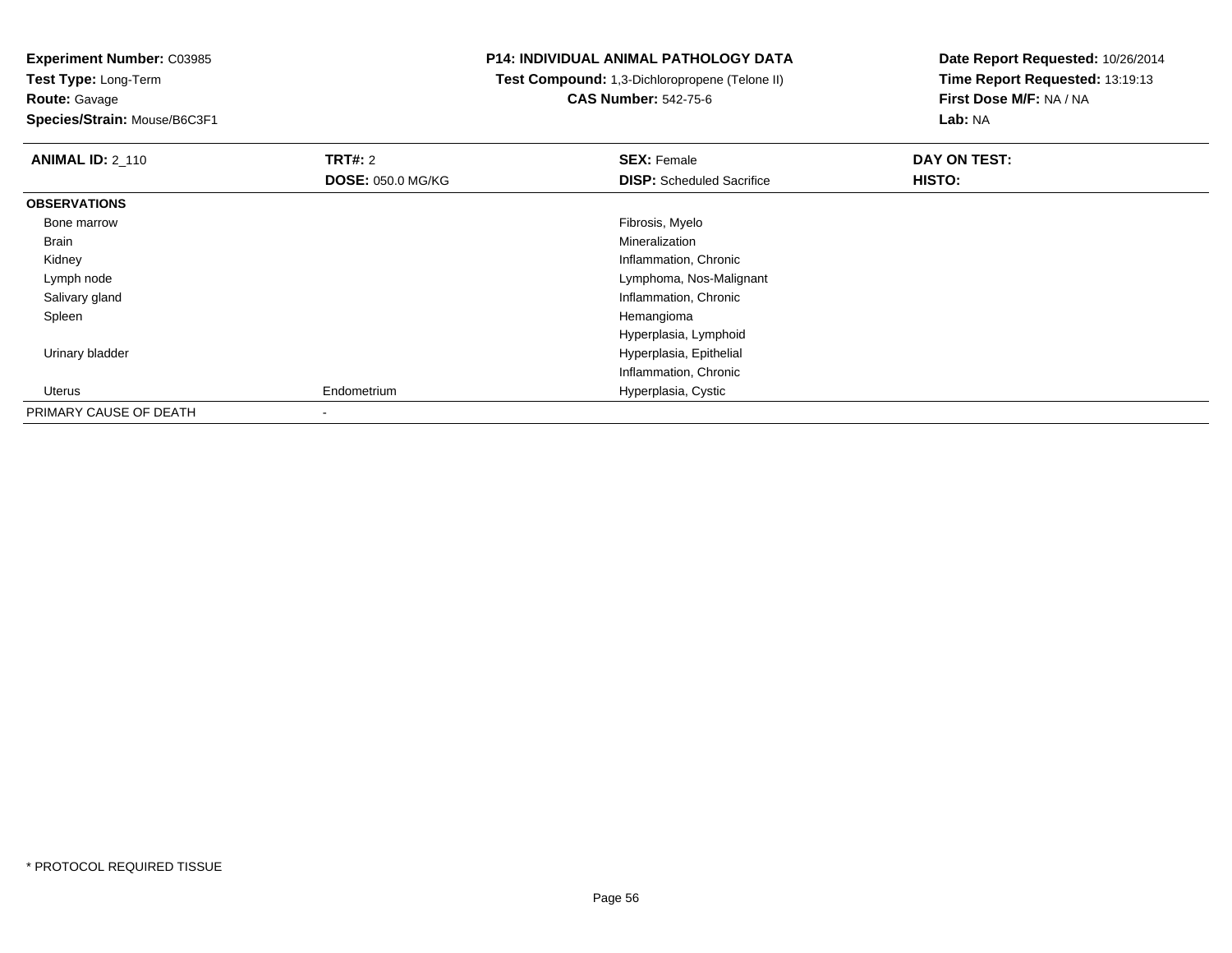| <b>Experiment Number: C03985</b><br>Test Type: Long-Term |                          | <b>P14: INDIVIDUAL ANIMAL PATHOLOGY DATA</b><br>Test Compound: 1,3-Dichloropropene (Telone II) | Date Report Requested: 10/26/2014<br>Time Report Requested: 13:19:13 |
|----------------------------------------------------------|--------------------------|------------------------------------------------------------------------------------------------|----------------------------------------------------------------------|
| <b>Route: Gavage</b>                                     |                          | <b>CAS Number: 542-75-6</b>                                                                    | First Dose M/F: NA / NA                                              |
| Species/Strain: Mouse/B6C3F1                             |                          |                                                                                                | Lab: NA                                                              |
| <b>ANIMAL ID: 2_112</b>                                  | <b>TRT#: 2</b>           | <b>SEX: Female</b>                                                                             | DAY ON TEST:                                                         |
|                                                          | <b>DOSE: 050.0 MG/KG</b> | <b>DISP:</b> Scheduled Sacrifice                                                               | HISTO:                                                               |
| <b>OBSERVATIONS</b>                                      |                          |                                                                                                |                                                                      |
| Bone marrow                                              |                          | Fibrosis, Myelo                                                                                |                                                                      |
| Brain                                                    |                          | Mineralization                                                                                 |                                                                      |
| Kidney                                                   |                          | Inflammation, Chronic                                                                          |                                                                      |
|                                                          |                          | Nephrosis, Hydro                                                                               |                                                                      |
| Salivary gland                                           |                          | Inflammation, Chronic                                                                          |                                                                      |
| Spleen                                                   |                          | Hyperplasia, Lymphoid                                                                          |                                                                      |
| Uterus                                                   | Endometrium              | Hyperplasia, Cystic                                                                            |                                                                      |
| PRIMARY CAUSE OF DEATH                                   |                          |                                                                                                |                                                                      |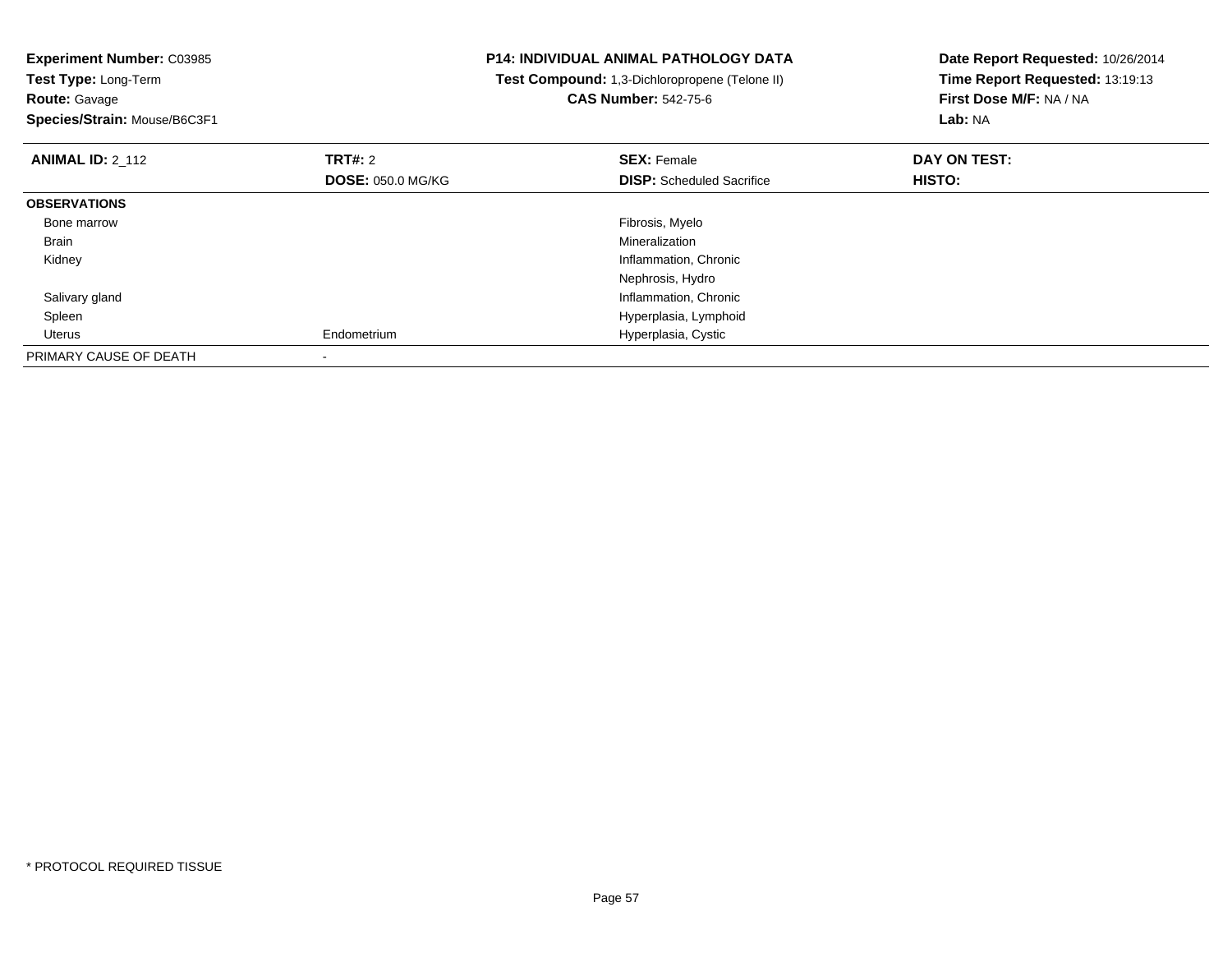| <b>Experiment Number: C03985</b><br>Test Type: Long-Term<br><b>Route: Gavage</b><br>Species/Strain: Mouse/B6C3F1 |                          | <b>P14: INDIVIDUAL ANIMAL PATHOLOGY DATA</b><br>Test Compound: 1,3-Dichloropropene (Telone II)<br><b>CAS Number: 542-75-6</b> | Date Report Requested: 10/26/2014<br>Time Report Requested: 13:19:13<br>First Dose M/F: NA / NA<br>Lab: NA |
|------------------------------------------------------------------------------------------------------------------|--------------------------|-------------------------------------------------------------------------------------------------------------------------------|------------------------------------------------------------------------------------------------------------|
| <b>ANIMAL ID: 2 114</b>                                                                                          | TRT#: 2                  | <b>SEX: Female</b>                                                                                                            | DAY ON TEST:                                                                                               |
|                                                                                                                  | <b>DOSE: 050.0 MG/KG</b> | <b>DISP: Natural Death</b>                                                                                                    | HISTO:                                                                                                     |
| <b>OBSERVATIONS</b>                                                                                              |                          |                                                                                                                               |                                                                                                            |
| Bone marrow                                                                                                      |                          | Fibrosis, Myelo                                                                                                               |                                                                                                            |
| <b>Brain</b>                                                                                                     |                          | Mineralization                                                                                                                |                                                                                                            |
| Intestine Small                                                                                                  | <b>Mesentery Nos</b>     | Inflammation, Chronic                                                                                                         |                                                                                                            |
|                                                                                                                  | <b>Mesentery Nos</b>     | Necrosis, Fat                                                                                                                 |                                                                                                            |
| Pancreas                                                                                                         | Acinus                   | Atrophy, Nos                                                                                                                  |                                                                                                            |
| Salivary gland                                                                                                   |                          | Inflammation, Chronic                                                                                                         |                                                                                                            |
| PRIMARY CAUSE OF DEATH                                                                                           |                          |                                                                                                                               |                                                                                                            |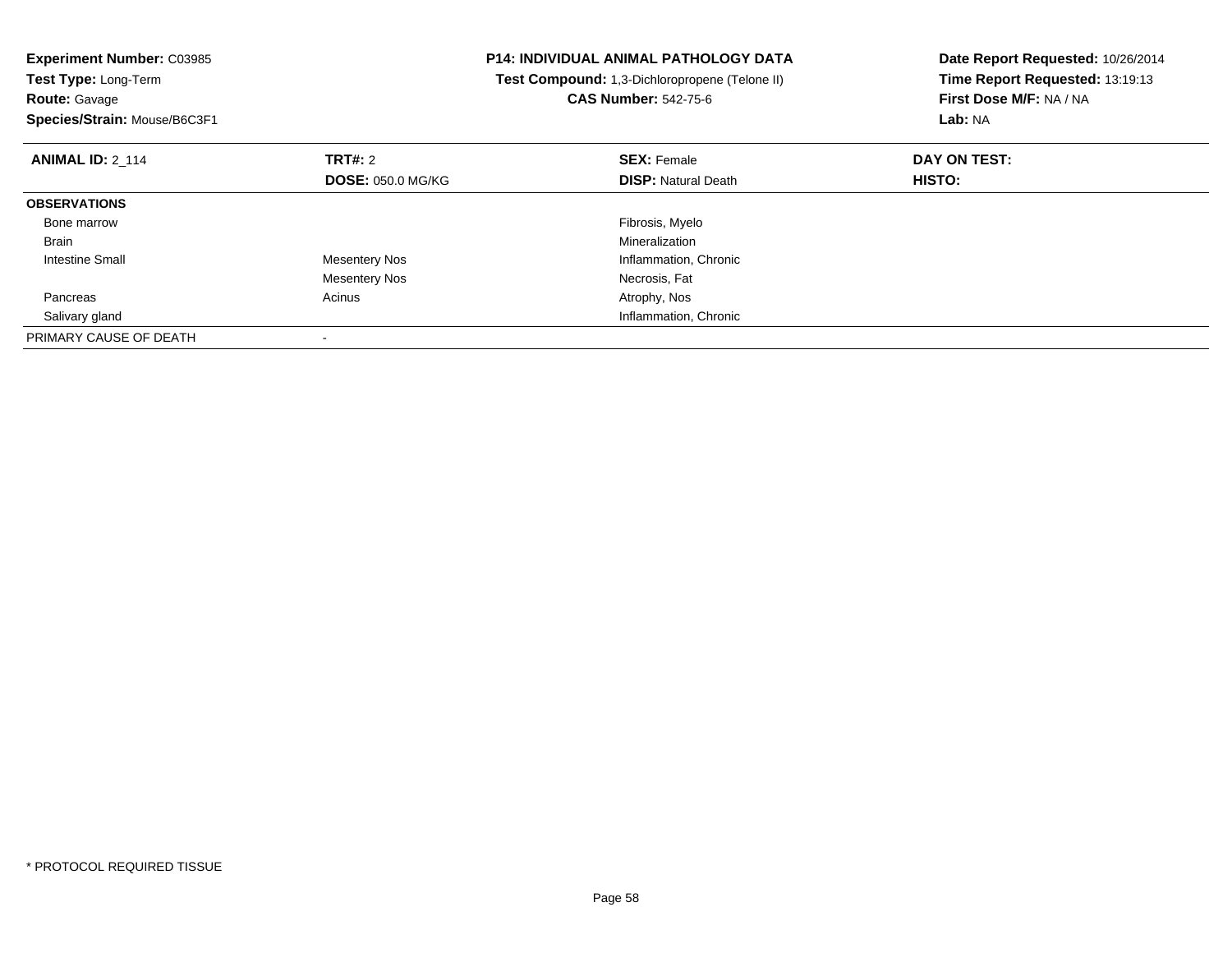| <b>Experiment Number: C03985</b><br><b>Test Type: Long-Term</b><br><b>Route: Gavage</b><br>Species/Strain: Mouse/B6C3F1 |                                     | <b>P14: INDIVIDUAL ANIMAL PATHOLOGY DATA</b><br><b>Test Compound:</b> 1,3-Dichloropropene (Telone II)<br><b>CAS Number: 542-75-6</b> | Date Report Requested: 10/26/2014<br>Time Report Requested: 13:19:13<br>First Dose M/F: NA / NA<br>Lab: NA |
|-------------------------------------------------------------------------------------------------------------------------|-------------------------------------|--------------------------------------------------------------------------------------------------------------------------------------|------------------------------------------------------------------------------------------------------------|
| <b>ANIMAL ID: 2 116</b>                                                                                                 | TRT#: 2<br><b>DOSE: 050.0 MG/KG</b> | <b>SEX: Female</b><br><b>DISP:</b> Scheduled Sacrifice                                                                               | DAY ON TEST:<br>HISTO:                                                                                     |
| <b>OBSERVATIONS</b>                                                                                                     |                                     |                                                                                                                                      |                                                                                                            |
| Bone marrow                                                                                                             |                                     | Fibrosis, Myelo                                                                                                                      |                                                                                                            |
| Stomach                                                                                                                 |                                     | Squamous Cell Papilloma                                                                                                              |                                                                                                            |
| Urinary bladder                                                                                                         |                                     | Inflammation, Chronic                                                                                                                |                                                                                                            |
| Uterus                                                                                                                  | Endometrium                         | Hyperplasia, Cystic                                                                                                                  |                                                                                                            |
| PRIMARY CAUSE OF DEATH                                                                                                  |                                     |                                                                                                                                      |                                                                                                            |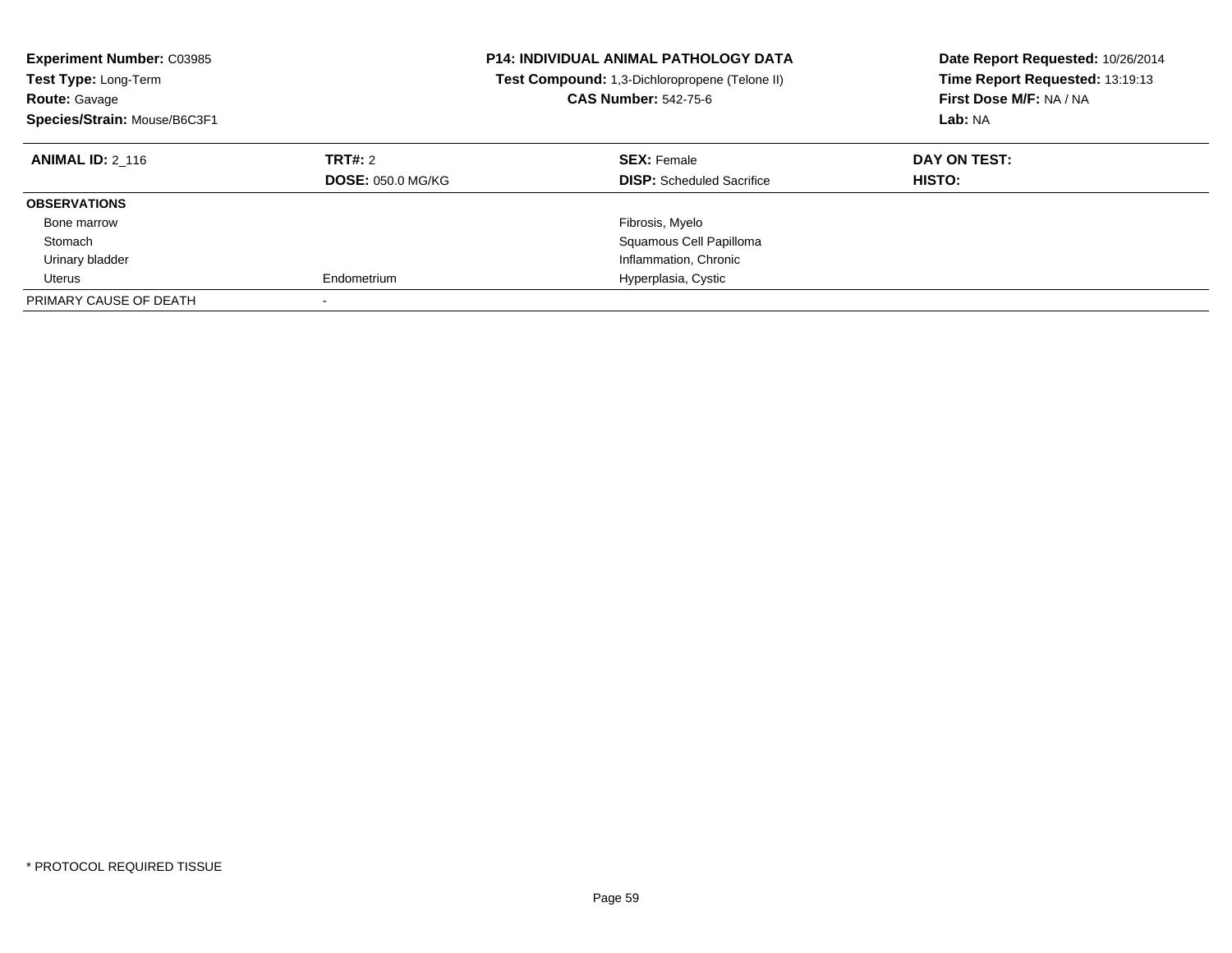| <b>Experiment Number: C03985</b><br>Test Type: Long-Term |                          | <b>P14: INDIVIDUAL ANIMAL PATHOLOGY DATA</b><br>Test Compound: 1,3-Dichloropropene (Telone II) | Date Report Requested: 10/26/2014<br>Time Report Requested: 13:19:13 |
|----------------------------------------------------------|--------------------------|------------------------------------------------------------------------------------------------|----------------------------------------------------------------------|
| <b>Route: Gavage</b>                                     |                          | <b>CAS Number: 542-75-6</b>                                                                    | First Dose M/F: NA / NA                                              |
| Species/Strain: Mouse/B6C3F1                             |                          |                                                                                                | Lab: NA                                                              |
| <b>ANIMAL ID: 2 118</b>                                  | <b>TRT#:</b> 2           | <b>SEX: Female</b>                                                                             | DAY ON TEST:                                                         |
|                                                          | <b>DOSE: 050.0 MG/KG</b> | <b>DISP:</b> Scheduled Sacrifice                                                               | <b>HISTO:</b>                                                        |
| <b>OBSERVATIONS</b>                                      |                          |                                                                                                |                                                                      |
| Bone marrow                                              |                          | Fibrosis, Myelo                                                                                |                                                                      |
| Liver                                                    |                          | Hepatocellular Carcinoma                                                                       |                                                                      |
|                                                          |                          | Necrosis, Focal                                                                                |                                                                      |
| Lung                                                     |                          | Lymphocytic Inflammatory Infiltrate                                                            |                                                                      |
| Salivary gland                                           |                          | Inflammation, Chronic                                                                          |                                                                      |
| Urinary bladder                                          |                          | Hyperplasia, Epithelial                                                                        |                                                                      |
|                                                          |                          | Inflammation, Chronic                                                                          |                                                                      |
| PRIMARY CAUSE OF DEATH                                   |                          |                                                                                                |                                                                      |

-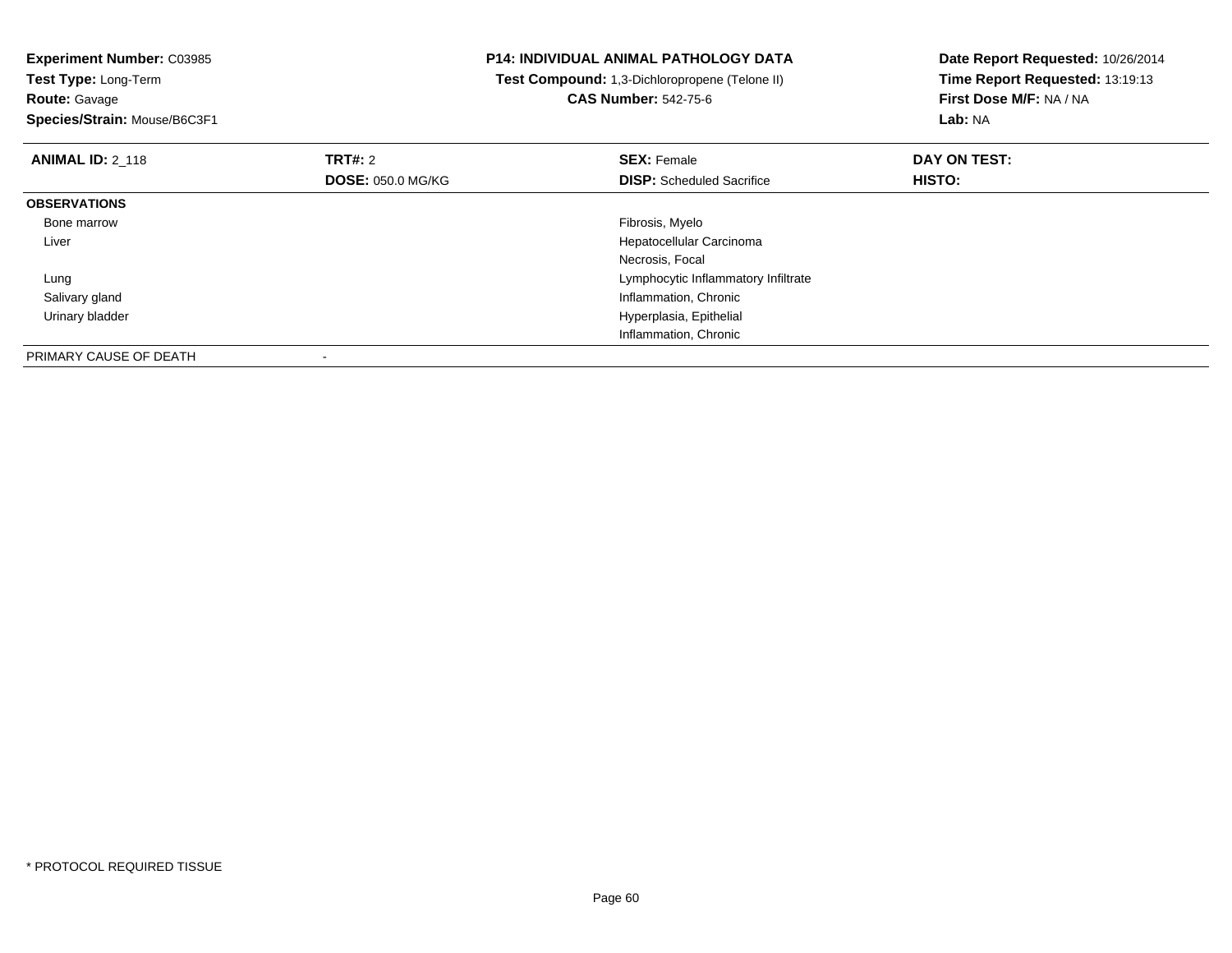| <b>Experiment Number: C03985</b><br>Test Type: Long-Term<br><b>Route: Gavage</b><br>Species/Strain: Mouse/B6C3F1 |                          | <b>P14: INDIVIDUAL ANIMAL PATHOLOGY DATA</b><br>Test Compound: 1,3-Dichloropropene (Telone II)<br><b>CAS Number: 542-75-6</b> | Date Report Requested: 10/26/2014<br>Time Report Requested: 13:19:13<br>First Dose M/F: NA / NA<br>Lab: NA |
|------------------------------------------------------------------------------------------------------------------|--------------------------|-------------------------------------------------------------------------------------------------------------------------------|------------------------------------------------------------------------------------------------------------|
| <b>ANIMAL ID: 2 120</b>                                                                                          | TRT#: 2                  | <b>SEX: Female</b>                                                                                                            | DAY ON TEST:                                                                                               |
|                                                                                                                  | <b>DOSE: 050.0 MG/KG</b> | <b>DISP:</b> Scheduled Sacrifice                                                                                              | <b>HISTO:</b>                                                                                              |
| <b>OBSERVATIONS</b>                                                                                              |                          |                                                                                                                               |                                                                                                            |
| Bone marrow                                                                                                      |                          | Fibrosis, Myelo                                                                                                               |                                                                                                            |
| Brain                                                                                                            |                          | Mineralization                                                                                                                |                                                                                                            |
| Pancreas                                                                                                         | Acinus                   | Atrophy, Nos                                                                                                                  |                                                                                                            |
| Salivary gland                                                                                                   |                          | Inflammation, Chronic                                                                                                         |                                                                                                            |
| Urinary bladder                                                                                                  |                          | Inflammation, Chronic                                                                                                         |                                                                                                            |
| Uterus                                                                                                           | Endometrium              | Hyperplasia, Cystic                                                                                                           |                                                                                                            |
| PRIMARY CAUSE OF DEATH                                                                                           |                          |                                                                                                                               |                                                                                                            |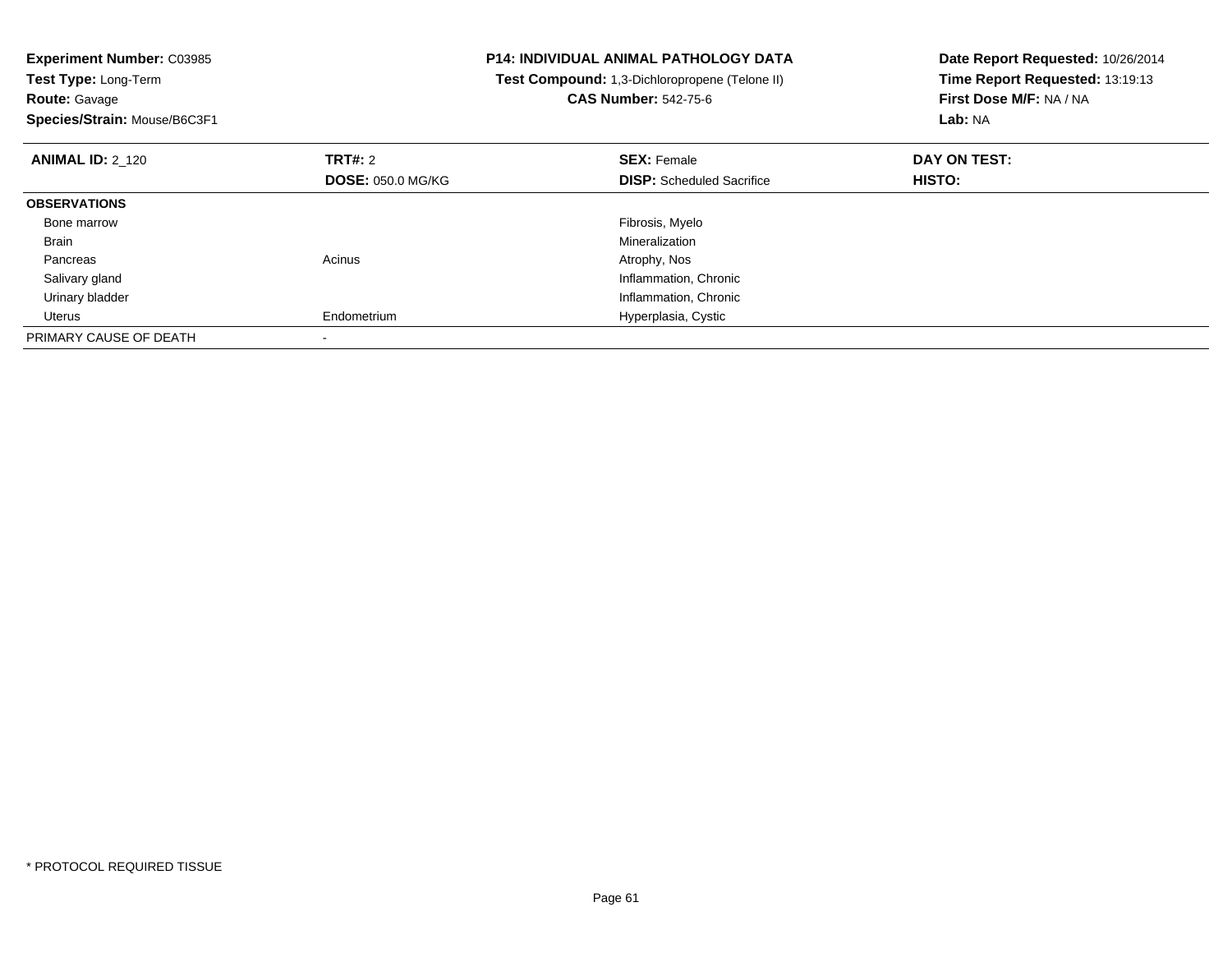**Experiment Number:** C03985**Test Type:** Long-Term**Route:** Gavage

## **Species/Strain:** Mouse/B6C3F1

## **P14: INDIVIDUAL ANIMAL PATHOLOGY DATA**

 **Test Compound:** 1,3-Dichloropropene (Telone II)**CAS Number:** 542-75-6

**Date Report Requested:** 10/26/2014**Time Report Requested:** 13:19:13**First Dose M/F:** NA / NA**Lab:** NA

| <b>ANIMAL ID: 2 122</b> | TRT#: 2                  | <b>SEX: Female</b>         | DAY ON TEST:  |  |
|-------------------------|--------------------------|----------------------------|---------------|--|
|                         | <b>DOSE: 050.0 MG/KG</b> | <b>DISP: Natural Death</b> | <b>HISTO:</b> |  |
| <b>OBSERVATIONS</b>     |                          |                            |               |  |
| Brain                   |                          | Mineralization             |               |  |
| Heart                   |                          | Endocarditis, Bacterial    |               |  |
| Kidney                  | Pelvis                   | Infection, Bacterial       |               |  |
| Liver                   |                          | Hepatocellular Adenoma     |               |  |
| Lung                    |                          | Hemorrhage                 |               |  |
| Mammary gland           |                          | Fibroadenoma               |               |  |
| Pancreas                | Acinus                   | Atrophy, Nos               |               |  |
| Unspecified             | Multiple Organs Nos      | Lymphoma, Nos-Malignant    |               |  |
| PRIMARY CAUSE OF DEATH  |                          |                            |               |  |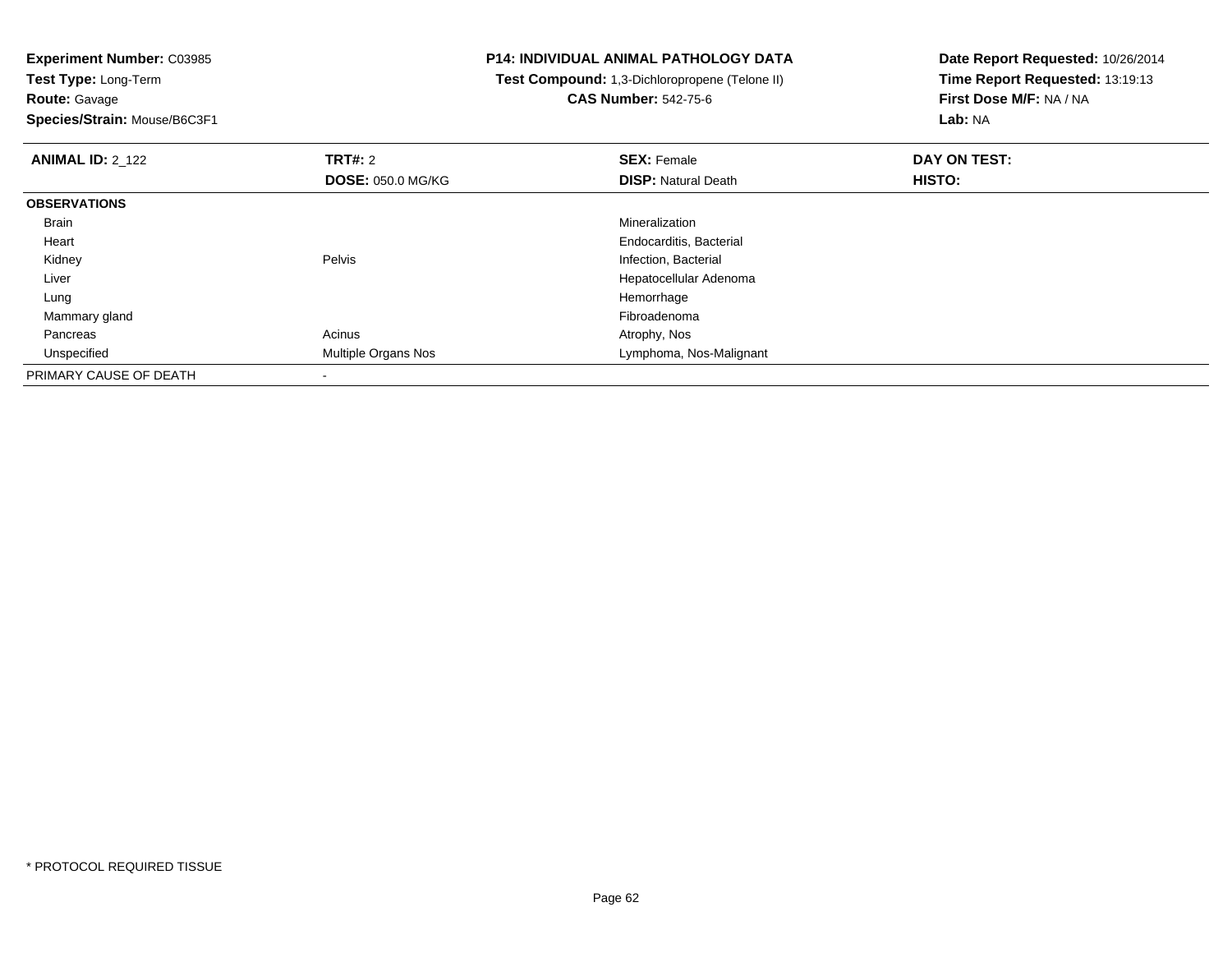**Experiment Number:** C03985**Test Type:** Long-Term**Route:** Gavage **Species/Strain:** Mouse/B6C3F1**P14: INDIVIDUAL ANIMAL PATHOLOGY DATA Test Compound:** 1,3-Dichloropropene (Telone II)**CAS Number:** 542-75-6**Date Report Requested:** 10/26/2014**Time Report Requested:** 13:19:13**First Dose M/F:** NA / NA**Lab:** NA**ANIMAL ID:** 2\_124**TRT#:** 2 **SEX:** Female **DAY ON TEST: DOSE:** 050.0 MG/KG**DISP:** Scheduled Sacrifice **HISTO: OBSERVATIONS** Bone marroww which is a state of the state of the state of the state of the state of the Fibrosis, Myelo state of the state of the state of the state of the state of the state of the state of the state of the state of the state of th Brainn and the control of the control of the control of the control of the control of the control of the control of the control of the control of the control of the control of the control of the control of the control of the co Liver Hepatocellular Adenoma Pancreas Inflammation, Chronic Salivary gland Inflammation, Chronic Urinary bladder Hyperplasia, Epithelial Inflammation, Chronic Uterus Endometrium Hyperplasia, Cystic PRIMARY CAUSE OF DEATH

-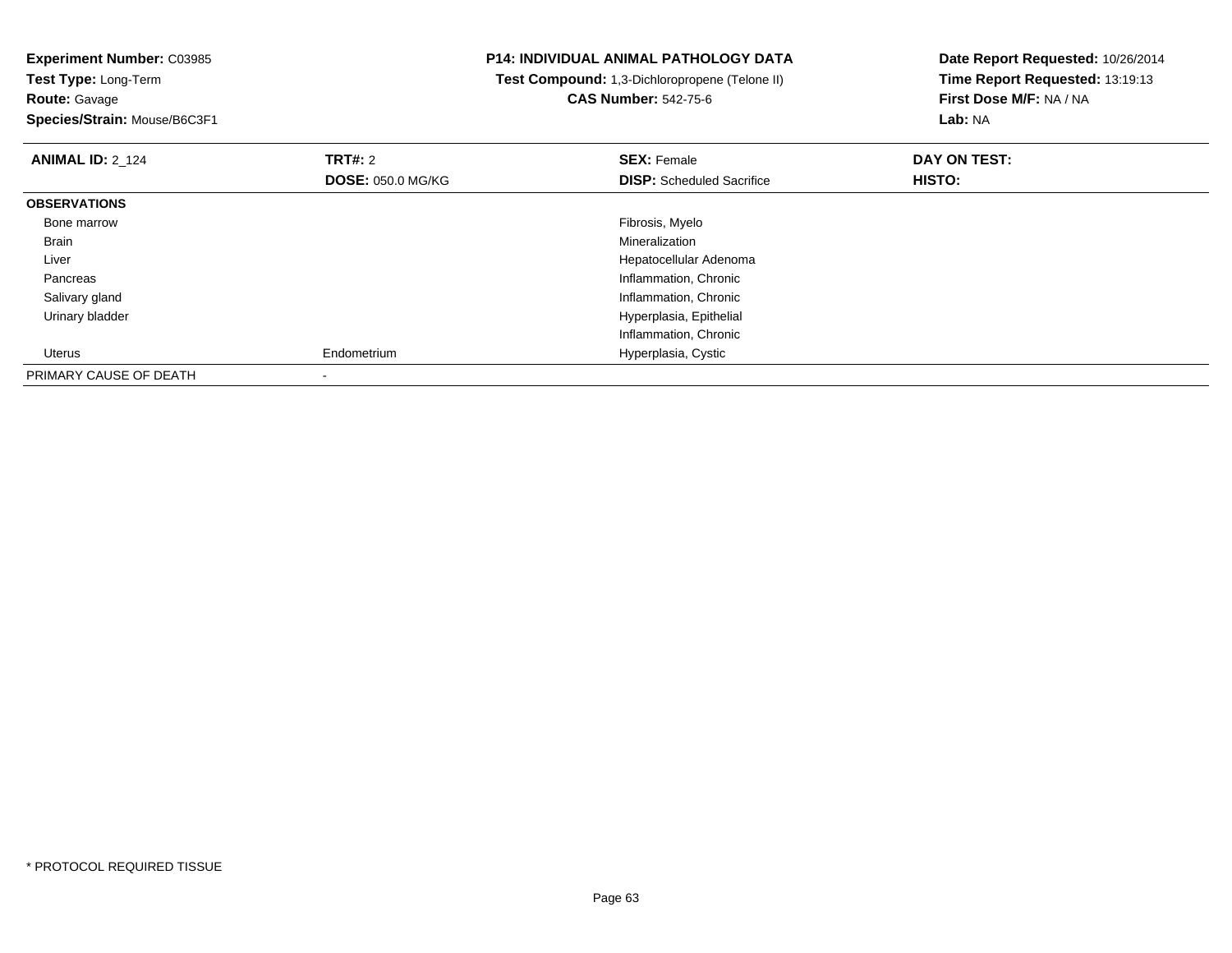| <b>Experiment Number: C03985</b><br>Test Type: Long-Term<br><b>Route: Gavage</b><br>Species/Strain: Mouse/B6C3F1 |                                            | <b>P14: INDIVIDUAL ANIMAL PATHOLOGY DATA</b><br>Test Compound: 1,3-Dichloropropene (Telone II)<br><b>CAS Number: 542-75-6</b> | Date Report Requested: 10/26/2014<br>Time Report Requested: 13:19:13<br>First Dose M/F: NA / NA<br>Lab: NA |
|------------------------------------------------------------------------------------------------------------------|--------------------------------------------|-------------------------------------------------------------------------------------------------------------------------------|------------------------------------------------------------------------------------------------------------|
| <b>ANIMAL ID: 2 126</b>                                                                                          | <b>TRT#: 2</b><br><b>DOSE: 050.0 MG/KG</b> | <b>SEX: Female</b><br><b>DISP:</b> Scheduled Sacrifice                                                                        | DAY ON TEST:<br>HISTO:                                                                                     |
| <b>OBSERVATIONS</b>                                                                                              |                                            |                                                                                                                               |                                                                                                            |
| Bone marrow                                                                                                      |                                            | Fibrosis, Myelo                                                                                                               |                                                                                                            |
| Liver                                                                                                            |                                            | Inflammation, Chronic                                                                                                         |                                                                                                            |
| Pancreas                                                                                                         | Acinus                                     | Atrophy, Nos                                                                                                                  |                                                                                                            |
| Salivary gland                                                                                                   |                                            | Inflammation, Chronic                                                                                                         |                                                                                                            |
| Urinary bladder                                                                                                  | Submucosa                                  | <b>Fibrosis</b>                                                                                                               |                                                                                                            |
| Uterus                                                                                                           | Endometrium                                | Hyperplasia, Cystic                                                                                                           |                                                                                                            |
| PRIMARY CAUSE OF DEATH                                                                                           |                                            |                                                                                                                               |                                                                                                            |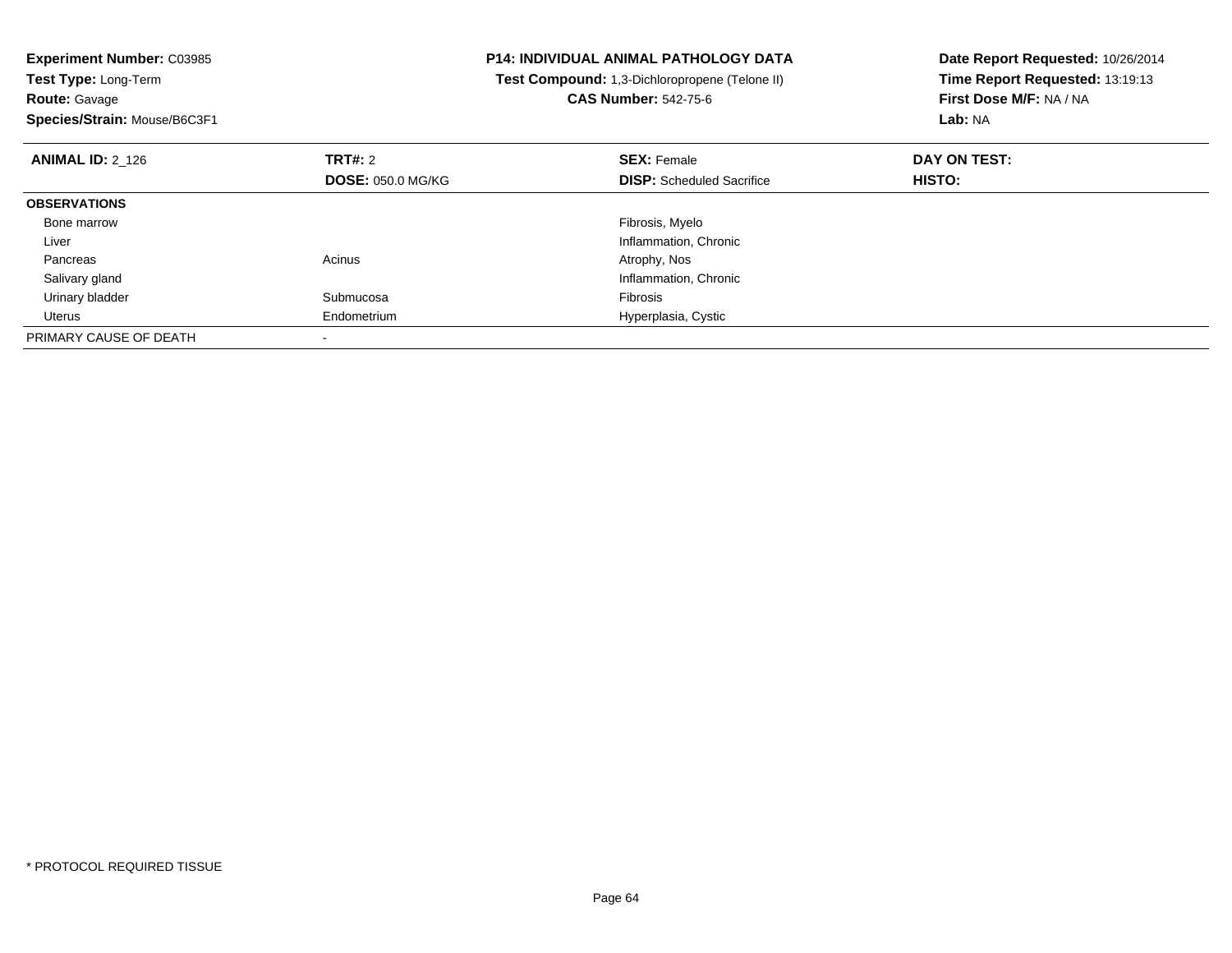| <b>Experiment Number: C03985</b><br><b>Test Type: Long-Term</b><br><b>Route: Gavage</b><br>Species/Strain: Mouse/B6C3F1 |                          | <b>P14: INDIVIDUAL ANIMAL PATHOLOGY DATA</b><br>Test Compound: 1,3-Dichloropropene (Telone II)<br><b>CAS Number: 542-75-6</b> | Date Report Requested: 10/26/2014<br>Time Report Requested: 13:19:13<br>First Dose M/F: NA / NA<br>Lab: NA |
|-------------------------------------------------------------------------------------------------------------------------|--------------------------|-------------------------------------------------------------------------------------------------------------------------------|------------------------------------------------------------------------------------------------------------|
| <b>ANIMAL ID: 2 128</b>                                                                                                 | TRT#: 2                  | <b>SEX: Female</b>                                                                                                            | DAY ON TEST:                                                                                               |
|                                                                                                                         | <b>DOSE: 050.0 MG/KG</b> | <b>DISP:</b> Scheduled Sacrifice                                                                                              | <b>HISTO:</b>                                                                                              |
| <b>OBSERVATIONS</b>                                                                                                     |                          |                                                                                                                               |                                                                                                            |
| Bone marrow                                                                                                             |                          | Fibrosis, Myelo                                                                                                               |                                                                                                            |
| Brain                                                                                                                   |                          | Mineralization                                                                                                                |                                                                                                            |
| Kidney                                                                                                                  |                          | Inflammation, Chronic                                                                                                         |                                                                                                            |
| Salivary gland                                                                                                          |                          | Inflammation, Chronic                                                                                                         |                                                                                                            |
| Uterus                                                                                                                  | Endometrium              | Hyperplasia, Cystic                                                                                                           |                                                                                                            |
| PRIMARY CAUSE OF DEATH                                                                                                  |                          |                                                                                                                               |                                                                                                            |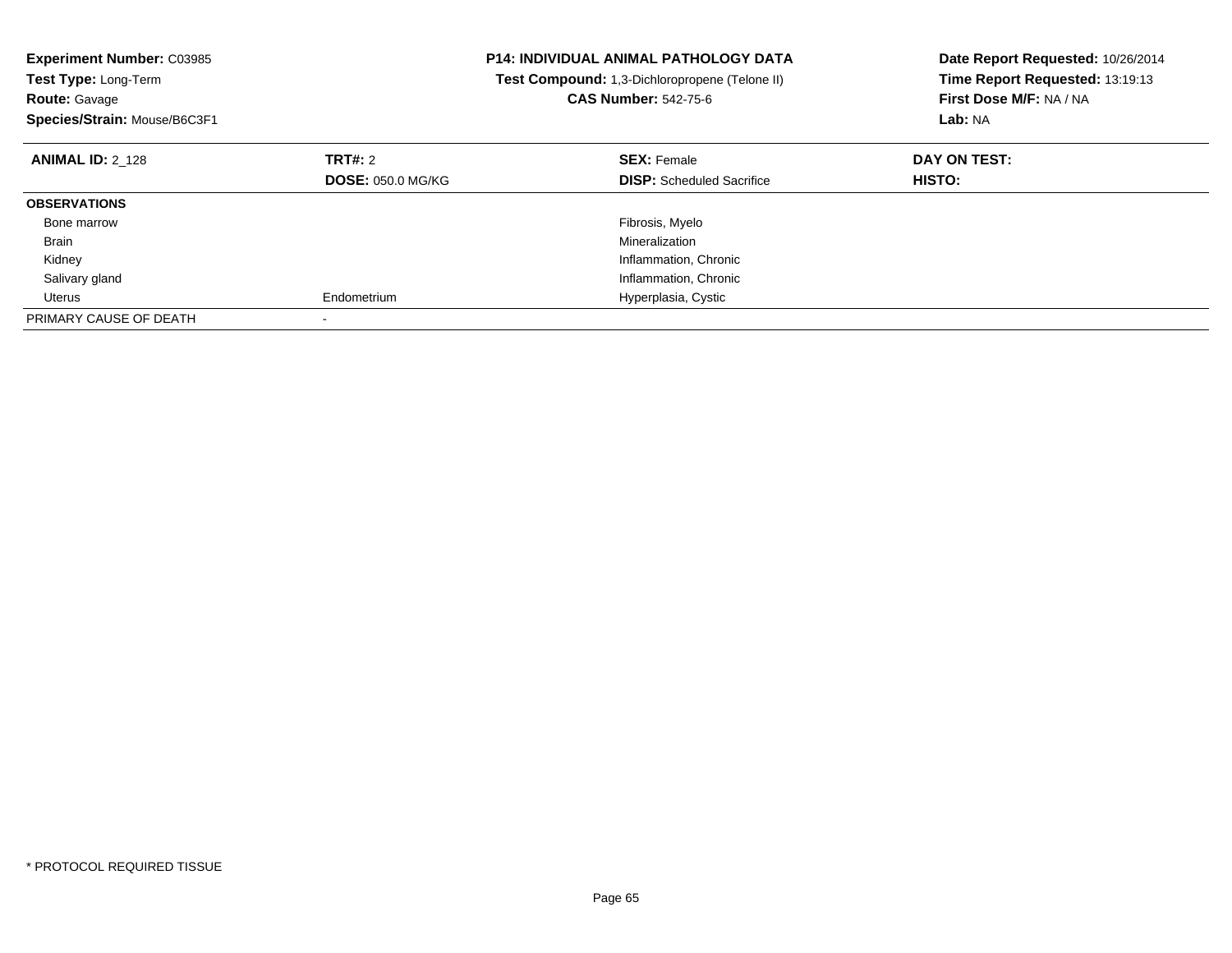| <b>Experiment Number: C03985</b><br>Test Type: Long-Term<br><b>Route: Gavage</b><br>Species/Strain: Mouse/B6C3F1 |                                     | <b>P14: INDIVIDUAL ANIMAL PATHOLOGY DATA</b><br>Test Compound: 1,3-Dichloropropene (Telone II)<br><b>CAS Number: 542-75-6</b> | Date Report Requested: 10/26/2014<br>Time Report Requested: 13:19:13<br>First Dose M/F: NA / NA<br>Lab: NA |
|------------------------------------------------------------------------------------------------------------------|-------------------------------------|-------------------------------------------------------------------------------------------------------------------------------|------------------------------------------------------------------------------------------------------------|
| <b>ANIMAL ID: 2 130</b>                                                                                          | TRT#: 2<br><b>DOSE: 050.0 MG/KG</b> | <b>SEX: Female</b><br><b>DISP:</b> Scheduled Sacrifice                                                                        | DAY ON TEST:<br>HISTO:                                                                                     |
| <b>OBSERVATIONS</b>                                                                                              |                                     |                                                                                                                               |                                                                                                            |
| Bone marrow                                                                                                      |                                     | Fibrosis, Myelo                                                                                                               |                                                                                                            |
| Kidney                                                                                                           |                                     | Inflammation, Chronic                                                                                                         |                                                                                                            |
| Lymph node                                                                                                       |                                     | Hyperplasia, Lymphoid                                                                                                         |                                                                                                            |
| PRIMARY CAUSE OF DEATH                                                                                           |                                     |                                                                                                                               |                                                                                                            |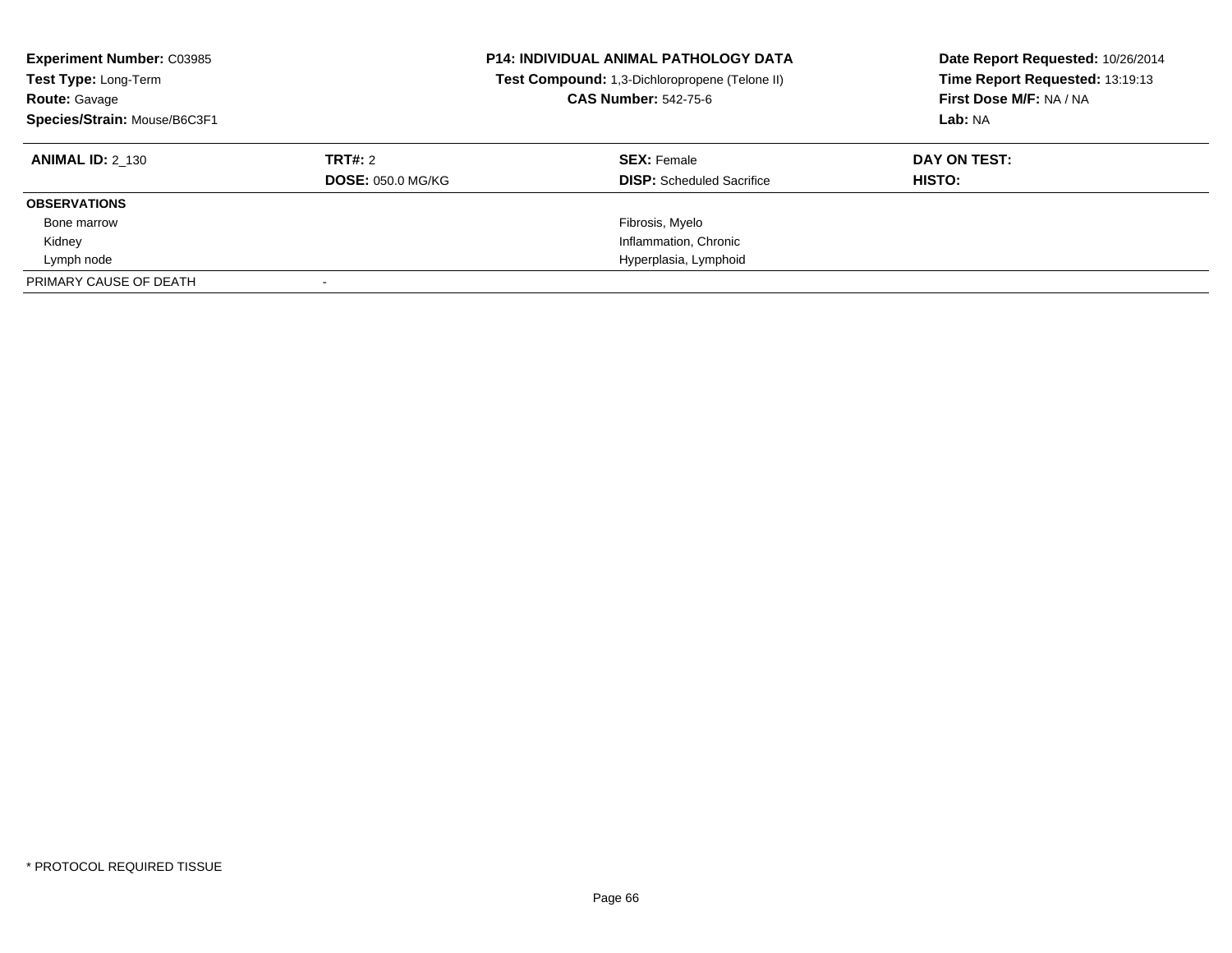| <b>Experiment Number: C03985</b><br>Test Type: Long-Term<br><b>Route: Gavage</b><br>Species/Strain: Mouse/B6C3F1 |                          | <b>P14: INDIVIDUAL ANIMAL PATHOLOGY DATA</b><br>Test Compound: 1,3-Dichloropropene (Telone II)<br><b>CAS Number: 542-75-6</b> | Date Report Requested: 10/26/2014<br>Time Report Requested: 13:19:13<br>First Dose M/F: NA / NA<br>Lab: NA |
|------------------------------------------------------------------------------------------------------------------|--------------------------|-------------------------------------------------------------------------------------------------------------------------------|------------------------------------------------------------------------------------------------------------|
| <b>ANIMAL ID: 2 132</b>                                                                                          | <b>TRT#: 2</b>           | <b>SEX: Female</b>                                                                                                            | DAY ON TEST:                                                                                               |
|                                                                                                                  | <b>DOSE: 050.0 MG/KG</b> | <b>DISP:</b> Scheduled Sacrifice                                                                                              | HISTO:                                                                                                     |
| <b>OBSERVATIONS</b>                                                                                              |                          |                                                                                                                               |                                                                                                            |
| Adrenal gland                                                                                                    | Cortex Nos               | Hyperplasia, Nos                                                                                                              |                                                                                                            |
| Bone marrow                                                                                                      |                          | Fibrosis, Myelo                                                                                                               |                                                                                                            |
| Salivary gland                                                                                                   |                          | Inflammation, Chronic                                                                                                         |                                                                                                            |
| Urinary bladder                                                                                                  |                          | Hyperplasia, Epithelial                                                                                                       |                                                                                                            |
| Uterus                                                                                                           | Endometrium              | Hyperplasia, Cystic                                                                                                           |                                                                                                            |
| PRIMARY CAUSE OF DEATH                                                                                           |                          |                                                                                                                               |                                                                                                            |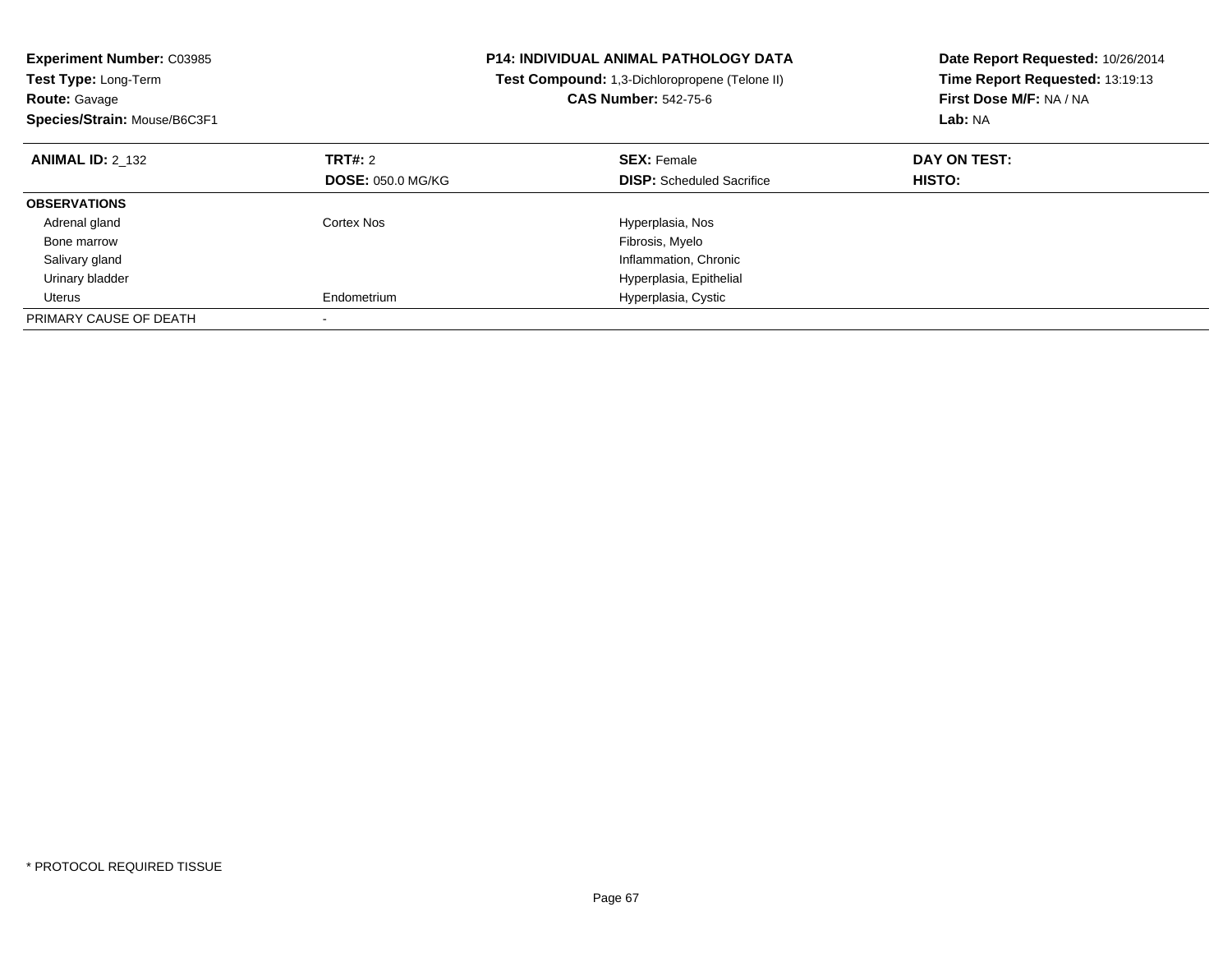| <b>Experiment Number: C03985</b><br>Test Type: Long-Term<br><b>Route: Gavage</b><br>Species/Strain: Mouse/B6C3F1 |                          | <b>P14: INDIVIDUAL ANIMAL PATHOLOGY DATA</b><br>Test Compound: 1,3-Dichloropropene (Telone II)<br><b>CAS Number: 542-75-6</b> | Date Report Requested: 10/26/2014<br>Time Report Requested: 13:19:13<br>First Dose M/F: NA / NA<br>Lab: NA |
|------------------------------------------------------------------------------------------------------------------|--------------------------|-------------------------------------------------------------------------------------------------------------------------------|------------------------------------------------------------------------------------------------------------|
| <b>ANIMAL ID: 2 134</b>                                                                                          | <b>TRT#: 2</b>           | <b>SEX: Female</b>                                                                                                            | DAY ON TEST:                                                                                               |
|                                                                                                                  | <b>DOSE: 050.0 MG/KG</b> | <b>DISP: Natural Death</b>                                                                                                    | <b>HISTO:</b>                                                                                              |
| <b>OBSERVATIONS</b>                                                                                              |                          |                                                                                                                               |                                                                                                            |
| Adrenal gland                                                                                                    |                          | Inflammation, Chronic                                                                                                         |                                                                                                            |
| Bone marrow                                                                                                      |                          | Fibrosis, Myelo                                                                                                               |                                                                                                            |
| Liver                                                                                                            |                          | Hemangiosarcoma                                                                                                               |                                                                                                            |
|                                                                                                                  |                          | Necrosis, Focal                                                                                                               |                                                                                                            |
| Lymph node                                                                                                       |                          | Hemosiderosis                                                                                                                 |                                                                                                            |
| PRIMARY CAUSE OF DEATH                                                                                           |                          |                                                                                                                               |                                                                                                            |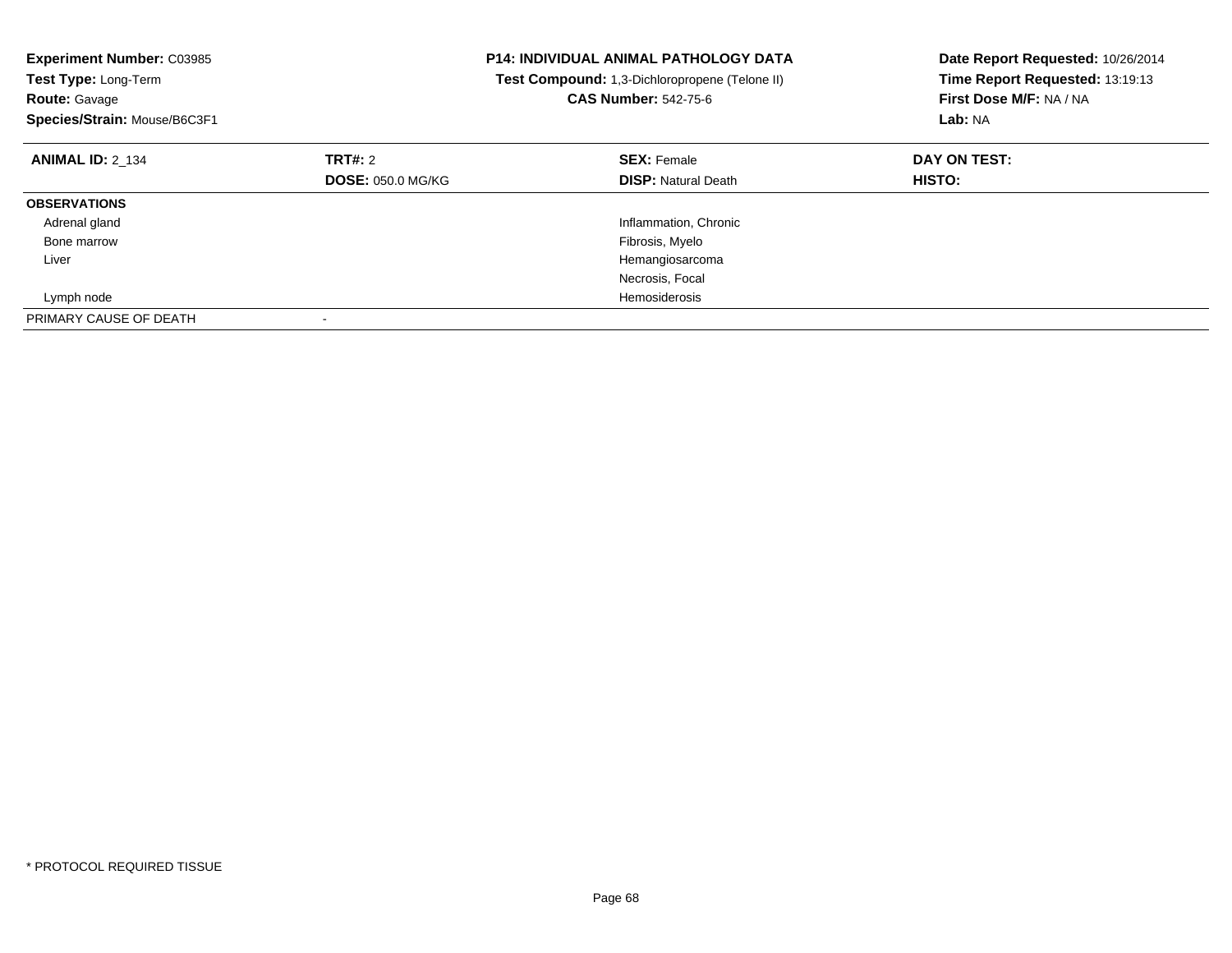| <b>Experiment Number: C03985</b><br><b>Test Type: Long-Term</b><br><b>Route: Gavage</b><br>Species/Strain: Mouse/B6C3F1 |                                            | <b>P14: INDIVIDUAL ANIMAL PATHOLOGY DATA</b><br>Test Compound: 1,3-Dichloropropene (Telone II)<br><b>CAS Number: 542-75-6</b> | Date Report Requested: 10/26/2014<br>Time Report Requested: 13:19:13<br>First Dose M/F: NA / NA<br>Lab: NA |
|-------------------------------------------------------------------------------------------------------------------------|--------------------------------------------|-------------------------------------------------------------------------------------------------------------------------------|------------------------------------------------------------------------------------------------------------|
| <b>ANIMAL ID: 2 136</b>                                                                                                 | <b>TRT#: 2</b><br><b>DOSE: 050.0 MG/KG</b> | <b>SEX: Female</b><br><b>DISP:</b> Natural Death                                                                              | DAY ON TEST:<br><b>HISTO:</b>                                                                              |
| <b>OBSERVATIONS</b>                                                                                                     |                                            |                                                                                                                               |                                                                                                            |
| Bone marrow                                                                                                             |                                            | Fibrosis, Myelo                                                                                                               |                                                                                                            |
| Ovary                                                                                                                   | Follicle                                   | Hematoma, Nos                                                                                                                 |                                                                                                            |
| Unspecified                                                                                                             | Multiple Organs Nos                        | Lymphoma, Nos-Malignant                                                                                                       |                                                                                                            |
| Urinary bladder                                                                                                         |                                            | Transitional-Cell Carcinoma                                                                                                   |                                                                                                            |
| PRIMARY CAUSE OF DEATH                                                                                                  |                                            |                                                                                                                               |                                                                                                            |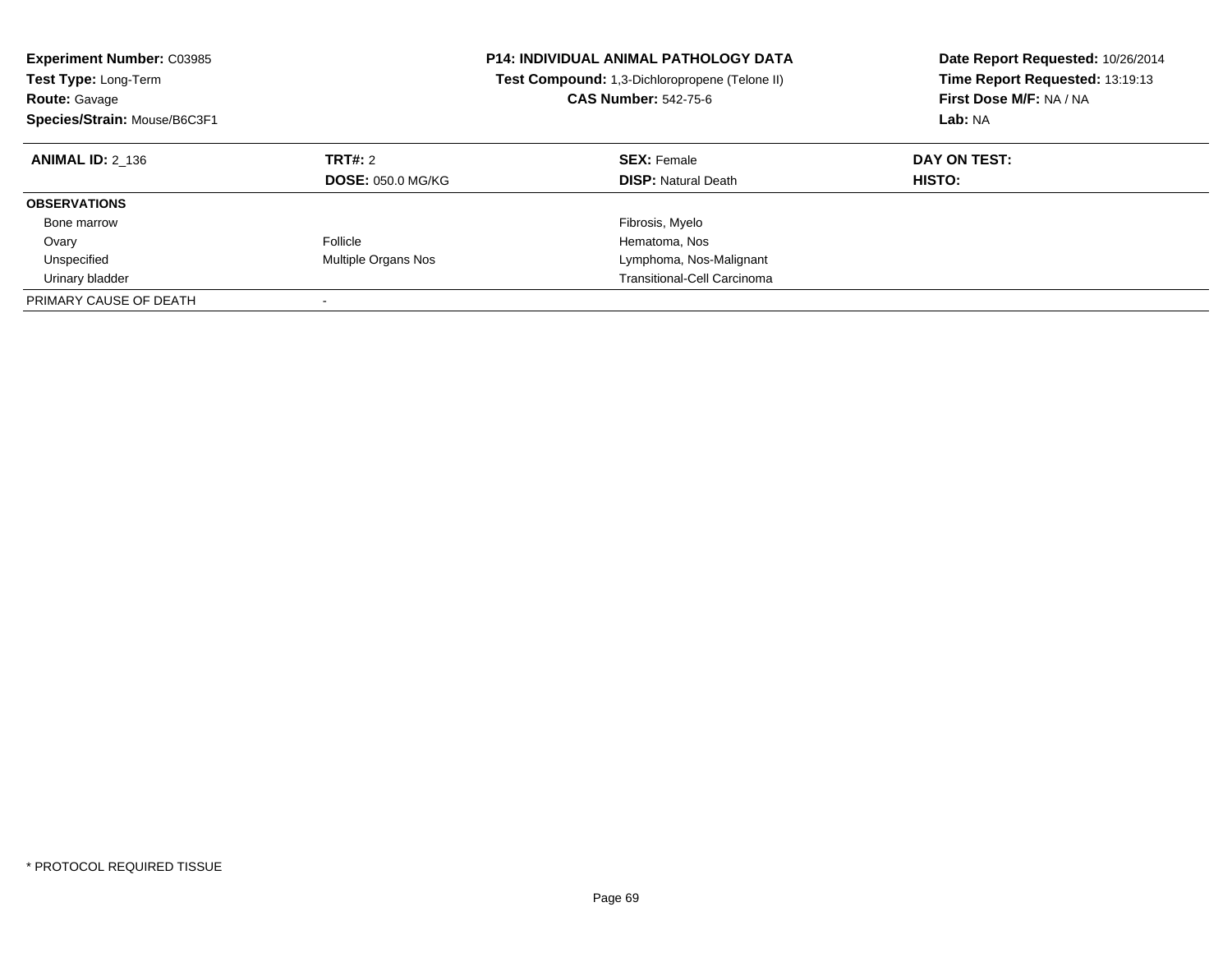| <b>Experiment Number: C03985</b><br>Test Type: Long-Term<br><b>Route: Gavage</b><br>Species/Strain: Mouse/B6C3F1 |                          | <b>P14: INDIVIDUAL ANIMAL PATHOLOGY DATA</b><br>Test Compound: 1,3-Dichloropropene (Telone II)<br><b>CAS Number: 542-75-6</b> | Date Report Requested: 10/26/2014<br>Time Report Requested: 13:19:13<br>First Dose M/F: NA / NA<br>Lab: NA |
|------------------------------------------------------------------------------------------------------------------|--------------------------|-------------------------------------------------------------------------------------------------------------------------------|------------------------------------------------------------------------------------------------------------|
| <b>ANIMAL ID: 2 138</b>                                                                                          | <b>TRT#: 2</b>           | <b>SEX: Female</b>                                                                                                            | DAY ON TEST:                                                                                               |
|                                                                                                                  | <b>DOSE: 050.0 MG/KG</b> | <b>DISP:</b> Scheduled Sacrifice                                                                                              | HISTO:                                                                                                     |
| <b>OBSERVATIONS</b>                                                                                              |                          |                                                                                                                               |                                                                                                            |
| Bone marrow                                                                                                      |                          | Fibrosis, Myelo                                                                                                               |                                                                                                            |
| Ovary                                                                                                            |                          | Hemangioma                                                                                                                    |                                                                                                            |
|                                                                                                                  | Follicle                 | Hematoma, Nos                                                                                                                 |                                                                                                            |
| Salivary gland                                                                                                   |                          | Inflammation, Chronic                                                                                                         |                                                                                                            |
| Urinary bladder                                                                                                  |                          | Hyperplasia, Epithelial                                                                                                       |                                                                                                            |
|                                                                                                                  |                          | Inflammation, Chronic                                                                                                         |                                                                                                            |
| Uterus                                                                                                           | Endometrium              | Hyperplasia, Cystic                                                                                                           |                                                                                                            |
| PRIMARY CAUSE OF DEATH                                                                                           |                          |                                                                                                                               |                                                                                                            |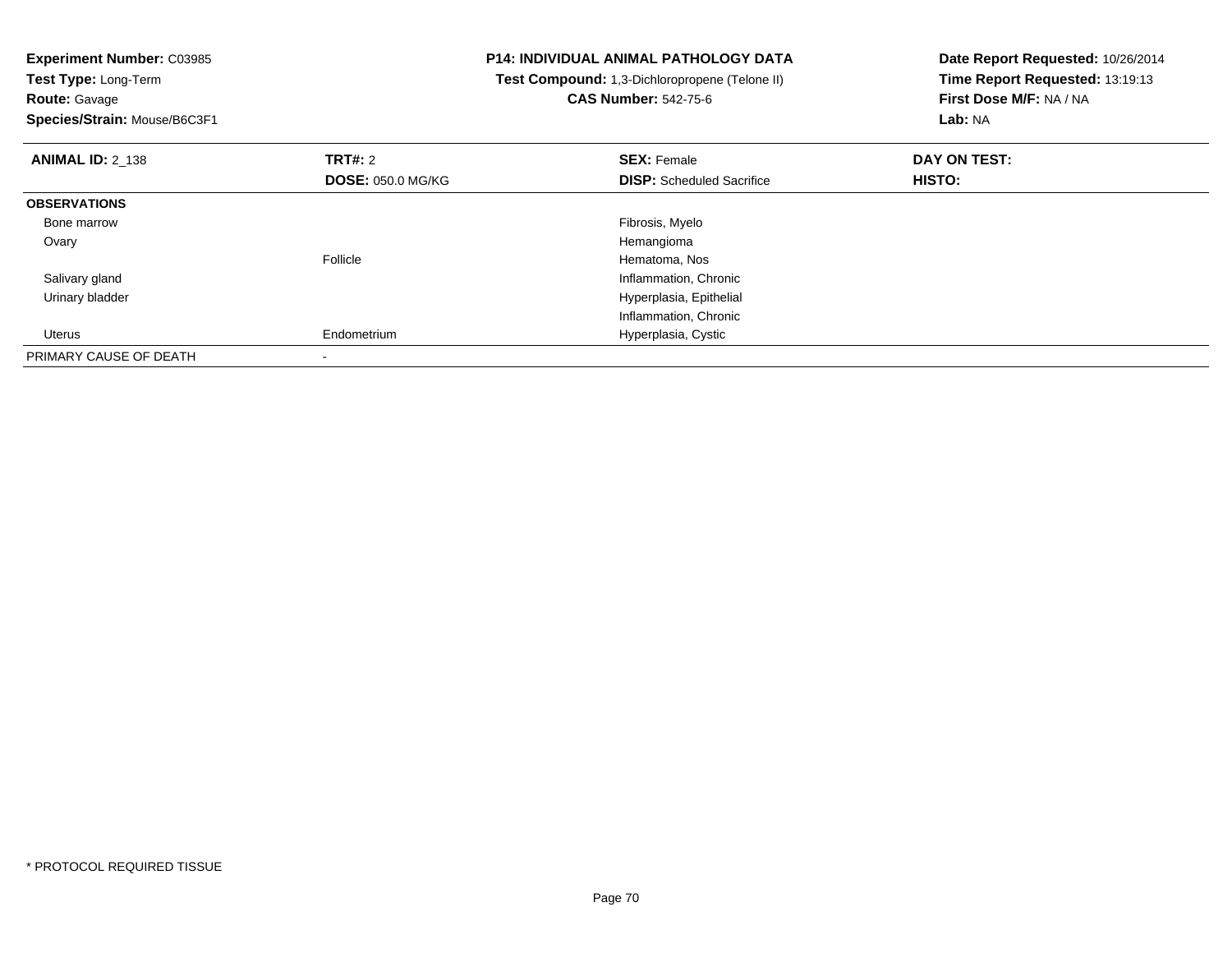| <b>Experiment Number: C03985</b><br>Test Type: Long-Term<br><b>Route: Gavage</b><br>Species/Strain: Mouse/B6C3F1 |                          | <b>P14: INDIVIDUAL ANIMAL PATHOLOGY DATA</b><br>Test Compound: 1,3-Dichloropropene (Telone II)<br><b>CAS Number: 542-75-6</b> | Date Report Requested: 10/26/2014<br>Time Report Requested: 13:19:13<br>First Dose M/F: NA / NA<br>Lab: NA |
|------------------------------------------------------------------------------------------------------------------|--------------------------|-------------------------------------------------------------------------------------------------------------------------------|------------------------------------------------------------------------------------------------------------|
| <b>ANIMAL ID: 2 140</b>                                                                                          | TRT#: 2                  | <b>SEX: Female</b>                                                                                                            | DAY ON TEST:                                                                                               |
|                                                                                                                  | <b>DOSE: 050.0 MG/KG</b> | <b>DISP:</b> Scheduled Sacrifice                                                                                              | HISTO:                                                                                                     |
| <b>OBSERVATIONS</b>                                                                                              |                          |                                                                                                                               |                                                                                                            |
| Bone marrow                                                                                                      |                          | Fibrosis, Myelo                                                                                                               |                                                                                                            |
| Kidney                                                                                                           |                          | Inflammation, Chronic                                                                                                         |                                                                                                            |
| Liver                                                                                                            |                          | <b>Focal Cellular Change</b>                                                                                                  |                                                                                                            |
| Salivary gland                                                                                                   |                          | Inflammation, Chronic                                                                                                         |                                                                                                            |
| Urinary bladder                                                                                                  |                          | Hyperplasia, Epithelial                                                                                                       |                                                                                                            |
| Uterus                                                                                                           | Endometrium              | Hyperplasia, Cystic                                                                                                           |                                                                                                            |
| PRIMARY CAUSE OF DEATH                                                                                           |                          |                                                                                                                               |                                                                                                            |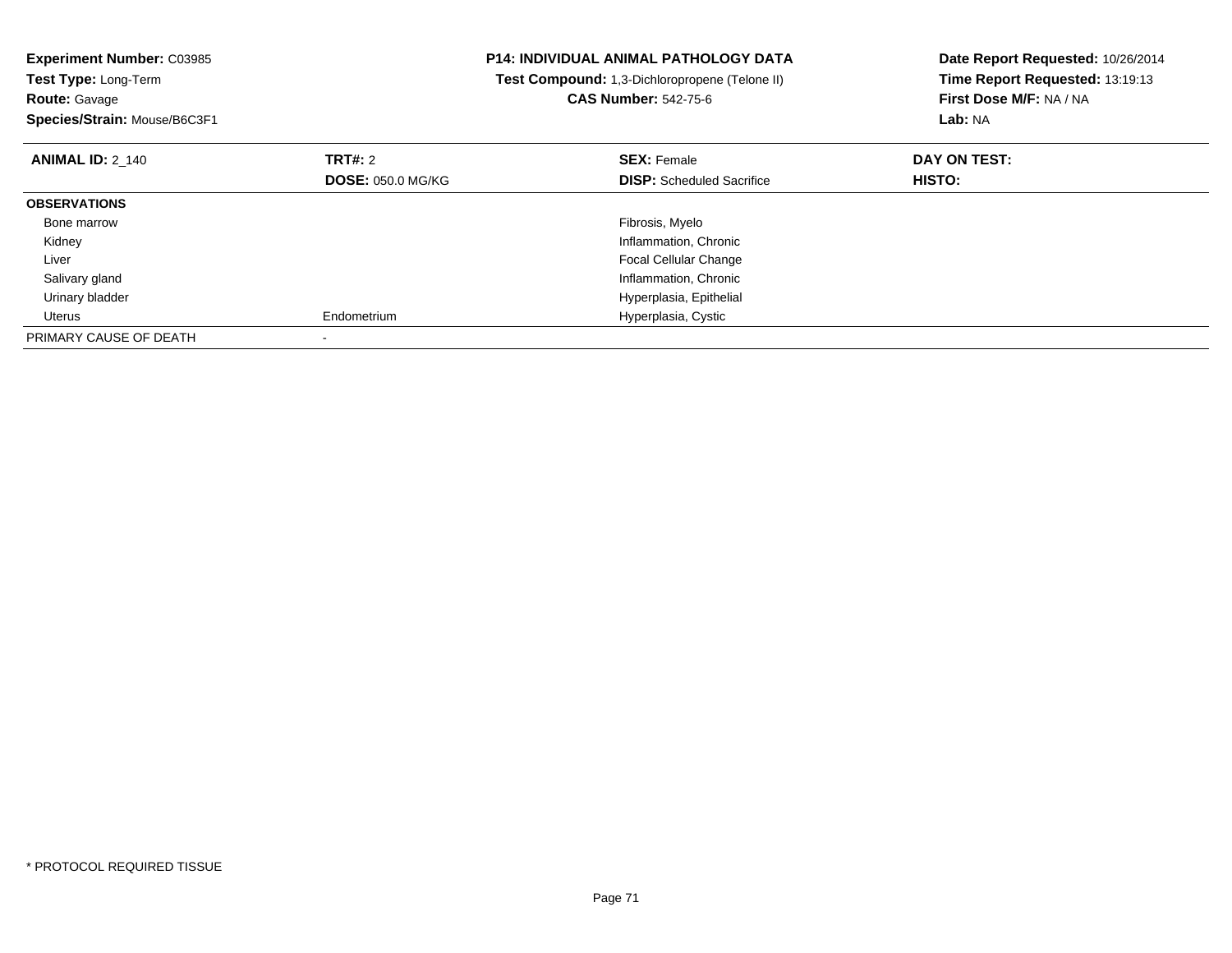| <b>Experiment Number: C03985</b><br>Test Type: Long-Term<br><b>Route: Gavage</b><br>Species/Strain: Mouse/B6C3F1 |                                            | <b>P14: INDIVIDUAL ANIMAL PATHOLOGY DATA</b><br>Test Compound: 1,3-Dichloropropene (Telone II)<br><b>CAS Number: 542-75-6</b> | Date Report Requested: 10/26/2014<br>Time Report Requested: 13:19:13<br>First Dose M/F: NA / NA<br>Lab: NA |
|------------------------------------------------------------------------------------------------------------------|--------------------------------------------|-------------------------------------------------------------------------------------------------------------------------------|------------------------------------------------------------------------------------------------------------|
| <b>ANIMAL ID: 2_142</b>                                                                                          | <b>TRT#: 2</b><br><b>DOSE: 050.0 MG/KG</b> | <b>SEX: Female</b><br><b>DISP:</b> Scheduled Sacrifice                                                                        | DAY ON TEST:<br><b>HISTO:</b>                                                                              |
| <b>OBSERVATIONS</b>                                                                                              |                                            |                                                                                                                               |                                                                                                            |
| Bone marrow                                                                                                      |                                            | Fibrosis, Myelo                                                                                                               |                                                                                                            |
| Brain                                                                                                            |                                            | Mineralization                                                                                                                |                                                                                                            |
| Liver                                                                                                            |                                            | <b>Focal Cellular Change</b>                                                                                                  |                                                                                                            |
| Salivary gland                                                                                                   |                                            | Inflammation, Chronic                                                                                                         |                                                                                                            |
| Urinary bladder                                                                                                  |                                            | Hyperplasia, Epithelial                                                                                                       |                                                                                                            |
|                                                                                                                  |                                            | Inflammation, Chronic                                                                                                         |                                                                                                            |
| Uterus                                                                                                           | Endometrium                                | Hyperplasia, Cystic                                                                                                           |                                                                                                            |
| PRIMARY CAUSE OF DEATH                                                                                           |                                            |                                                                                                                               |                                                                                                            |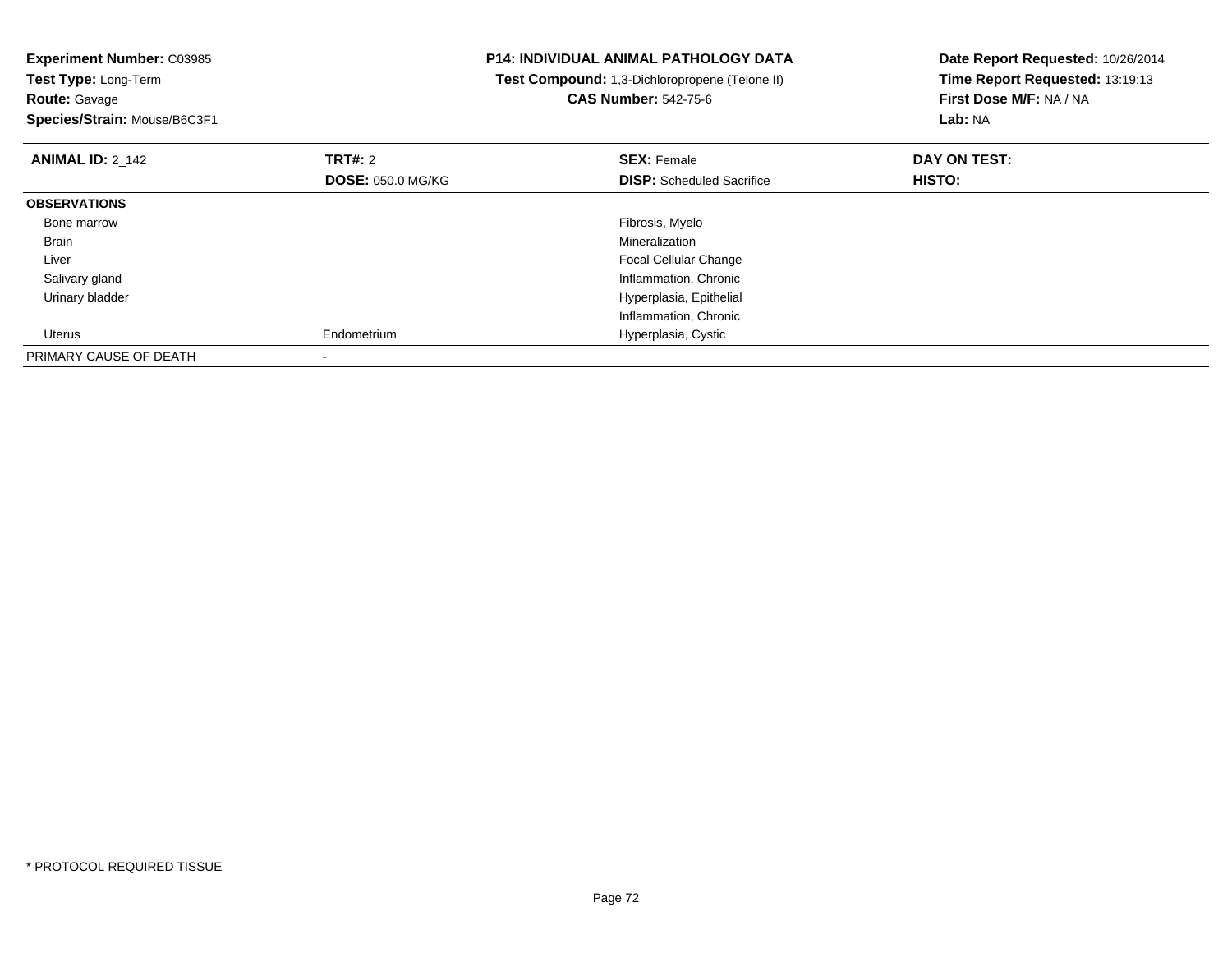**Experiment Number:** C03985**Test Type:** Long-Term**Route:** Gavage **Species/Strain:** Mouse/B6C3F1**P14: INDIVIDUAL ANIMAL PATHOLOGY DATA Test Compound:** 1,3-Dichloropropene (Telone II)**CAS Number:** 542-75-6**Date Report Requested:** 10/26/2014**Time Report Requested:** 13:19:13**First Dose M/F:** NA / NA**Lab:** NA**ANIMAL ID:** 2\_144**TRT#:** 2 **SEX:** Female **DAY ON TEST: DOSE:** 050.0 MG/KG**DISP:** Scheduled Sacrifice **HISTO: OBSERVATIONS** Bone marroww which is a state of the state of the state of the state of the state of the Fibrosis, Myelo state of the state of the state of the state of the state of the state of the state of the state of the state of the state of th Brainn and the control of the control of the control of the control of the control of the control of the control of the control of the control of the control of the control of the control of the control of the control of the co Liver Hepatocellular Adenoma Alveolar/Bronchiolar Adenoma Lung Pancreas Inflammation, Chronic Urinary bladder Inflammation, Chronic Uterus Endometrium Hyperplasia, Nos PRIMARY CAUSE OF DEATH-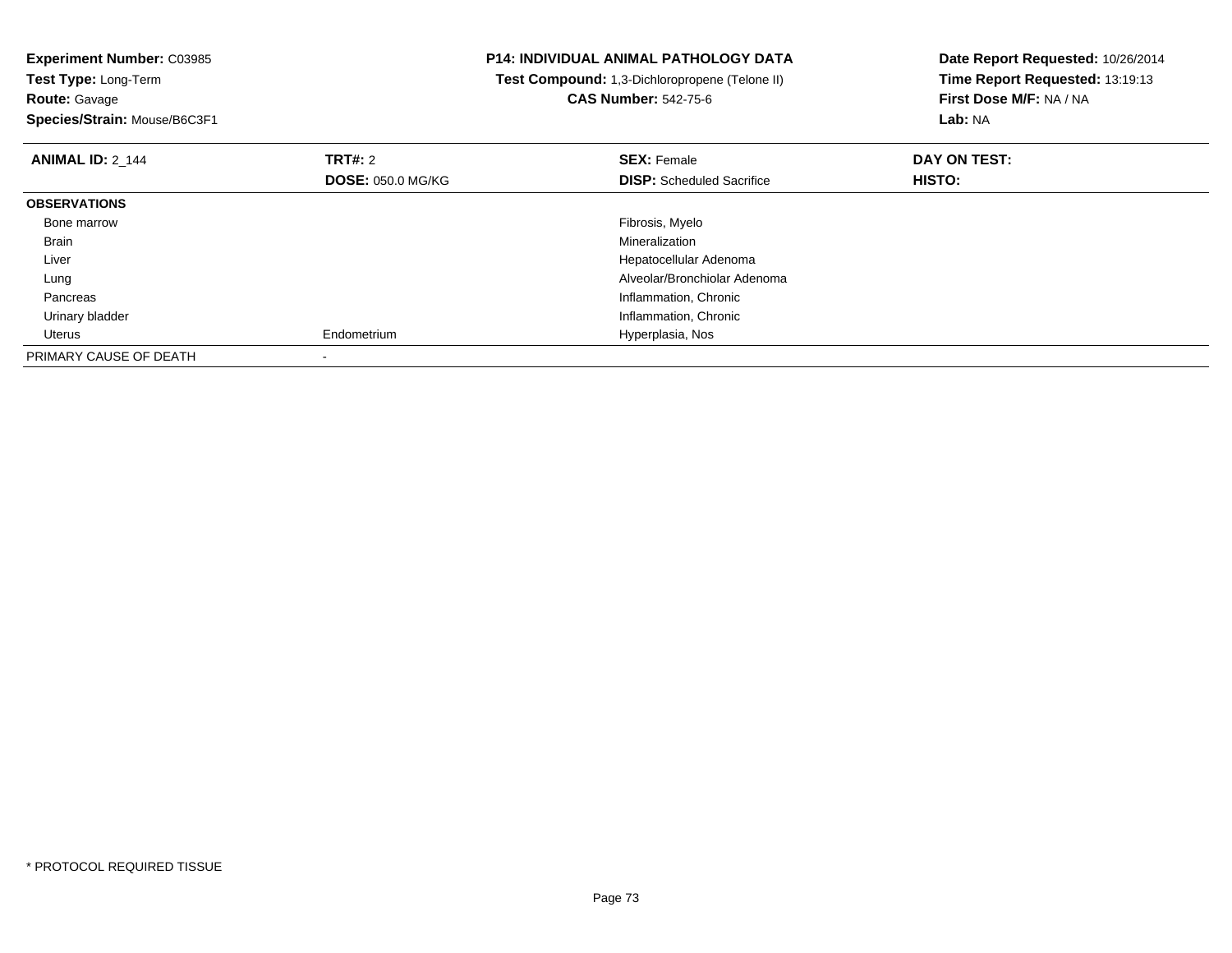| <b>Experiment Number: C03985</b><br>Test Type: Long-Term<br><b>Route: Gavage</b><br>Species/Strain: Mouse/B6C3F1 |                                            | <b>P14: INDIVIDUAL ANIMAL PATHOLOGY DATA</b><br>Test Compound: 1,3-Dichloropropene (Telone II)<br><b>CAS Number: 542-75-6</b> | Date Report Requested: 10/26/2014<br>Time Report Requested: 13:19:13<br>First Dose M/F: NA / NA<br>Lab: NA |
|------------------------------------------------------------------------------------------------------------------|--------------------------------------------|-------------------------------------------------------------------------------------------------------------------------------|------------------------------------------------------------------------------------------------------------|
| <b>ANIMAL ID: 2 146</b>                                                                                          | <b>TRT#: 2</b><br><b>DOSE: 050.0 MG/KG</b> | <b>SEX: Female</b><br><b>DISP: Natural Death</b>                                                                              | DAY ON TEST:<br>HISTO:                                                                                     |
| <b>OBSERVATIONS</b>                                                                                              |                                            |                                                                                                                               |                                                                                                            |
| Bone marrow                                                                                                      |                                            | Fibrosis, Myelo                                                                                                               |                                                                                                            |
| Kidney                                                                                                           |                                            | Nephrosis, Hydro                                                                                                              |                                                                                                            |
| PRIMARY CAUSE OF DEATH                                                                                           |                                            |                                                                                                                               |                                                                                                            |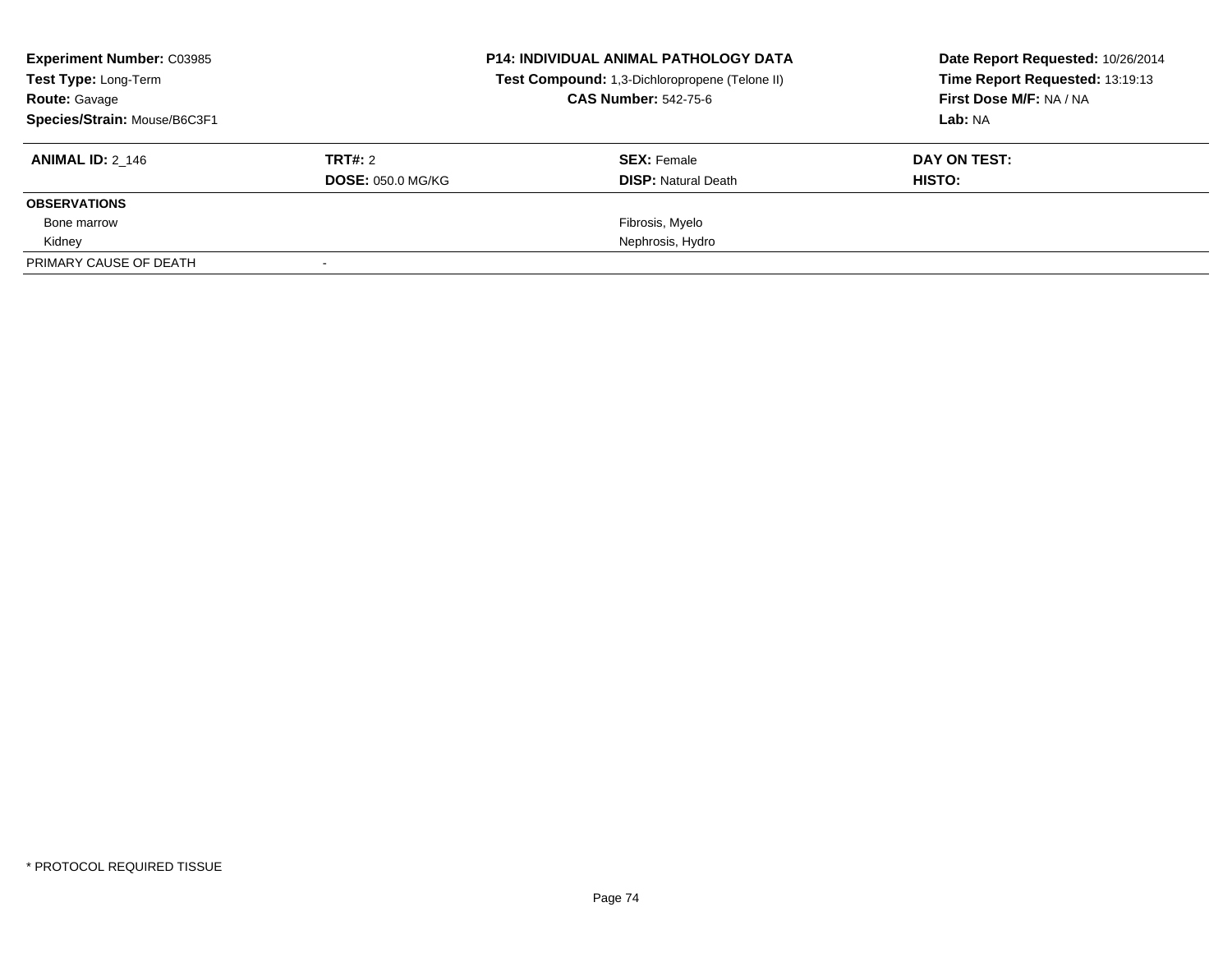| <b>Experiment Number: C03985</b><br>Test Type: Long-Term<br><b>Route: Gavage</b><br>Species/Strain: Mouse/B6C3F1 |                          | <b>P14: INDIVIDUAL ANIMAL PATHOLOGY DATA</b><br>Test Compound: 1,3-Dichloropropene (Telone II)<br><b>CAS Number: 542-75-6</b> | Date Report Requested: 10/26/2014<br>Time Report Requested: 13:19:13<br>First Dose M/F: NA / NA<br>Lab: NA |
|------------------------------------------------------------------------------------------------------------------|--------------------------|-------------------------------------------------------------------------------------------------------------------------------|------------------------------------------------------------------------------------------------------------|
| <b>ANIMAL ID: 2 148</b>                                                                                          | TRT#: 2                  | <b>SEX: Female</b>                                                                                                            | DAY ON TEST:                                                                                               |
|                                                                                                                  | <b>DOSE: 050.0 MG/KG</b> | <b>DISP:</b> Scheduled Sacrifice                                                                                              | HISTO:                                                                                                     |
| <b>OBSERVATIONS</b>                                                                                              |                          |                                                                                                                               |                                                                                                            |
| Bone marrow                                                                                                      |                          | Fibrosis, Myelo                                                                                                               |                                                                                                            |
| Urinary bladder                                                                                                  |                          | Transitional-Cell Carcinoma                                                                                                   |                                                                                                            |
| Uterus                                                                                                           | Endometrium              | Hyperplasia, Cystic                                                                                                           |                                                                                                            |
| PRIMARY CAUSE OF DEATH                                                                                           |                          |                                                                                                                               |                                                                                                            |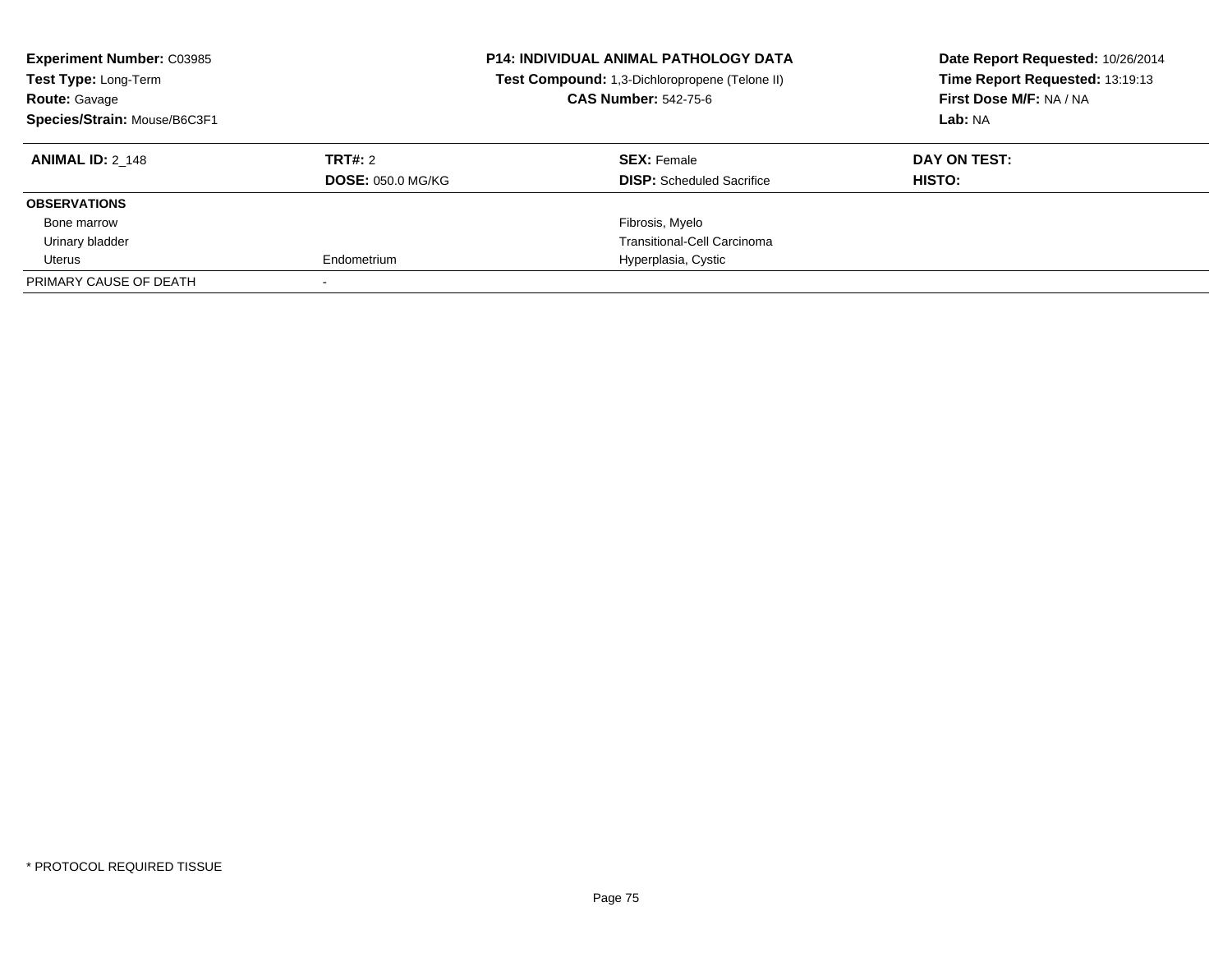| <b>Experiment Number: C03985</b><br><b>P14: INDIVIDUAL ANIMAL PATHOLOGY DATA</b><br>Test Compound: 1,3-Dichloropropene (Telone II)<br><b>Test Type: Long-Term</b><br><b>CAS Number: 542-75-6</b><br><b>Route: Gavage</b> |                          |                                    | Date Report Requested: 10/26/2014<br>Time Report Requested: 13:19:13<br>First Dose M/F: NA / NA |
|--------------------------------------------------------------------------------------------------------------------------------------------------------------------------------------------------------------------------|--------------------------|------------------------------------|-------------------------------------------------------------------------------------------------|
| Species/Strain: Mouse/B6C3F1                                                                                                                                                                                             |                          |                                    | Lab: NA                                                                                         |
| <b>ANIMAL ID: 2 150</b>                                                                                                                                                                                                  | TRT#: 2                  | <b>SEX: Female</b>                 | DAY ON TEST:                                                                                    |
|                                                                                                                                                                                                                          | <b>DOSE: 050.0 MG/KG</b> | <b>DISP:</b> Scheduled Sacrifice   | HISTO:                                                                                          |
| <b>OBSERVATIONS</b>                                                                                                                                                                                                      |                          |                                    |                                                                                                 |
| Bone marrow                                                                                                                                                                                                              |                          | Fibrosis, Myelo                    |                                                                                                 |
| Ovary                                                                                                                                                                                                                    |                          | Cyst, Follicular Nos               |                                                                                                 |
| Salivary gland                                                                                                                                                                                                           |                          | Inflammation, Chronic              |                                                                                                 |
| Urinary bladder                                                                                                                                                                                                          |                          | <b>Transitional-Cell Carcinoma</b> |                                                                                                 |
| Uterus                                                                                                                                                                                                                   | Endometrium              | Hyperplasia, Cystic                |                                                                                                 |
| PRIMARY CAUSE OF DEATH                                                                                                                                                                                                   |                          |                                    |                                                                                                 |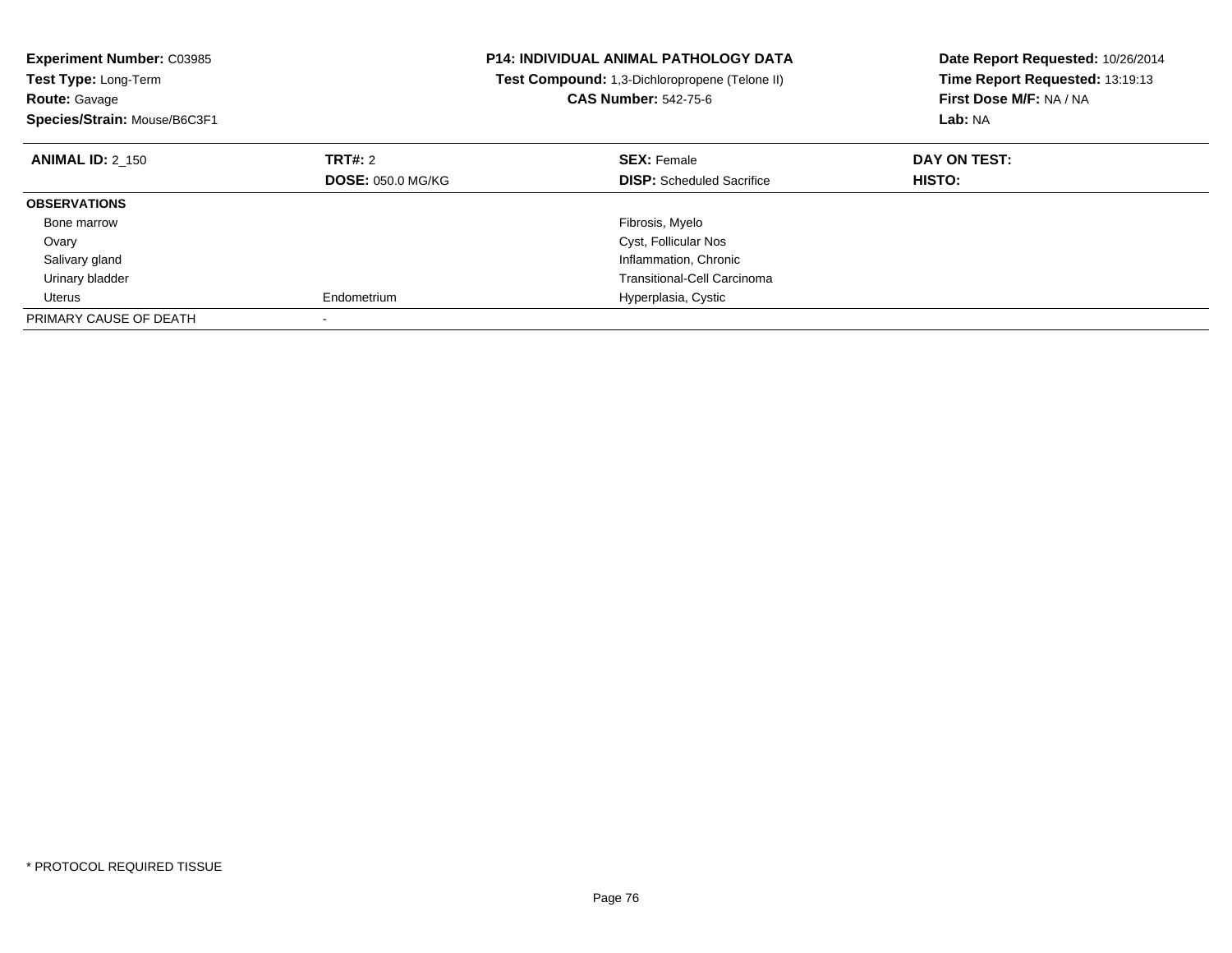| <b>Experiment Number: C03985</b><br><b>Test Type: Long-Term</b><br><b>Route: Gavage</b><br>Species/Strain: Mouse/B6C3F1 | <b>P14: INDIVIDUAL ANIMAL PATHOLOGY DATA</b><br>Test Compound: 1,3-Dichloropropene (Telone II)<br><b>CAS Number: 542-75-6</b> |                                  | Date Report Requested: 10/26/2014<br>Time Report Requested: 13:19:13<br>First Dose M/F: NA / NA<br>Lab: NA |
|-------------------------------------------------------------------------------------------------------------------------|-------------------------------------------------------------------------------------------------------------------------------|----------------------------------|------------------------------------------------------------------------------------------------------------|
| <b>ANIMAL ID: 2 152</b>                                                                                                 | TRT#: 2                                                                                                                       | <b>SEX: Female</b>               | DAY ON TEST:                                                                                               |
|                                                                                                                         | <b>DOSE: 050.0 MG/KG</b>                                                                                                      | <b>DISP:</b> Scheduled Sacrifice | HISTO:                                                                                                     |
| <b>OBSERVATIONS</b>                                                                                                     |                                                                                                                               |                                  |                                                                                                            |
| Bone marrow                                                                                                             |                                                                                                                               | Fibrosis, Myelo                  |                                                                                                            |
| Brain                                                                                                                   |                                                                                                                               | Mineralization                   |                                                                                                            |
| Salivary gland                                                                                                          |                                                                                                                               | Inflammation, Chronic            |                                                                                                            |
| Urinary bladder                                                                                                         |                                                                                                                               | Transitional-Cell Carcinoma      |                                                                                                            |
| Uterus                                                                                                                  | Endometrium                                                                                                                   | Hyperplasia, Cystic              |                                                                                                            |
| PRIMARY CAUSE OF DEATH                                                                                                  |                                                                                                                               |                                  |                                                                                                            |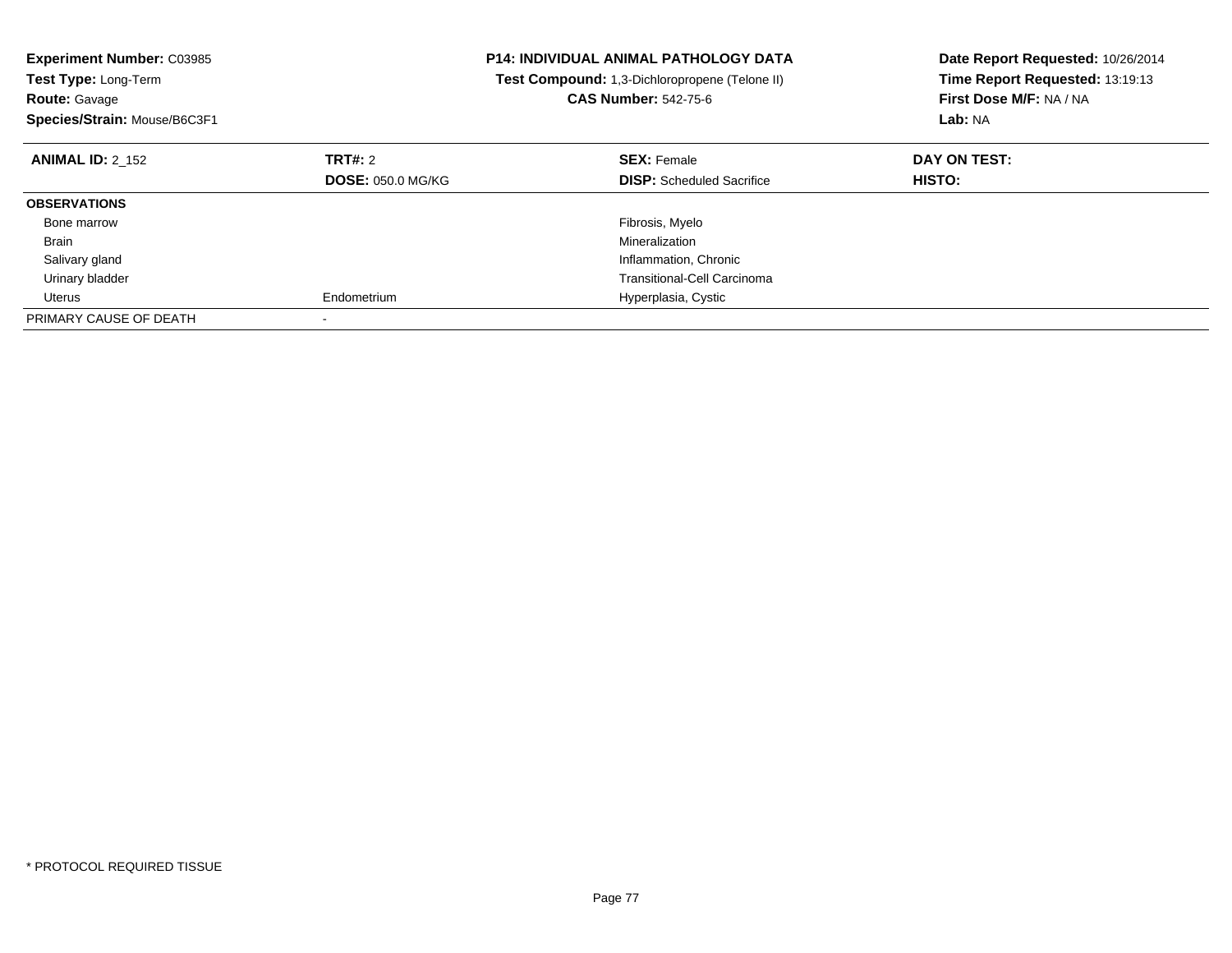**Experiment Number:** C03985**Test Type:** Long-Term**Route:** Gavage **Species/Strain:** Mouse/B6C3F1**P14: INDIVIDUAL ANIMAL PATHOLOGY DATA Test Compound:** 1,3-Dichloropropene (Telone II)**CAS Number:** 542-75-6**Date Report Requested:** 10/26/2014**Time Report Requested:** 13:19:13**First Dose M/F:** NA / NA**Lab:** NA**ANIMAL ID:** 2\_154**TRT#:** 2 **SEX:** Female **DAY ON TEST: DOSE:** 050.0 MG/KG**DISP:** Scheduled Sacrifice **HISTO: OBSERVATIONS** Bone marroww which is a state of the state of the state of the state of the state of the Fibrosis, Myelo state of the state of the state of the state of the state of the state of the state of the state of the state of the state of th Brainn and the control of the control of the control of the control of the control of the control of the control of the control of the control of the control of the control of the control of the control of the control of the co Liver Focal Cellular Change**Inflammation, Chronic**  Salivary gland Urinary bladder Inflammation, Suppurative Transitional-Cell Carcinoma Uterus Endometrium Hyperplasia, Cystic PRIMARY CAUSE OF DEATH-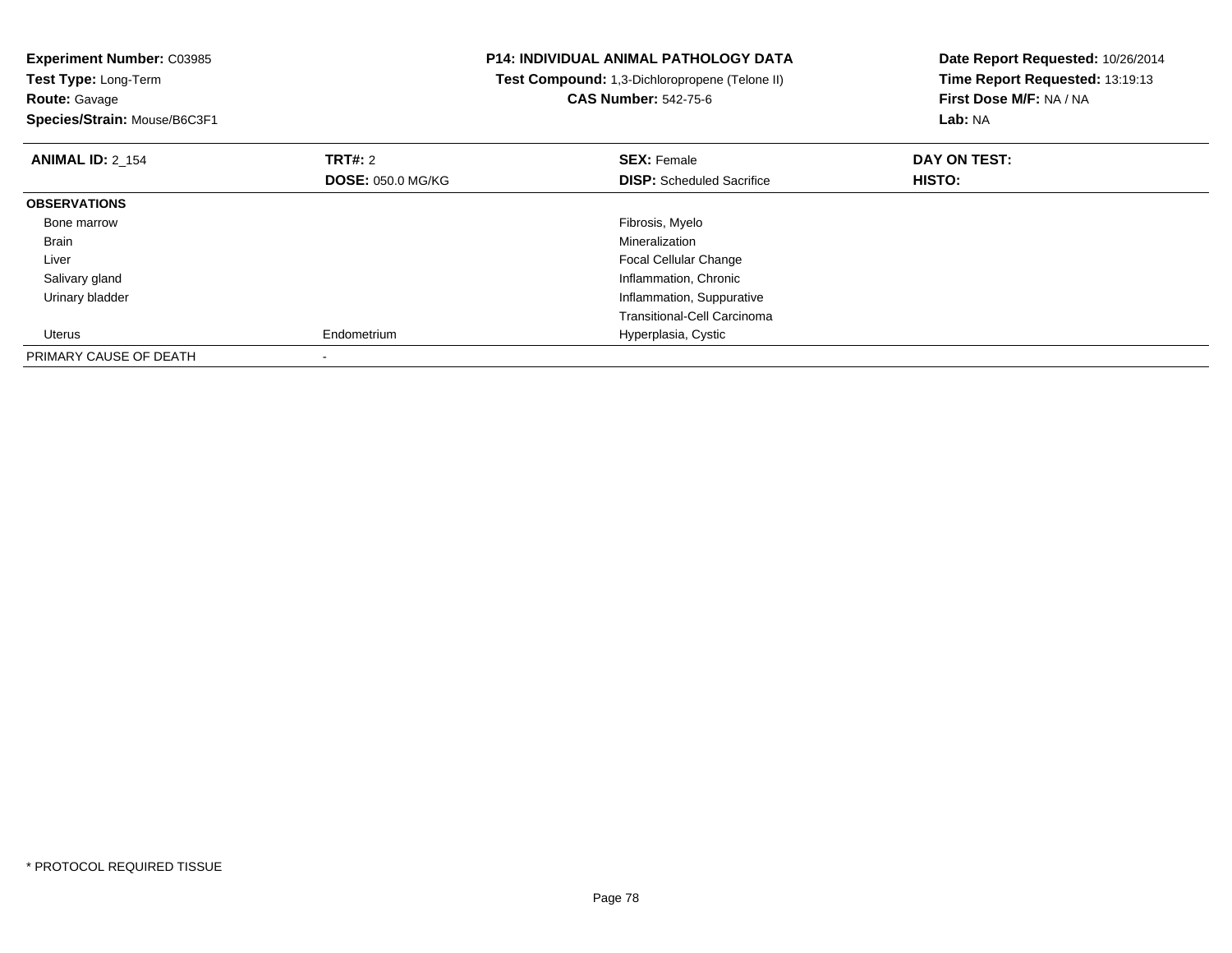**Experiment Number:** C03985**Test Type:** Long-Term**Route:** Gavage **Species/Strain:** Mouse/B6C3F1**P14: INDIVIDUAL ANIMAL PATHOLOGY DATA Test Compound:** 1,3-Dichloropropene (Telone II)**CAS Number:** 542-75-6**Date Report Requested:** 10/26/2014**Time Report Requested:** 13:19:13**First Dose M/F:** NA / NA**Lab:** NA**ANIMAL ID:** 2\_156**6 DAY ON TEST: TRT#:** 2 **SEX:** Female **SEX:** Female **DOSE:** 050.0 MG/KG**DISP:** Natural Death **HISTO: OBSERVATIONS** Bone marroww which is a state of the state of the state of the state of the state of the Fibrosis, Myelo state of the state of the state of the state of the state of the state of the state of the state of the state of the state of th Liver Hematoma, Nos Necrosis, Focal Lymph node Leiomyosarcoma, Metastatic Salivary glandInflammation, Chronic<br>Multiple Organs Nos UnspecifiedLymphoma, Nos-Malignant Uterus LeiomyosarcomaPRIMARY CAUSE OF DEATH-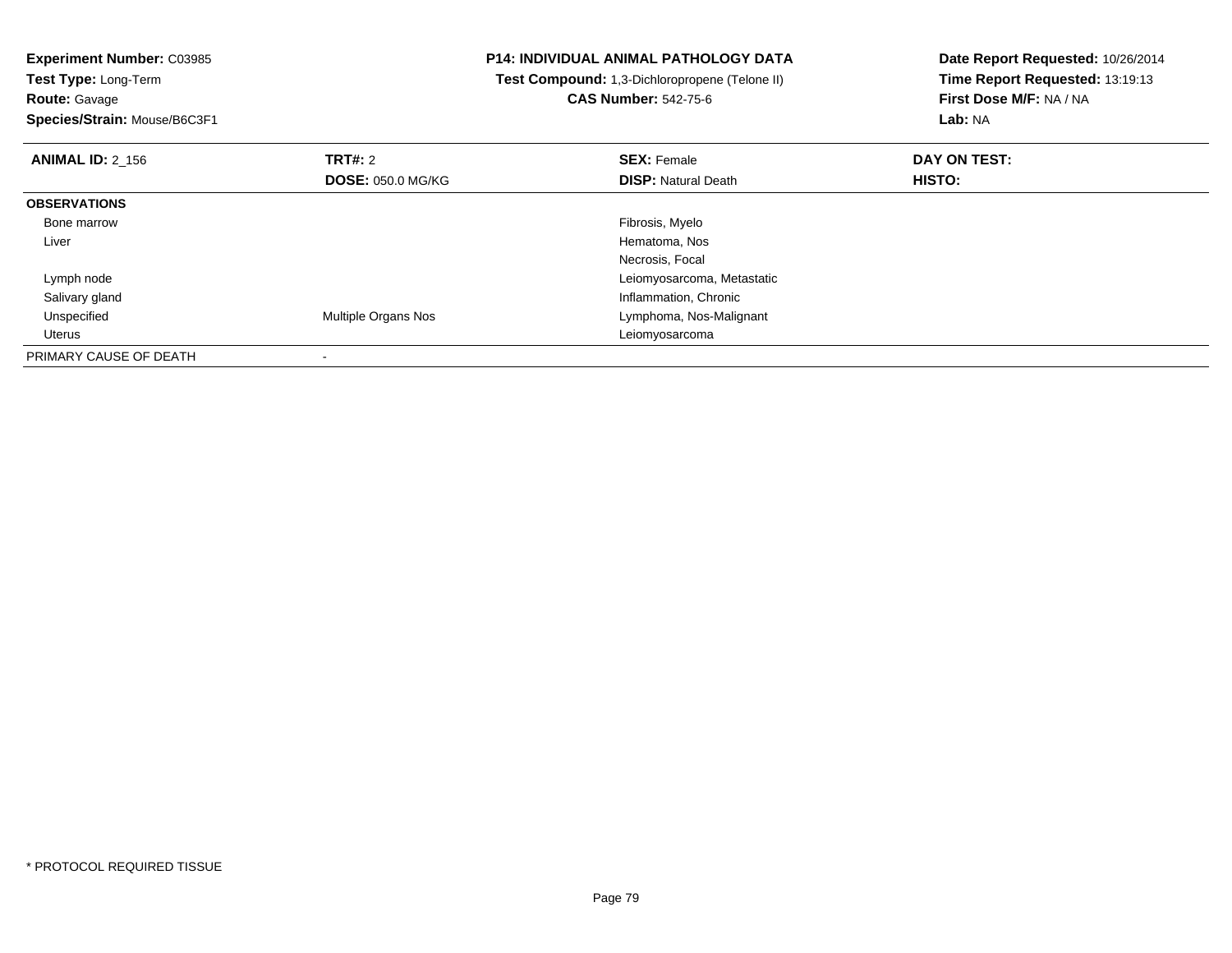| <b>P14: INDIVIDUAL ANIMAL PATHOLOGY DATA</b><br><b>Experiment Number: C03985</b><br>Test Compound: 1,3-Dichloropropene (Telone II)<br><b>Test Type: Long-Term</b><br><b>CAS Number: 542-75-6</b><br><b>Route: Gavage</b><br>Species/Strain: Mouse/B6C3F1 |                                     |                                                        | Date Report Requested: 10/26/2014<br>Time Report Requested: 13:19:13<br>First Dose M/F: NA / NA<br>Lab: NA |
|----------------------------------------------------------------------------------------------------------------------------------------------------------------------------------------------------------------------------------------------------------|-------------------------------------|--------------------------------------------------------|------------------------------------------------------------------------------------------------------------|
| <b>ANIMAL ID: 2 158</b>                                                                                                                                                                                                                                  | TRT#: 2<br><b>DOSE: 050.0 MG/KG</b> | <b>SEX: Female</b><br><b>DISP:</b> Scheduled Sacrifice | DAY ON TEST:<br><b>HISTO:</b>                                                                              |
| <b>OBSERVATIONS</b>                                                                                                                                                                                                                                      |                                     |                                                        |                                                                                                            |
| Bone marrow                                                                                                                                                                                                                                              |                                     | Fibrosis, Myelo                                        |                                                                                                            |
| Spleen                                                                                                                                                                                                                                                   |                                     | Lymphoma, Nos-Malignant                                |                                                                                                            |
| Unspecified                                                                                                                                                                                                                                              | Multiple Organs Nos                 | Inflammation, Chronic                                  |                                                                                                            |
| Uterus                                                                                                                                                                                                                                                   | Endometrium                         | Hyperplasia, Nos                                       |                                                                                                            |
| PRIMARY CAUSE OF DEATH                                                                                                                                                                                                                                   |                                     |                                                        |                                                                                                            |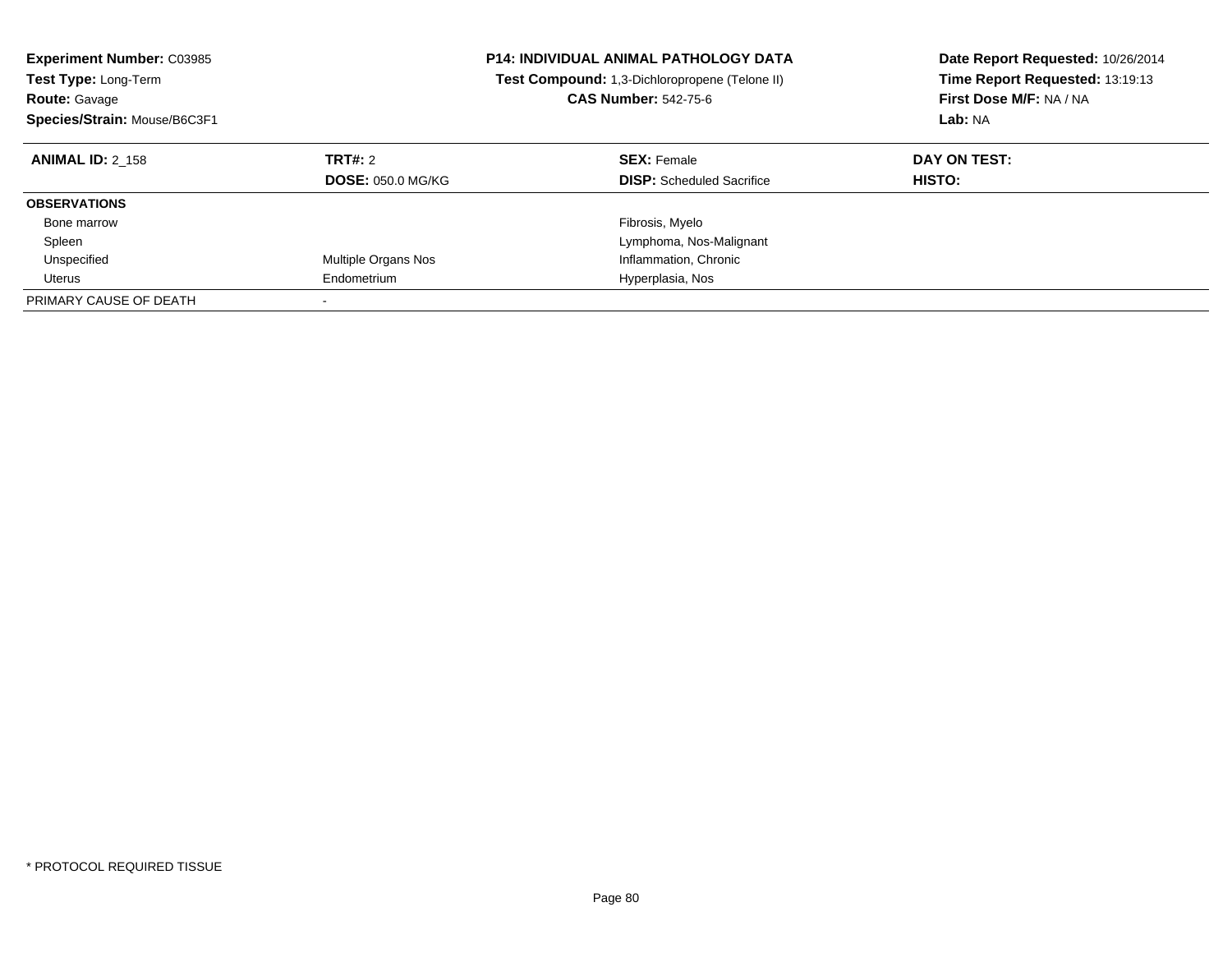| <b>Experiment Number: C03985</b><br><b>Test Type: Long-Term</b><br><b>Route: Gavage</b><br>Species/Strain: Mouse/B6C3F1 |                            | <b>P14: INDIVIDUAL ANIMAL PATHOLOGY DATA</b><br>Test Compound: 1,3-Dichloropropene (Telone II)<br><b>CAS Number: 542-75-6</b> | Date Report Requested: 10/26/2014<br>Time Report Requested: 13:19:13<br>First Dose M/F: NA / NA<br>Lab: NA |
|-------------------------------------------------------------------------------------------------------------------------|----------------------------|-------------------------------------------------------------------------------------------------------------------------------|------------------------------------------------------------------------------------------------------------|
| <b>ANIMAL ID: 2 160</b>                                                                                                 | <b>TRT#: 2</b>             | <b>SEX: Female</b>                                                                                                            | DAY ON TEST:                                                                                               |
|                                                                                                                         | <b>DOSE: 050.0 MG/KG</b>   | <b>DISP:</b> Scheduled Sacrifice                                                                                              | HISTO:                                                                                                     |
| <b>OBSERVATIONS</b>                                                                                                     |                            |                                                                                                                               |                                                                                                            |
| Bone marrow                                                                                                             |                            | Fibrosis, Myelo                                                                                                               |                                                                                                            |
| Ovary                                                                                                                   |                            | Hemosiderosis                                                                                                                 |                                                                                                            |
| Pituitary gland                                                                                                         |                            | Chromophobe Adenoma                                                                                                           |                                                                                                            |
| Unspecified                                                                                                             | <b>Multiple Organs Nos</b> | Inflammation, Chronic                                                                                                         |                                                                                                            |
| Urinary bladder                                                                                                         |                            | Hyperplasia, Epithelial                                                                                                       |                                                                                                            |
| PRIMARY CAUSE OF DEATH                                                                                                  |                            |                                                                                                                               |                                                                                                            |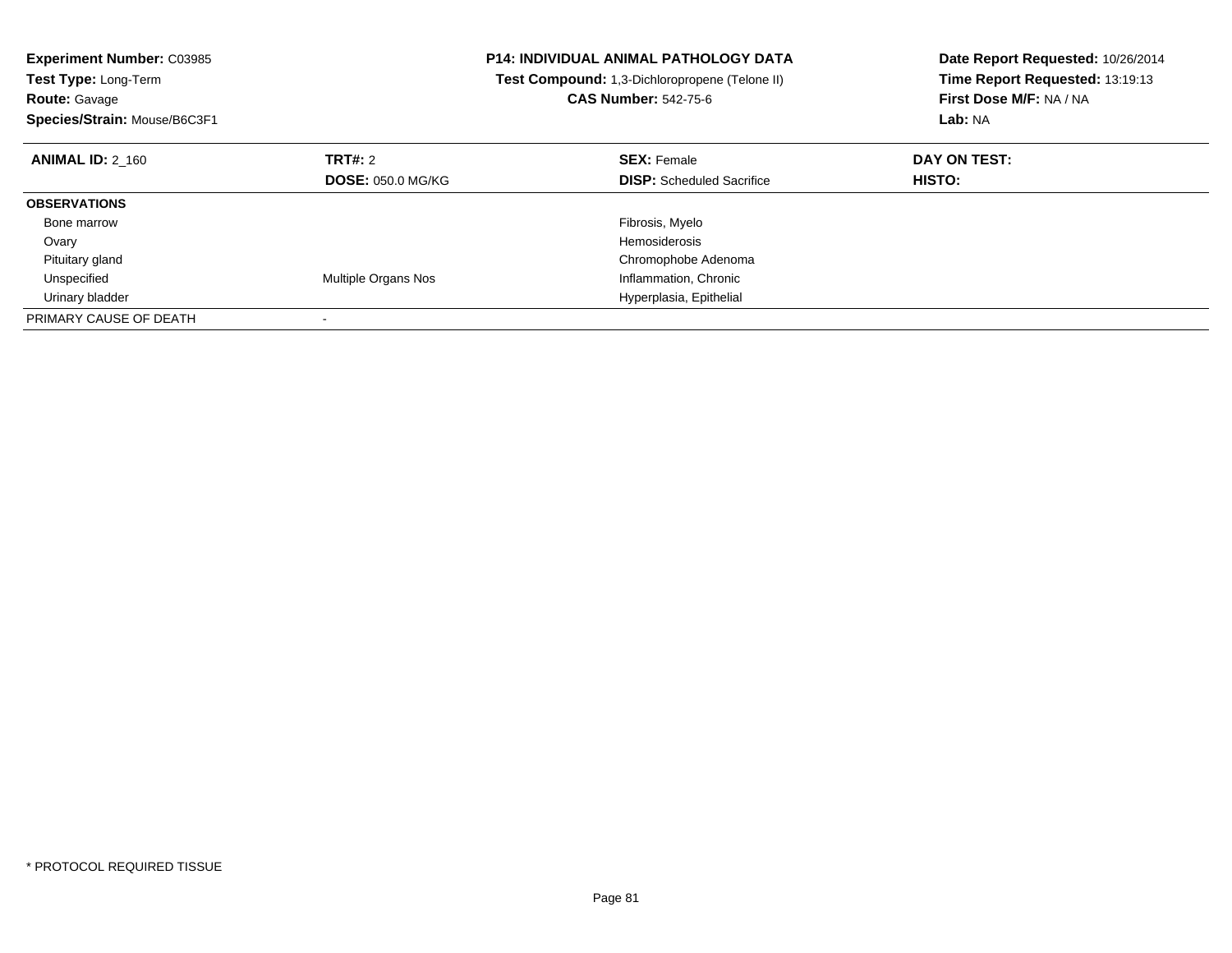| <b>Experiment Number: C03985</b><br>Test Type: Long-Term<br><b>Route: Gavage</b><br>Species/Strain: Mouse/B6C3F1 |                          | <b>P14: INDIVIDUAL ANIMAL PATHOLOGY DATA</b><br>Test Compound: 1,3-Dichloropropene (Telone II)<br><b>CAS Number: 542-75-6</b> | Date Report Requested: 10/26/2014<br>Time Report Requested: 13:19:13<br>First Dose M/F: NA / NA<br>Lab: NA |
|------------------------------------------------------------------------------------------------------------------|--------------------------|-------------------------------------------------------------------------------------------------------------------------------|------------------------------------------------------------------------------------------------------------|
| <b>ANIMAL ID: 2 162</b>                                                                                          | TRT#: 2                  | <b>SEX:</b> Female                                                                                                            | DAY ON TEST:                                                                                               |
|                                                                                                                  | <b>DOSE: 050.0 MG/KG</b> | <b>DISP:</b> Scheduled Sacrifice                                                                                              | HISTO:                                                                                                     |
| <b>OBSERVATIONS</b>                                                                                              |                          |                                                                                                                               |                                                                                                            |
| Bone marrow                                                                                                      |                          | Fibrosis, Myelo                                                                                                               |                                                                                                            |
| Stomach                                                                                                          |                          | Hyperplasia, Epithelial                                                                                                       |                                                                                                            |
| Unspecified                                                                                                      | Multiple Organs Nos      | Lymphoma, Nos-Malignant                                                                                                       |                                                                                                            |
| PRIMARY CAUSE OF DEATH                                                                                           |                          |                                                                                                                               |                                                                                                            |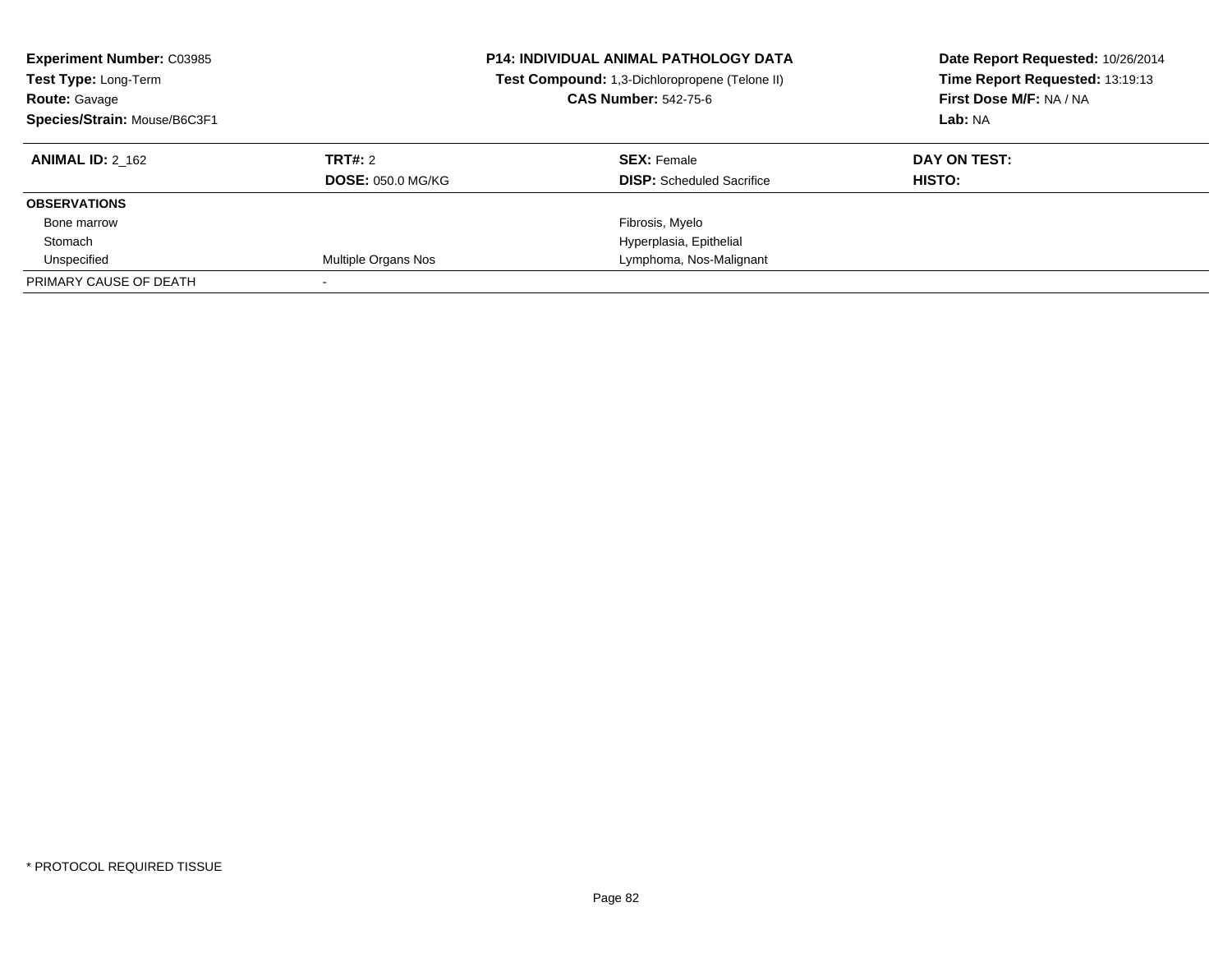**Experiment Number:** C03985**Test Type:** Long-Term**Route:** Gavage **Species/Strain:** Mouse/B6C3F1**P14: INDIVIDUAL ANIMAL PATHOLOGY DATA Test Compound:** 1,3-Dichloropropene (Telone II)**CAS Number:** 542-75-6**Date Report Requested:** 10/26/2014**Time Report Requested:** 13:19:13**First Dose M/F:** NA / NA**Lab:** NA**ANIMAL ID:** 2\_164**TRT#:** 2 **SEX:** Female **DAY ON TEST: DOSE:** 050.0 MG/KG**DISP:** Scheduled Sacrifice **HISTO: OBSERVATIONS** Adrenal glandPheochromocytoma<br>Fibrosis, Myelo Bone marroww which is a state of the state of the state of the state of the state of the Fibrosis, Myelo state of the state of the state of the state of the state of the state of the state of the state of the state of the state of th Brainn and the control of the control of the control of the control of the control of the control of the control of the control of the control of the control of the control of the control of the control of the control of the co Kidney Inflammation, Chronic Liver Focal Cellular Change**Inflammation, Chronic**  Salivary gland Urinary bladder Inflammation, ChronicPRIMARY CAUSE OF DEATH-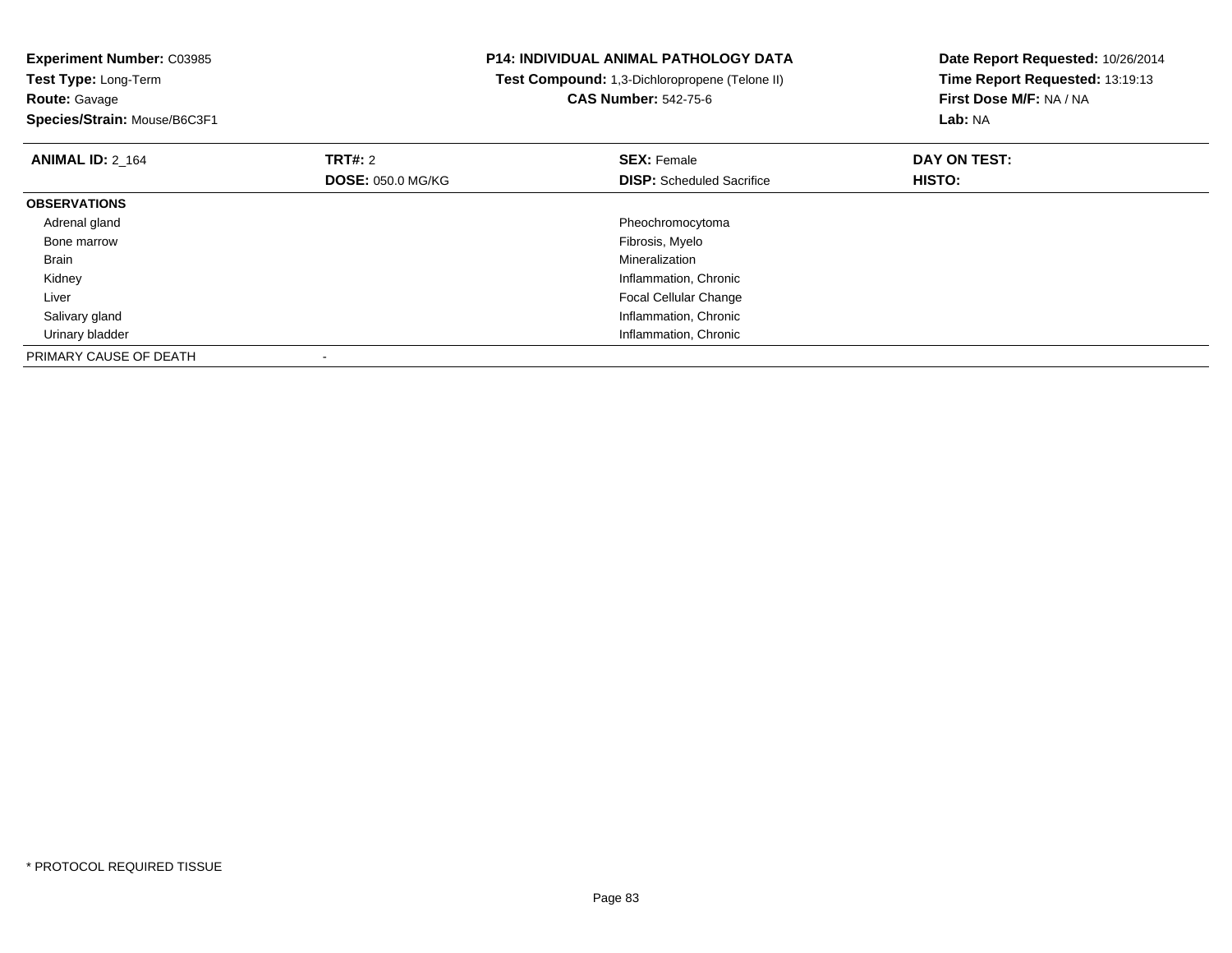| <b>Experiment Number: C03985</b><br>Test Type: Long-Term<br><b>Route: Gavage</b><br>Species/Strain: Mouse/B6C3F1 |                                     | <b>P14: INDIVIDUAL ANIMAL PATHOLOGY DATA</b><br>Test Compound: 1,3-Dichloropropene (Telone II)<br><b>CAS Number: 542-75-6</b> | Date Report Requested: 10/26/2014<br>Time Report Requested: 13:19:13<br>First Dose M/F: NA / NA<br>Lab: NA |
|------------------------------------------------------------------------------------------------------------------|-------------------------------------|-------------------------------------------------------------------------------------------------------------------------------|------------------------------------------------------------------------------------------------------------|
| <b>ANIMAL ID: 2 166</b>                                                                                          | TRT#: 2<br><b>DOSE: 050.0 MG/KG</b> | <b>SEX: Female</b><br><b>DISP:</b> Scheduled Sacrifice                                                                        | DAY ON TEST:<br>HISTO:                                                                                     |
| <b>OBSERVATIONS</b>                                                                                              |                                     |                                                                                                                               |                                                                                                            |
| Bone marrow                                                                                                      |                                     | Fibrosis, Myelo                                                                                                               |                                                                                                            |
| Liver                                                                                                            |                                     | <b>Focal Cellular Change</b>                                                                                                  |                                                                                                            |
| PRIMARY CAUSE OF DEATH                                                                                           |                                     |                                                                                                                               |                                                                                                            |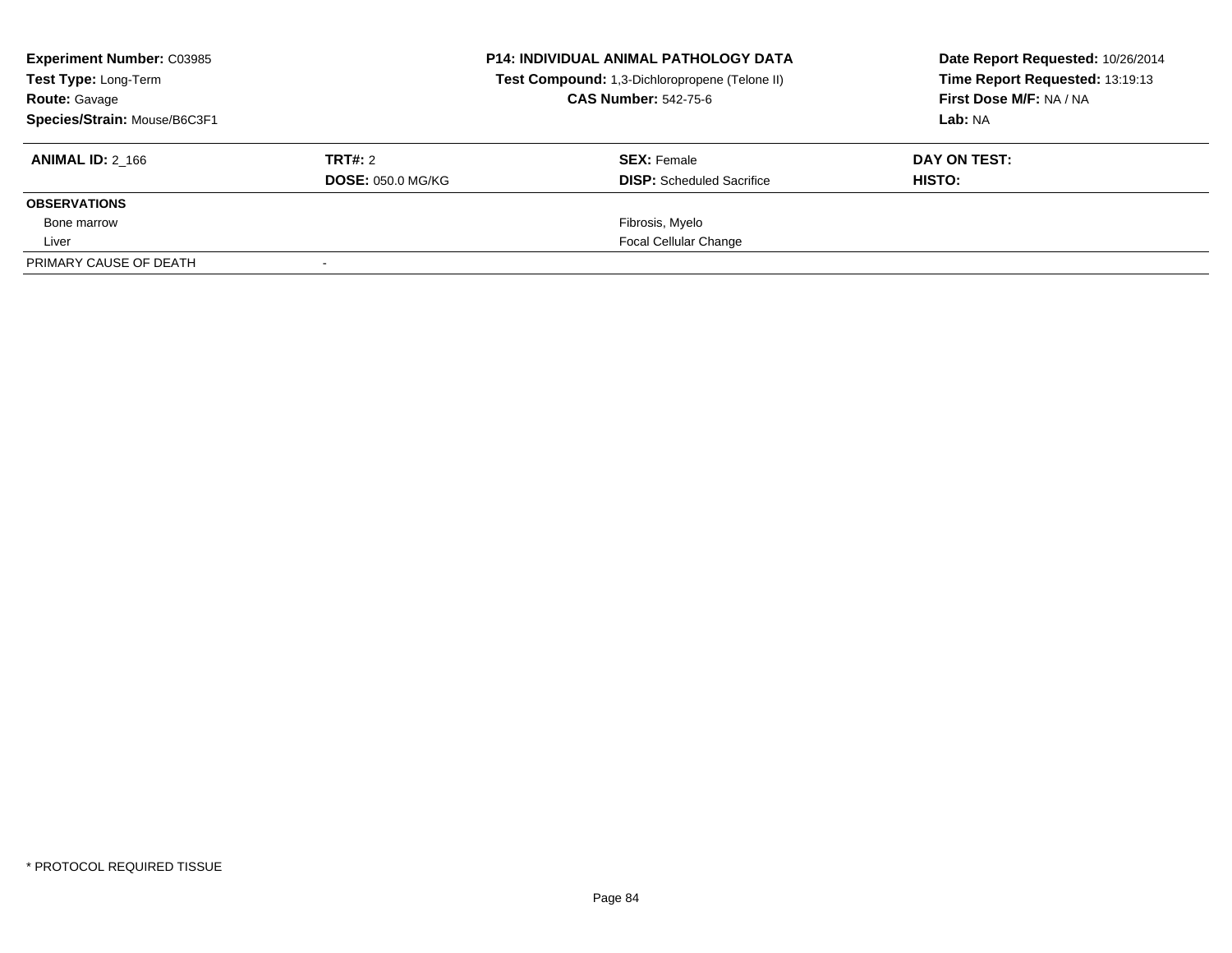**Experiment Number:** C03985**Test Type:** Long-Term**Route:** Gavage **Species/Strain:** Mouse/B6C3F1**P14: INDIVIDUAL ANIMAL PATHOLOGY DATA Test Compound:** 1,3-Dichloropropene (Telone II)**CAS Number:** 542-75-6**Date Report Requested:** 10/26/2014**Time Report Requested:** 13:19:13**First Dose M/F:** NA / NA**Lab:** NA**ANIMAL ID:** 2\_168**REX:** Female **DAY ON TEST: CONSIST: SEX:** Female **DAY ON TEST: DOSE:** 050.0 MG/KG**DISP:** Scheduled Sacrifice **HISTO: OBSERVATIONS** Bone marroww which is a state of the state of the state of the state of the state of the Fibrosis, Myelo state of the state of the state of the state of the state of the state of the state of the state of the state of the state of th Liver Hepatocellular Carcinoma Alveolar/Bronchiolar Adenoma Lung Ovary Cyst, Follicular Nos Salivary gland Inflammation, Chronic Spleen Hyperplasia, Lymphoid Urinary bladder Inflammation, ChronicPRIMARY CAUSE OF DEATH-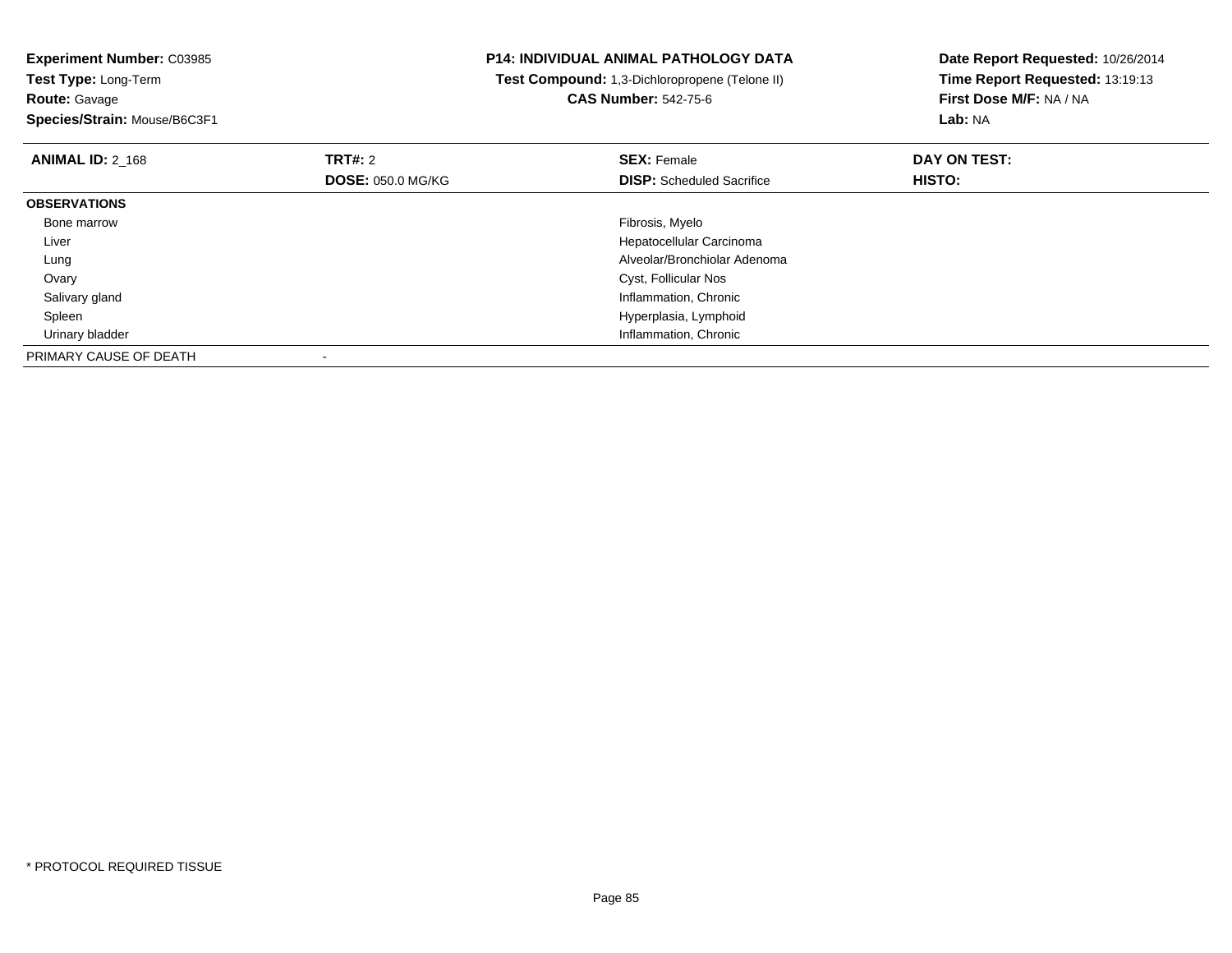**Experiment Number:** C03985**Test Type:** Long-Term**Route:** Gavage **Species/Strain:** Mouse/B6C3F1**P14: INDIVIDUAL ANIMAL PATHOLOGY DATA Test Compound:** 1,3-Dichloropropene (Telone II)**CAS Number:** 542-75-6**Date Report Requested:** 10/26/2014**Time Report Requested:** 13:19:13**First Dose M/F:** NA / NA**Lab:** NA**ANIMAL ID:** 2\_170**Communist SEX: Female DAY ON TEST: DAY ON TEST: DOSE:** 050.0 MG/KG**DISP:** Scheduled Sacrifice **HISTO: OBSERVATIONS** Bone marroww which is a state of the state of the state of the state of the state of the Fibrosis, Myelo state of the state of the state of the state of the state of the state of the state of the state of the state of the state of th Liver Focal Cellular Changee de la contradicto de la contradicto de la contradicto de la contradicto de Hyperplasia, Lymphoid e la contradicto de la contradicto de la contradicto de la contradicto de la contradicto de la contradicto de la contradict Lymph node Salivary glandInflammation, Chronic<br>
Follicles<br>
Hyperplasia, Lymphoid SpleenHyperplasia, Lymphoid Urinary bladder Transitional-Cell Carcinoma Uterus Endometrium Hyperplasia, Cystic PRIMARY CAUSE OF DEATH-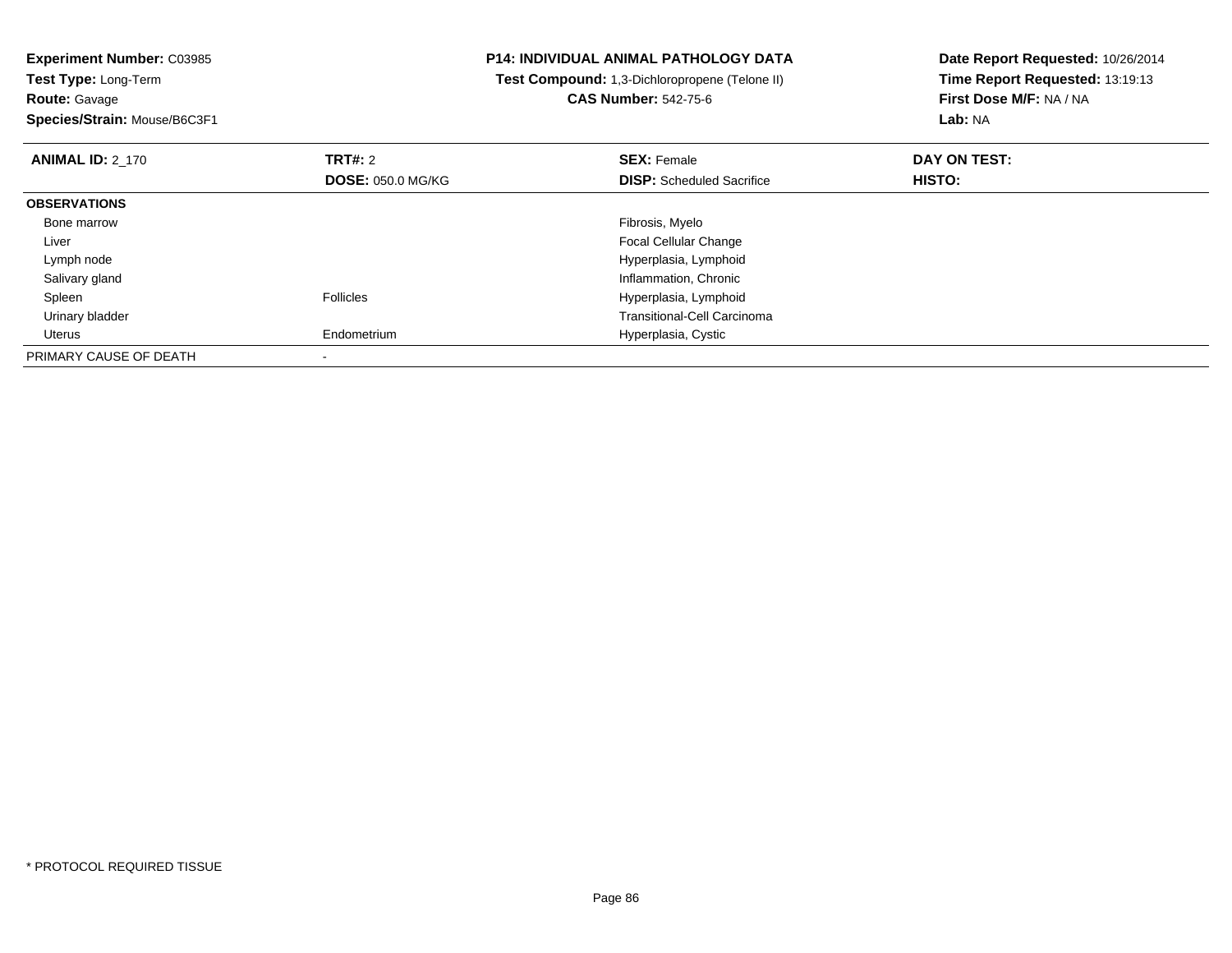| <b>Experiment Number: C03985</b><br>Test Type: Long-Term<br><b>Route: Gavage</b><br>Species/Strain: Mouse/B6C3F1 |                            | <b>P14: INDIVIDUAL ANIMAL PATHOLOGY DATA</b><br>Test Compound: 1,3-Dichloropropene (Telone II)<br><b>CAS Number: 542-75-6</b> | Date Report Requested: 10/26/2014<br>Time Report Requested: 13:19:13<br>First Dose M/F: NA / NA<br>Lab: NA |
|------------------------------------------------------------------------------------------------------------------|----------------------------|-------------------------------------------------------------------------------------------------------------------------------|------------------------------------------------------------------------------------------------------------|
| <b>ANIMAL ID: 2 172</b>                                                                                          | TRT#: 2                    | <b>SEX: Female</b>                                                                                                            | DAY ON TEST:                                                                                               |
|                                                                                                                  | <b>DOSE: 050.0 MG/KG</b>   | <b>DISP:</b> Scheduled Sacrifice                                                                                              | HISTO:                                                                                                     |
| <b>OBSERVATIONS</b>                                                                                              |                            |                                                                                                                               |                                                                                                            |
| Bone marrow                                                                                                      |                            | Fibrosis, Myelo                                                                                                               |                                                                                                            |
| Unspecified                                                                                                      | <b>Multiple Organs Nos</b> | Lymphoma, Nos-Malignant                                                                                                       |                                                                                                            |
| Urinary bladder                                                                                                  |                            | Hyperplasia, Epithelial                                                                                                       |                                                                                                            |
|                                                                                                                  |                            | Inflammation, Chronic                                                                                                         |                                                                                                            |
| Uterus                                                                                                           | Endometrium                | Hyperplasia, Cystic                                                                                                           |                                                                                                            |
| PRIMARY CAUSE OF DEATH                                                                                           |                            |                                                                                                                               |                                                                                                            |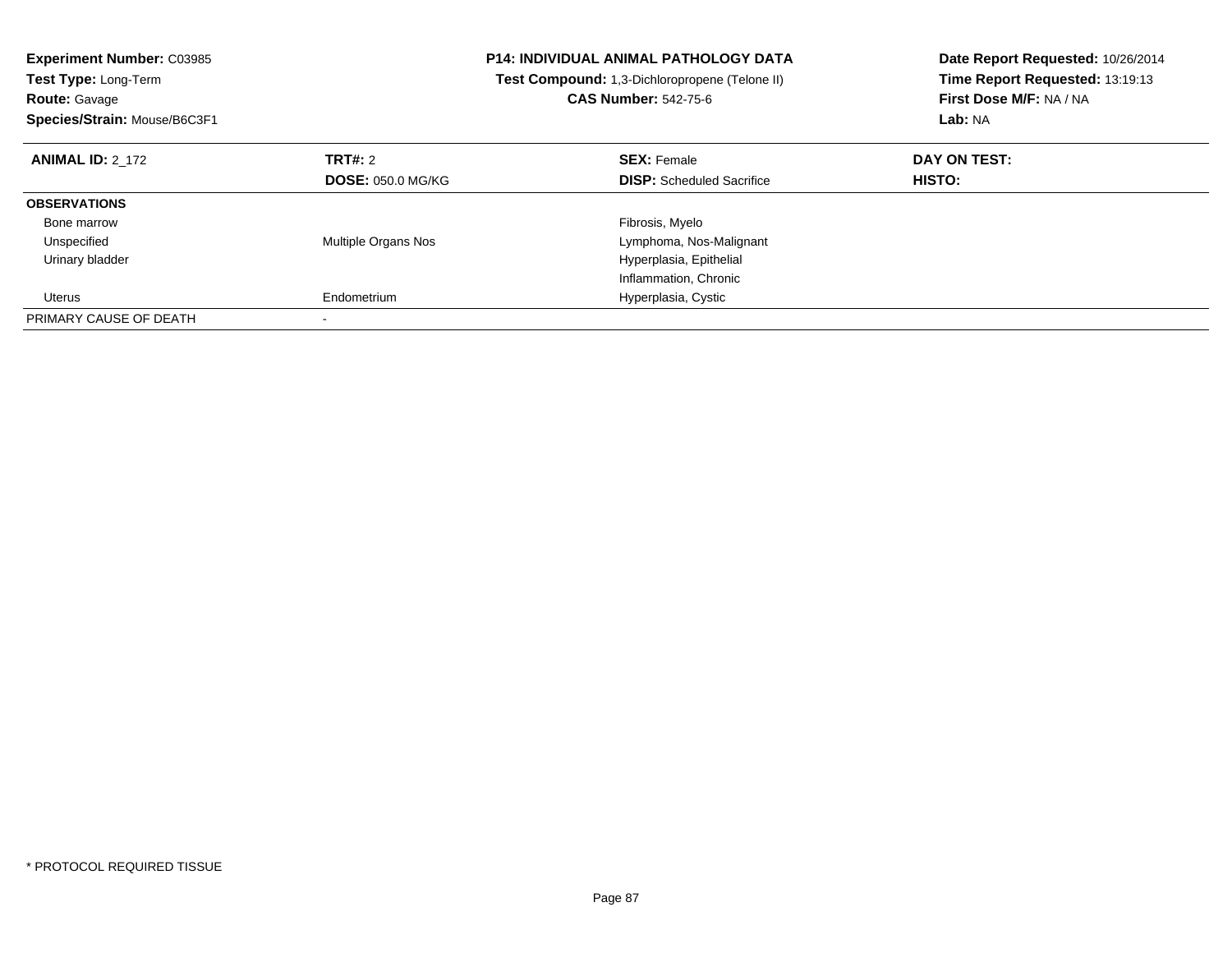| <b>Experiment Number: C03985</b><br>Test Type: Long-Term<br><b>Route: Gavage</b><br>Species/Strain: Mouse/B6C3F1 |                                     | <b>P14: INDIVIDUAL ANIMAL PATHOLOGY DATA</b><br>Test Compound: 1,3-Dichloropropene (Telone II)<br><b>CAS Number: 542-75-6</b> | Date Report Requested: 10/26/2014<br>Time Report Requested: 13:19:13<br>First Dose M/F: NA / NA<br>Lab: NA |
|------------------------------------------------------------------------------------------------------------------|-------------------------------------|-------------------------------------------------------------------------------------------------------------------------------|------------------------------------------------------------------------------------------------------------|
| <b>ANIMAL ID: 2 174</b>                                                                                          | TRT#: 2<br><b>DOSE: 050.0 MG/KG</b> | <b>SEX: Female</b><br><b>DISP:</b> Scheduled Sacrifice                                                                        | DAY ON TEST:<br>HISTO:                                                                                     |
| <b>OBSERVATIONS</b>                                                                                              |                                     |                                                                                                                               |                                                                                                            |
| Bone marrow                                                                                                      |                                     | Fibrosis, Myelo                                                                                                               |                                                                                                            |
| <b>Brain</b>                                                                                                     |                                     | Mineralization                                                                                                                |                                                                                                            |
| Unspecified                                                                                                      | Multiple Organs Nos                 | Lymphoma, Nos-Malignant                                                                                                       |                                                                                                            |
| Uterus                                                                                                           | Endometrium                         | Hyperplasia, Cystic                                                                                                           |                                                                                                            |
| PRIMARY CAUSE OF DEATH                                                                                           |                                     |                                                                                                                               |                                                                                                            |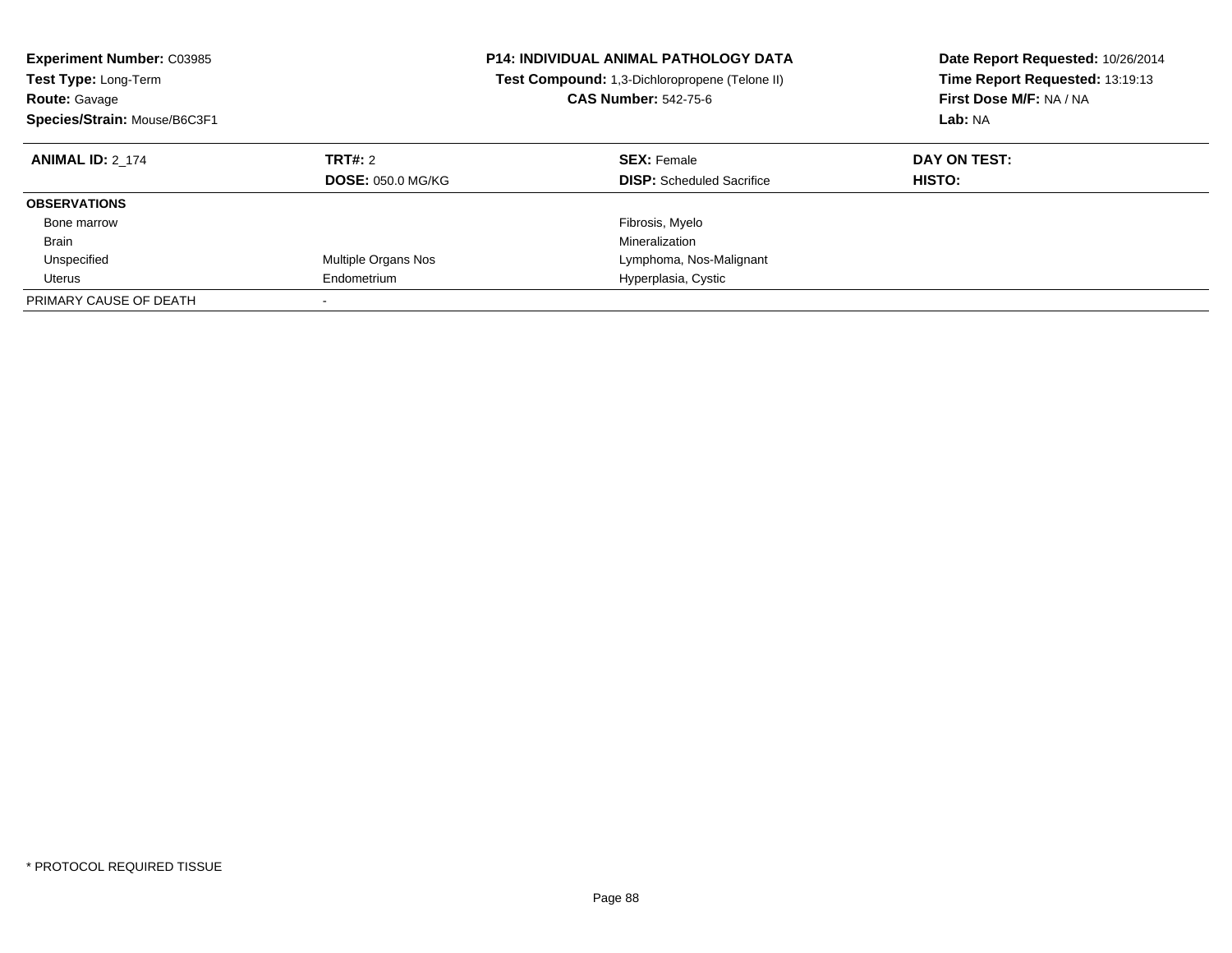| <b>Experiment Number: C03985</b><br><b>Test Type: Long-Term</b><br><b>CAS Number: 542-75-6</b><br><b>Route: Gavage</b> |                          | P14: INDIVIDUAL ANIMAL PATHOLOGY DATA<br>Test Compound: 1,3-Dichloropropene (Telone II) | Date Report Requested: 10/26/2014<br>Time Report Requested: 13:19:13<br>First Dose M/F: NA / NA |  |
|------------------------------------------------------------------------------------------------------------------------|--------------------------|-----------------------------------------------------------------------------------------|-------------------------------------------------------------------------------------------------|--|
| Species/Strain: Mouse/B6C3F1                                                                                           |                          |                                                                                         | Lab: NA                                                                                         |  |
| <b>ANIMAL ID: 2_176</b>                                                                                                | TRT#: 2                  | <b>SEX: Female</b>                                                                      | DAY ON TEST:                                                                                    |  |
|                                                                                                                        | <b>DOSE: 050.0 MG/KG</b> | <b>DISP:</b> Scheduled Sacrifice                                                        | <b>HISTO:</b>                                                                                   |  |
| <b>OBSERVATIONS</b>                                                                                                    |                          |                                                                                         |                                                                                                 |  |
| Adrenal gland                                                                                                          |                          | Cortical Adenoma                                                                        |                                                                                                 |  |
| Bone marrow                                                                                                            |                          | Fibrosis, Myelo                                                                         |                                                                                                 |  |
| <b>Brain</b>                                                                                                           |                          | Mineralization                                                                          |                                                                                                 |  |
| Liver                                                                                                                  |                          | <b>Focal Cellular Change</b>                                                            |                                                                                                 |  |
| Urinary bladder                                                                                                        |                          | Inflammation, Active Chronic                                                            |                                                                                                 |  |
| PRIMARY CAUSE OF DEATH                                                                                                 |                          |                                                                                         |                                                                                                 |  |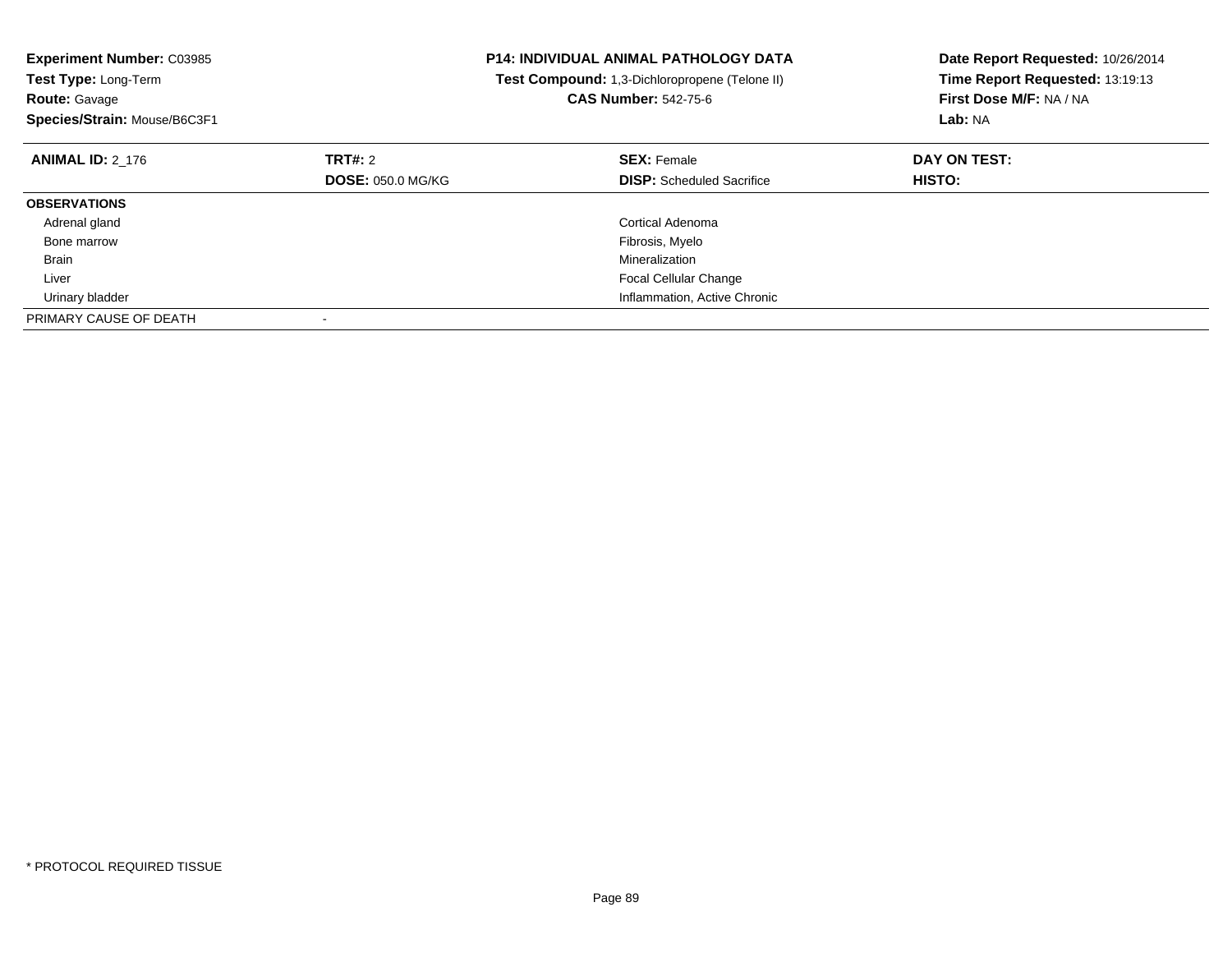| <b>Experiment Number: C03985</b> |                          | <b>P14: INDIVIDUAL ANIMAL PATHOLOGY DATA</b>   | Date Report Requested: 10/26/2014 |  |
|----------------------------------|--------------------------|------------------------------------------------|-----------------------------------|--|
| Test Type: Long-Term             |                          | Test Compound: 1,3-Dichloropropene (Telone II) | Time Report Requested: 13:19:13   |  |
| <b>Route: Gavage</b>             |                          | <b>CAS Number: 542-75-6</b>                    | First Dose M/F: NA / NA           |  |
| Species/Strain: Mouse/B6C3F1     |                          |                                                | Lab: NA                           |  |
| <b>ANIMAL ID: 2 178</b>          | <b>TRT#:</b> 2           | <b>SEX: Female</b>                             | DAY ON TEST:                      |  |
|                                  | <b>DOSE: 050.0 MG/KG</b> | <b>DISP:</b> Scheduled Sacrifice               | HISTO:                            |  |
| <b>OBSERVATIONS</b>              |                          |                                                |                                   |  |
| Bone marrow                      |                          | Fibrosis, Myelo                                |                                   |  |
| Brain                            |                          | Mineralization                                 |                                   |  |
| Liver                            |                          | Hepatocellular Carcinoma                       |                                   |  |
| Pancreas                         |                          | Inflammation, Chronic                          |                                   |  |
| Salivary gland                   |                          | Inflammation, Chronic                          |                                   |  |
| Urinary bladder                  |                          | Hyperplasia, Epithelial                        |                                   |  |
| Uterus                           | Endometrium              | Hyperplasia, Cystic                            |                                   |  |
| PRIMARY CAUSE OF DEATH           |                          |                                                |                                   |  |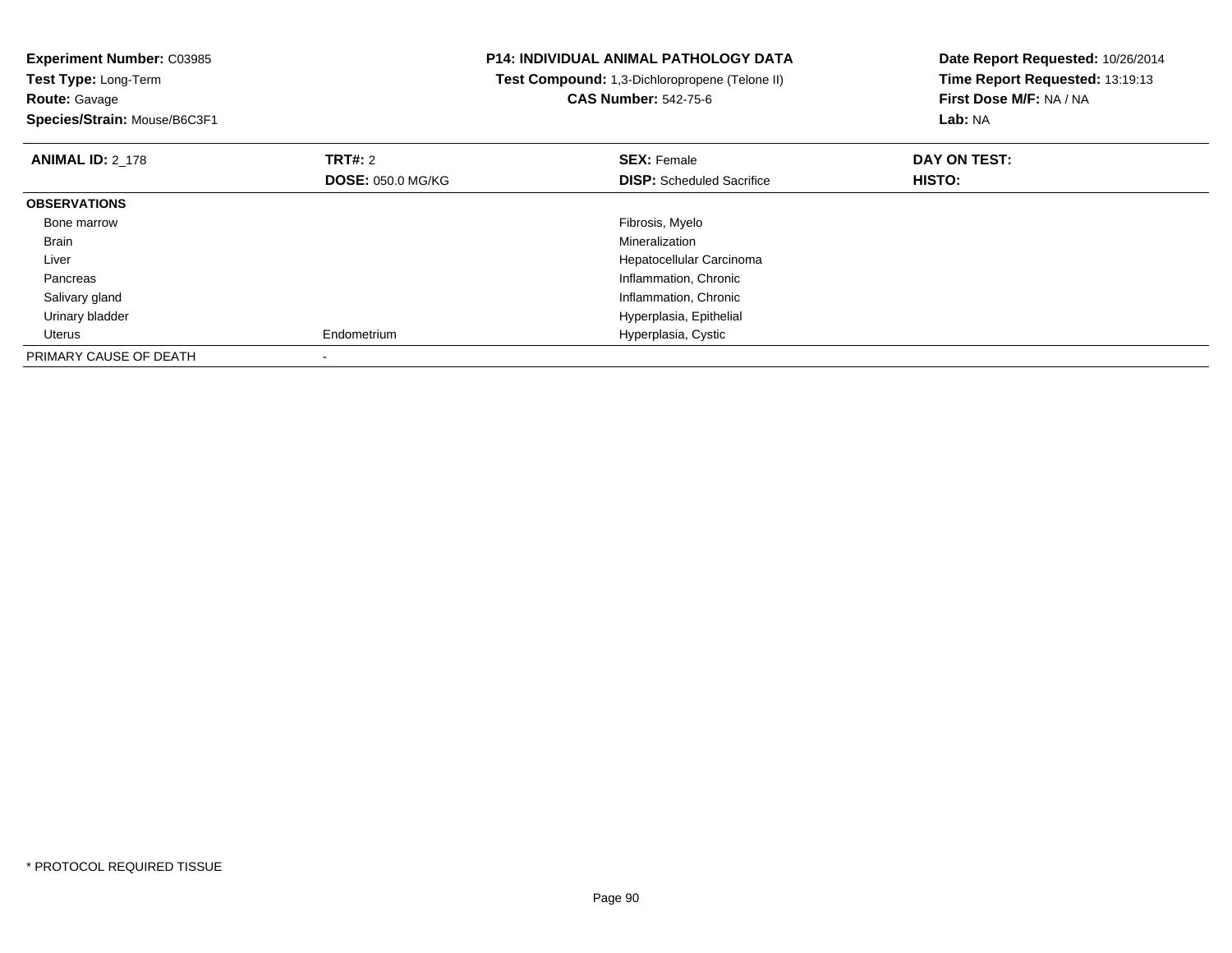**Experiment Number:** C03985**Test Type:** Long-Term

**Route:** Gavage

**Species/Strain:** Mouse/B6C3F1

## **P14: INDIVIDUAL ANIMAL PATHOLOGY DATA**

 **Test Compound:** 1,3-Dichloropropene (Telone II)**CAS Number:** 542-75-6

**Date Report Requested:** 10/26/2014**Time Report Requested:** 13:19:13**First Dose M/F:** NA / NA**Lab:** NA

| <b>ANIMAL ID: 2_180</b> | TRT#: 2                  | <b>SEX: Female</b>                 | DAY ON TEST: |  |
|-------------------------|--------------------------|------------------------------------|--------------|--|
|                         | <b>DOSE: 050.0 MG/KG</b> | <b>DISP:</b> Scheduled Sacrifice   | HISTO:       |  |
| <b>OBSERVATIONS</b>     |                          |                                    |              |  |
| Bone marrow             |                          | Fibrosis, Myelo                    |              |  |
| Kidney                  |                          | Infarct, Healed                    |              |  |
| Liver                   |                          | <b>Focal Cellular Change</b>       |              |  |
| Lung                    |                          | Alveolar/Bronchiolar Carcinoma     |              |  |
| Lymph node              |                          | Hyperplasia, Lymphoid              |              |  |
| Pituitary gland         |                          | Chromophobe Adenoma                |              |  |
| Salivary gland          |                          | Inflammation, Chronic              |              |  |
| Urinary bladder         |                          | <b>Transitional-Cell Carcinoma</b> |              |  |
| Uterus                  | Endometrium              | Hyperplasia, Nos                   |              |  |
| PRIMARY CAUSE OF DEATH  |                          |                                    |              |  |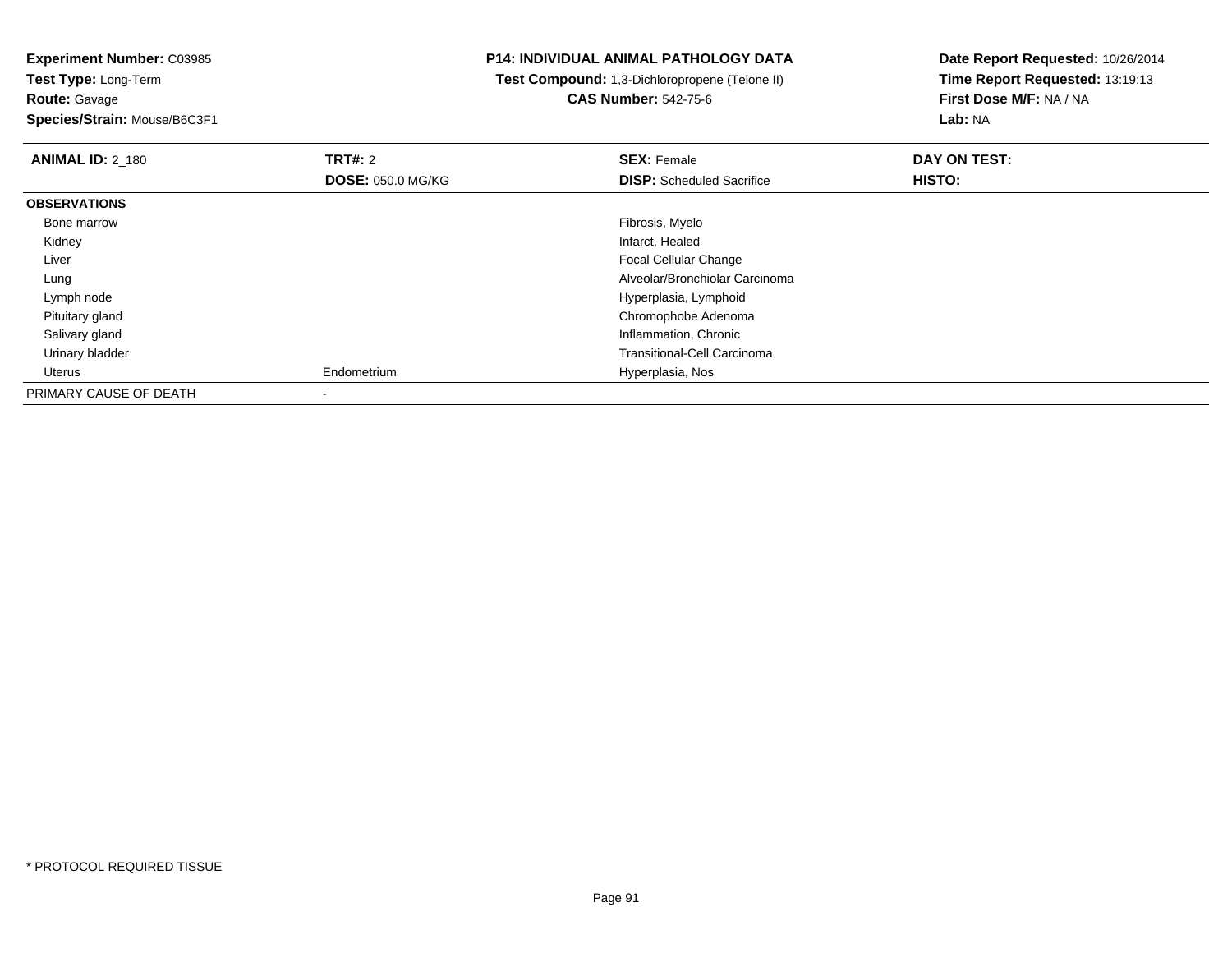| <b>Experiment Number: C03985</b><br><b>Test Type: Long-Term</b> |                          | <b>P14: INDIVIDUAL ANIMAL PATHOLOGY DATA</b>   | Date Report Requested: 10/26/2014<br>Time Report Requested: 13:19:13 |  |
|-----------------------------------------------------------------|--------------------------|------------------------------------------------|----------------------------------------------------------------------|--|
|                                                                 |                          | Test Compound: 1,3-Dichloropropene (Telone II) |                                                                      |  |
| <b>Route: Gavage</b>                                            |                          | <b>CAS Number: 542-75-6</b>                    | First Dose M/F: NA / NA                                              |  |
| Species/Strain: Mouse/B6C3F1                                    |                          |                                                | Lab: NA                                                              |  |
| <b>ANIMAL ID: 2_182</b>                                         | <b>TRT#: 2</b>           | <b>SEX: Female</b>                             | DAY ON TEST:                                                         |  |
|                                                                 | <b>DOSE: 050.0 MG/KG</b> | <b>DISP:</b> Scheduled Sacrifice               | HISTO:                                                               |  |
| <b>OBSERVATIONS</b>                                             |                          |                                                |                                                                      |  |
| Bone marrow                                                     |                          | Fibrosis, Myelo                                |                                                                      |  |
| Kidney                                                          |                          | Infarct, Healed                                |                                                                      |  |
| Salivary gland                                                  |                          | Atrophy, Focal                                 |                                                                      |  |
| Unspecified                                                     | Multiple Organs Nos      | Inflammation, Chronic                          |                                                                      |  |
| Urinary bladder                                                 |                          | Hyperplasia, Epithelial                        |                                                                      |  |
| Uterus                                                          | Endometrium              | Hyperplasia, Cystic                            |                                                                      |  |
| PRIMARY CAUSE OF DEATH                                          |                          |                                                |                                                                      |  |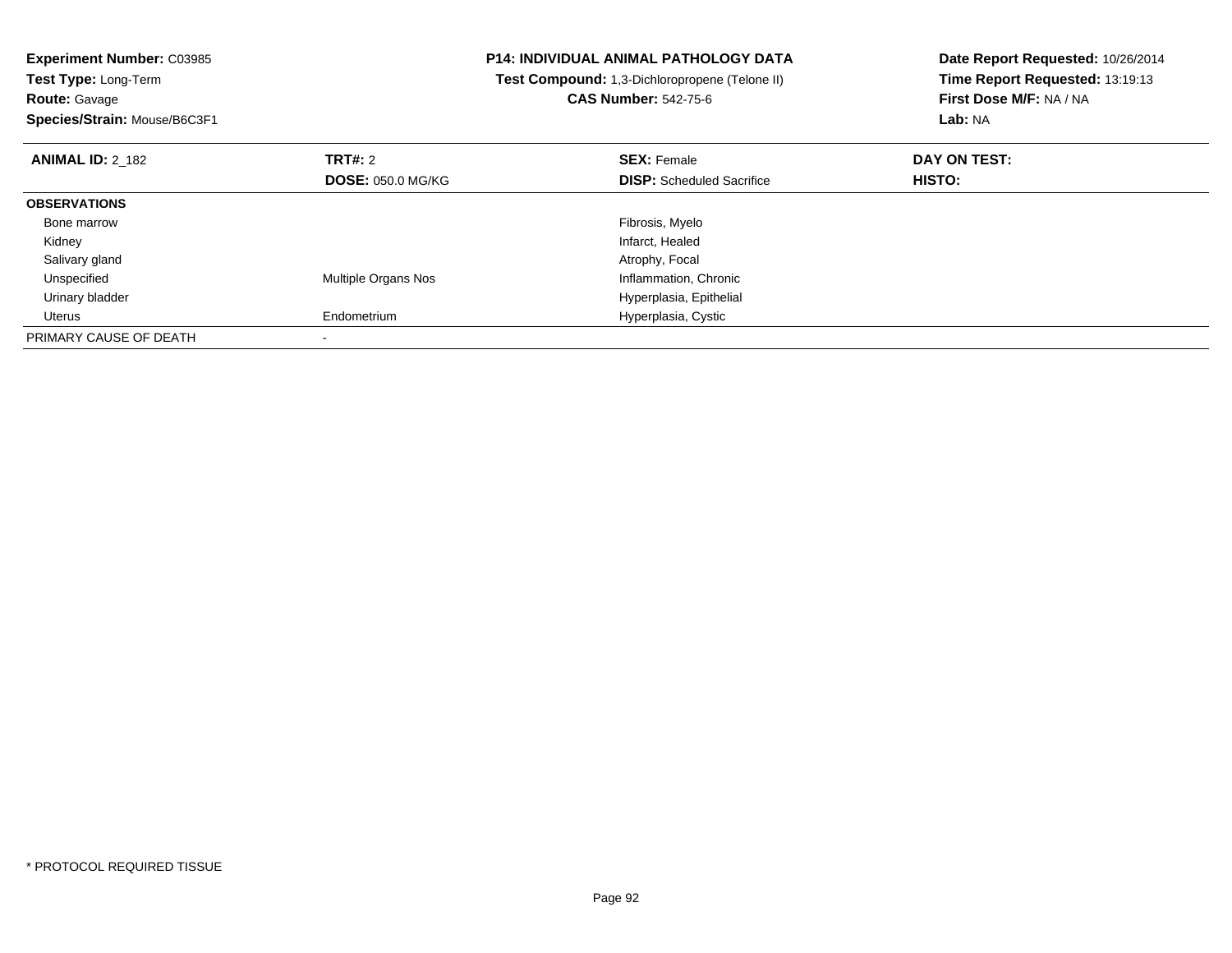| <b>Experiment Number: C03985</b><br>Test Type: Long-Term<br><b>Route: Gavage</b><br>Species/Strain: Mouse/B6C3F1 |                          | <b>P14: INDIVIDUAL ANIMAL PATHOLOGY DATA</b><br>Test Compound: 1,3-Dichloropropene (Telone II)<br><b>CAS Number: 542-75-6</b> | Date Report Requested: 10/26/2014<br>Time Report Requested: 13:19:13<br>First Dose M/F: NA / NA<br>Lab: NA |
|------------------------------------------------------------------------------------------------------------------|--------------------------|-------------------------------------------------------------------------------------------------------------------------------|------------------------------------------------------------------------------------------------------------|
| <b>ANIMAL ID: 2 184</b>                                                                                          | <b>TRT#: 2</b>           | <b>SEX: Female</b>                                                                                                            | DAY ON TEST:                                                                                               |
|                                                                                                                  | <b>DOSE: 050.0 MG/KG</b> | <b>DISP:</b> Scheduled Sacrifice                                                                                              | <b>HISTO:</b>                                                                                              |
| <b>OBSERVATIONS</b>                                                                                              |                          |                                                                                                                               |                                                                                                            |
| Bone marrow                                                                                                      |                          | Fibrosis, Myelo                                                                                                               |                                                                                                            |
| Kidney                                                                                                           |                          | Inflammation, Chronic                                                                                                         |                                                                                                            |
| Liver                                                                                                            |                          | <b>Focal Cellular Change</b>                                                                                                  |                                                                                                            |
| Urinary bladder                                                                                                  |                          | Hyperplasia, Epithelial                                                                                                       |                                                                                                            |
| Uterus                                                                                                           | Endometrium              | Hyperplasia, Cystic                                                                                                           |                                                                                                            |
| PRIMARY CAUSE OF DEATH                                                                                           |                          |                                                                                                                               |                                                                                                            |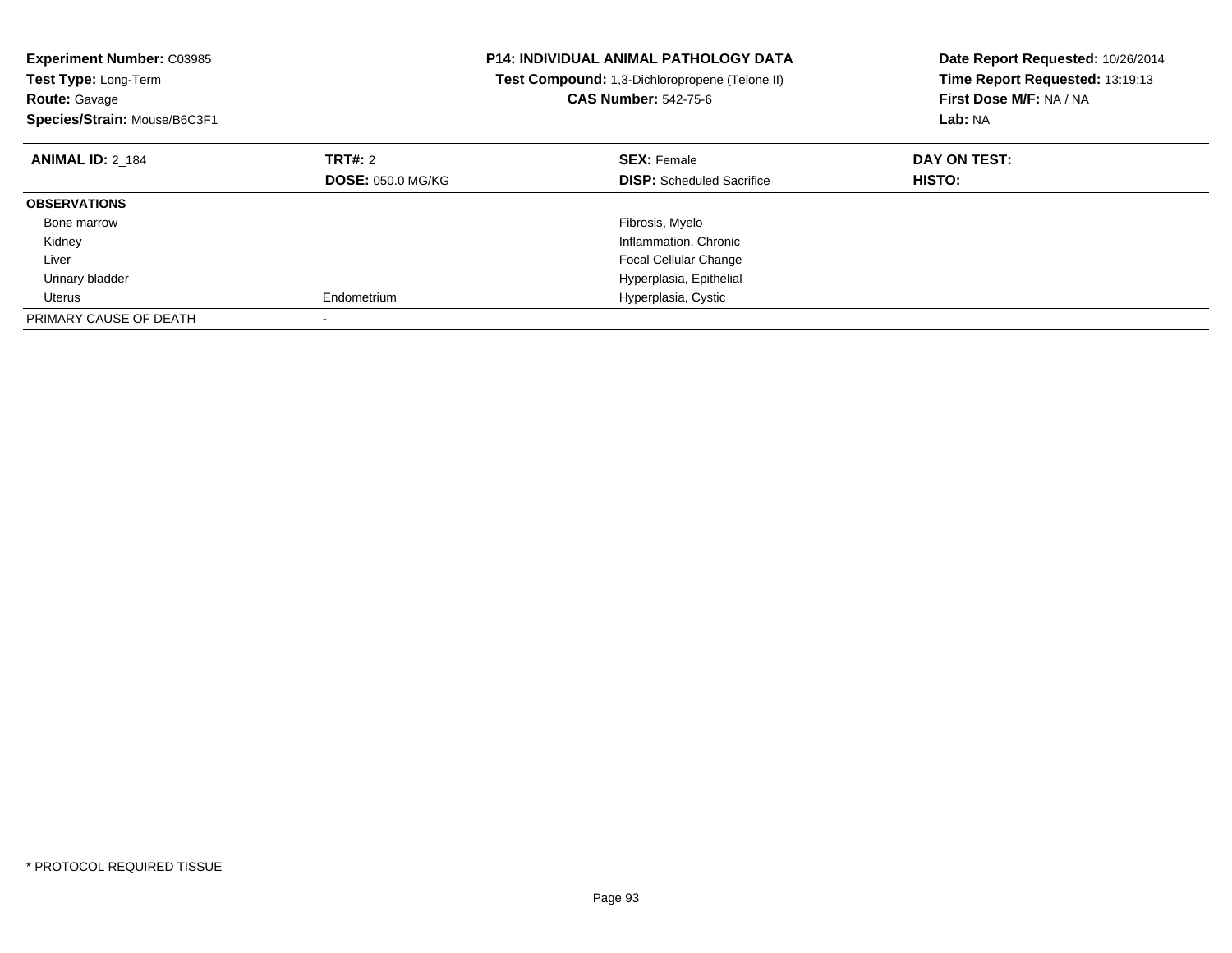**Experiment Number:** C03985**Test Type:** Long-Term

**Route:** Gavage

**Species/Strain:** Mouse/B6C3F1

## **P14: INDIVIDUAL ANIMAL PATHOLOGY DATA**

 **Test Compound:** 1,3-Dichloropropene (Telone II)**CAS Number:** 542-75-6

**Date Report Requested:** 10/26/2014**Time Report Requested:** 13:19:13**First Dose M/F:** NA / NA**Lab:** NA

| <b>ANIMAL ID: 2 186</b> | <b>TRT#: 2</b><br><b>DOSE: 050.0 MG/KG</b> | <b>SEX: Female</b><br><b>DISP:</b> Scheduled Sacrifice | DAY ON TEST:<br>HISTO: |  |
|-------------------------|--------------------------------------------|--------------------------------------------------------|------------------------|--|
| <b>OBSERVATIONS</b>     |                                            |                                                        |                        |  |
| Bone marrow             |                                            | Fibrosis, Myelo                                        |                        |  |
| Ovary                   | Follicle                                   | Hematoma, Nos                                          |                        |  |
| Pituitary gland         |                                            | Chromophobe Adenoma                                    |                        |  |
| Thyroid                 |                                            | Cyst, Follicular Nos                                   |                        |  |
| Unspecified             | Multiple Organs Nos                        | Lymphoma, Nos-Malignant                                |                        |  |
| Urinary bladder         |                                            | Inflammation, Chronic                                  |                        |  |
| Uterus                  |                                            | Hemangioma                                             |                        |  |
| PRIMARY CAUSE OF DEATH  |                                            |                                                        |                        |  |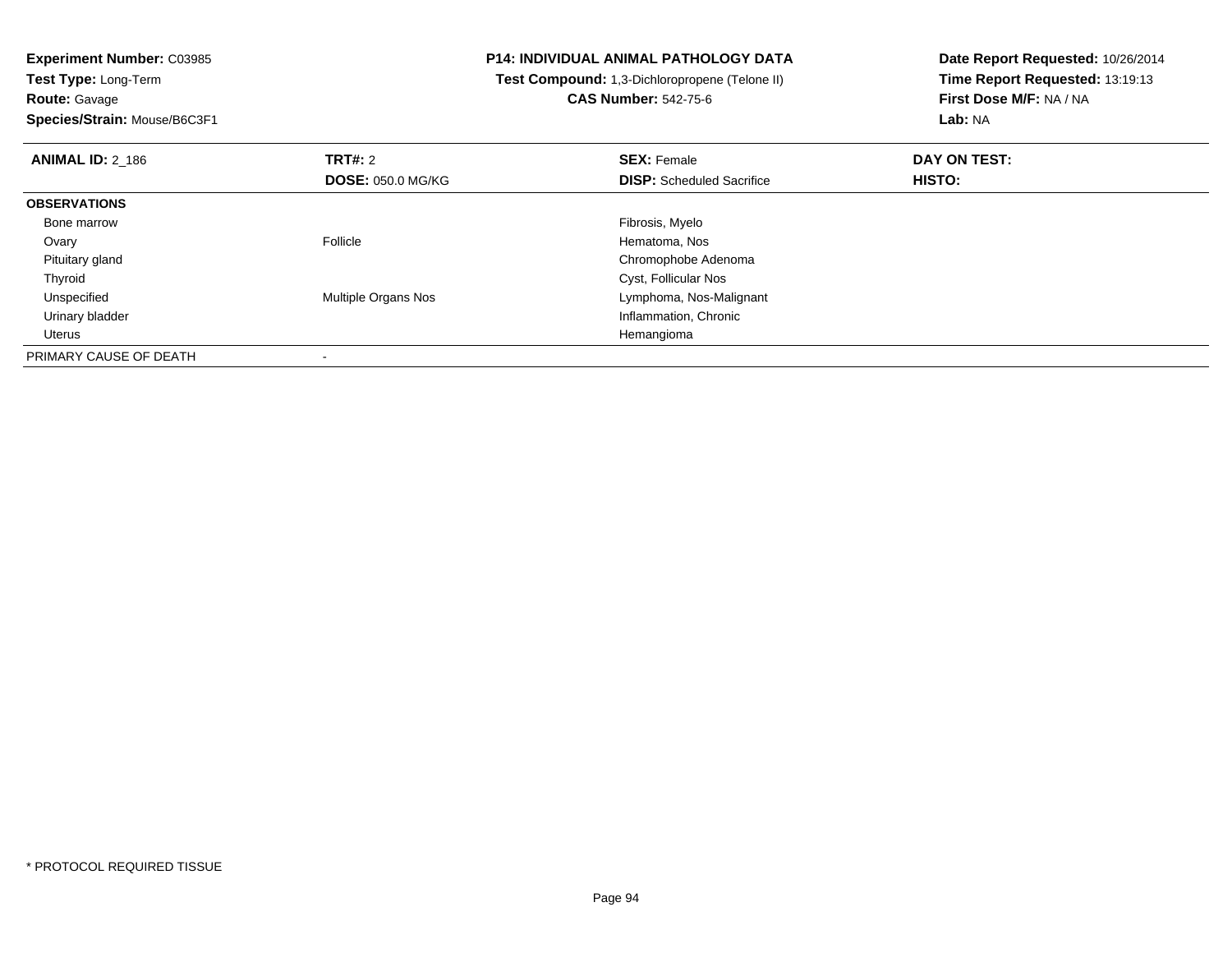| <b>Experiment Number: C03985</b><br>Test Type: Long-Term<br><b>Route: Gavage</b> |                          | <b>P14: INDIVIDUAL ANIMAL PATHOLOGY DATA</b><br>Test Compound: 1,3-Dichloropropene (Telone II)<br><b>CAS Number: 542-75-6</b> | Date Report Requested: 10/26/2014<br>Time Report Requested: 13:19:13<br>First Dose M/F: NA / NA |
|----------------------------------------------------------------------------------|--------------------------|-------------------------------------------------------------------------------------------------------------------------------|-------------------------------------------------------------------------------------------------|
| Species/Strain: Mouse/B6C3F1                                                     |                          |                                                                                                                               | Lab: NA                                                                                         |
| <b>ANIMAL ID: 2 188</b>                                                          | TRT#: 2                  | <b>SEX: Female</b>                                                                                                            | DAY ON TEST:                                                                                    |
|                                                                                  | <b>DOSE: 050.0 MG/KG</b> | <b>DISP: Natural Death</b>                                                                                                    | HISTO:                                                                                          |
| <b>OBSERVATIONS</b>                                                              |                          |                                                                                                                               |                                                                                                 |
| Bone marrow                                                                      |                          | Fibrosis, Myelo                                                                                                               |                                                                                                 |
| Lung                                                                             |                          | Hyperplasia, Adenomatous                                                                                                      |                                                                                                 |
| Salivary gland                                                                   |                          | Inflammation, Chronic                                                                                                         |                                                                                                 |
| Spleen                                                                           |                          | Hemosiderosis                                                                                                                 |                                                                                                 |
| Urinary bladder                                                                  |                          | Transitional-Cell Carcinoma                                                                                                   |                                                                                                 |
| Uterus                                                                           | Endometrium              | Hyperplasia, Cystic                                                                                                           |                                                                                                 |
| PRIMARY CAUSE OF DEATH                                                           |                          |                                                                                                                               |                                                                                                 |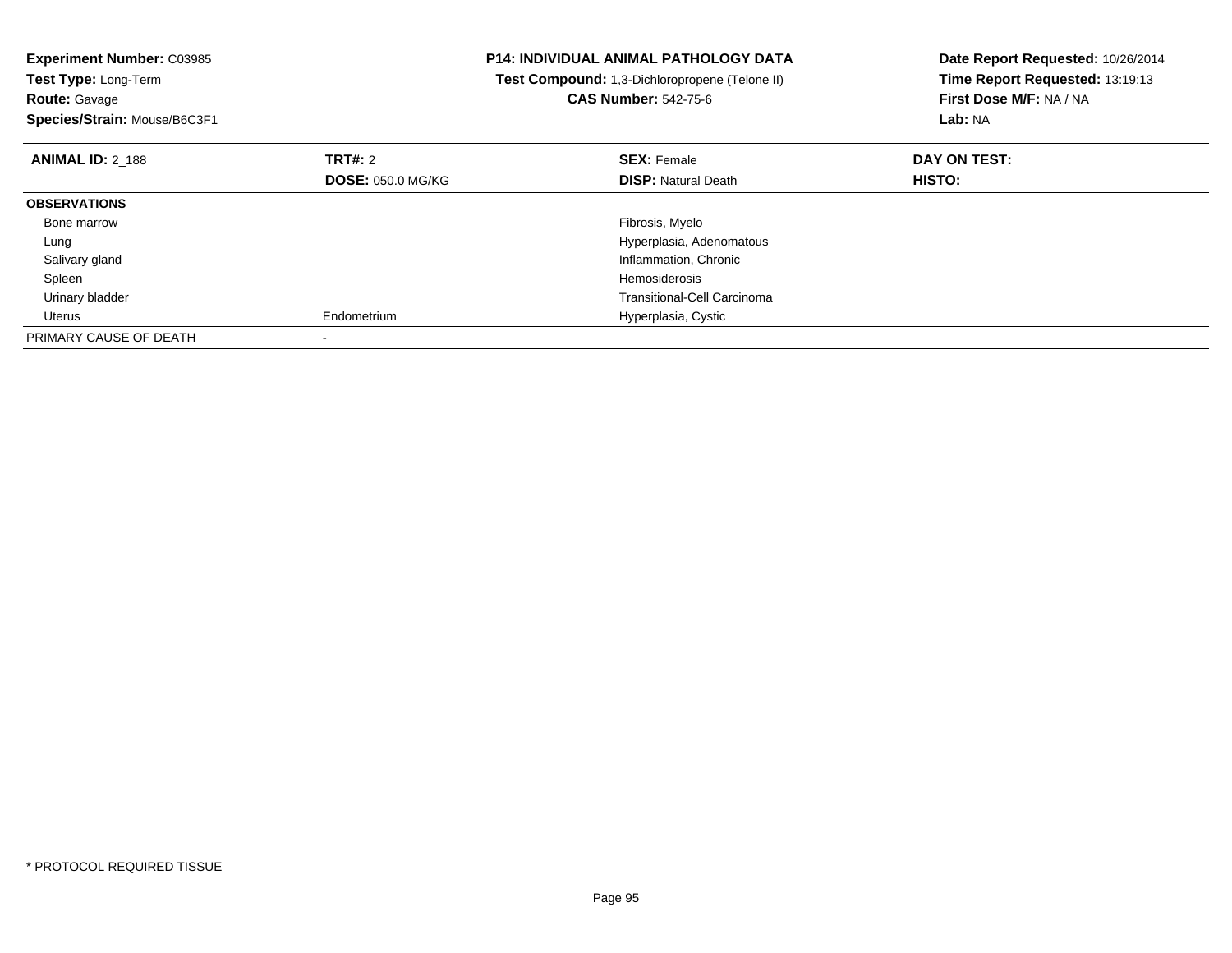| <b>Experiment Number: C03985</b><br><b>Test Type: Long-Term</b><br><b>Route: Gavage</b><br>Species/Strain: Mouse/B6C3F1 |                                     | <b>P14: INDIVIDUAL ANIMAL PATHOLOGY DATA</b><br><b>Test Compound:</b> 1,3-Dichloropropene (Telone II)<br><b>CAS Number: 542-75-6</b> | Date Report Requested: 10/26/2014<br>Time Report Requested: 13:19:13<br>First Dose M/F: NA / NA<br>Lab: NA |
|-------------------------------------------------------------------------------------------------------------------------|-------------------------------------|--------------------------------------------------------------------------------------------------------------------------------------|------------------------------------------------------------------------------------------------------------|
| <b>ANIMAL ID: 2 190</b>                                                                                                 | TRT#: 2<br><b>DOSE: 050.0 MG/KG</b> | <b>SEX: Female</b><br><b>DISP:</b> Scheduled Sacrifice                                                                               | DAY ON TEST:<br><b>HISTO:</b>                                                                              |
| <b>OBSERVATIONS</b>                                                                                                     |                                     |                                                                                                                                      |                                                                                                            |
| Bone marrow                                                                                                             |                                     | Fibrosis, Myelo                                                                                                                      |                                                                                                            |
| Liver                                                                                                                   |                                     | <b>Focal Cellular Change</b>                                                                                                         |                                                                                                            |
| Urinary bladder                                                                                                         |                                     | Inflammation, Chronic                                                                                                                |                                                                                                            |
| Uterus                                                                                                                  | Endometrium                         | Hyperplasia, Cystic                                                                                                                  |                                                                                                            |
| PRIMARY CAUSE OF DEATH                                                                                                  |                                     |                                                                                                                                      |                                                                                                            |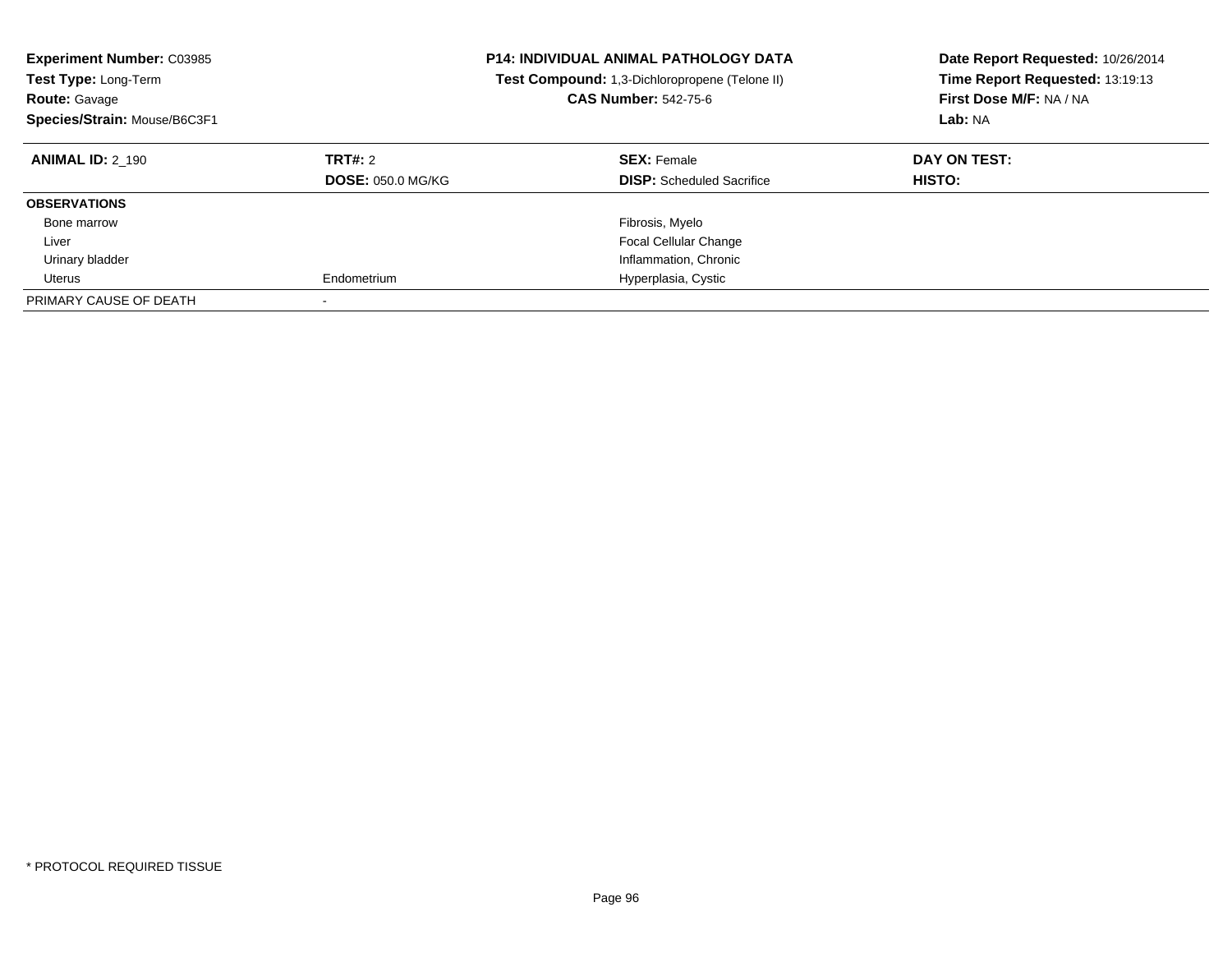| <b>Experiment Number: C03985</b><br><b>Test Type: Long-Term</b><br><b>Route: Gavage</b><br>Species/Strain: Mouse/B6C3F1 |                                     | <b>P14: INDIVIDUAL ANIMAL PATHOLOGY DATA</b><br><b>Test Compound:</b> 1,3-Dichloropropene (Telone II)<br><b>CAS Number: 542-75-6</b> | Date Report Requested: 10/26/2014<br>Time Report Requested: 13:19:13<br>First Dose M/F: NA / NA<br>Lab: NA |
|-------------------------------------------------------------------------------------------------------------------------|-------------------------------------|--------------------------------------------------------------------------------------------------------------------------------------|------------------------------------------------------------------------------------------------------------|
| <b>ANIMAL ID: 2 192</b>                                                                                                 | TRT#: 2<br><b>DOSE: 050.0 MG/KG</b> | <b>SEX: Female</b><br><b>DISP:</b> Scheduled Sacrifice                                                                               | DAY ON TEST:<br><b>HISTO:</b>                                                                              |
| <b>OBSERVATIONS</b>                                                                                                     |                                     |                                                                                                                                      |                                                                                                            |
| Bone marrow                                                                                                             |                                     | Fibrosis, Myelo                                                                                                                      |                                                                                                            |
| Pancreas                                                                                                                |                                     | Inflammation, Chronic                                                                                                                |                                                                                                            |
| Salivary gland                                                                                                          |                                     | Inflammation, Chronic                                                                                                                |                                                                                                            |
| Uterus                                                                                                                  | Endometrium                         | Hyperplasia, Cystic                                                                                                                  |                                                                                                            |
| PRIMARY CAUSE OF DEATH                                                                                                  | $\overline{\phantom{a}}$            |                                                                                                                                      |                                                                                                            |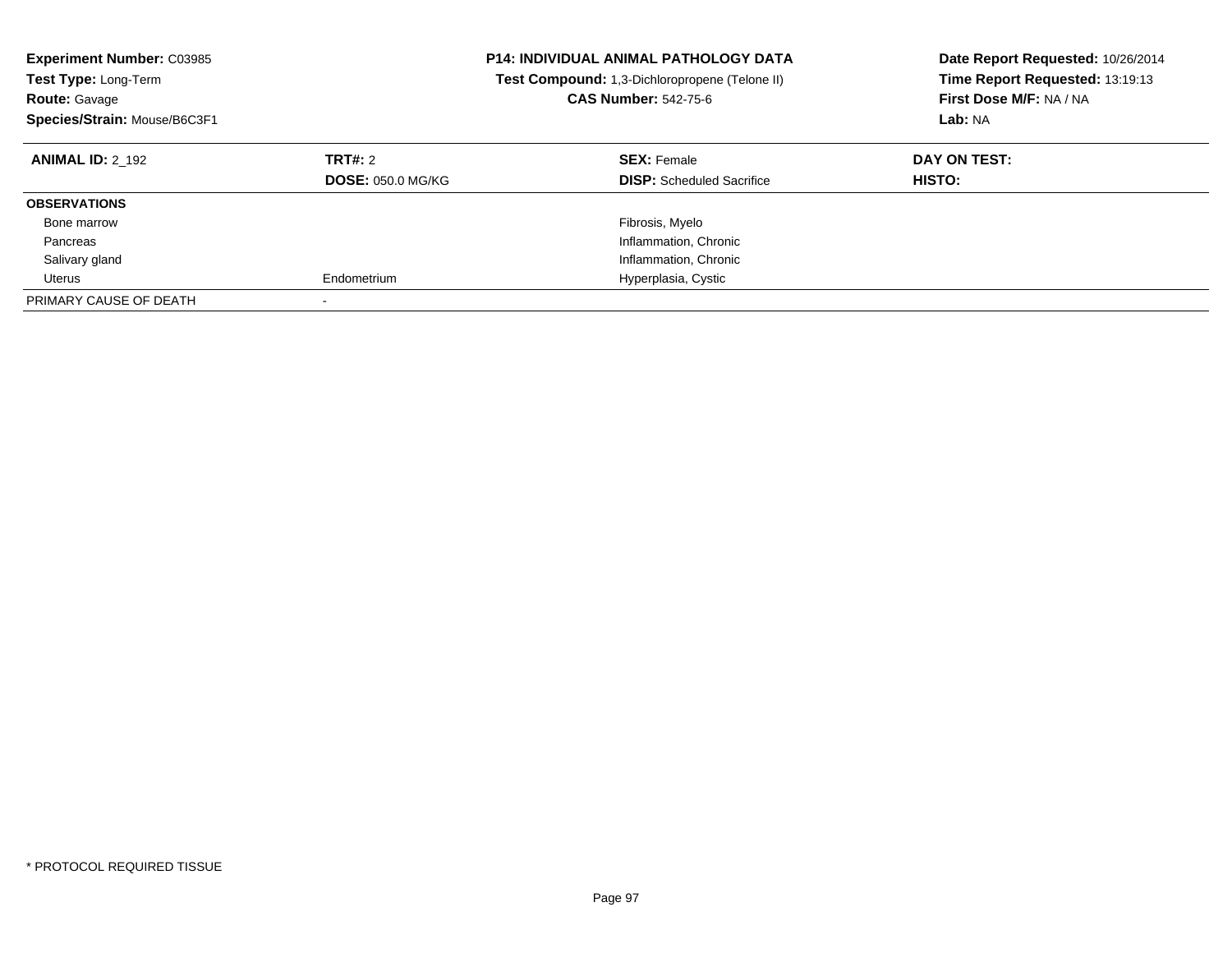| <b>Experiment Number: C03985</b><br>Test Type: Long-Term<br><b>Route: Gavage</b><br>Species/Strain: Mouse/B6C3F1 |                          | <b>P14: INDIVIDUAL ANIMAL PATHOLOGY DATA</b><br>Test Compound: 1,3-Dichloropropene (Telone II)<br><b>CAS Number: 542-75-6</b> | Date Report Requested: 10/26/2014<br>Time Report Requested: 13:19:13<br>First Dose M/F: NA / NA<br>Lab: NA |
|------------------------------------------------------------------------------------------------------------------|--------------------------|-------------------------------------------------------------------------------------------------------------------------------|------------------------------------------------------------------------------------------------------------|
| <b>ANIMAL ID: 2 194</b>                                                                                          | TRT#: 2                  | <b>SEX: Female</b>                                                                                                            | DAY ON TEST:                                                                                               |
|                                                                                                                  | <b>DOSE: 050.0 MG/KG</b> | <b>DISP:</b> Scheduled Sacrifice                                                                                              | <b>HISTO:</b>                                                                                              |
| <b>OBSERVATIONS</b>                                                                                              |                          |                                                                                                                               |                                                                                                            |
| Bone marrow                                                                                                      |                          | Fibrosis, Myelo                                                                                                               |                                                                                                            |
| Pituitary gland                                                                                                  |                          | Chromophobe Adenoma                                                                                                           |                                                                                                            |
| Salivary gland                                                                                                   |                          | Inflammation, Chronic                                                                                                         |                                                                                                            |
| PRIMARY CAUSE OF DEATH                                                                                           |                          |                                                                                                                               |                                                                                                            |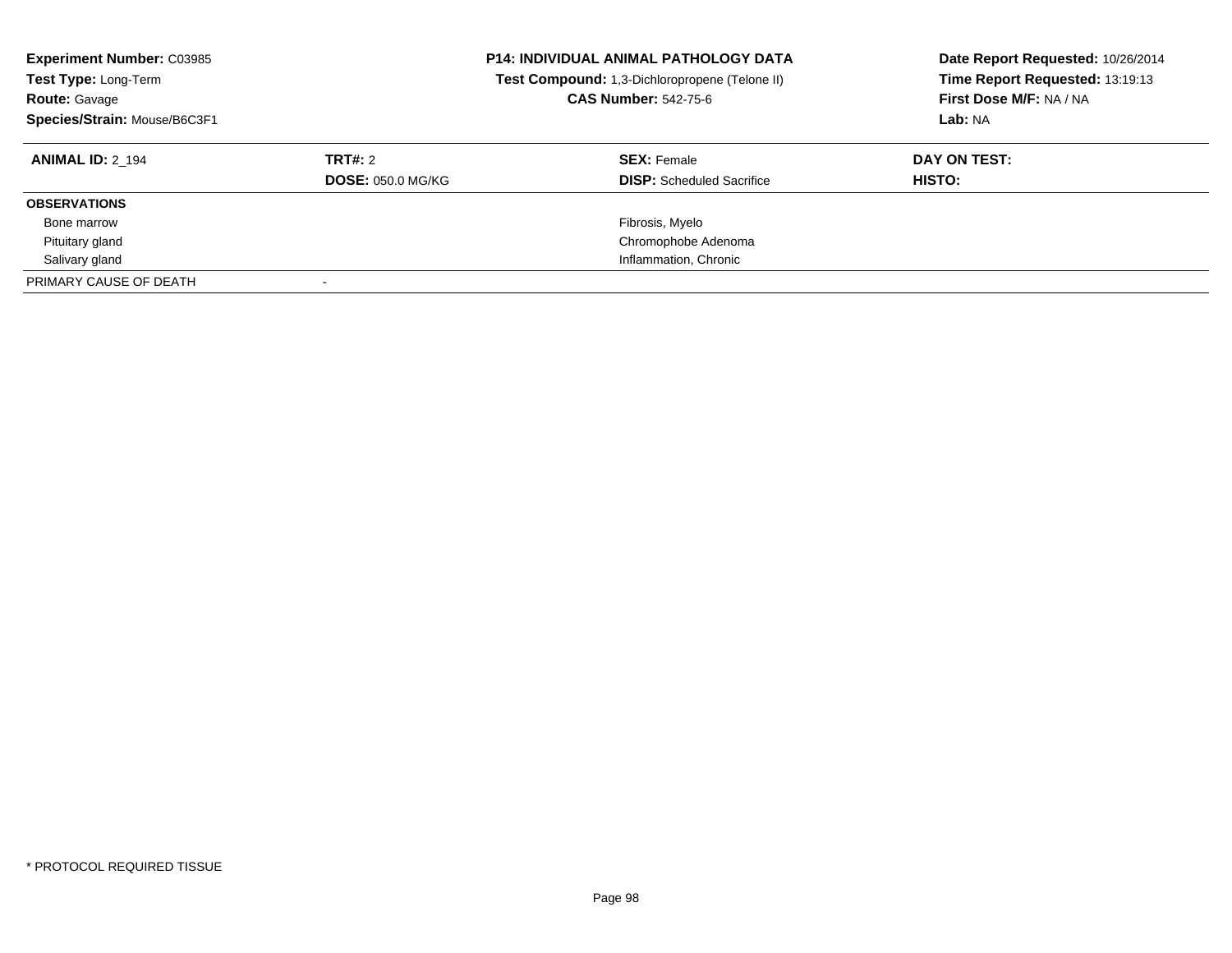**Experiment Number:** C03985**Test Type:** Long-Term**Route:** Gavage **Species/Strain:** Mouse/B6C3F1**P14: INDIVIDUAL ANIMAL PATHOLOGY DATA Test Compound:** 1,3-Dichloropropene (Telone II)**CAS Number:** 542-75-6**Date Report Requested:** 10/26/2014**Time Report Requested:** 13:19:13**First Dose M/F:** NA / NA**Lab:** NA**ANIMAL ID:** 2\_196**6 DAY ON TEST: TRT#:** 2 **SEX:** Female **SEX:** Female **DOSE:** 050.0 MG/KG**DISP:** Natural Death **HISTO: OBSERVATIONS** Brainn and the control of the control of the control of the control of the control of the control of the control of the control of the control of the control of the control of the control of the control of the control of the co Kidney Adenocarcinoma, Nos, Metastatic Liver Hepatocellular Adenoma Adenocarcinoma, Nos, Metastatic Lung Mammary gland Adenocarcinoma, Nos Pituitary gland Chromophobe Adenoma Salivary gland Inflammation, Chronic PRIMARY CAUSE OF DEATH-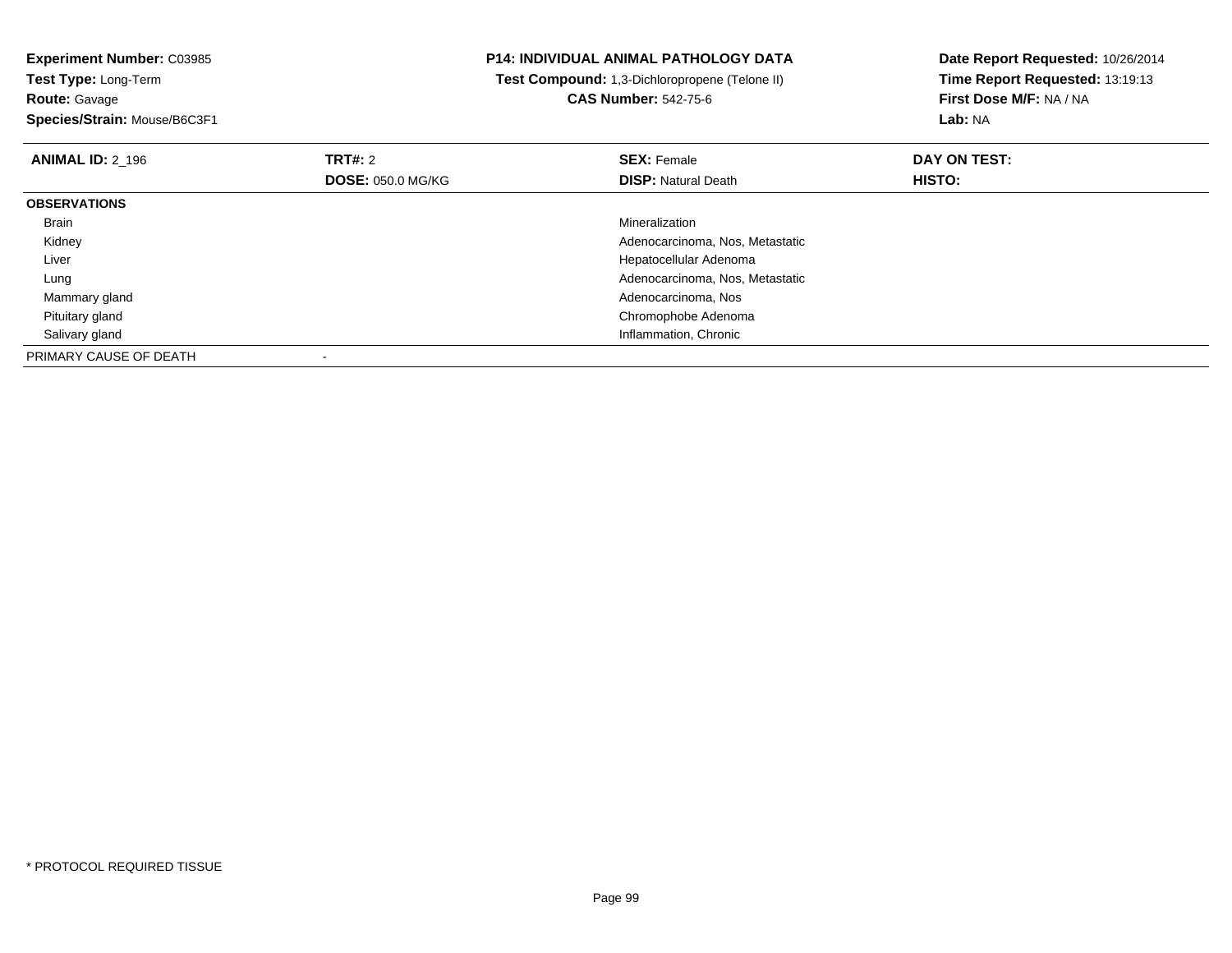| <b>Experiment Number: C03985</b><br><b>Test Type: Long-Term</b><br><b>Route: Gavage</b><br>Species/Strain: Mouse/B6C3F1 |                                     | <b>P14: INDIVIDUAL ANIMAL PATHOLOGY DATA</b><br>Test Compound: 1,3-Dichloropropene (Telone II)<br><b>CAS Number: 542-75-6</b> | Date Report Requested: 10/26/2014<br>Time Report Requested: 13:19:13<br>First Dose M/F: NA / NA<br>Lab: NA |
|-------------------------------------------------------------------------------------------------------------------------|-------------------------------------|-------------------------------------------------------------------------------------------------------------------------------|------------------------------------------------------------------------------------------------------------|
| <b>ANIMAL ID: 2 198</b>                                                                                                 | TRT#: 2<br><b>DOSE: 050.0 MG/KG</b> | <b>SEX: Female</b><br><b>DISP:</b> Scheduled Sacrifice                                                                        | DAY ON TEST:<br>HISTO:                                                                                     |
| <b>OBSERVATIONS</b>                                                                                                     |                                     |                                                                                                                               |                                                                                                            |
| Bone marrow                                                                                                             |                                     | Fibrosis, Myelo                                                                                                               |                                                                                                            |
| Unspecified                                                                                                             | Multiple Organs Nos                 | Lymphoma, Nos-Malignant                                                                                                       |                                                                                                            |
| PRIMARY CAUSE OF DEATH                                                                                                  |                                     |                                                                                                                               |                                                                                                            |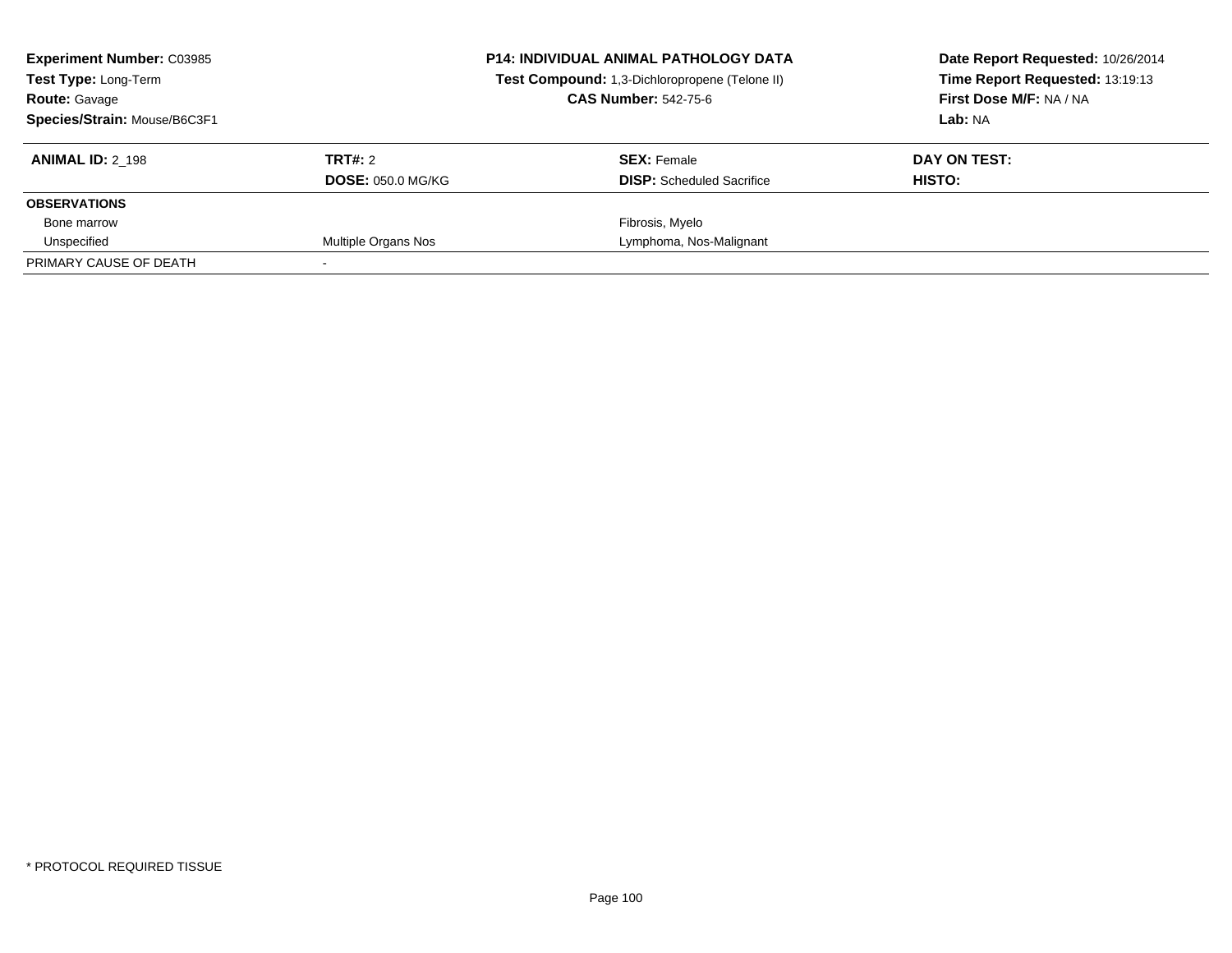| <b>Experiment Number: C03985</b><br><b>Test Type: Long-Term</b><br><b>Route: Gavage</b><br>Species/Strain: Mouse/B6C3F1 |                          | <b>P14: INDIVIDUAL ANIMAL PATHOLOGY DATA</b><br>Test Compound: 1,3-Dichloropropene (Telone II)<br><b>CAS Number: 542-75-6</b> | Date Report Requested: 10/26/2014<br>Time Report Requested: 13:19:13<br>First Dose M/F: NA / NA<br>Lab: NA |
|-------------------------------------------------------------------------------------------------------------------------|--------------------------|-------------------------------------------------------------------------------------------------------------------------------|------------------------------------------------------------------------------------------------------------|
| <b>ANIMAL ID: 2 200</b>                                                                                                 | TRT#: 2                  | <b>SEX: Female</b>                                                                                                            | DAY ON TEST:                                                                                               |
|                                                                                                                         | <b>DOSE: 050.0 MG/KG</b> | <b>DISP:</b> Scheduled Sacrifice                                                                                              | HISTO:                                                                                                     |
| <b>OBSERVATIONS</b>                                                                                                     |                          |                                                                                                                               |                                                                                                            |
| Bone marrow                                                                                                             |                          | Fibrosis, Myelo                                                                                                               |                                                                                                            |
| Kidney                                                                                                                  |                          | Inflammation, Chronic                                                                                                         |                                                                                                            |
| Liver                                                                                                                   |                          | Hepatocellular Adenoma                                                                                                        |                                                                                                            |
| Salivary gland                                                                                                          |                          | Inflammation, Chronic                                                                                                         |                                                                                                            |
| Uterus                                                                                                                  | Endometrium              | Hyperplasia, Cystic                                                                                                           |                                                                                                            |
| PRIMARY CAUSE OF DEATH                                                                                                  |                          |                                                                                                                               |                                                                                                            |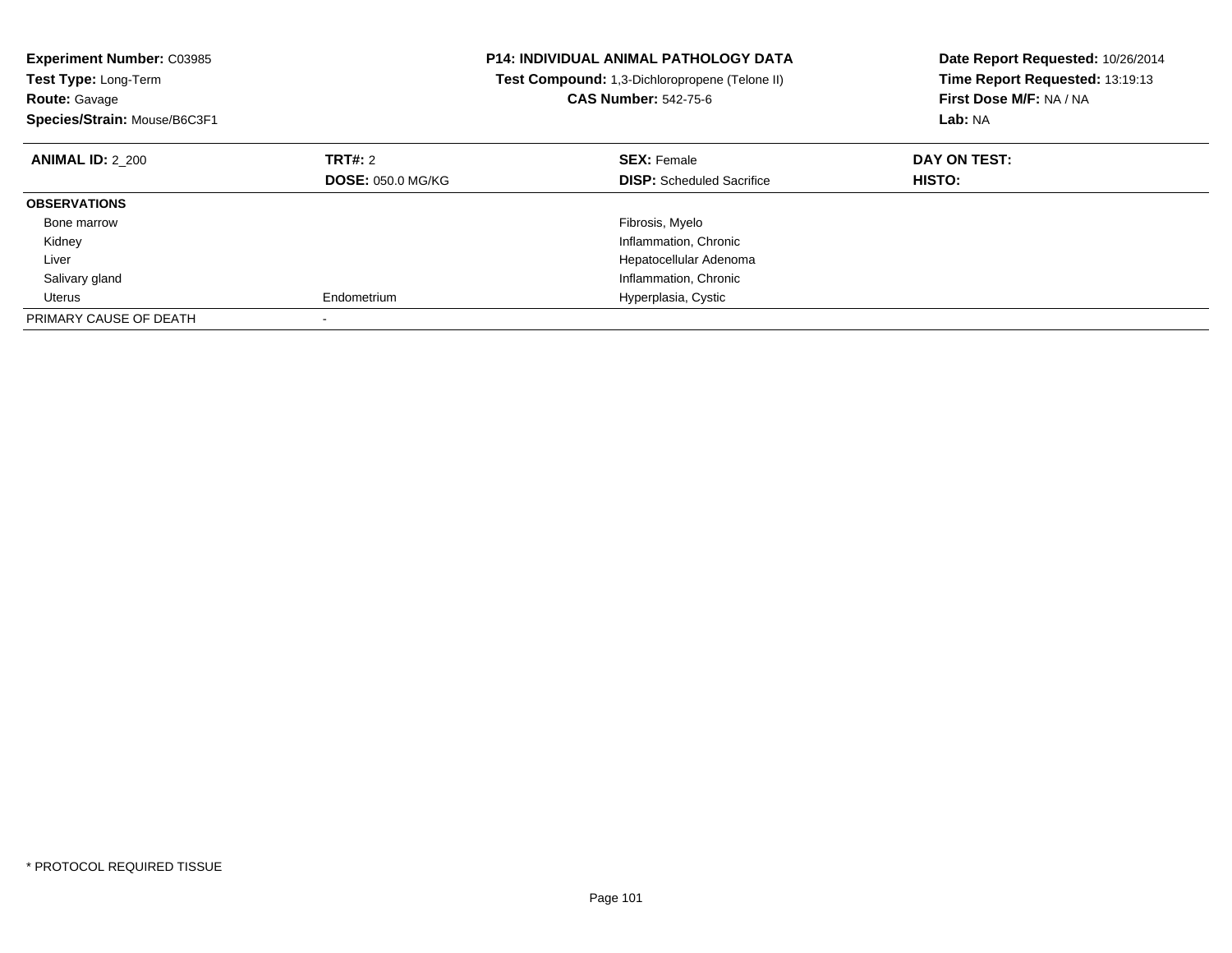| <b>Experiment Number: C03985</b><br>Test Type: Long-Term<br><b>Route: Gavage</b> |                          | <b>P14: INDIVIDUAL ANIMAL PATHOLOGY DATA</b><br>Test Compound: 1,3-Dichloropropene (Telone II)<br><b>CAS Number: 542-75-6</b> | Date Report Requested: 10/26/2014<br>Time Report Requested: 13:19:13<br>First Dose M/F: NA / NA |
|----------------------------------------------------------------------------------|--------------------------|-------------------------------------------------------------------------------------------------------------------------------|-------------------------------------------------------------------------------------------------|
| Species/Strain: Mouse/B6C3F1                                                     |                          |                                                                                                                               | Lab: NA                                                                                         |
| <b>ANIMAL ID: 3 202</b>                                                          | TRT#: 3                  | <b>SEX: Female</b>                                                                                                            | DAY ON TEST:                                                                                    |
|                                                                                  | <b>DOSE: 100.0 MG/KG</b> | <b>DISP:</b> Scheduled Sacrifice                                                                                              | <b>HISTO:</b>                                                                                   |
| <b>OBSERVATIONS</b>                                                              |                          |                                                                                                                               |                                                                                                 |
| Bone marrow                                                                      |                          | Fibrosis, Myelo                                                                                                               |                                                                                                 |
| Ovary                                                                            |                          | Cyst, Follicular Nos                                                                                                          |                                                                                                 |
| Unspecified                                                                      | Multiple Organs Nos      | Lymphoma, Nos-Malignant                                                                                                       |                                                                                                 |
| Urinary bladder                                                                  |                          | Hyperplasia, Epithelial                                                                                                       |                                                                                                 |
| Uterus                                                                           | Endometrium              | Hyperplasia, Cystic                                                                                                           |                                                                                                 |
| PRIMARY CAUSE OF DEATH                                                           |                          |                                                                                                                               |                                                                                                 |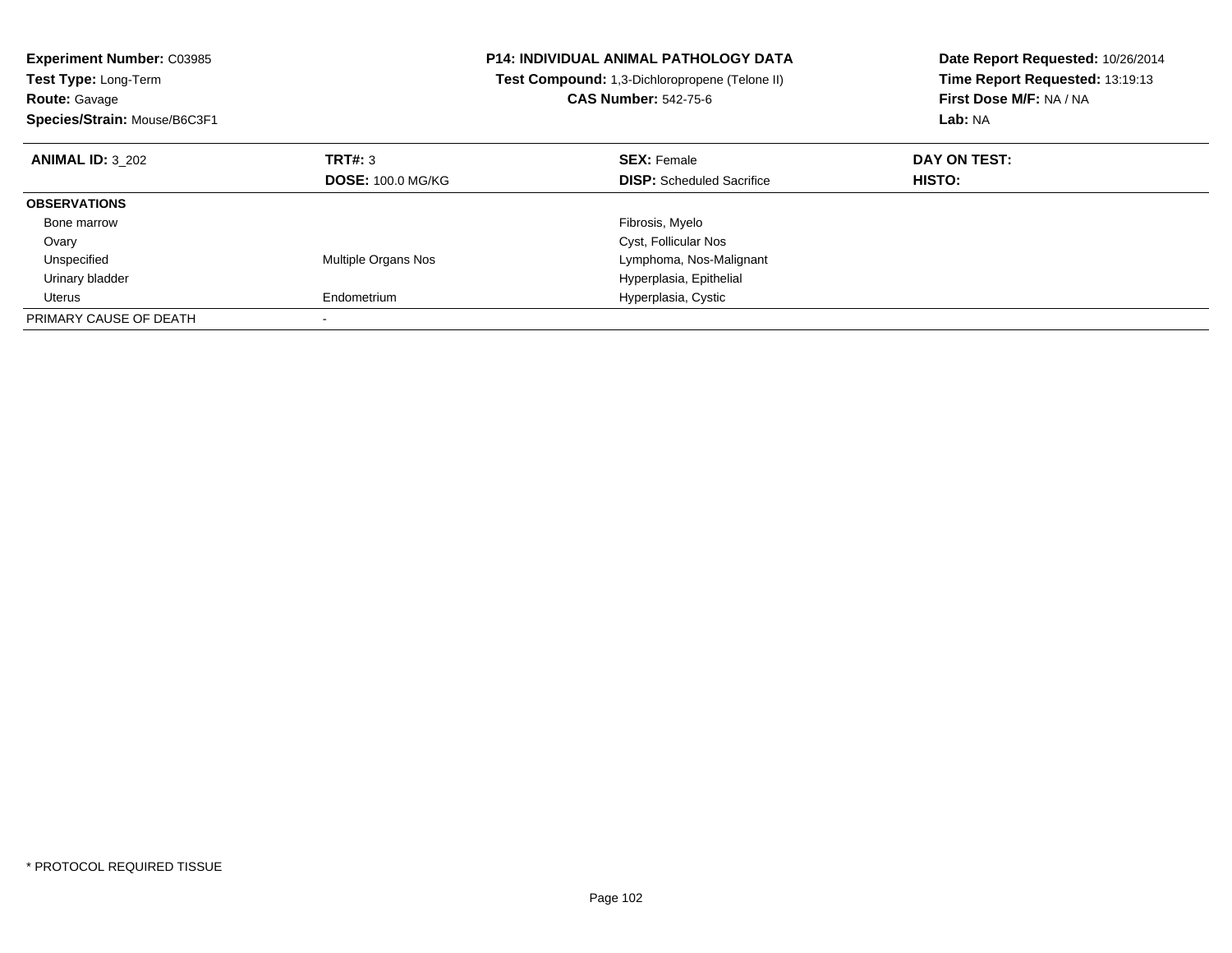| <b>Experiment Number: C03985</b><br>Test Type: Long-Term<br><b>Route: Gavage</b><br>Species/Strain: Mouse/B6C3F1 |                          | <b>P14: INDIVIDUAL ANIMAL PATHOLOGY DATA</b><br>Test Compound: 1,3-Dichloropropene (Telone II)<br><b>CAS Number: 542-75-6</b> | Date Report Requested: 10/26/2014<br>Time Report Requested: 13:19:13<br>First Dose M/F: NA / NA<br><b>Lab: NA</b> |
|------------------------------------------------------------------------------------------------------------------|--------------------------|-------------------------------------------------------------------------------------------------------------------------------|-------------------------------------------------------------------------------------------------------------------|
| <b>ANIMAL ID: 3 204</b>                                                                                          | TRT#: 3                  | <b>SEX: Female</b>                                                                                                            | DAY ON TEST:                                                                                                      |
|                                                                                                                  | <b>DOSE: 100.0 MG/KG</b> | <b>DISP:</b> Scheduled Sacrifice                                                                                              | HISTO:                                                                                                            |
| <b>OBSERVATIONS</b>                                                                                              |                          |                                                                                                                               |                                                                                                                   |
| Bone marrow                                                                                                      |                          | Fibrosis, Myelo                                                                                                               |                                                                                                                   |
| Kidney                                                                                                           |                          | Nephrosis, Hydro                                                                                                              |                                                                                                                   |
| Spleen                                                                                                           |                          | Hyperplasia, Lymphoid                                                                                                         |                                                                                                                   |
| Stomach                                                                                                          |                          | Squamous Cell Carcinoma                                                                                                       |                                                                                                                   |
| Urinary bladder                                                                                                  |                          | <b>Transitional-Cell Carcinoma</b>                                                                                            |                                                                                                                   |
| Uterus                                                                                                           | Endometrium              | Hyperplasia, Cystic                                                                                                           |                                                                                                                   |
| PRIMARY CAUSE OF DEATH                                                                                           |                          |                                                                                                                               |                                                                                                                   |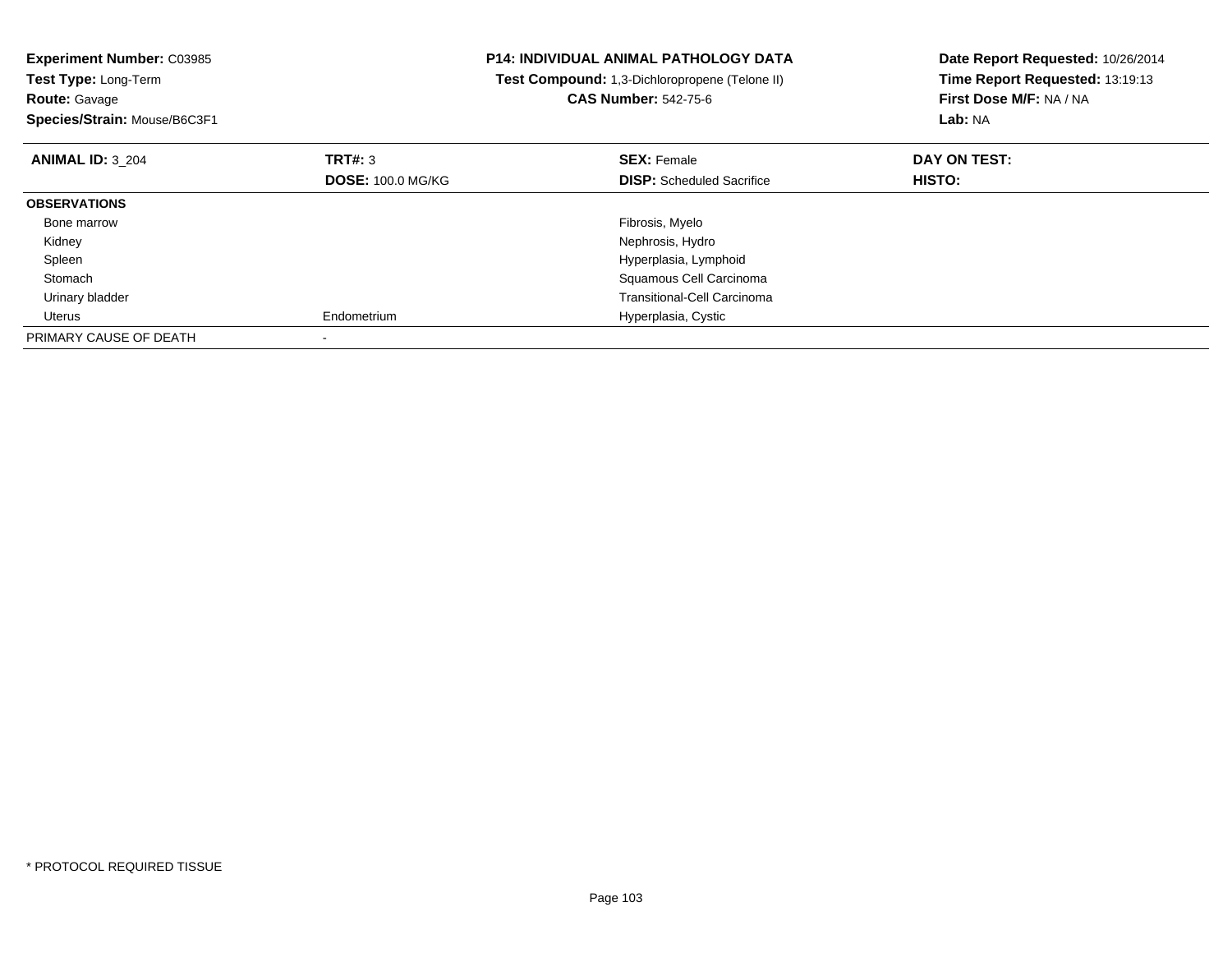**Experiment Number:** C03985**Test Type:** Long-Term**Route:** Gavage **Species/Strain:** Mouse/B6C3F1**P14: INDIVIDUAL ANIMAL PATHOLOGY DATA Test Compound:** 1,3-Dichloropropene (Telone II)**CAS Number:** 542-75-6**Date Report Requested:** 10/26/2014**Time Report Requested:** 13:19:13**First Dose M/F:** NA / NA**Lab:** NA**ANIMAL ID:** 3\_206**6 DAY ON TEST: TRT#:** 3 **SEX: Female SEX: Female DAY ON TEST: DOSE:** 100.0 MG/KG**DISP:** Natural Death **HISTO: OBSERVATIONS** Bone marroww which is a state of the state of the state of the state of the state of the Fibrosis, Myelo state of the state of the state of the state of the state of the state of the state of the state of the state of the state of th Kidney Inflammation, Chronic Liver Hemangiosarcoma**Inflammation, Chronic**  Salivary gland Spleen Hemangiosarcoma Urinary bladder Hyperplasia, Epithelial Uterus Endometrium Hyperplasia, Nos PRIMARY CAUSE OF DEATH-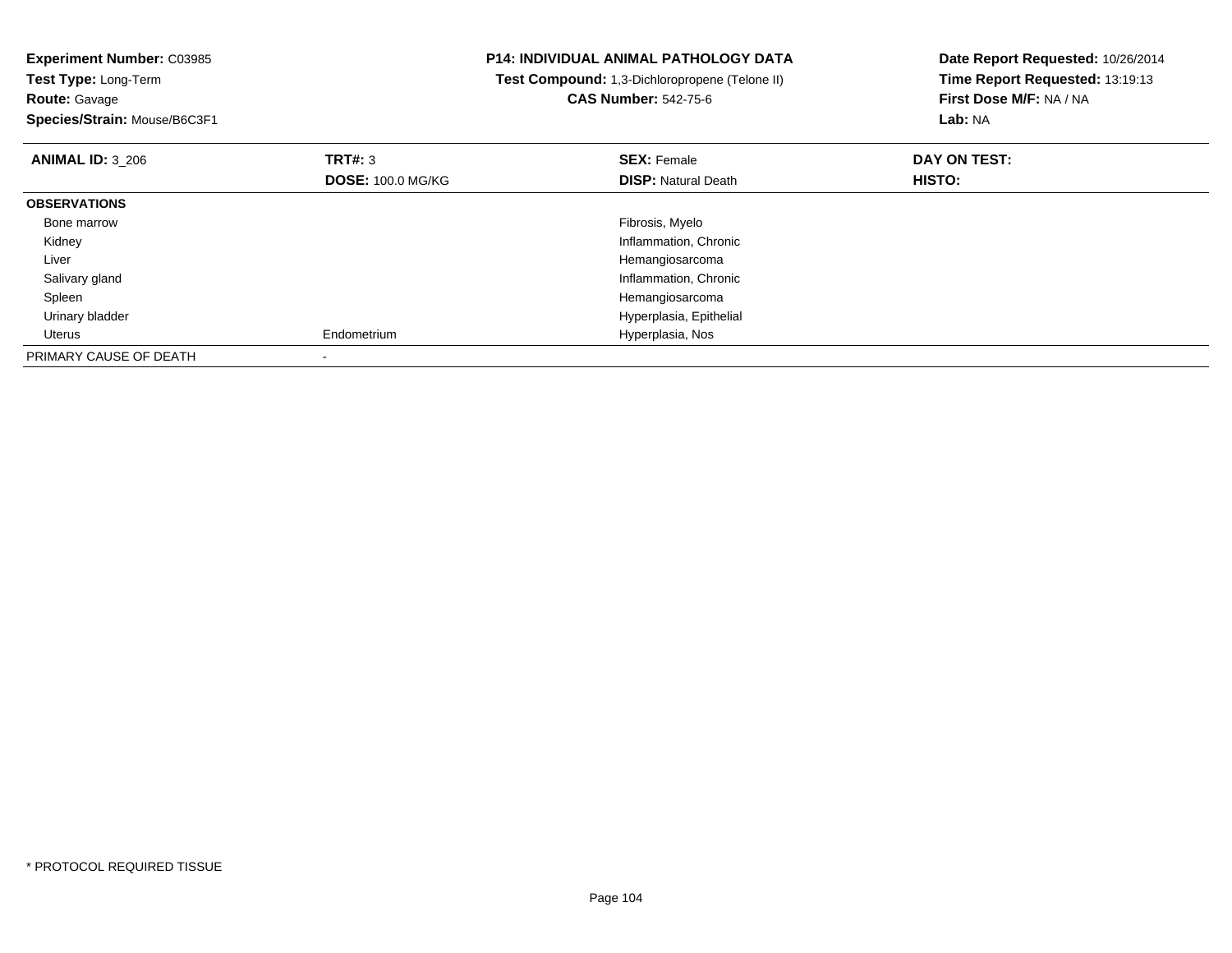| <b>Experiment Number: C03985</b><br>Test Type: Long-Term<br><b>Route: Gavage</b><br>Species/Strain: Mouse/B6C3F1 |                          | <b>P14: INDIVIDUAL ANIMAL PATHOLOGY DATA</b><br>Test Compound: 1,3-Dichloropropene (Telone II)<br><b>CAS Number: 542-75-6</b> | Date Report Requested: 10/26/2014<br>Time Report Requested: 13:19:13<br>First Dose M/F: NA / NA<br>Lab: NA |  |
|------------------------------------------------------------------------------------------------------------------|--------------------------|-------------------------------------------------------------------------------------------------------------------------------|------------------------------------------------------------------------------------------------------------|--|
| <b>ANIMAL ID: 3 208</b>                                                                                          | TRT#: 3                  | <b>SEX: Female</b>                                                                                                            | DAY ON TEST:                                                                                               |  |
|                                                                                                                  | <b>DOSE: 100.0 MG/KG</b> | <b>DISP:</b> Scheduled Sacrifice                                                                                              | HISTO:                                                                                                     |  |
| <b>OBSERVATIONS</b>                                                                                              |                          |                                                                                                                               |                                                                                                            |  |
| Bone marrow                                                                                                      |                          | Fibrosis, Myelo                                                                                                               |                                                                                                            |  |
| Kidney                                                                                                           |                          | Inflammation, Chronic                                                                                                         |                                                                                                            |  |
| Lung                                                                                                             |                          | Alveolar/Bronchiolar Adenoma                                                                                                  |                                                                                                            |  |
| Salivary gland                                                                                                   |                          | Inflammation, Chronic                                                                                                         |                                                                                                            |  |
| Stomach                                                                                                          |                          | Squamous Cell Papilloma                                                                                                       |                                                                                                            |  |
| Uterus                                                                                                           | Endometrium              | Hyperplasia, Nos                                                                                                              |                                                                                                            |  |
| PRIMARY CAUSE OF DEATH                                                                                           |                          |                                                                                                                               |                                                                                                            |  |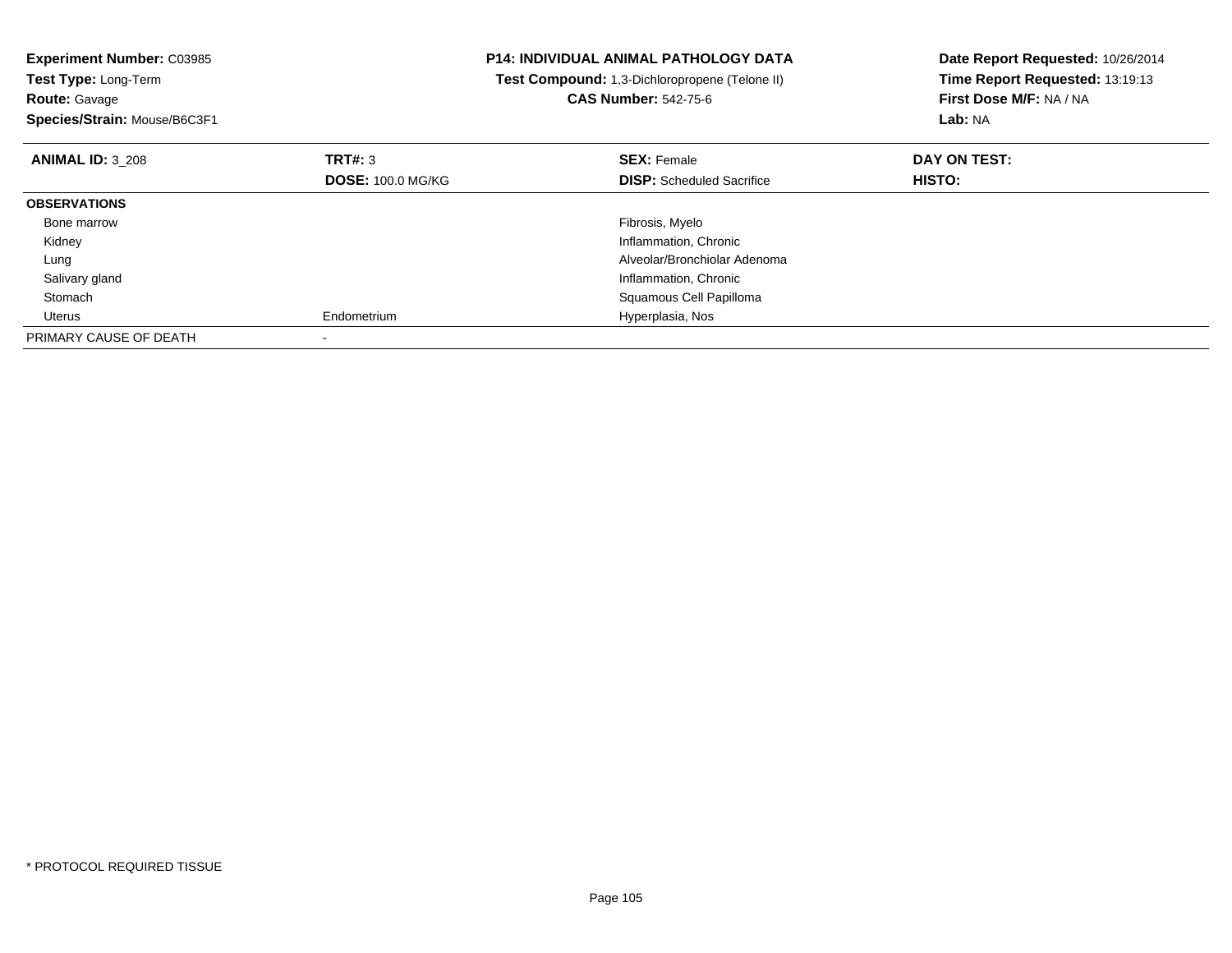| <b>Experiment Number: C03985</b><br><b>Test Type: Long-Term</b><br><b>Route: Gavage</b><br>Species/Strain: Mouse/B6C3F1 |                                     | <b>P14: INDIVIDUAL ANIMAL PATHOLOGY DATA</b><br><b>Test Compound:</b> 1,3-Dichloropropene (Telone II)<br><b>CAS Number: 542-75-6</b> | Date Report Requested: 10/26/2014<br>Time Report Requested: 13:19:13<br>First Dose M/F: NA / NA<br>Lab: NA |  |
|-------------------------------------------------------------------------------------------------------------------------|-------------------------------------|--------------------------------------------------------------------------------------------------------------------------------------|------------------------------------------------------------------------------------------------------------|--|
| <b>ANIMAL ID: 3 210</b>                                                                                                 | TRT#: 3<br><b>DOSE: 100.0 MG/KG</b> | <b>SEX: Female</b><br><b>DISP:</b> Scheduled Sacrifice                                                                               | DAY ON TEST:<br><b>HISTO:</b>                                                                              |  |
| <b>OBSERVATIONS</b>                                                                                                     |                                     |                                                                                                                                      |                                                                                                            |  |
| Lung                                                                                                                    |                                     | Pneumonia, Interstitial Chronic                                                                                                      |                                                                                                            |  |
| Stomach                                                                                                                 |                                     | Hyperplasia, Epithelial                                                                                                              |                                                                                                            |  |
| Urinary bladder                                                                                                         |                                     | <b>Transitional-Cell Carcinoma</b>                                                                                                   |                                                                                                            |  |
| Uterus                                                                                                                  | Endometrium                         | Hyperplasia, Cystic                                                                                                                  |                                                                                                            |  |
| PRIMARY CAUSE OF DEATH                                                                                                  | $\overline{\phantom{a}}$            |                                                                                                                                      |                                                                                                            |  |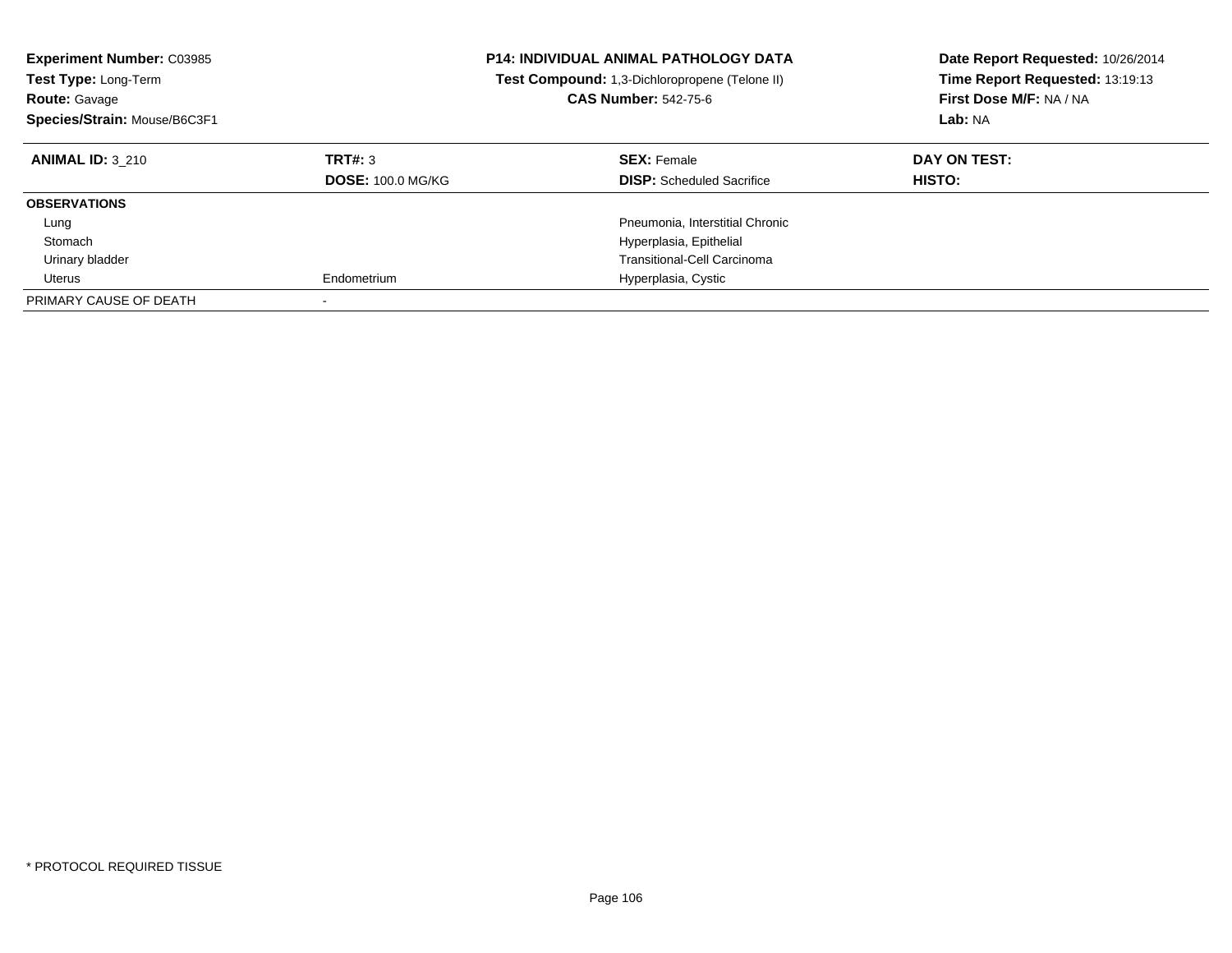**Experiment Number:** C03985**Test Type:** Long-Term**Route:** Gavage

**Species/Strain:** Mouse/B6C3F1

## **P14: INDIVIDUAL ANIMAL PATHOLOGY DATA**

 **Test Compound:** 1,3-Dichloropropene (Telone II)**CAS Number:** 542-75-6

**Date Report Requested:** 10/26/2014**Time Report Requested:** 13:19:13**First Dose M/F:** NA / NA**Lab:** NA

| <b>ANIMAL ID: 3 212</b> | TRT#: 3<br><b>DOSE: 100.0 MG/KG</b> | <b>SEX: Female</b><br><b>DISP:</b> Scheduled Sacrifice | DAY ON TEST:<br>HISTO: |  |
|-------------------------|-------------------------------------|--------------------------------------------------------|------------------------|--|
|                         |                                     |                                                        |                        |  |
| <b>OBSERVATIONS</b>     |                                     |                                                        |                        |  |
| Bone marrow             |                                     | Fibrosis, Myelo                                        |                        |  |
| Lung                    |                                     | Hyperplasia, Adenomatous                               |                        |  |
| Salivary gland          |                                     | Inflammation, Chronic                                  |                        |  |
| Thyroid                 |                                     | Cyst, Follicular Nos                                   |                        |  |
| Unspecified             | Multiple Organs Nos                 | Lymphoma, Nos-Malignant                                |                        |  |
| Urinary bladder         |                                     | <b>Transitional-Cell Carcinoma</b>                     |                        |  |
| Uterus                  | Endometrium                         | Hyperplasia, Cystic                                    |                        |  |
| PRIMARY CAUSE OF DEATH  |                                     |                                                        |                        |  |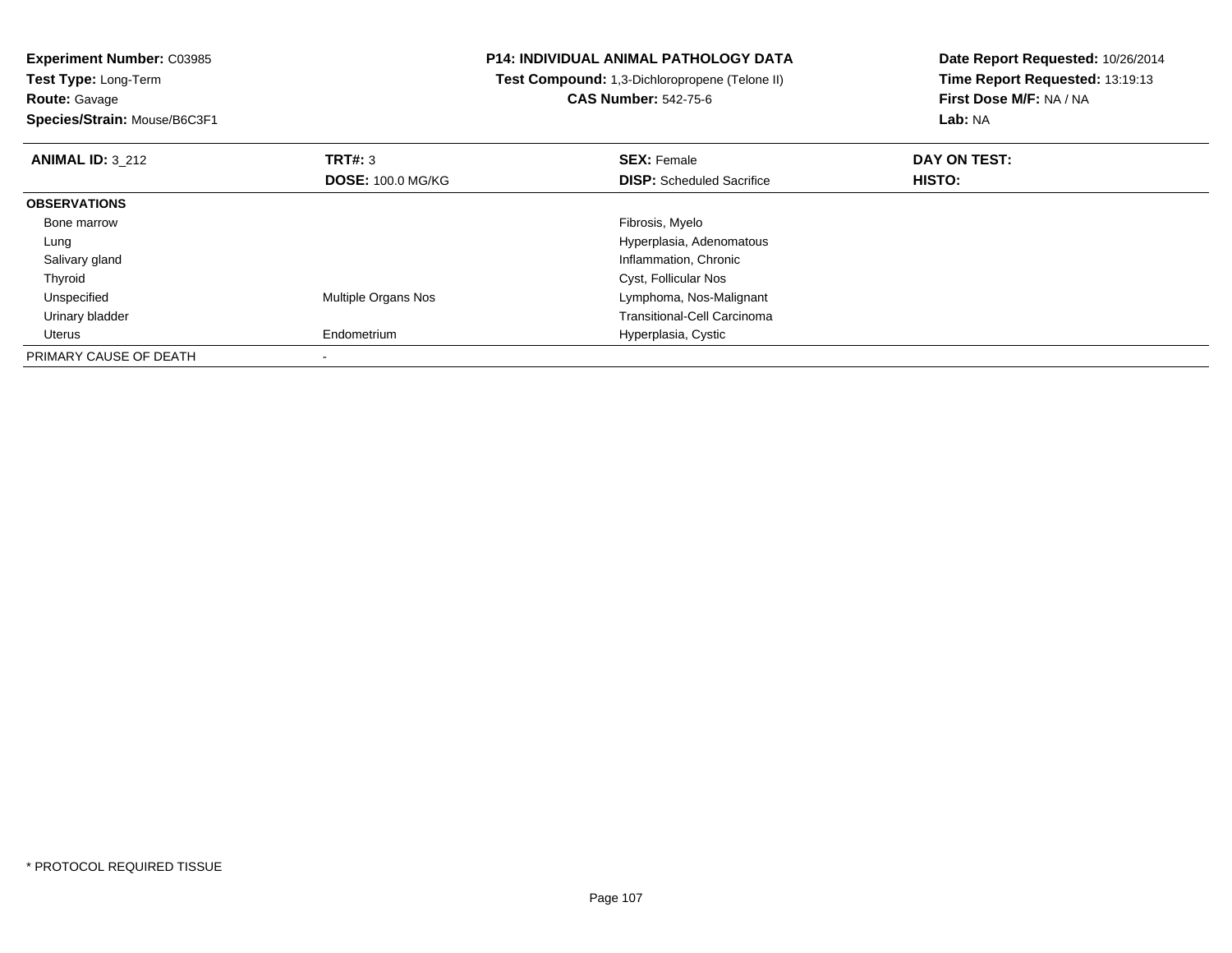**Experiment Number:** C03985**Test Type:** Long-Term**Route:** Gavage **Species/Strain:** Mouse/B6C3F1**P14: INDIVIDUAL ANIMAL PATHOLOGY DATA Test Compound:** 1,3-Dichloropropene (Telone II)**CAS Number:** 542-75-6**Date Report Requested:** 10/26/2014**Time Report Requested:** 13:19:13**First Dose M/F:** NA / NA**Lab:** NA**ANIMAL ID:** 3\_214**TRT#:** 3 **SEX:** Female **DAY ON TEST: DOSE:** 100.0 MG/KG**DISP:** Scheduled Sacrifice **HISTO: OBSERVATIONS** Bone marroww which is a state of the state of the state of the state of the state of the Fibrosis, Myelo state of the state of the state of the state of the state of the state of the state of the state of the state of the state of th Brainn and the control of the control of the control of the control of the control of the control of the control of the control of the control of the control of the control of the control of the control of the control of the co Lung Alveolar/Bronchiolar Adenoma Salivary gland Inflammation, Chronic Stomach Hyperplasia, Epithelial Urinary bladder Hyperplasia, Epithelial Uterus Endometrium Hyperplasia, Cystic PRIMARY CAUSE OF DEATH-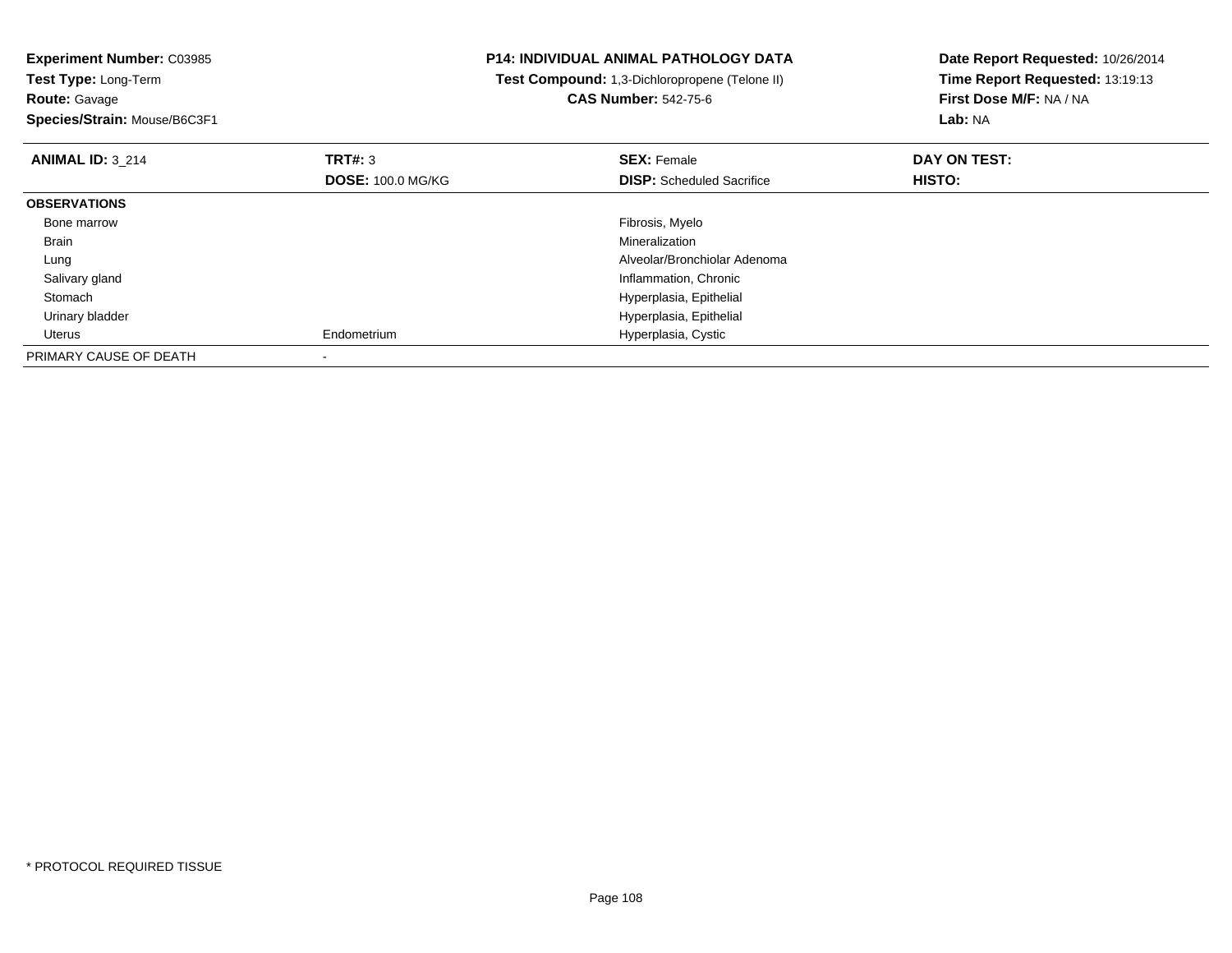**Route:** Gavage

**Species/Strain:** Mouse/B6C3F1

## **P14: INDIVIDUAL ANIMAL PATHOLOGY DATA**

 **Test Compound:** 1,3-Dichloropropene (Telone II)**CAS Number:** 542-75-6

| <b>ANIMAL ID: 3 216</b> | TRT#: 3                  | <b>SEX: Female</b>                 | DAY ON TEST: |  |
|-------------------------|--------------------------|------------------------------------|--------------|--|
|                         | <b>DOSE: 100.0 MG/KG</b> | <b>DISP:</b> Scheduled Sacrifice   | HISTO:       |  |
| <b>OBSERVATIONS</b>     |                          |                                    |              |  |
| Bone marrow             |                          | Fibrosis, Myelo                    |              |  |
| Brain                   |                          | Mineralization                     |              |  |
| Kidney                  |                          | Inflammation, Chronic              |              |  |
|                         |                          | Nephrosis, Hydro                   |              |  |
| Salivary gland          |                          | Inflammation, Chronic              |              |  |
| Stomach                 |                          | Hyperplasia, Epithelial            |              |  |
| Urinary bladder         |                          | <b>Transitional-Cell Carcinoma</b> |              |  |
| Uterus                  | Endometrium              | Hyperplasia, Nos                   |              |  |
| PRIMARY CAUSE OF DEATH  |                          |                                    |              |  |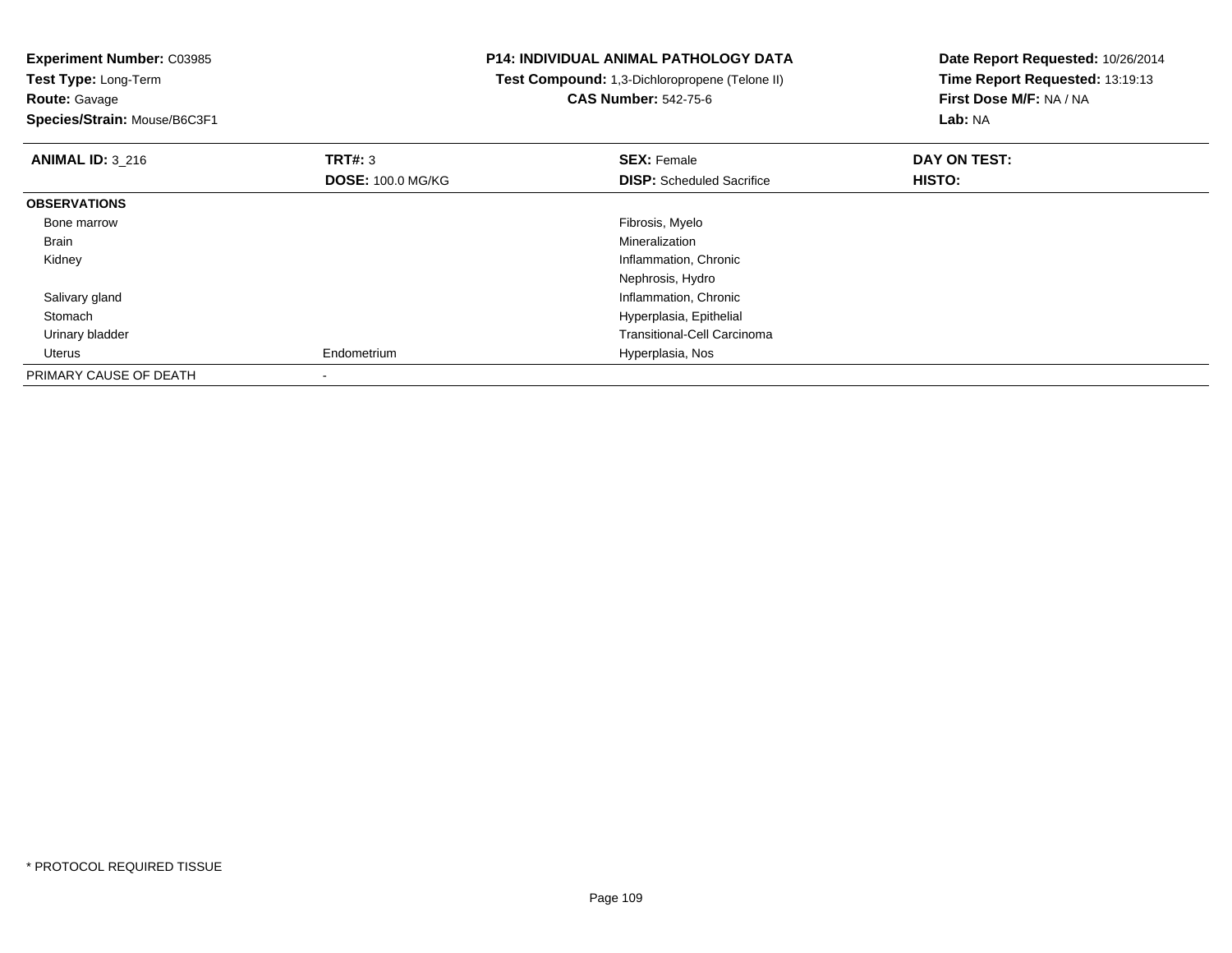| <b>Experiment Number: C03985</b><br>Test Type: Long-Term<br><b>Route: Gavage</b><br>Species/Strain: Mouse/B6C3F1 |                          | <b>P14: INDIVIDUAL ANIMAL PATHOLOGY DATA</b><br>Test Compound: 1,3-Dichloropropene (Telone II)<br><b>CAS Number: 542-75-6</b> | Date Report Requested: 10/26/2014<br>Time Report Requested: 13:19:13<br>First Dose M/F: NA / NA<br>Lab: NA |
|------------------------------------------------------------------------------------------------------------------|--------------------------|-------------------------------------------------------------------------------------------------------------------------------|------------------------------------------------------------------------------------------------------------|
| <b>ANIMAL ID: 3 218</b>                                                                                          | TRT#: 3                  | <b>SEX: Female</b>                                                                                                            | DAY ON TEST:                                                                                               |
|                                                                                                                  | <b>DOSE: 100.0 MG/KG</b> | <b>DISP:</b> Scheduled Sacrifice                                                                                              | HISTO:                                                                                                     |
| <b>OBSERVATIONS</b>                                                                                              |                          |                                                                                                                               |                                                                                                            |
| Bone marrow                                                                                                      |                          | Fibrosis, Myelo                                                                                                               |                                                                                                            |
| Kidney                                                                                                           |                          | Inflammation, Chronic                                                                                                         |                                                                                                            |
| Ovary                                                                                                            |                          | Cyst, Follicular Nos                                                                                                          |                                                                                                            |
| Stomach                                                                                                          |                          | Hyperplasia, Epithelial                                                                                                       |                                                                                                            |
| Urinary bladder                                                                                                  |                          | Hyperplasia, Epithelial                                                                                                       |                                                                                                            |
| Uterus                                                                                                           | Endometrium              | Hyperplasia, Cystic                                                                                                           |                                                                                                            |
| PRIMARY CAUSE OF DEATH                                                                                           |                          |                                                                                                                               |                                                                                                            |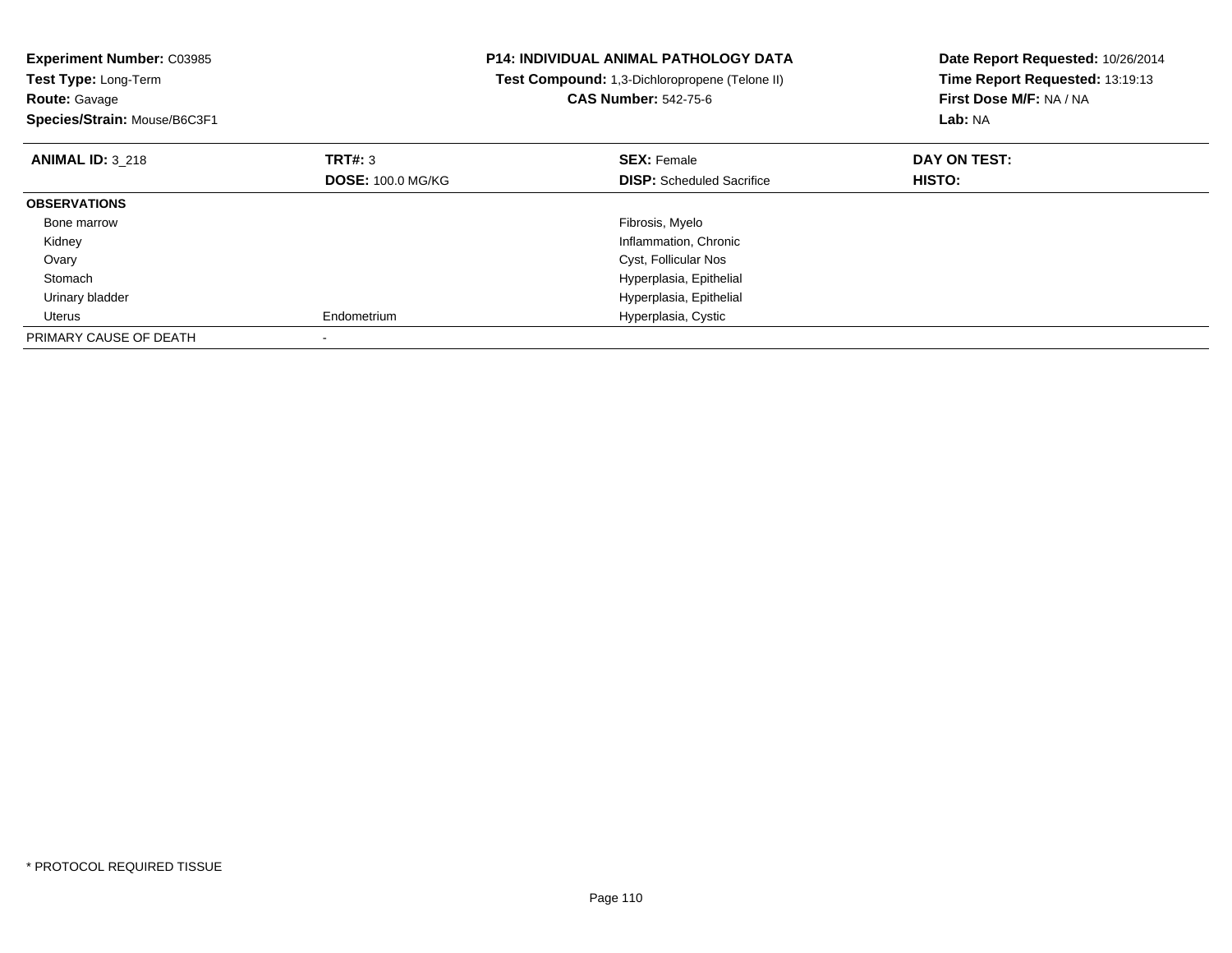**Experiment Number:** C03985

**Test Type:** Long-Term**Route:** Gavage

**Species/Strain:** Mouse/B6C3F1

## **P14: INDIVIDUAL ANIMAL PATHOLOGY DATA**

 **Test Compound:** 1,3-Dichloropropene (Telone II)**CAS Number:** 542-75-6

| <b>ANIMAL ID: 3_220</b> | TRT#: 3                  | <b>SEX: Female</b>               | DAY ON TEST: |
|-------------------------|--------------------------|----------------------------------|--------------|
|                         | <b>DOSE: 100.0 MG/KG</b> | <b>DISP:</b> Scheduled Sacrifice | HISTO:       |
| <b>OBSERVATIONS</b>     |                          |                                  |              |
| Bone marrow             |                          | Fibrosis, Myelo                  |              |
| Kidney                  |                          | Inflammation, Chronic            |              |
|                         |                          | Metaplasia, Osseous              |              |
|                         |                          | Nephrosis, Hydro                 |              |
| Liver                   |                          | <b>Focal Cellular Change</b>     |              |
| Lung                    |                          | Pneumonia, Interstitial Chronic  |              |
| Ovary                   |                          | Adenocarcinoma, Nos              |              |
| Pancreas                | Acinus                   | Atrophy, Nos                     |              |
| Salivary gland          |                          | Inflammation, Chronic            |              |
| Urinary bladder         |                          | Transitional-Cell Carcinoma      |              |
| Uterus                  | Endometrium              | Hyperplasia, Nos                 |              |
| PRIMARY CAUSE OF DEATH  |                          |                                  |              |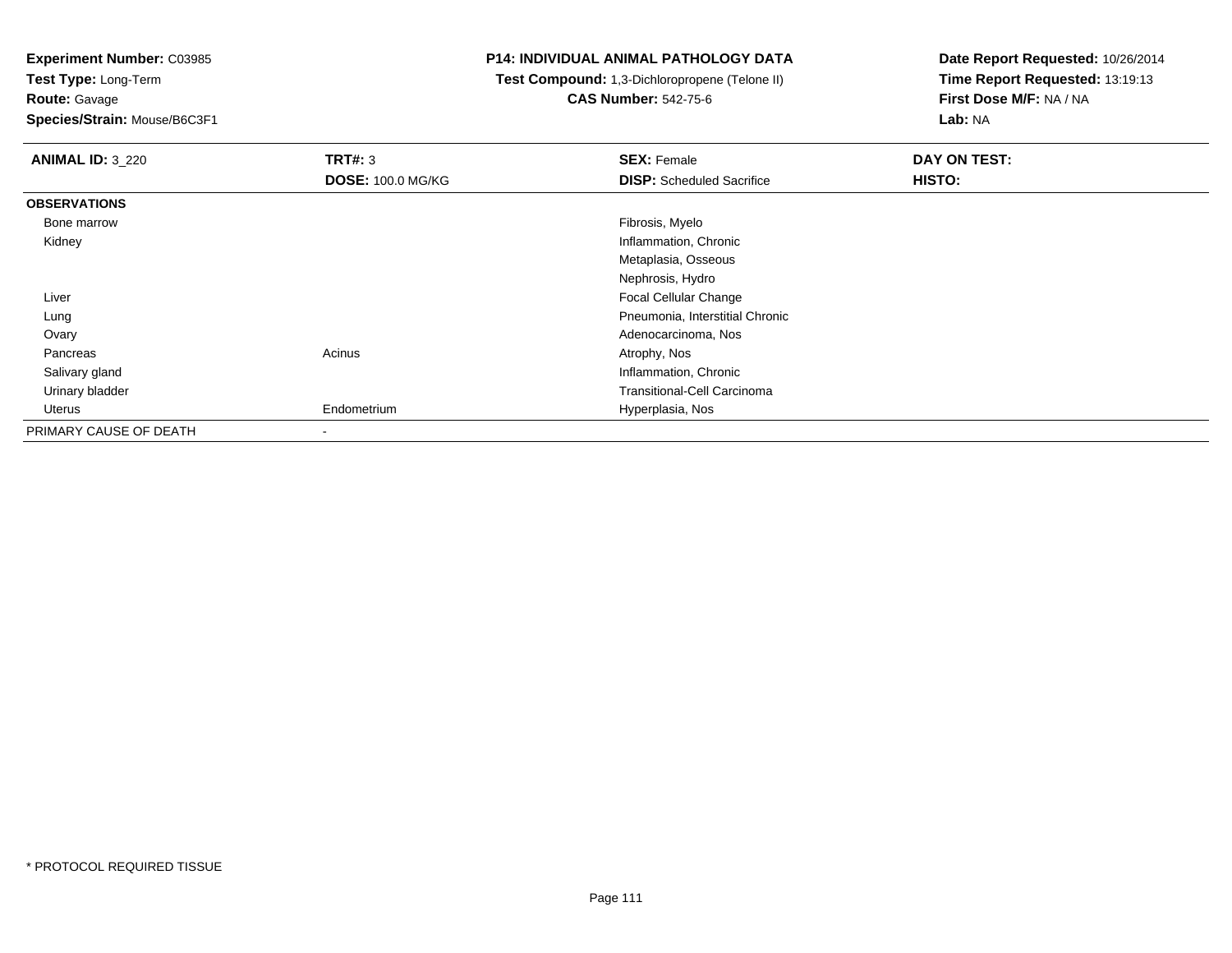**Experiment Number:** C03985**Test Type:** Long-Term**Route:** Gavage **Species/Strain:** Mouse/B6C3F1**P14: INDIVIDUAL ANIMAL PATHOLOGY DATA Test Compound:** 1,3-Dichloropropene (Telone II)**CAS Number:** 542-75-6**Date Report Requested:** 10/26/2014**Time Report Requested:** 13:19:14**First Dose M/F:** NA / NA**Lab:** NA**ANIMAL ID:** 3\_222 **TRT#:** <sup>3</sup> **SEX:** Female **DAY ON TEST: DOSE:** 100.0 MG/KG**DISP:** Scheduled Sacrifice **HISTO: OBSERVATIONS** Bone marroww which is a state of the state of the state of the state of the state of the Fibrosis, Myelo state of the state of the state of the state of the state of the state of the state of the state of the state of the state of th Lung Alveolar/Bronchiolar Adenoma StomachSquamous Cell Papilloma<br>Multiple Organs Nos<br>Lymphoma, Nos-Malignan UnspecifiedLymphoma, Nos-Malignant Urinary bladder Transitional-Cell Carcinoma Uterus Endometrium Hyperplasia, Cystic PRIMARY CAUSE OF DEATH-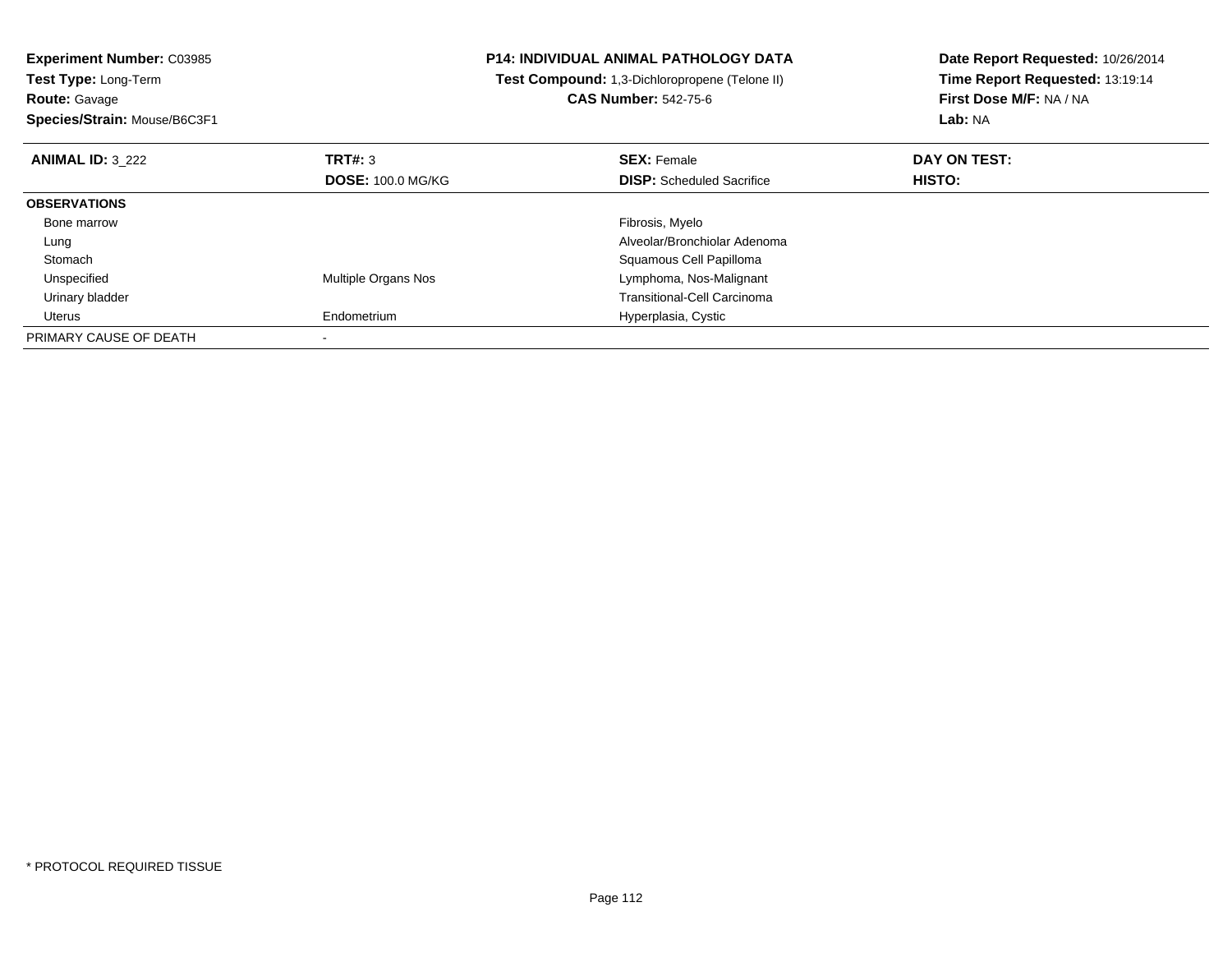**Experiment Number:** C03985**Test Type:** Long-Term**Route:** Gavage **Species/Strain:** Mouse/B6C3F1**P14: INDIVIDUAL ANIMAL PATHOLOGY DATA Test Compound:** 1,3-Dichloropropene (Telone II)**CAS Number:** 542-75-6**Date Report Requested:** 10/26/2014**Time Report Requested:** 13:19:14**First Dose M/F:** NA / NA**Lab:** NA**ANIMAL ID:** 3\_224**TRT#:** 3 **SEX:** Female **DAY ON TEST: DOSE:** 100.0 MG/KG**DISP:** Scheduled Sacrifice **HISTO: OBSERVATIONS** Adrenal glandPheochromocytoma<br>Infarct, Healed Kidneyy which is a state of the control of the control of the control of the control of the control of the control of the control of the control of the control of the control of the control of the control of the control of the c Nephrosis, Hydro Hepatocellular Adenoma Liver Salivary glandInflammation, Chronic<br>Multiple Organs Nos<br>Lymphoma, Nos-Malig UnspecifiedLymphoma, Nos-Malignant Urinary bladder Transitional-Cell CarcinomaPRIMARY CAUSE OF DEATH-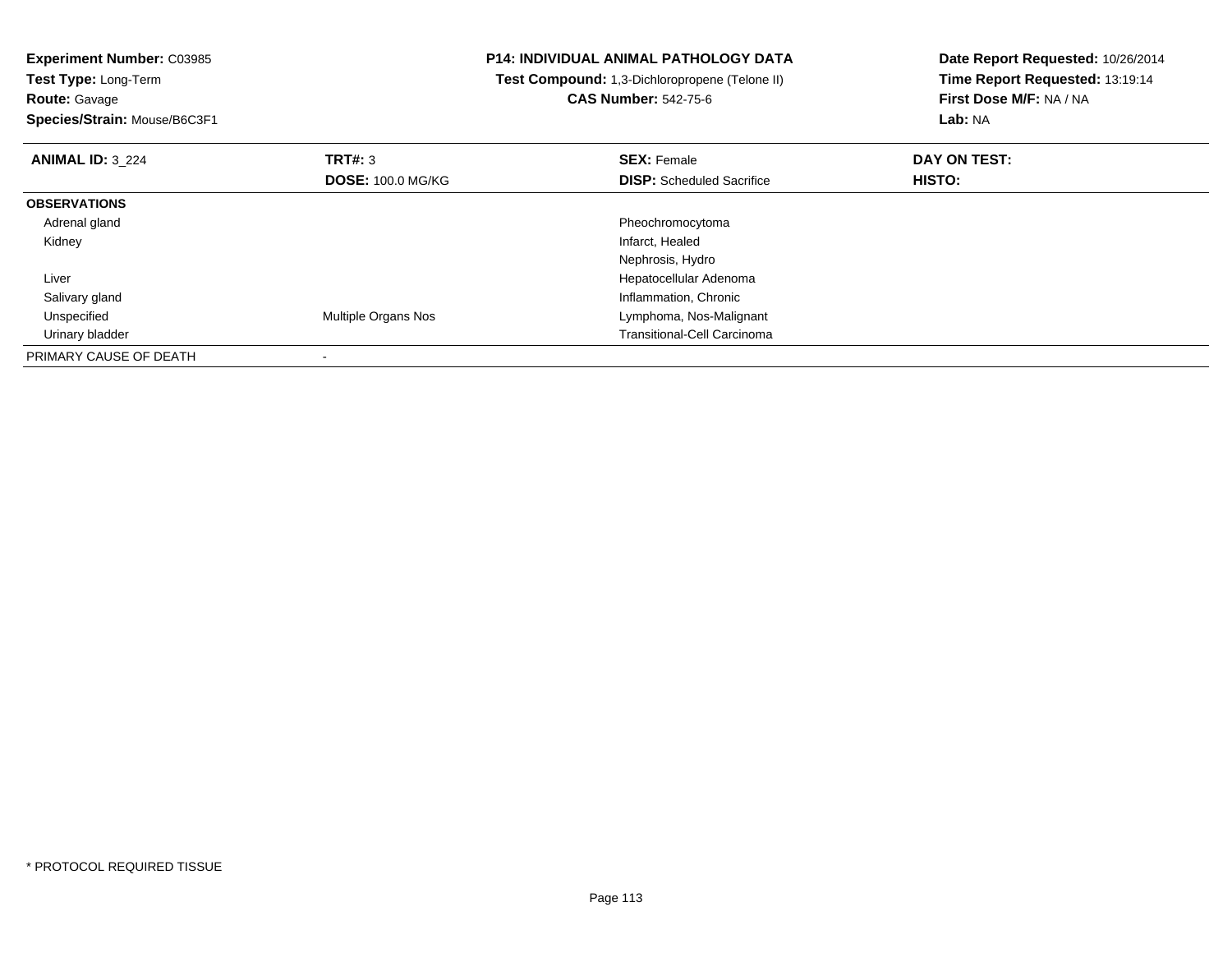**Experiment Number:** C03985**Test Type:** Long-Term**Route:** Gavage

**Species/Strain:** Mouse/B6C3F1

## **P14: INDIVIDUAL ANIMAL PATHOLOGY DATA**

 **Test Compound:** 1,3-Dichloropropene (Telone II)**CAS Number:** 542-75-6

| <b>ANIMAL ID: 3_226</b> | TRT#: 3                  | <b>SEX: Female</b>                 | DAY ON TEST:  |  |
|-------------------------|--------------------------|------------------------------------|---------------|--|
|                         | <b>DOSE: 100.0 MG/KG</b> | <b>DISP:</b> Scheduled Sacrifice   | <b>HISTO:</b> |  |
| <b>OBSERVATIONS</b>     |                          |                                    |               |  |
| Bone marrow             |                          | Fibrosis, Myelo                    |               |  |
| Pituitary gland         |                          | Chromophobe Adenoma                |               |  |
| Salivary gland          |                          | Inflammation, Chronic              |               |  |
| Stomach                 |                          | Hyperplasia, Epithelial            |               |  |
| Unspecified             | Multiple Organs Nos      | Lymphoma, Nos-Malignant            |               |  |
| Urinary bladder         |                          | <b>Transitional-Cell Carcinoma</b> |               |  |
| Uterus                  | Endometrium              | Hyperplasia, Cystic                |               |  |
| PRIMARY CAUSE OF DEATH  |                          |                                    |               |  |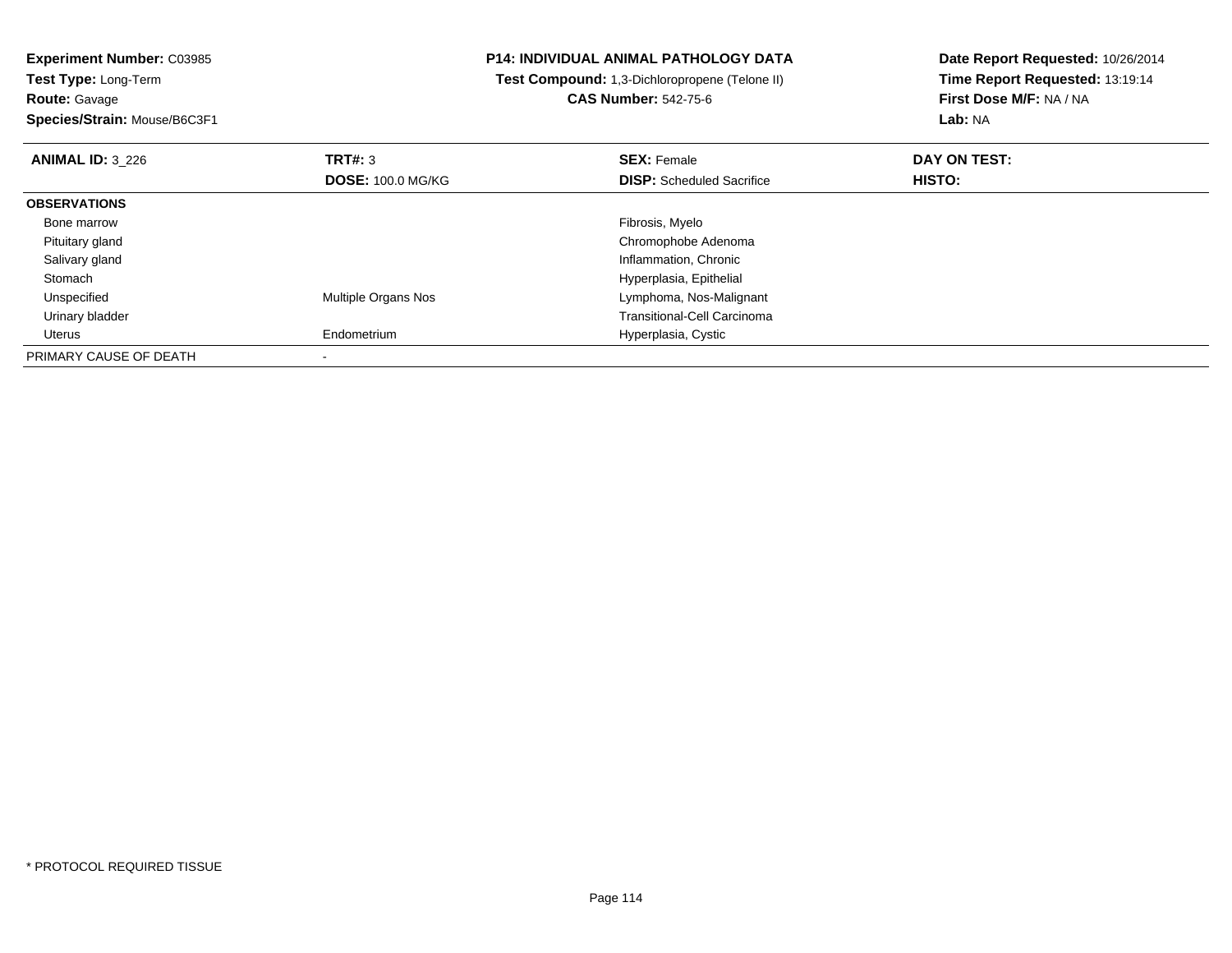| <b>Experiment Number: C03985</b><br>Test Type: Long-Term<br><b>Route: Gavage</b> |                          | <b>P14: INDIVIDUAL ANIMAL PATHOLOGY DATA</b><br>Test Compound: 1,3-Dichloropropene (Telone II)<br><b>CAS Number: 542-75-6</b> | Date Report Requested: 10/26/2014<br>Time Report Requested: 13:19:14<br>First Dose M/F: NA / NA |
|----------------------------------------------------------------------------------|--------------------------|-------------------------------------------------------------------------------------------------------------------------------|-------------------------------------------------------------------------------------------------|
| Species/Strain: Mouse/B6C3F1                                                     |                          |                                                                                                                               | Lab: NA                                                                                         |
| <b>ANIMAL ID: 3 228</b>                                                          | TRT#: 3                  | <b>SEX: Female</b>                                                                                                            | DAY ON TEST:                                                                                    |
|                                                                                  | <b>DOSE: 100.0 MG/KG</b> | <b>DISP:</b> Scheduled Sacrifice                                                                                              | HISTO:                                                                                          |
| <b>OBSERVATIONS</b>                                                              |                          |                                                                                                                               |                                                                                                 |
| Bone marrow                                                                      |                          | Fibrosis, Myelo                                                                                                               |                                                                                                 |
| Brain                                                                            |                          | Mineralization                                                                                                                |                                                                                                 |
| Lung                                                                             |                          | Adenocarcinoma, Nos, Metastatic                                                                                               |                                                                                                 |
| Mammary gland                                                                    |                          | Adenocarcinoma, Nos                                                                                                           |                                                                                                 |
| Salivary gland                                                                   |                          | Inflammation, Chronic                                                                                                         |                                                                                                 |
| Urinary bladder                                                                  |                          | Hyperplasia, Epithelial                                                                                                       |                                                                                                 |
| PRIMARY CAUSE OF DEATH                                                           |                          |                                                                                                                               |                                                                                                 |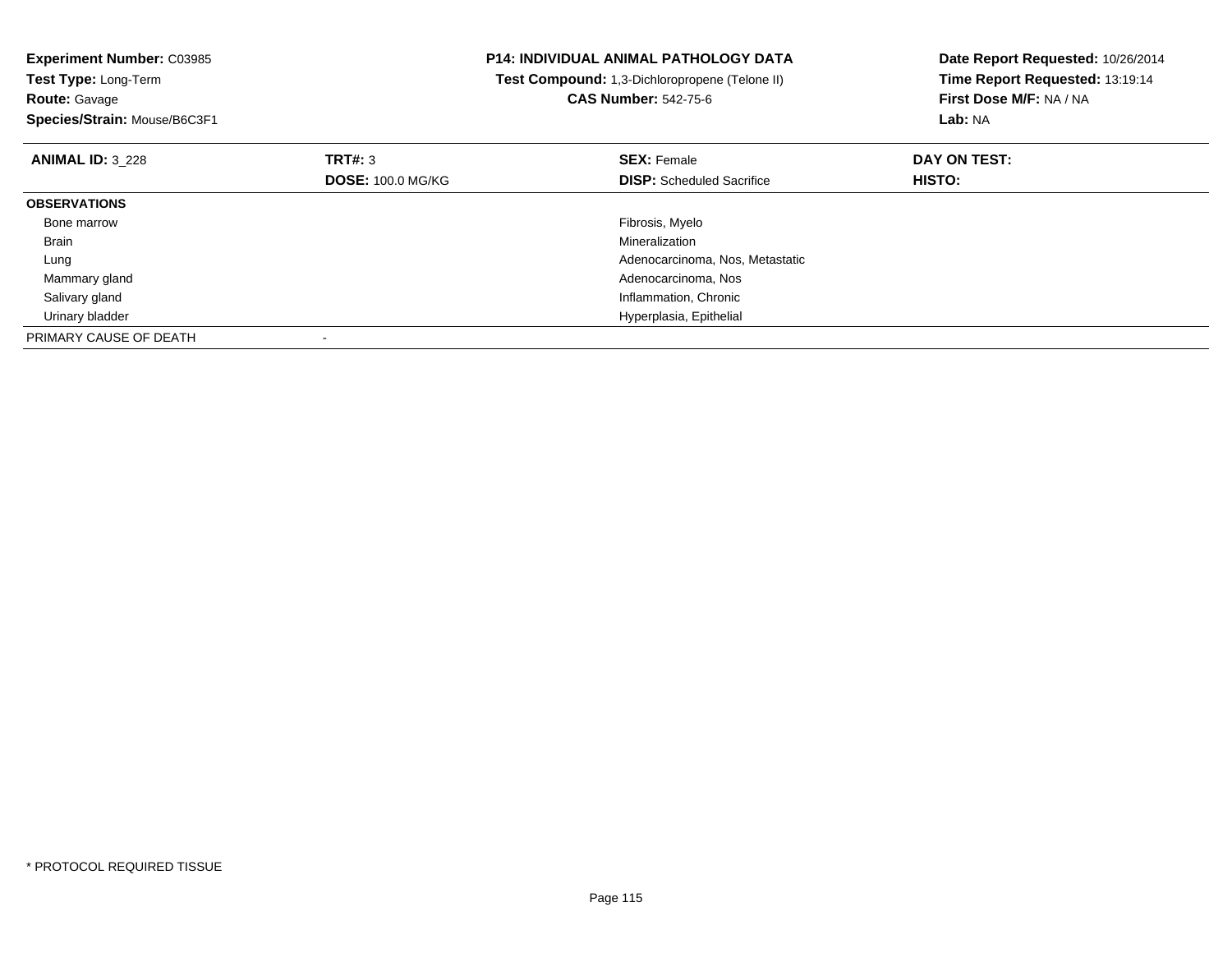# **Route:** Gavage

**Species/Strain:** Mouse/B6C3F1

## **P14: INDIVIDUAL ANIMAL PATHOLOGY DATA**

#### **Test Compound:** 1,3-Dichloropropene (Telone II)**CAS Number:** 542-75-6

| <b>ANIMAL ID: 3 230</b> | TRT#: 3                  | <b>SEX: Female</b>                 | DAY ON TEST:  |  |
|-------------------------|--------------------------|------------------------------------|---------------|--|
|                         | <b>DOSE: 100.0 MG/KG</b> | <b>DISP:</b> Scheduled Sacrifice   | <b>HISTO:</b> |  |
| <b>OBSERVATIONS</b>     |                          |                                    |               |  |
| Bone marrow             |                          | Fibrosis, Myelo                    |               |  |
| Brain                   |                          | Mineralization                     |               |  |
| Pituitary gland         |                          | Chromophobe Adenoma                |               |  |
| Thyroid                 |                          | Hyperplasia, Follicular Cell       |               |  |
| Unspecified             | Multiple Organs Nos      | Lymphoma, Nos-Malignant            |               |  |
| Urinary bladder         |                          | <b>Transitional-Cell Carcinoma</b> |               |  |
| Uterus                  | Endometrium              | Hyperplasia, Cystic                |               |  |
| PRIMARY CAUSE OF DEATH  |                          |                                    |               |  |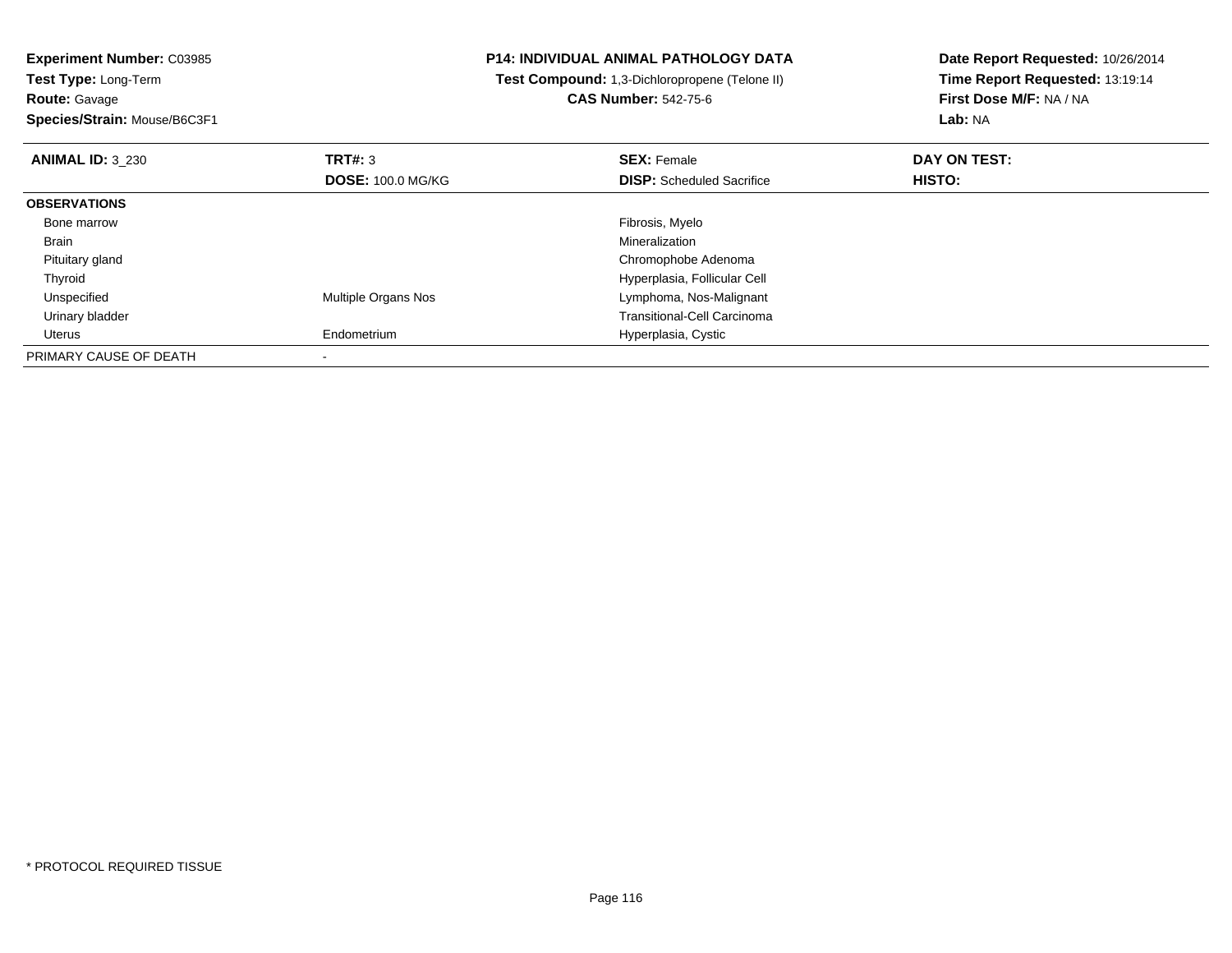| <b>Experiment Number: C03985</b><br>Test Type: Long-Term<br><b>Route: Gavage</b><br>Species/Strain: Mouse/B6C3F1 |                          | <b>P14: INDIVIDUAL ANIMAL PATHOLOGY DATA</b><br>Test Compound: 1,3-Dichloropropene (Telone II)<br><b>CAS Number: 542-75-6</b> | Date Report Requested: 10/26/2014<br>Time Report Requested: 13:19:14<br>First Dose M/F: NA / NA<br>Lab: NA |
|------------------------------------------------------------------------------------------------------------------|--------------------------|-------------------------------------------------------------------------------------------------------------------------------|------------------------------------------------------------------------------------------------------------|
| <b>ANIMAL ID: 3 232</b>                                                                                          | TRT#: 3                  | <b>SEX:</b> Female                                                                                                            | DAY ON TEST:                                                                                               |
|                                                                                                                  | <b>DOSE: 100.0 MG/KG</b> | <b>DISP:</b> Natural Death                                                                                                    | HISTO:                                                                                                     |
| <b>OBSERVATIONS</b>                                                                                              |                          |                                                                                                                               |                                                                                                            |
| Ovary                                                                                                            |                          | Teratoma, Nos                                                                                                                 |                                                                                                            |
| PRIMARY CAUSE OF DEATH                                                                                           |                          |                                                                                                                               |                                                                                                            |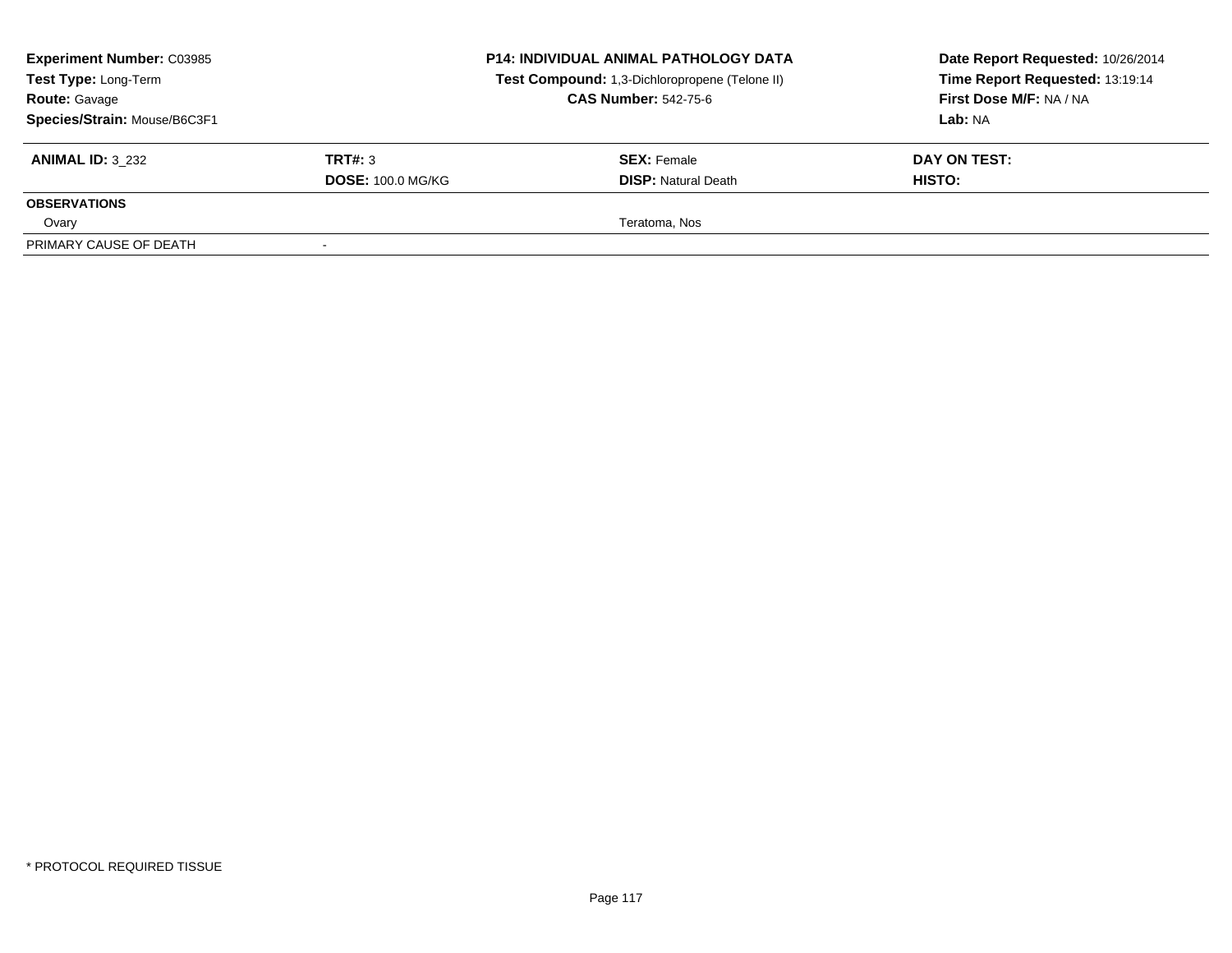**Experiment Number:** C03985

**Test Type:** Long-Term**Route:** Gavage

**Species/Strain:** Mouse/B6C3F1

## **P14: INDIVIDUAL ANIMAL PATHOLOGY DATA**

 **Test Compound:** 1,3-Dichloropropene (Telone II)**CAS Number:** 542-75-6

| <b>ANIMAL ID: 3 234</b> | TRT#: 3                  | <b>SEX: Female</b>                 | DAY ON TEST: |  |
|-------------------------|--------------------------|------------------------------------|--------------|--|
|                         | <b>DOSE: 100.0 MG/KG</b> | <b>DISP:</b> Scheduled Sacrifice   | HISTO:       |  |
| <b>OBSERVATIONS</b>     |                          |                                    |              |  |
| Bone marrow             |                          | Fibrosis, Myelo                    |              |  |
| Brain                   |                          | Mineralization                     |              |  |
| Kidney                  |                          | Inflammation, Chronic              |              |  |
|                         |                          | Nephrosis, Hydro                   |              |  |
| Liver                   |                          | <b>Focal Cellular Change</b>       |              |  |
| Lung                    |                          | Alveolar/Bronchiolar Adenoma       |              |  |
| Ovary                   | Follicle                 | Hematoma, Nos                      |              |  |
| Urinary bladder         |                          | <b>Transitional-Cell Carcinoma</b> |              |  |
| Uterus                  | Endometrium              | Hyperplasia, Cystic                |              |  |
| PRIMARY CAUSE OF DEATH  |                          |                                    |              |  |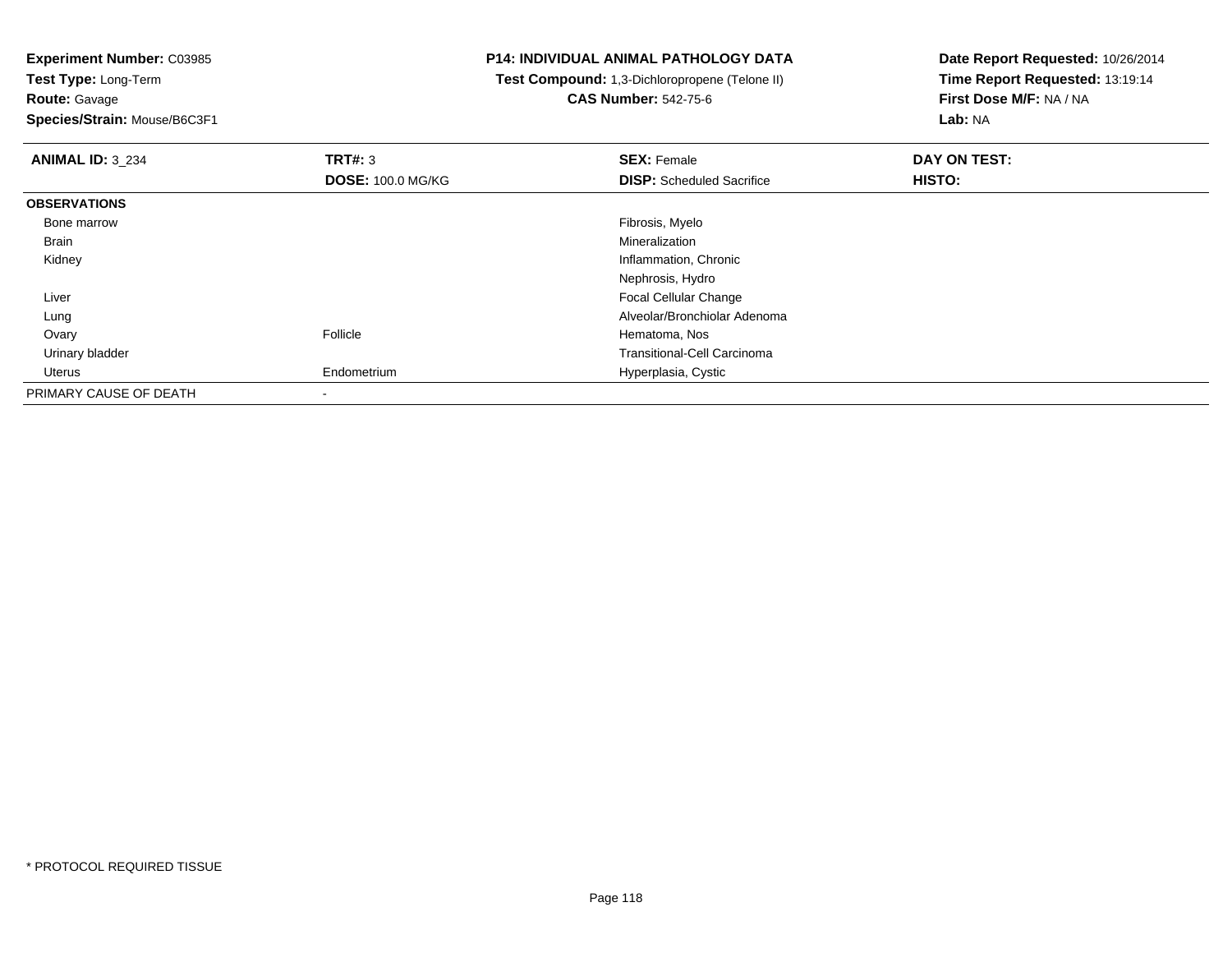| <b>Experiment Number: C03985</b><br>Test Type: Long-Term<br><b>Route: Gavage</b><br>Species/Strain: Mouse/B6C3F1 |                          | <b>P14: INDIVIDUAL ANIMAL PATHOLOGY DATA</b><br>Test Compound: 1,3-Dichloropropene (Telone II)<br><b>CAS Number: 542-75-6</b> | Date Report Requested: 10/26/2014<br>Time Report Requested: 13:19:14<br>First Dose M/F: NA / NA<br><b>Lab: NA</b> |
|------------------------------------------------------------------------------------------------------------------|--------------------------|-------------------------------------------------------------------------------------------------------------------------------|-------------------------------------------------------------------------------------------------------------------|
| <b>ANIMAL ID: 3 236</b>                                                                                          | TRT#: 3                  | <b>SEX: Female</b>                                                                                                            | DAY ON TEST:                                                                                                      |
|                                                                                                                  | <b>DOSE: 100.0 MG/KG</b> | <b>DISP:</b> Scheduled Sacrifice                                                                                              | HISTO:                                                                                                            |
| <b>OBSERVATIONS</b>                                                                                              |                          |                                                                                                                               |                                                                                                                   |
| Bone marrow                                                                                                      |                          | Fibrosis, Myelo                                                                                                               |                                                                                                                   |
| Brain                                                                                                            |                          | Mineralization                                                                                                                |                                                                                                                   |
| Salivary gland                                                                                                   |                          | Inflammation, Chronic                                                                                                         |                                                                                                                   |
| Stomach                                                                                                          |                          | Hyperplasia, Epithelial                                                                                                       |                                                                                                                   |
| Urinary bladder                                                                                                  |                          | Hyperplasia, Epithelial                                                                                                       |                                                                                                                   |
| Uterus                                                                                                           | Endometrium              | Hyperplasia, Cystic                                                                                                           |                                                                                                                   |
| PRIMARY CAUSE OF DEATH                                                                                           |                          |                                                                                                                               |                                                                                                                   |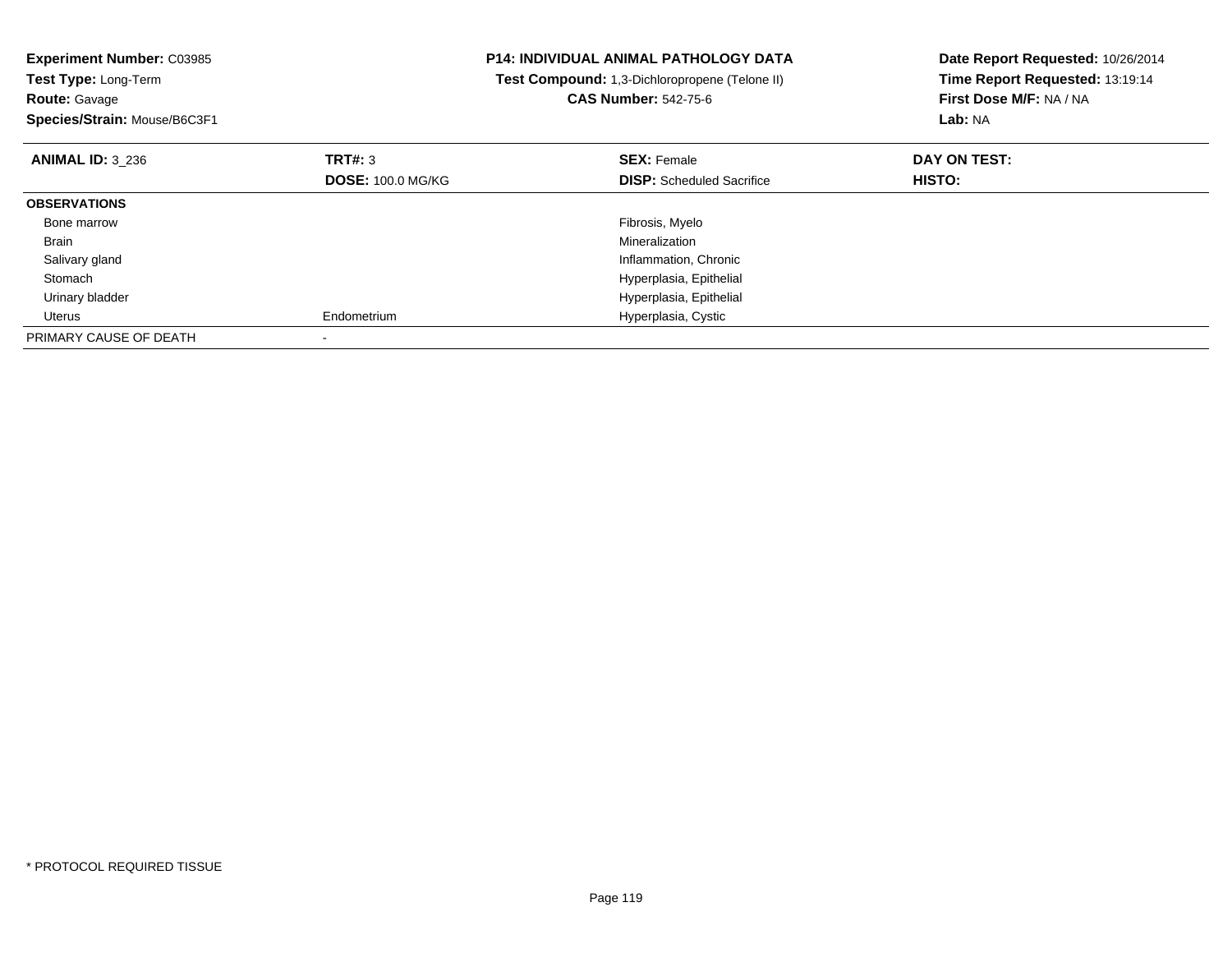| <b>Experiment Number: C03985</b><br><b>P14: INDIVIDUAL ANIMAL PATHOLOGY DATA</b><br><b>Test Type: Long-Term</b><br><b>Test Compound:</b> 1,3-Dichloropropene (Telone II)<br><b>CAS Number: 542-75-6</b><br><b>Route: Gavage</b><br>Species/Strain: Mouse/B6C3F1 |                                     |                                                        | Date Report Requested: 10/26/2014<br>Time Report Requested: 13:19:14<br>First Dose M/F: NA / NA<br>Lab: NA |
|-----------------------------------------------------------------------------------------------------------------------------------------------------------------------------------------------------------------------------------------------------------------|-------------------------------------|--------------------------------------------------------|------------------------------------------------------------------------------------------------------------|
| <b>ANIMAL ID: 3 238</b>                                                                                                                                                                                                                                         | TRT#: 3<br><b>DOSE: 100.0 MG/KG</b> | <b>SEX: Female</b><br><b>DISP:</b> Scheduled Sacrifice | DAY ON TEST:<br><b>HISTO:</b>                                                                              |
| <b>OBSERVATIONS</b>                                                                                                                                                                                                                                             |                                     |                                                        |                                                                                                            |
| Bone marrow                                                                                                                                                                                                                                                     |                                     | Fibrosis, Myelo                                        |                                                                                                            |
| Stomach                                                                                                                                                                                                                                                         |                                     | Hyperplasia, Epithelial                                |                                                                                                            |
| Urinary bladder                                                                                                                                                                                                                                                 |                                     | Hyperplasia, Epithelial                                |                                                                                                            |
| Uterus                                                                                                                                                                                                                                                          | Endometrium                         | Hyperplasia, Cystic                                    |                                                                                                            |
| PRIMARY CAUSE OF DEATH                                                                                                                                                                                                                                          |                                     |                                                        |                                                                                                            |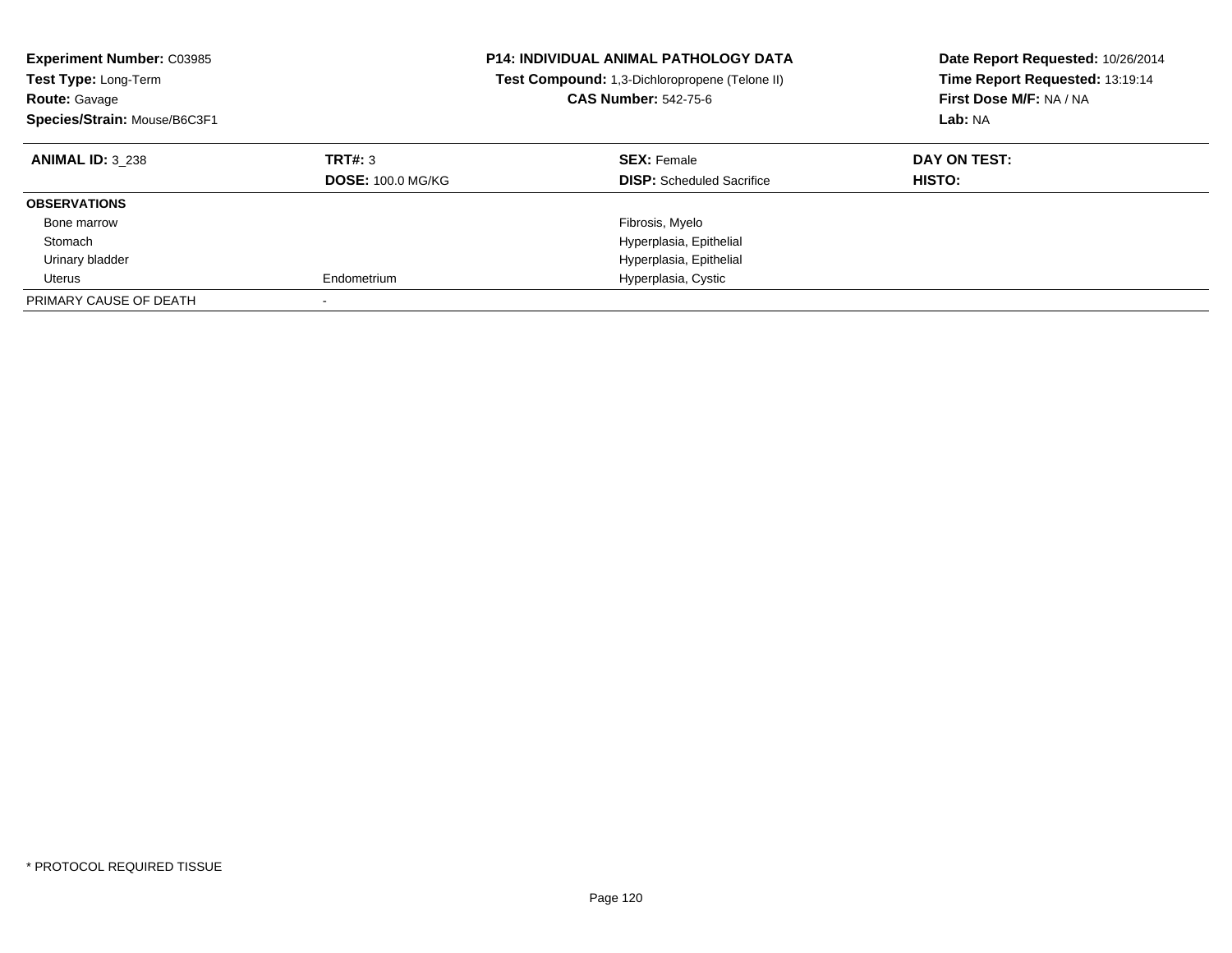| <b>Experiment Number: C03985</b><br>Test Type: Long-Term<br><b>Route: Gavage</b><br>Species/Strain: Mouse/B6C3F1 |                          | <b>P14: INDIVIDUAL ANIMAL PATHOLOGY DATA</b><br>Test Compound: 1,3-Dichloropropene (Telone II)<br><b>CAS Number: 542-75-6</b> | Date Report Requested: 10/26/2014<br>Time Report Requested: 13:19:14<br>First Dose M/F: NA / NA<br>Lab: NA |
|------------------------------------------------------------------------------------------------------------------|--------------------------|-------------------------------------------------------------------------------------------------------------------------------|------------------------------------------------------------------------------------------------------------|
| <b>ANIMAL ID: 3_240</b>                                                                                          | TRT#: 3                  | <b>SEX: Female</b>                                                                                                            | DAY ON TEST:                                                                                               |
|                                                                                                                  | <b>DOSE: 100.0 MG/KG</b> | <b>DISP:</b> Scheduled Sacrifice                                                                                              | HISTO:                                                                                                     |
| <b>OBSERVATIONS</b>                                                                                              |                          |                                                                                                                               |                                                                                                            |
| Bone marrow                                                                                                      |                          | Fibrosis, Myelo                                                                                                               |                                                                                                            |
| Liver                                                                                                            |                          | Inflammation, Chronic                                                                                                         |                                                                                                            |
| Salivary gland                                                                                                   |                          | Inflammation, Chronic                                                                                                         |                                                                                                            |
| Stomach                                                                                                          |                          | Hyperplasia, Epithelial                                                                                                       |                                                                                                            |
| Urinary bladder                                                                                                  |                          | Hyperplasia, Epithelial                                                                                                       |                                                                                                            |
| Uterus                                                                                                           | Endometrium              | Hyperplasia, Cystic                                                                                                           |                                                                                                            |
| PRIMARY CAUSE OF DEATH                                                                                           |                          |                                                                                                                               |                                                                                                            |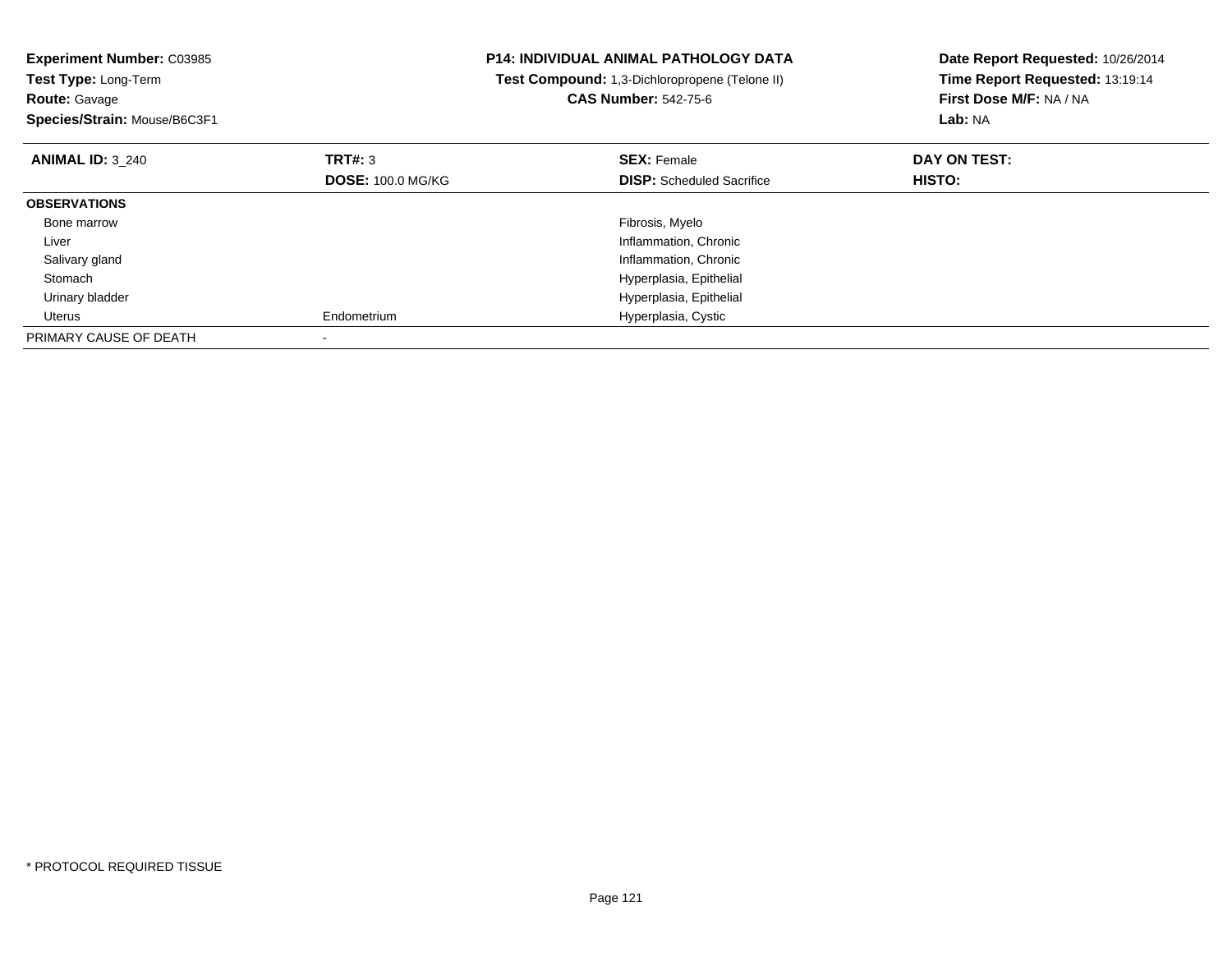| <b>Experiment Number: C03985</b><br>Test Type: Long-Term<br><b>Route: Gavage</b> |                          | P14: INDIVIDUAL ANIMAL PATHOLOGY DATA<br>Test Compound: 1,3-Dichloropropene (Telone II)<br><b>CAS Number: 542-75-6</b> | Date Report Requested: 10/26/2014<br>Time Report Requested: 13:19:14<br>First Dose M/F: NA / NA |
|----------------------------------------------------------------------------------|--------------------------|------------------------------------------------------------------------------------------------------------------------|-------------------------------------------------------------------------------------------------|
| Species/Strain: Mouse/B6C3F1                                                     |                          |                                                                                                                        | Lab: NA                                                                                         |
| <b>ANIMAL ID: 3 242</b>                                                          | <b>TRT#: 3</b>           | <b>SEX: Female</b>                                                                                                     | DAY ON TEST:                                                                                    |
|                                                                                  | <b>DOSE: 100.0 MG/KG</b> | <b>DISP:</b> Scheduled Sacrifice                                                                                       | HISTO:                                                                                          |
| <b>OBSERVATIONS</b>                                                              |                          |                                                                                                                        |                                                                                                 |
| Bone marrow                                                                      |                          | Fibrosis, Myelo                                                                                                        |                                                                                                 |
| Brain                                                                            |                          | Mineralization                                                                                                         |                                                                                                 |
| Kidney                                                                           |                          | Inflammation, Chronic                                                                                                  |                                                                                                 |
| Salivary gland                                                                   |                          | Inflammation, Chronic                                                                                                  |                                                                                                 |
| Urinary bladder                                                                  |                          | Inflammation, Suppurative                                                                                              |                                                                                                 |
|                                                                                  |                          | <b>Transitional-Cell Carcinoma</b>                                                                                     |                                                                                                 |
| PRIMARY CAUSE OF DEATH                                                           |                          |                                                                                                                        |                                                                                                 |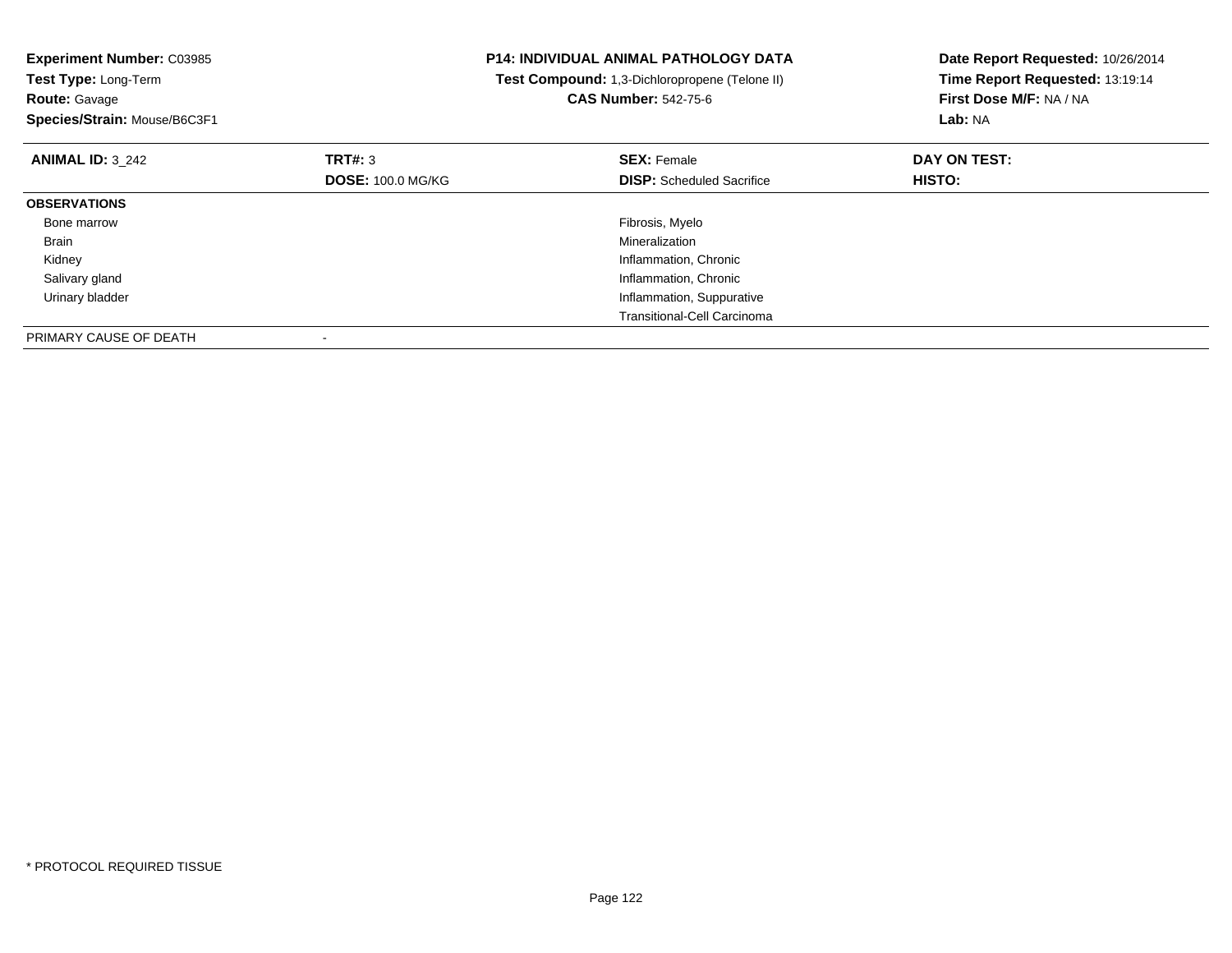| <b>Experiment Number: C03985</b><br>Test Type: Long-Term<br><b>Route: Gavage</b><br>Species/Strain: Mouse/B6C3F1 |                                     | <b>P14: INDIVIDUAL ANIMAL PATHOLOGY DATA</b><br>Test Compound: 1,3-Dichloropropene (Telone II)<br><b>CAS Number: 542-75-6</b> | Date Report Requested: 10/26/2014<br>Time Report Requested: 13:19:14<br>First Dose M/F: NA / NA<br>Lab: NA |
|------------------------------------------------------------------------------------------------------------------|-------------------------------------|-------------------------------------------------------------------------------------------------------------------------------|------------------------------------------------------------------------------------------------------------|
| <b>ANIMAL ID: 3 244</b>                                                                                          | TRT#: 3<br><b>DOSE: 100.0 MG/KG</b> | <b>SEX: Female</b><br><b>DISP:</b> Scheduled Sacrifice                                                                        | DAY ON TEST:<br><b>HISTO:</b>                                                                              |
| <b>OBSERVATIONS</b>                                                                                              |                                     |                                                                                                                               |                                                                                                            |
| Bone marrow                                                                                                      |                                     | Fibrosis, Myelo                                                                                                               |                                                                                                            |
| Brain                                                                                                            |                                     | Mineralization                                                                                                                |                                                                                                            |
| Kidney                                                                                                           |                                     | Inflammation, Chronic                                                                                                         |                                                                                                            |
| Salivary gland                                                                                                   |                                     | Inflammation, Chronic                                                                                                         |                                                                                                            |
| Urinary bladder                                                                                                  |                                     | Hyperplasia, Epithelial                                                                                                       |                                                                                                            |
| Uterus                                                                                                           | Endometrium                         | Hyperplasia, Nos                                                                                                              |                                                                                                            |
| PRIMARY CAUSE OF DEATH                                                                                           |                                     |                                                                                                                               |                                                                                                            |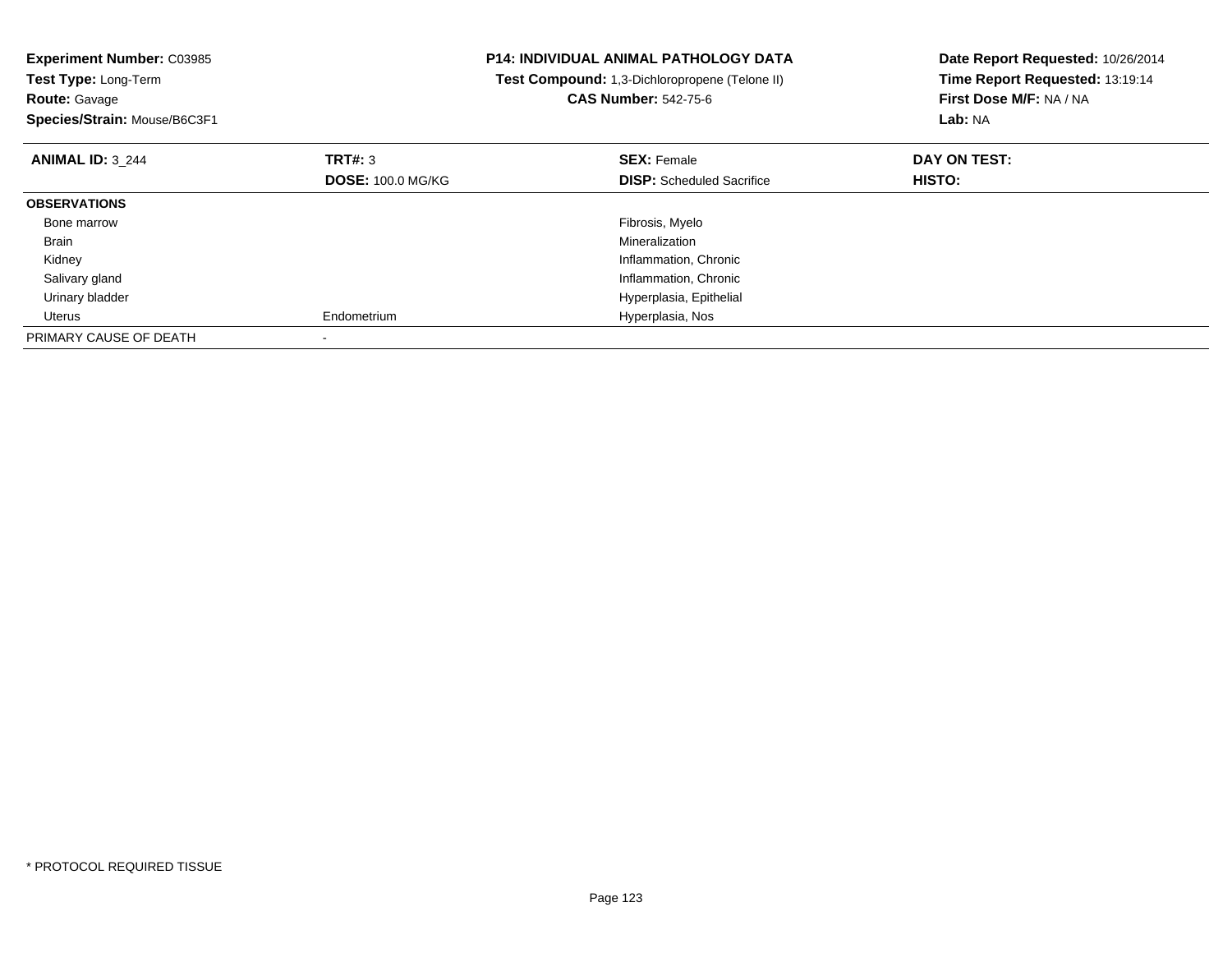| <b>Experiment Number: C03985</b><br>Test Type: Long-Term<br><b>Route: Gavage</b><br>Species/Strain: Mouse/B6C3F1 |                          | <b>P14: INDIVIDUAL ANIMAL PATHOLOGY DATA</b><br>Test Compound: 1,3-Dichloropropene (Telone II)<br><b>CAS Number: 542-75-6</b> | Date Report Requested: 10/26/2014<br>Time Report Requested: 13:19:14<br>First Dose M/F: NA / NA<br>Lab: NA |
|------------------------------------------------------------------------------------------------------------------|--------------------------|-------------------------------------------------------------------------------------------------------------------------------|------------------------------------------------------------------------------------------------------------|
| <b>ANIMAL ID: 3 246</b>                                                                                          | TRT#: 3                  | <b>SEX:</b> Female                                                                                                            | DAY ON TEST:                                                                                               |
|                                                                                                                  | <b>DOSE: 100.0 MG/KG</b> | <b>DISP:</b> Scheduled Sacrifice                                                                                              | HISTO:                                                                                                     |
| <b>OBSERVATIONS</b>                                                                                              |                          |                                                                                                                               |                                                                                                            |
| Bone marrow                                                                                                      |                          | Fibrosis, Myelo                                                                                                               |                                                                                                            |
| Salivary gland                                                                                                   |                          | Inflammation, Chronic                                                                                                         |                                                                                                            |
| Urinary bladder                                                                                                  |                          | Hyperplasia, Epithelial                                                                                                       |                                                                                                            |
| PRIMARY CAUSE OF DEATH                                                                                           |                          |                                                                                                                               |                                                                                                            |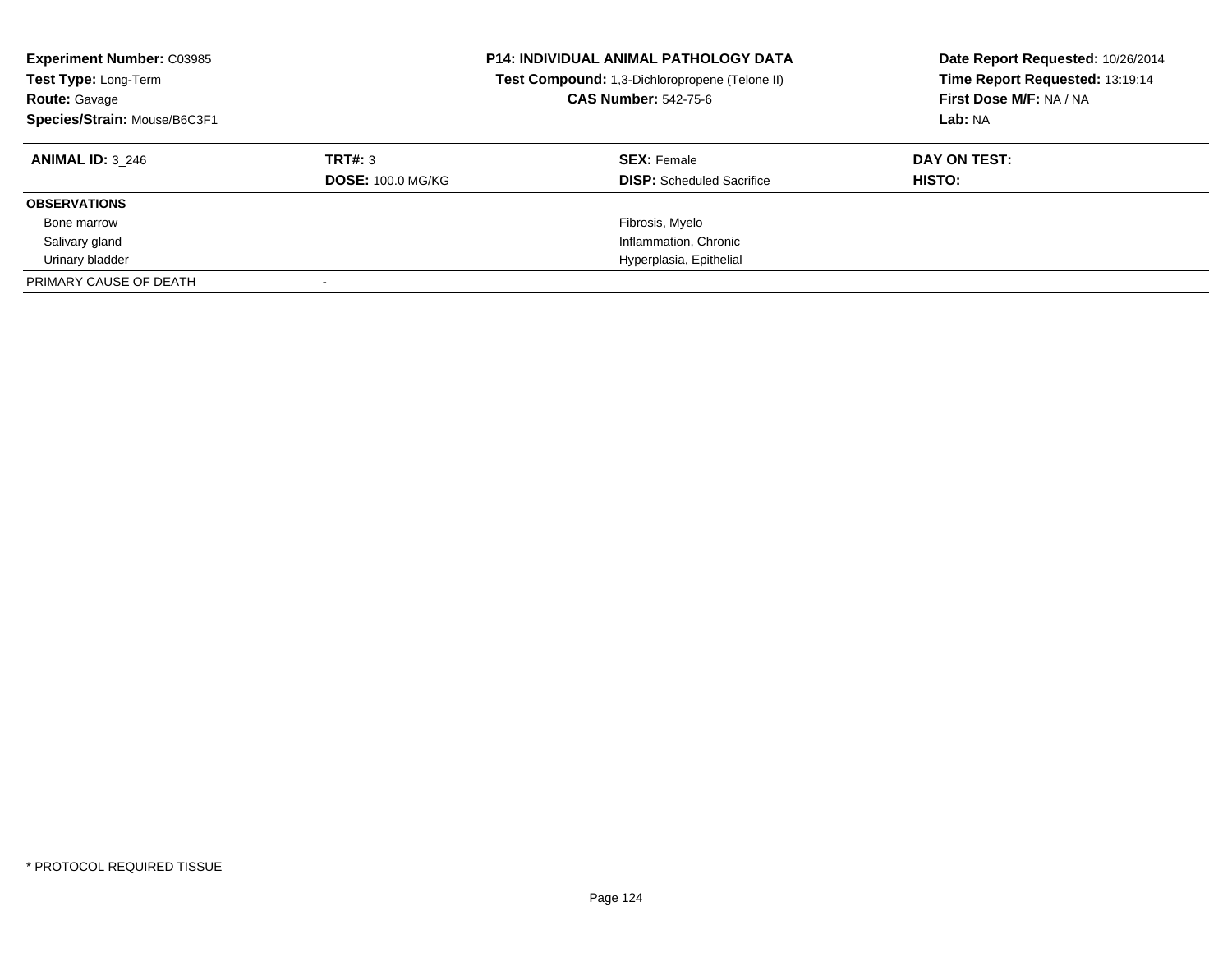| <b>Experiment Number: C03985</b><br>Test Type: Long-Term<br><b>Route: Gavage</b><br>Species/Strain: Mouse/B6C3F1 |                          | <b>P14: INDIVIDUAL ANIMAL PATHOLOGY DATA</b><br>Test Compound: 1,3-Dichloropropene (Telone II)<br><b>CAS Number: 542-75-6</b> | Date Report Requested: 10/26/2014<br>Time Report Requested: 13:19:14<br>First Dose M/F: NA / NA<br>Lab: NA |
|------------------------------------------------------------------------------------------------------------------|--------------------------|-------------------------------------------------------------------------------------------------------------------------------|------------------------------------------------------------------------------------------------------------|
| <b>ANIMAL ID: 3 248</b>                                                                                          | TRT#: 3                  | <b>SEX: Female</b>                                                                                                            | DAY ON TEST:                                                                                               |
|                                                                                                                  | <b>DOSE: 100.0 MG/KG</b> | <b>DISP:</b> Natural Death                                                                                                    | <b>HISTO:</b>                                                                                              |
| <b>OBSERVATIONS</b>                                                                                              |                          |                                                                                                                               |                                                                                                            |
| Kidney                                                                                                           |                          | Infarct, Healed                                                                                                               |                                                                                                            |
| Liver                                                                                                            |                          | Sarcoma, Nos, Metastatic                                                                                                      |                                                                                                            |
| Salivary gland                                                                                                   |                          | Inflammation, Chronic                                                                                                         |                                                                                                            |
| Urinary bladder                                                                                                  |                          | Hyperplasia, Epithelial                                                                                                       |                                                                                                            |
| Uterus                                                                                                           |                          | Sarcoma, Nos                                                                                                                  |                                                                                                            |
| PRIMARY CAUSE OF DEATH                                                                                           |                          |                                                                                                                               |                                                                                                            |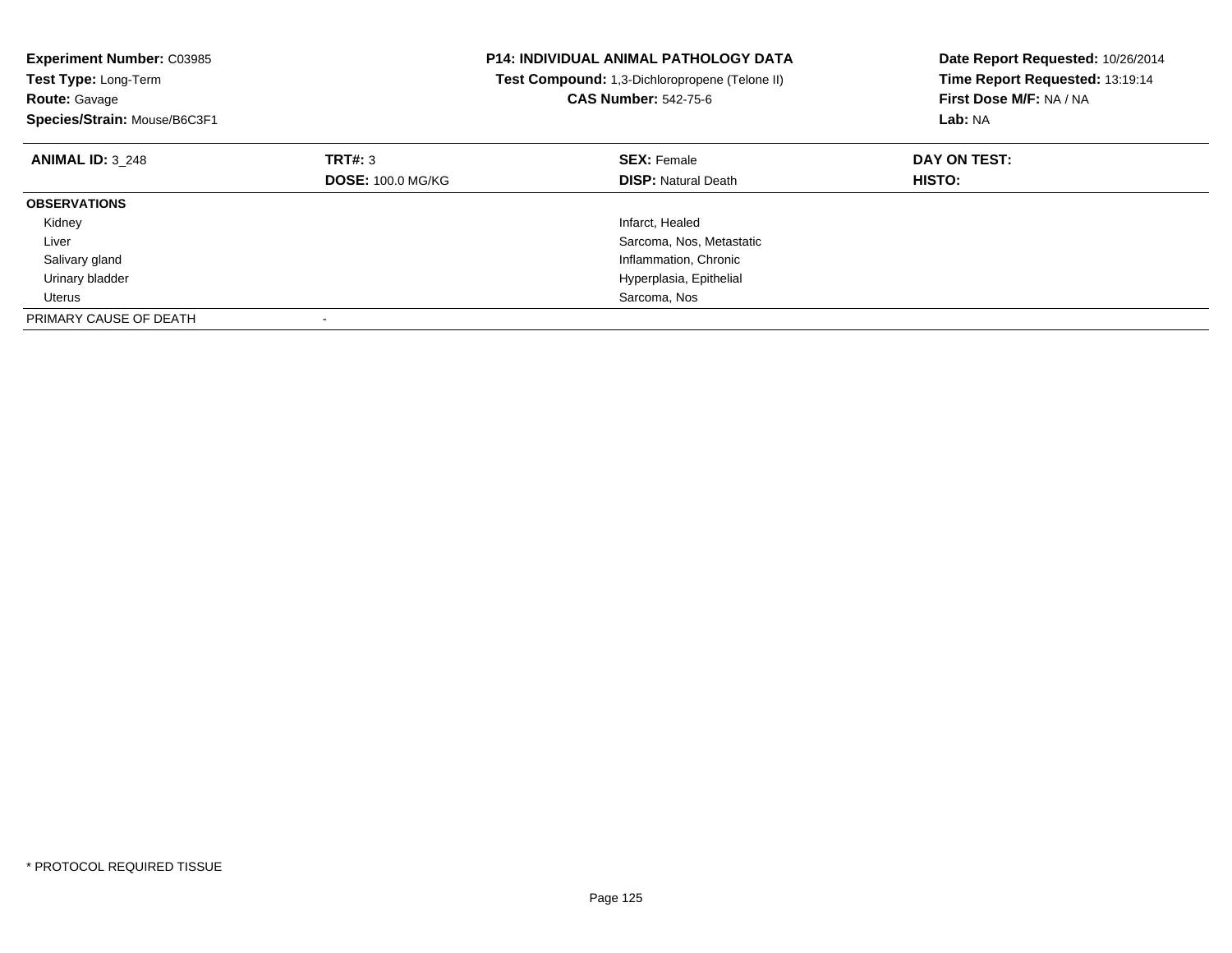| <b>Experiment Number: C03985</b><br>Test Type: Long-Term<br><b>Route: Gavage</b><br>Species/Strain: Mouse/B6C3F1 |                          | <b>P14: INDIVIDUAL ANIMAL PATHOLOGY DATA</b><br>Test Compound: 1,3-Dichloropropene (Telone II)<br><b>CAS Number: 542-75-6</b> | Date Report Requested: 10/26/2014<br>Time Report Requested: 13:19:14<br>First Dose M/F: NA / NA<br>Lab: NA |
|------------------------------------------------------------------------------------------------------------------|--------------------------|-------------------------------------------------------------------------------------------------------------------------------|------------------------------------------------------------------------------------------------------------|
| <b>ANIMAL ID: 3 250</b>                                                                                          | <b>TRT#: 3</b>           | <b>SEX: Female</b>                                                                                                            | DAY ON TEST:                                                                                               |
|                                                                                                                  | <b>DOSE: 100.0 MG/KG</b> | <b>DISP:</b> Scheduled Sacrifice                                                                                              | HISTO:                                                                                                     |
| <b>OBSERVATIONS</b>                                                                                              |                          |                                                                                                                               |                                                                                                            |
| Bone marrow                                                                                                      |                          | Fibrosis, Myelo                                                                                                               |                                                                                                            |
| Lung                                                                                                             |                          | Alveolar/Bronchiolar Adenoma                                                                                                  |                                                                                                            |
| Ovary                                                                                                            |                          | Cyst, Follicular Nos                                                                                                          |                                                                                                            |
| Salivary gland                                                                                                   |                          | Inflammation, Chronic                                                                                                         |                                                                                                            |
| Stomach                                                                                                          |                          | Hyperplasia, Epithelial                                                                                                       |                                                                                                            |
| Urinary bladder                                                                                                  |                          | <b>Transitional-Cell Carcinoma</b>                                                                                            |                                                                                                            |
| Uterus                                                                                                           | Endometrium              | Hyperplasia, Cystic                                                                                                           |                                                                                                            |
| PRIMARY CAUSE OF DEATH                                                                                           |                          |                                                                                                                               |                                                                                                            |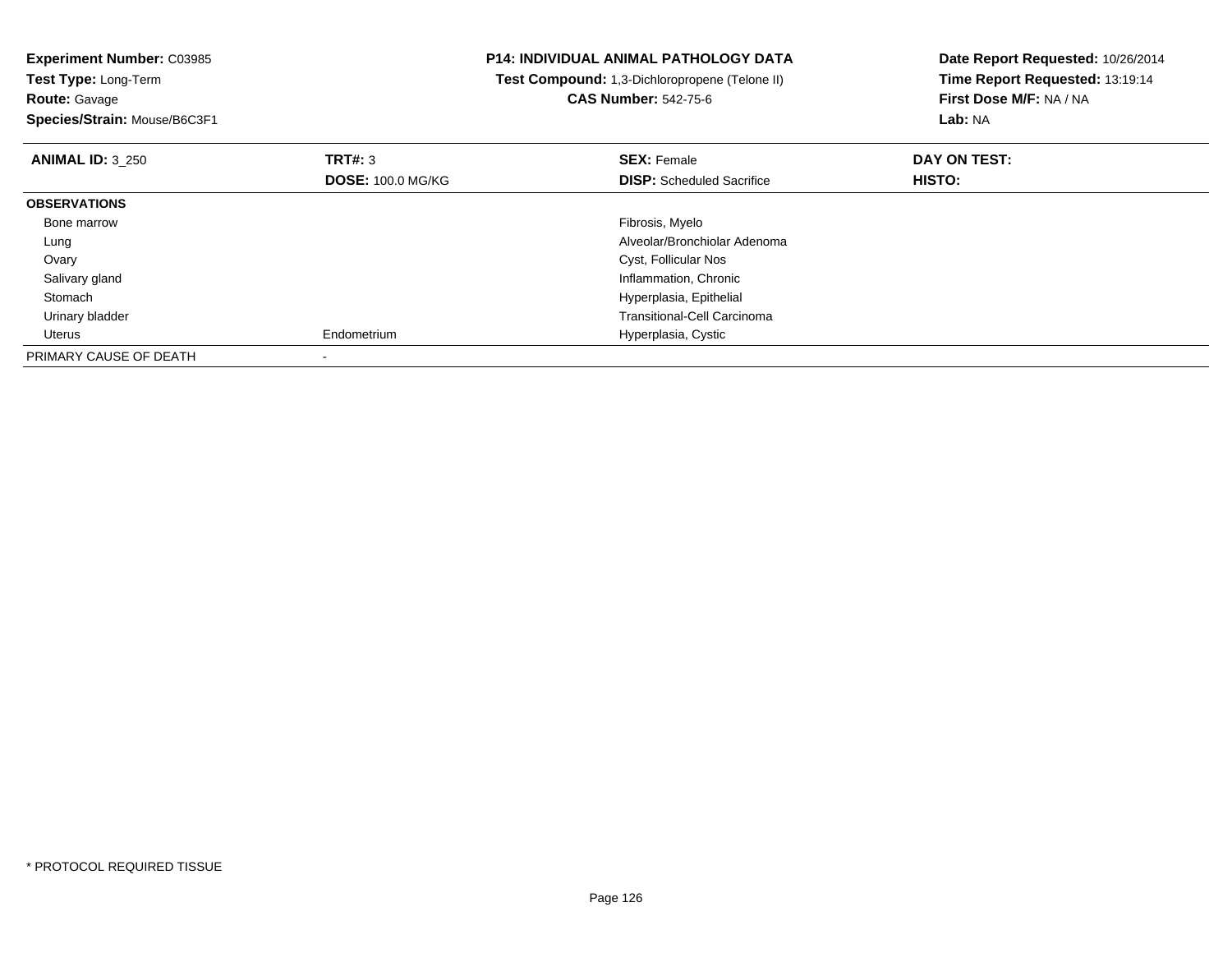| <b>Experiment Number: C03985</b><br>Test Type: Long-Term<br><b>Route: Gavage</b><br>Species/Strain: Mouse/B6C3F1 |                          | <b>P14: INDIVIDUAL ANIMAL PATHOLOGY DATA</b><br>Test Compound: 1,3-Dichloropropene (Telone II)<br><b>CAS Number: 542-75-6</b> | Date Report Requested: 10/26/2014<br>Time Report Requested: 13:19:14<br>First Dose M/F: NA / NA<br>Lab: NA |
|------------------------------------------------------------------------------------------------------------------|--------------------------|-------------------------------------------------------------------------------------------------------------------------------|------------------------------------------------------------------------------------------------------------|
| <b>ANIMAL ID: 3 252</b>                                                                                          | <b>TRT#: 3</b>           | <b>SEX: Female</b>                                                                                                            | DAY ON TEST:                                                                                               |
|                                                                                                                  | <b>DOSE: 100.0 MG/KG</b> | <b>DISP:</b> Natural Death                                                                                                    | <b>HISTO:</b>                                                                                              |
| <b>OBSERVATIONS</b>                                                                                              |                          |                                                                                                                               |                                                                                                            |
| Bone marrow                                                                                                      |                          | Fibrosis, Myelo                                                                                                               |                                                                                                            |
| Kidney                                                                                                           | Pelvis                   | Inflammation, Necrotizing                                                                                                     |                                                                                                            |
| Liver                                                                                                            |                          | <b>Focal Cellular Change</b>                                                                                                  |                                                                                                            |
| Lung                                                                                                             |                          | Alveolar/Bronchiolar Adenoma                                                                                                  |                                                                                                            |
| Urinary bladder                                                                                                  |                          | Hyperplasia, Epithelial                                                                                                       |                                                                                                            |
| Uterus                                                                                                           | Endometrium              | Hyperplasia, Cystic                                                                                                           |                                                                                                            |
| PRIMARY CAUSE OF DEATH                                                                                           |                          |                                                                                                                               |                                                                                                            |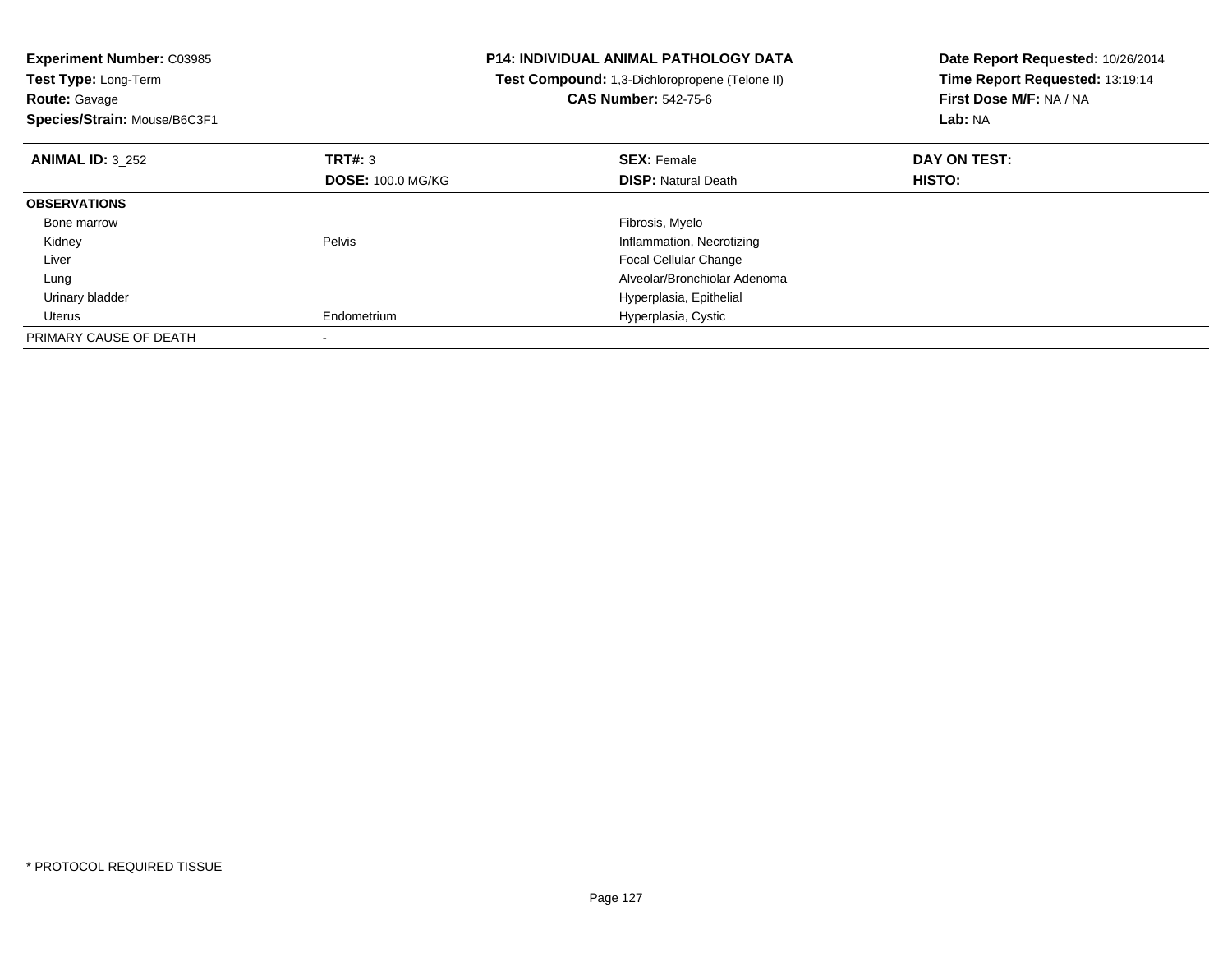**Experiment Number:** C03985**Test Type:** Long-Term**Route:** Gavage **Species/Strain:** Mouse/B6C3F1**P14: INDIVIDUAL ANIMAL PATHOLOGY DATA Test Compound:** 1,3-Dichloropropene (Telone II)**CAS Number:** 542-75-6**Date Report Requested:** 10/26/2014**Time Report Requested:** 13:19:14**First Dose M/F:** NA / NA**Lab:** NA**ANIMAL ID:** 3\_254**TRT#:** 3 **SEX:** Female **DAY ON TEST: DOSE:** 100.0 MG/KG**DISP:** Scheduled Sacrifice **HISTO: OBSERVATIONS** Bone marroww which is a state of the state of the state of the state of the state of the Fibrosis, Myelo state of the state of the state of the state of the state of the state of the state of the state of the state of the state of th Kidneyy which is a state of the control of the control of the control of the control of the control of the control of the control of the control of the control of the control of the control of the control of the control of the c Inflammation, Chronic**Inflammation, Chronic Chronic Chronic Chronic Chronic Chronic Chronic Chronic Chronic Chronic Chronic Chronic Chronic Chronic Chronic Chronic Chronic Chronic Chronic Chronic Chronic Chronic Chronic Chronic Chronic Chronic**  Liver Alveolar/Bronchiolar Adenoma Lung Salivary gland Inflammation, Chronic Urinary bladder Transitional-Cell CarcinomaPRIMARY CAUSE OF DEATH-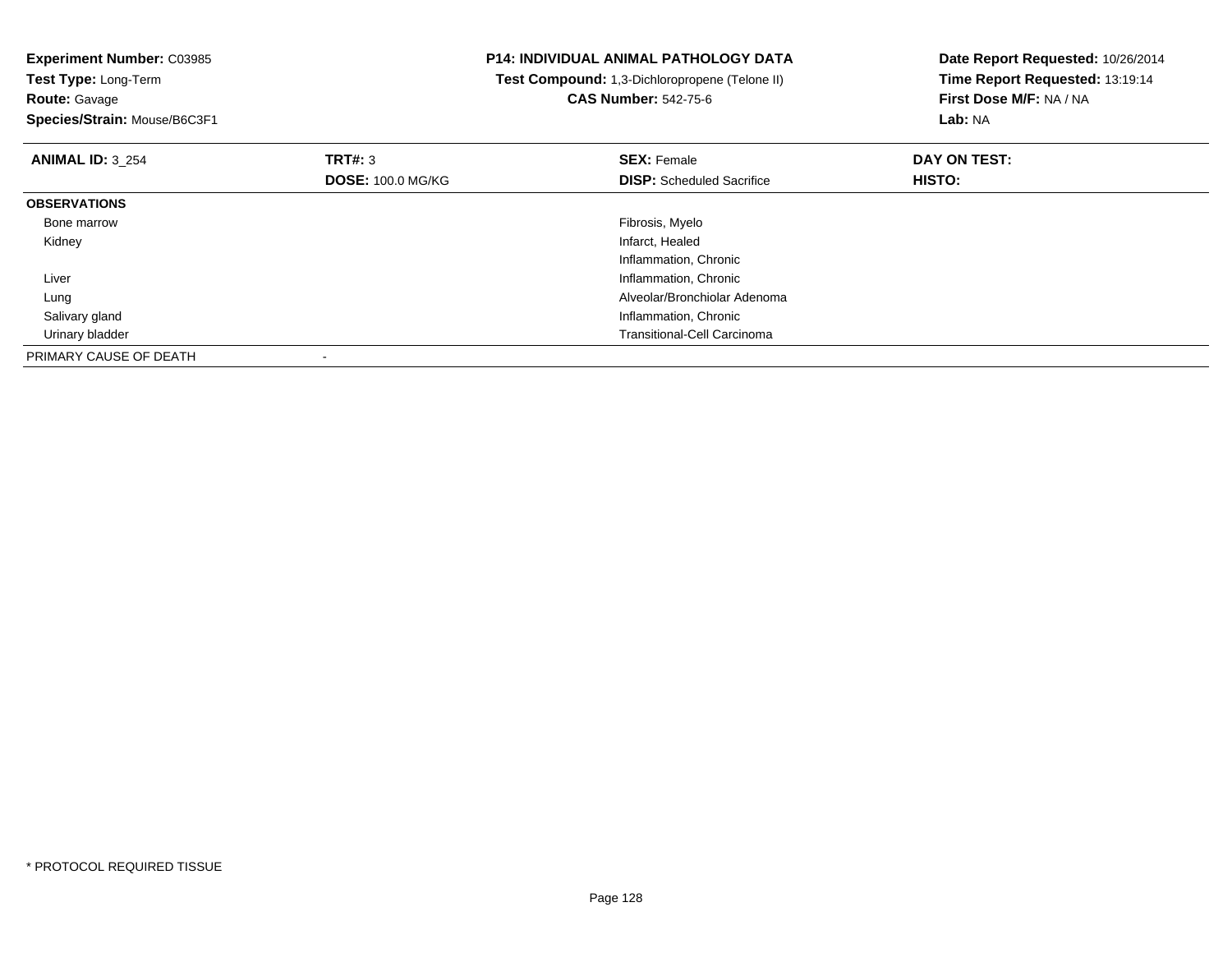**Route:** Gavage

**Species/Strain:** Mouse/B6C3F1

## **P14: INDIVIDUAL ANIMAL PATHOLOGY DATA**

 **Test Compound:** 1,3-Dichloropropene (Telone II)**CAS Number:** 542-75-6

| <b>ANIMAL ID: 3 256</b> | TRT#: 3                  | <b>SEX: Female</b>                 | DAY ON TEST:  |  |
|-------------------------|--------------------------|------------------------------------|---------------|--|
|                         | <b>DOSE: 100.0 MG/KG</b> | <b>DISP:</b> Scheduled Sacrifice   | <b>HISTO:</b> |  |
| <b>OBSERVATIONS</b>     |                          |                                    |               |  |
| Bone marrow             |                          | Fibrosis, Myelo                    |               |  |
| Brain                   |                          | Mineralization                     |               |  |
| Liver                   |                          | Inflammation, Chronic              |               |  |
| Ovary                   |                          | Cyst, Follicular Nos               |               |  |
| Salivary gland          |                          | Inflammation, Chronic              |               |  |
| Spleen                  |                          | Hyperplasia, Lymphoid              |               |  |
| Urinary bladder         |                          | <b>Transitional-Cell Carcinoma</b> |               |  |
| Uterus                  | Endometrium              | Hyperplasia, Cystic                |               |  |
| PRIMARY CAUSE OF DEATH  |                          |                                    |               |  |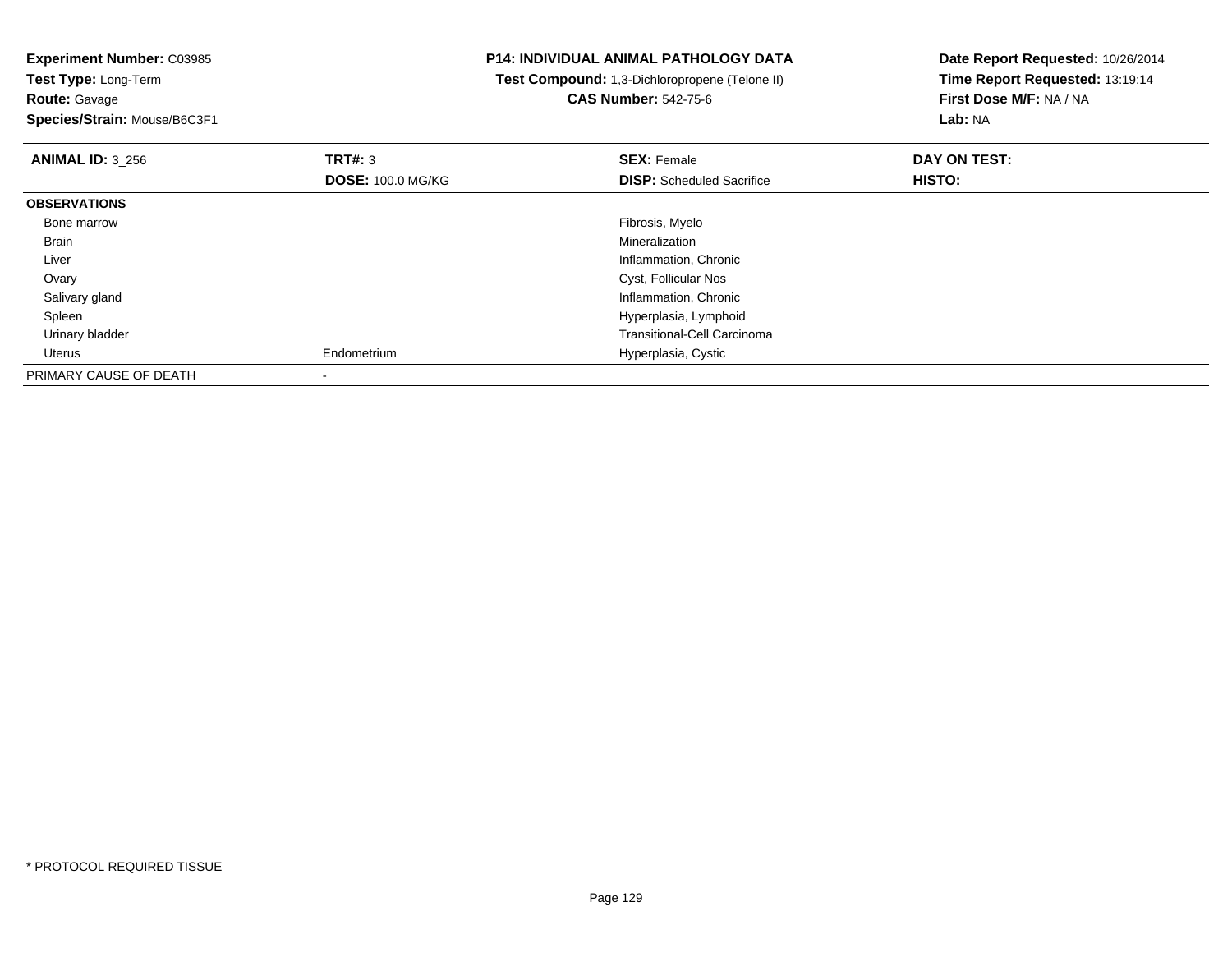**Route:** Gavage

**Species/Strain:** Mouse/B6C3F1

## **P14: INDIVIDUAL ANIMAL PATHOLOGY DATA**

 **Test Compound:** 1,3-Dichloropropene (Telone II)**CAS Number:** 542-75-6

| <b>ANIMAL ID: 3 258</b> | TRT#: 3                  | <b>SEX: Female</b>               | DAY ON TEST: |
|-------------------------|--------------------------|----------------------------------|--------------|
|                         | <b>DOSE: 100.0 MG/KG</b> | <b>DISP:</b> Scheduled Sacrifice | HISTO:       |
| <b>OBSERVATIONS</b>     |                          |                                  |              |
| Bone marrow             |                          | Fibrosis, Myelo                  |              |
| Brain                   |                          | Mineralization                   |              |
| Kidney                  |                          | Inflammation, Chronic            |              |
| Lung                    |                          | Pneumonia, Interstitial Chronic  |              |
| Ovary                   |                          | Cyst, Follicular Nos             |              |
| Salivary gland          |                          | Inflammation, Chronic            |              |
| Spleen                  |                          | Hemangiosarcoma                  |              |
| Stomach                 |                          | Hyperplasia, Epithelial          |              |
| Urinary bladder         |                          | Hyperplasia, Epithelial          |              |
| Uterus                  | Endometrium              | Hyperplasia, Cystic              |              |
| PRIMARY CAUSE OF DEATH  |                          |                                  |              |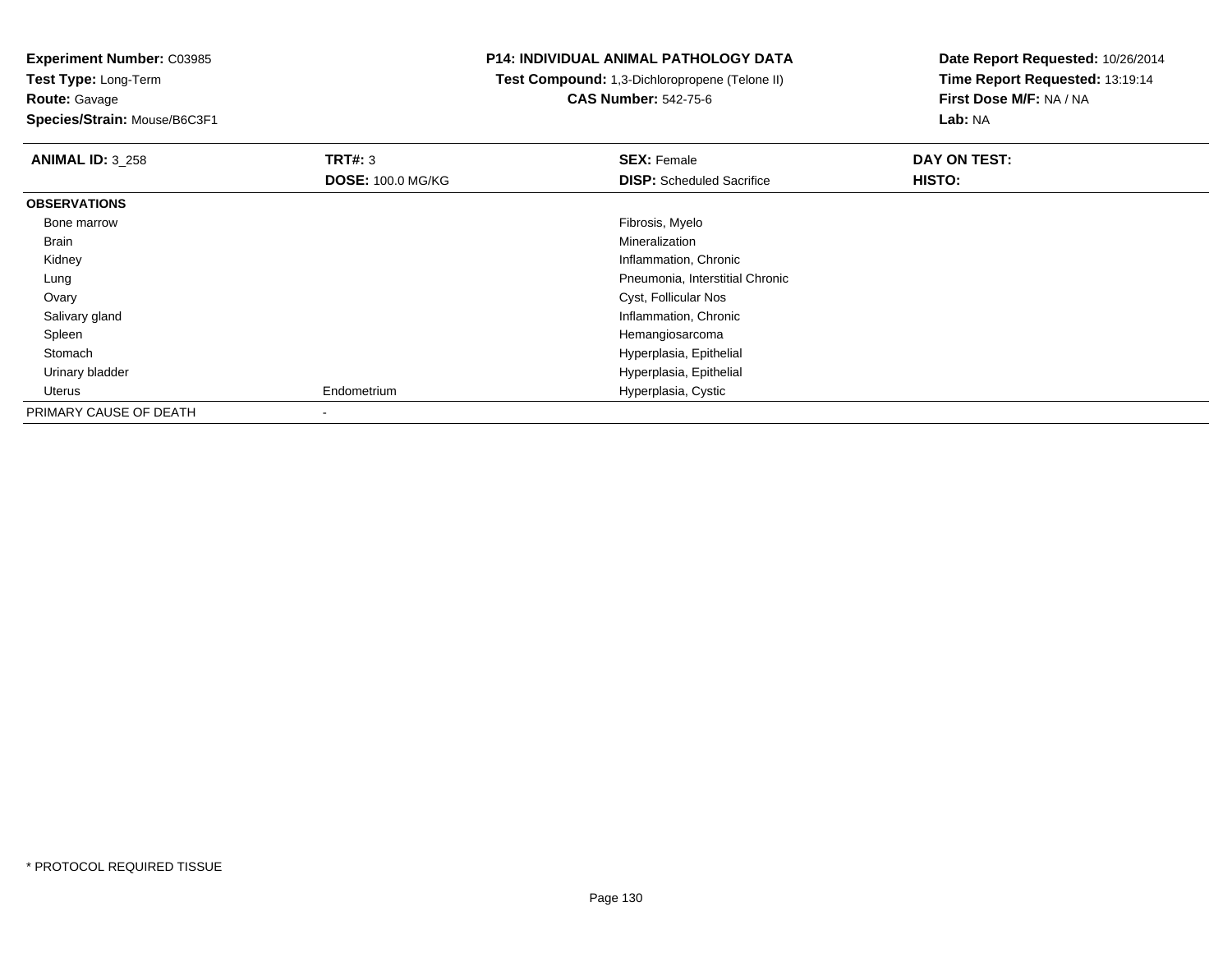| <b>Experiment Number: C03985</b><br><b>Test Type: Long-Term</b><br><b>Route: Gavage</b><br>Species/Strain: Mouse/B6C3F1 |                          | <b>P14: INDIVIDUAL ANIMAL PATHOLOGY DATA</b><br>Test Compound: 1,3-Dichloropropene (Telone II)<br><b>CAS Number: 542-75-6</b> | Date Report Requested: 10/26/2014<br>Time Report Requested: 13:19:14<br>First Dose M/F: NA / NA<br>Lab: NA |
|-------------------------------------------------------------------------------------------------------------------------|--------------------------|-------------------------------------------------------------------------------------------------------------------------------|------------------------------------------------------------------------------------------------------------|
| <b>ANIMAL ID: 3 260</b>                                                                                                 | TRT#: 3                  | <b>SEX: Female</b>                                                                                                            | DAY ON TEST:                                                                                               |
|                                                                                                                         | <b>DOSE: 100.0 MG/KG</b> | <b>DISP:</b> Scheduled Sacrifice                                                                                              | <b>HISTO:</b>                                                                                              |
| <b>OBSERVATIONS</b>                                                                                                     |                          |                                                                                                                               |                                                                                                            |
| Bone marrow                                                                                                             |                          | Fibrosis, Myelo                                                                                                               |                                                                                                            |
| Brain                                                                                                                   |                          | Mineralization                                                                                                                |                                                                                                            |
| Ovary                                                                                                                   |                          | Cyst, Follicular Nos                                                                                                          |                                                                                                            |
| Salivary gland                                                                                                          |                          | Inflammation, Chronic                                                                                                         |                                                                                                            |
| Uterus                                                                                                                  | Endometrium              | Hyperplasia, Cystic                                                                                                           |                                                                                                            |
| PRIMARY CAUSE OF DEATH                                                                                                  |                          |                                                                                                                               |                                                                                                            |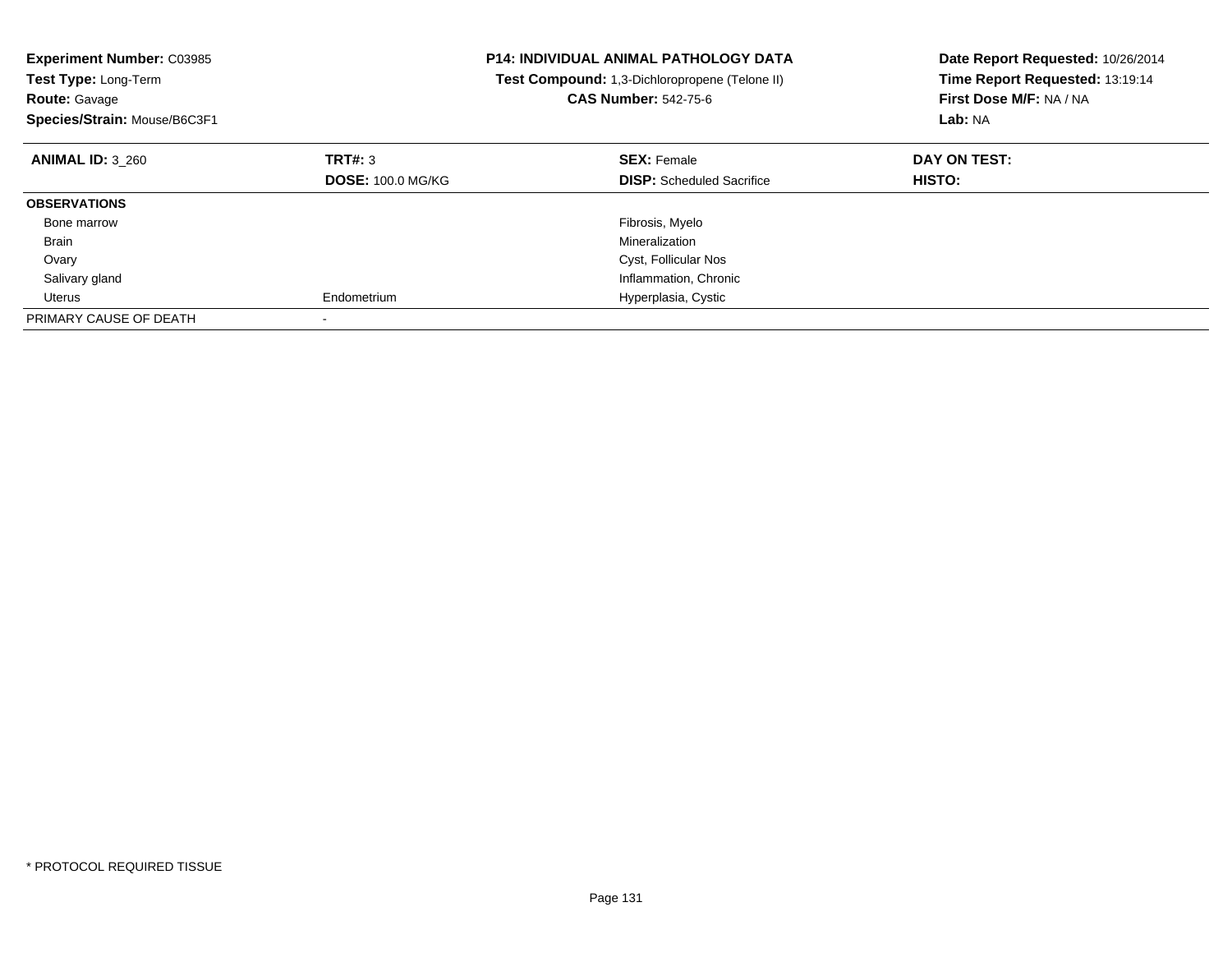| <b>Experiment Number: C03985</b><br>Test Type: Long-Term<br><b>Route: Gavage</b><br>Species/Strain: Mouse/B6C3F1 |                                     | <b>P14: INDIVIDUAL ANIMAL PATHOLOGY DATA</b><br>Test Compound: 1,3-Dichloropropene (Telone II)<br><b>CAS Number: 542-75-6</b> | Date Report Requested: 10/26/2014<br>Time Report Requested: 13:19:14<br>First Dose M/F: NA / NA<br>Lab: NA |
|------------------------------------------------------------------------------------------------------------------|-------------------------------------|-------------------------------------------------------------------------------------------------------------------------------|------------------------------------------------------------------------------------------------------------|
| <b>ANIMAL ID: 3 262</b>                                                                                          | TRT#: 3<br><b>DOSE: 100.0 MG/KG</b> | <b>SEX:</b> Female<br><b>DISP:</b> Natural Death                                                                              | DAY ON TEST:<br>HISTO:                                                                                     |
| <b>OBSERVATIONS</b>                                                                                              |                                     |                                                                                                                               |                                                                                                            |
| Heart                                                                                                            |                                     | Abscess, Nos                                                                                                                  |                                                                                                            |
| Unspecified                                                                                                      | Mediastinum Nos                     | Abscess, Nos                                                                                                                  |                                                                                                            |
| PRIMARY CAUSE OF DEATH                                                                                           |                                     |                                                                                                                               |                                                                                                            |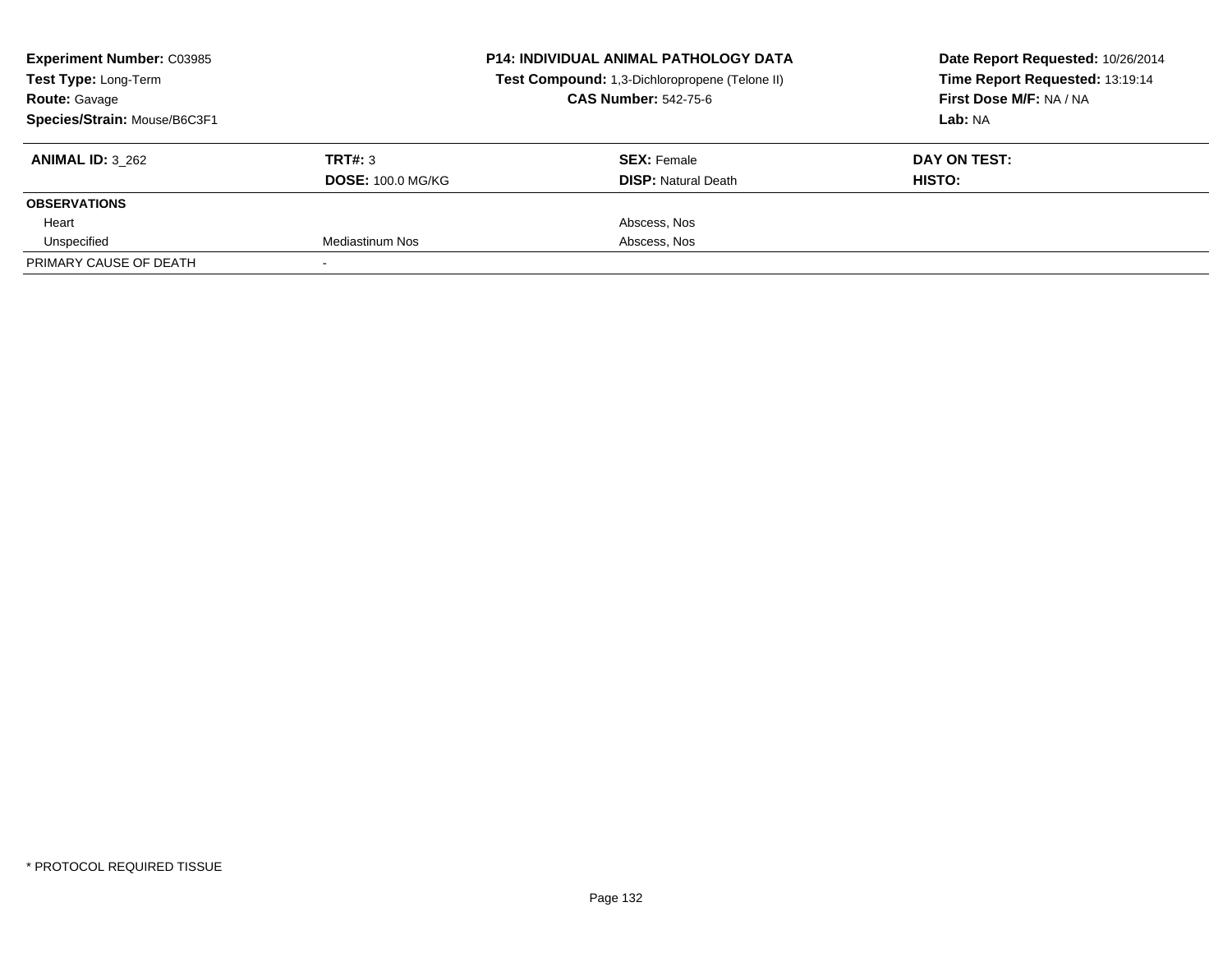| <b>Experiment Number: C03985</b><br><b>Test Type: Long-Term</b><br><b>Route: Gavage</b><br>Species/Strain: Mouse/B6C3F1 | <b>P14: INDIVIDUAL ANIMAL PATHOLOGY DATA</b><br>Test Compound: 1,3-Dichloropropene (Telone II)<br><b>CAS Number: 542-75-6</b> |                                                  | Date Report Requested: 10/26/2014<br>Time Report Requested: 13:19:14<br>First Dose M/F: NA / NA<br>Lab: NA |
|-------------------------------------------------------------------------------------------------------------------------|-------------------------------------------------------------------------------------------------------------------------------|--------------------------------------------------|------------------------------------------------------------------------------------------------------------|
| <b>ANIMAL ID: 3 264</b>                                                                                                 | TRT#: 3<br><b>DOSE: 100.0 MG/KG</b>                                                                                           | <b>SEX: Female</b><br><b>DISP:</b> Natural Death | DAY ON TEST:<br>HISTO:                                                                                     |
| <b>OBSERVATIONS</b>                                                                                                     |                                                                                                                               |                                                  |                                                                                                            |
| Bone marrow                                                                                                             |                                                                                                                               | Fibrosis, Myelo                                  |                                                                                                            |
| <b>Brain</b>                                                                                                            |                                                                                                                               | Hemorrhage                                       |                                                                                                            |
|                                                                                                                         |                                                                                                                               | Mineralization                                   |                                                                                                            |
| Unspecified                                                                                                             | Multiple Organs Nos                                                                                                           | Lymphoma, Nos-Malignant                          |                                                                                                            |
| PRIMARY CAUSE OF DEATH                                                                                                  |                                                                                                                               |                                                  |                                                                                                            |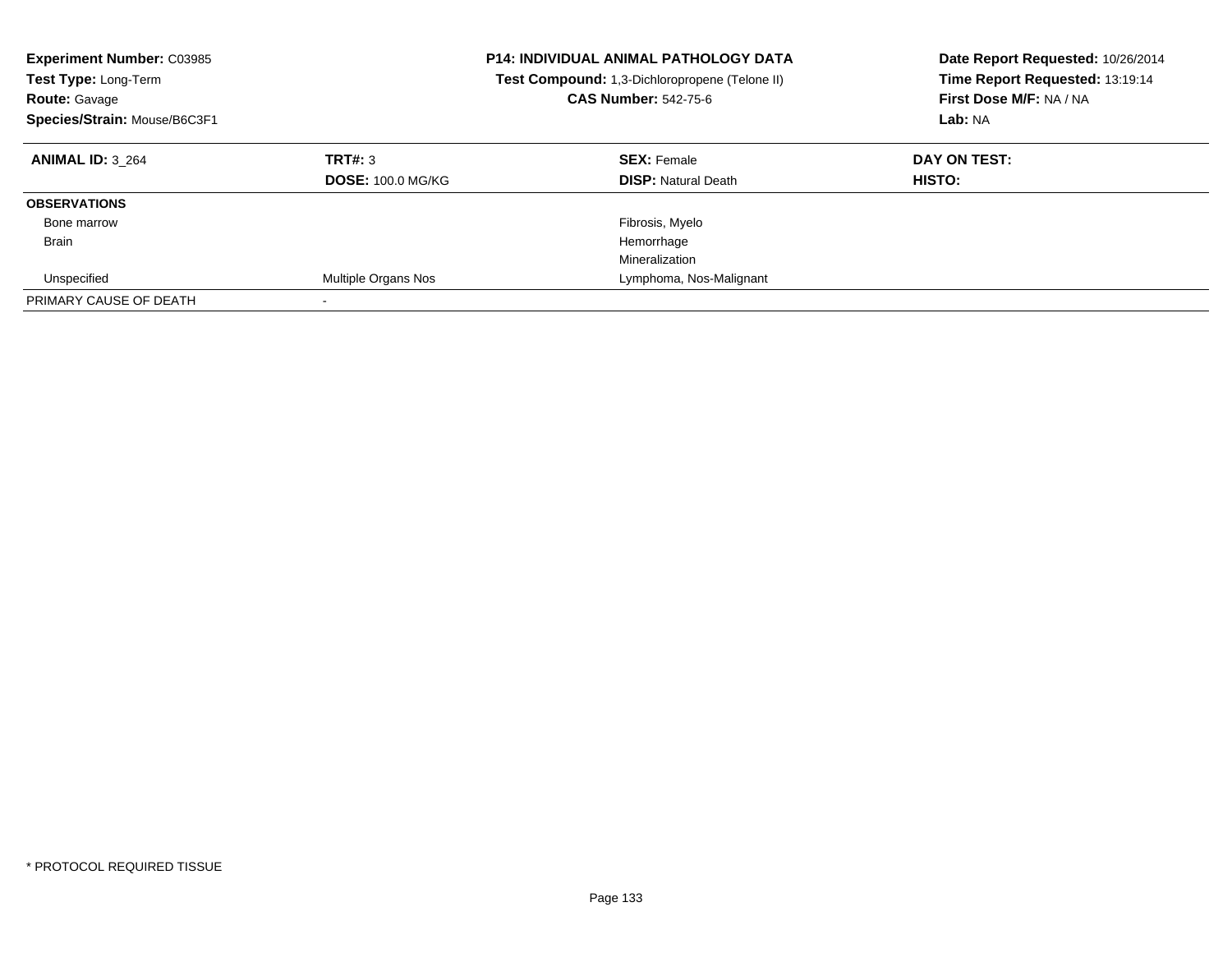**Experiment Number:** C03985**Test Type:** Long-Term**Route:** Gavage

**Species/Strain:** Mouse/B6C3F1

## **P14: INDIVIDUAL ANIMAL PATHOLOGY DATA**

 **Test Compound:** 1,3-Dichloropropene (Telone II)**CAS Number:** 542-75-6

| <b>ANIMAL ID: 3 266</b> | TRT#: 3<br><b>DOSE: 100.0 MG/KG</b> | <b>SEX: Female</b><br><b>DISP:</b> Scheduled Sacrifice | DAY ON TEST:<br><b>HISTO:</b> |  |
|-------------------------|-------------------------------------|--------------------------------------------------------|-------------------------------|--|
| <b>OBSERVATIONS</b>     |                                     |                                                        |                               |  |
| Bone marrow             |                                     | Fibrosis, Myelo                                        |                               |  |
| Ovary                   | Follicle                            | Hematoma, Nos                                          |                               |  |
| Stomach                 |                                     | Hyperplasia, Epithelial                                |                               |  |
| Unspecified             | Multiple Organs Nos                 | Lymphoma, Nos-Malignant                                |                               |  |
| Urinary bladder         |                                     | <b>Transitional-Cell Carcinoma</b>                     |                               |  |
| Uterus                  |                                     | Hydrometra                                             |                               |  |
|                         | Endometrium                         | Hyperplasia, Nos                                       |                               |  |
| PRIMARY CAUSE OF DEATH  |                                     |                                                        |                               |  |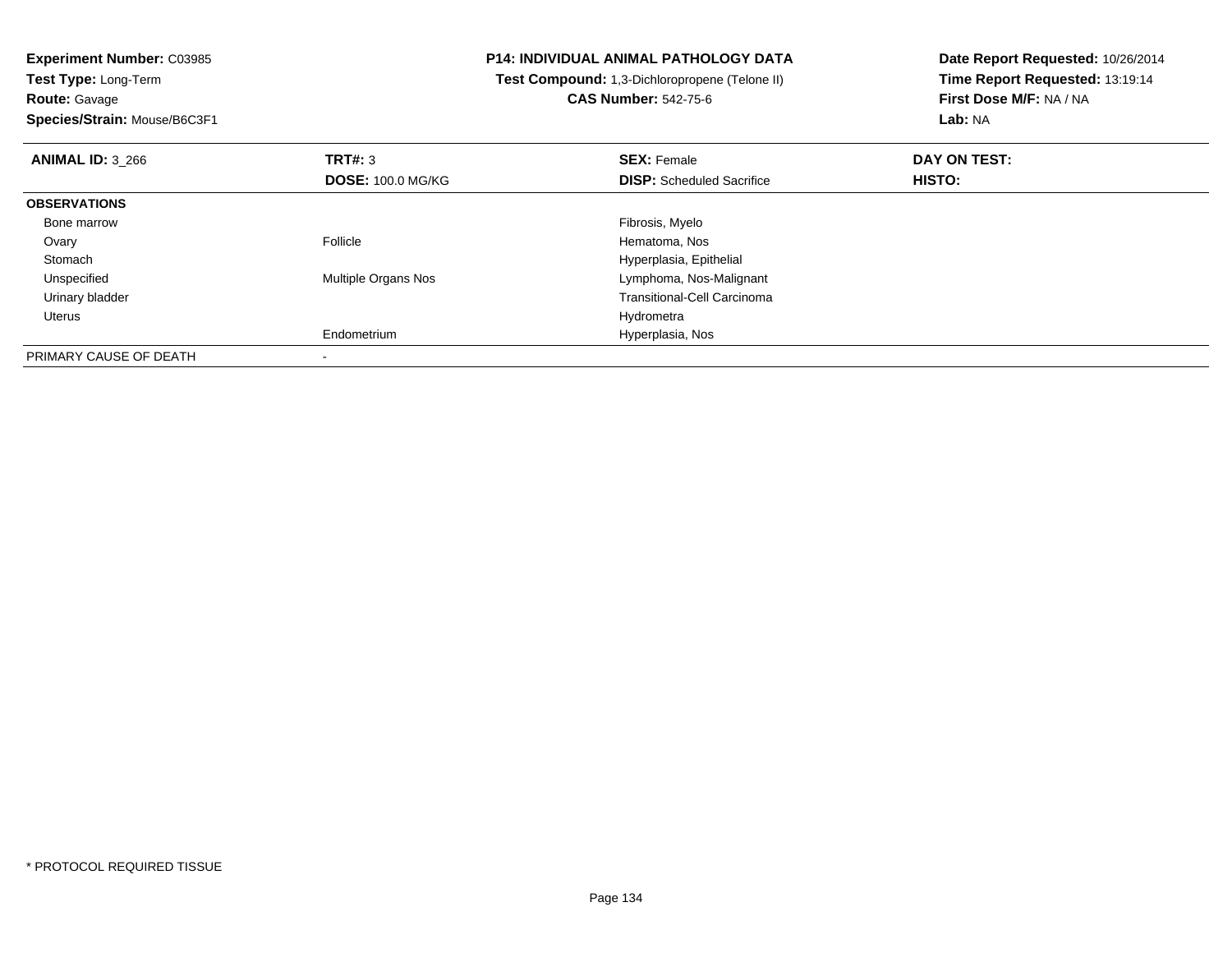| <b>Experiment Number: C03985</b><br>Test Type: Long-Term<br><b>Route: Gavage</b><br>Species/Strain: Mouse/B6C3F1 |                          | <b>P14: INDIVIDUAL ANIMAL PATHOLOGY DATA</b><br>Test Compound: 1,3-Dichloropropene (Telone II)<br><b>CAS Number: 542-75-6</b> | Date Report Requested: 10/26/2014<br>Time Report Requested: 13:19:14<br>First Dose M/F: NA / NA<br>Lab: NA |
|------------------------------------------------------------------------------------------------------------------|--------------------------|-------------------------------------------------------------------------------------------------------------------------------|------------------------------------------------------------------------------------------------------------|
| <b>ANIMAL ID: 3 268</b>                                                                                          | TRT#: 3                  | <b>SEX: Female</b>                                                                                                            | DAY ON TEST:                                                                                               |
|                                                                                                                  | <b>DOSE: 100.0 MG/KG</b> | <b>DISP: Natural Death</b>                                                                                                    | HISTO:                                                                                                     |
| <b>OBSERVATIONS</b>                                                                                              |                          |                                                                                                                               |                                                                                                            |
| Pancreas                                                                                                         | Peripancreatic Tissue    | Granuloma, Nos                                                                                                                |                                                                                                            |
| Stomach                                                                                                          |                          | Rupture                                                                                                                       |                                                                                                            |
|                                                                                                                  |                          | Squamous Cell Carcinoma                                                                                                       |                                                                                                            |
| PRIMARY CAUSE OF DEATH                                                                                           | -                        |                                                                                                                               |                                                                                                            |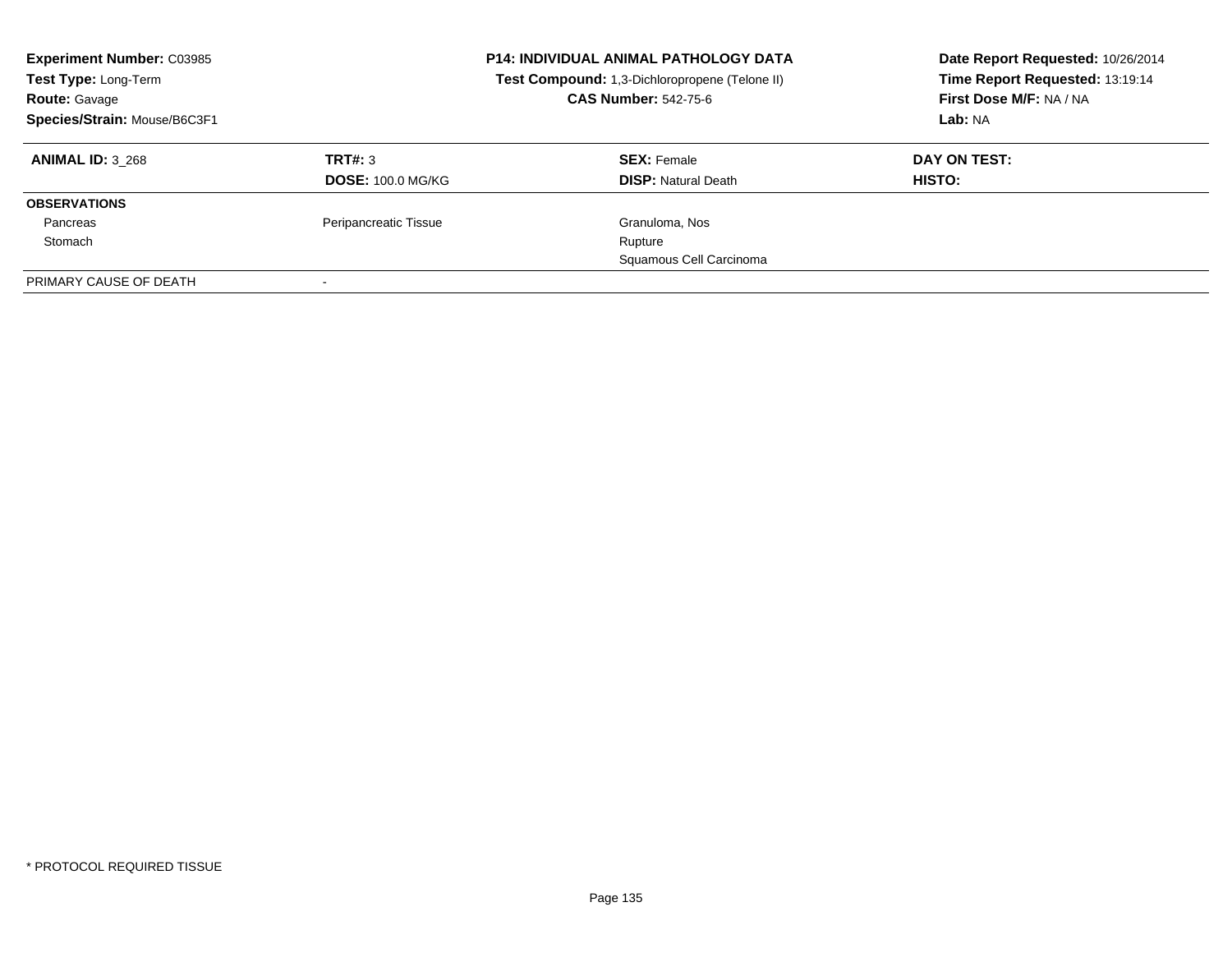| <b>Experiment Number: C03985</b><br><b>Test Type: Long-Term</b><br><b>Route: Gavage</b><br>Species/Strain: Mouse/B6C3F1 |                                     | <b>P14: INDIVIDUAL ANIMAL PATHOLOGY DATA</b><br><b>Test Compound:</b> 1,3-Dichloropropene (Telone II)<br><b>CAS Number: 542-75-6</b> | Date Report Requested: 10/26/2014<br>Time Report Requested: 13:19:14<br>First Dose M/F: NA / NA<br>Lab: NA |
|-------------------------------------------------------------------------------------------------------------------------|-------------------------------------|--------------------------------------------------------------------------------------------------------------------------------------|------------------------------------------------------------------------------------------------------------|
| <b>ANIMAL ID: 3 270</b>                                                                                                 | TRT#: 3<br><b>DOSE: 100.0 MG/KG</b> | <b>SEX: Female</b><br><b>DISP: Natural Death</b>                                                                                     | DAY ON TEST:<br><b>HISTO:</b>                                                                              |
| <b>OBSERVATIONS</b>                                                                                                     |                                     |                                                                                                                                      |                                                                                                            |
| Kidney                                                                                                                  |                                     | Inflammation, Chronic<br>Necrosis, Nos                                                                                               |                                                                                                            |
|                                                                                                                         |                                     | Nephrosis, Hydro                                                                                                                     |                                                                                                            |
| Stomach                                                                                                                 |                                     | Hyperplasia, Epithelial                                                                                                              |                                                                                                            |
| PRIMARY CAUSE OF DEATH                                                                                                  | $\overline{\phantom{a}}$            |                                                                                                                                      |                                                                                                            |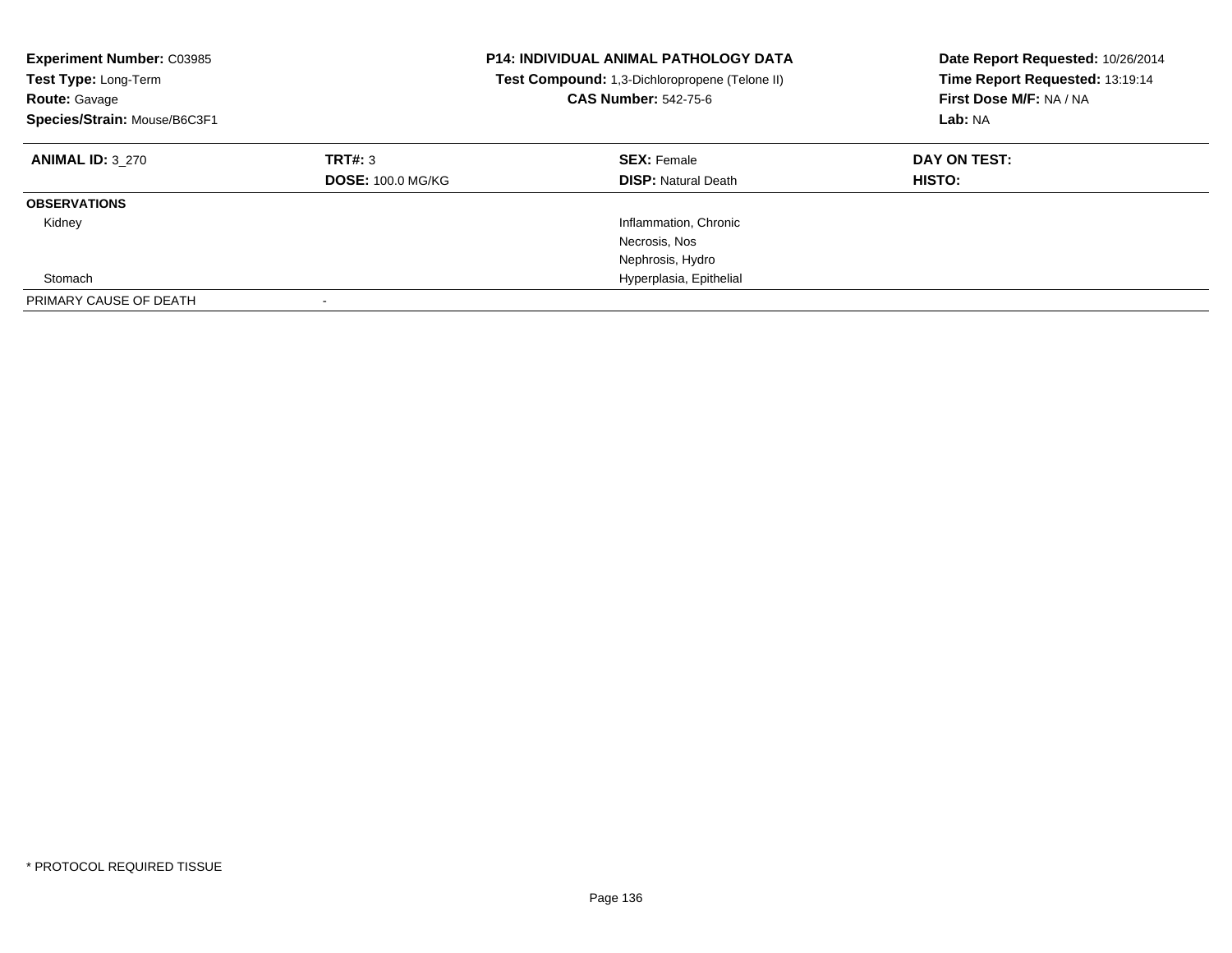| <b>Experiment Number: C03985</b><br>Test Type: Long-Term<br><b>Route: Gavage</b><br>Species/Strain: Mouse/B6C3F1 |                                            | <b>P14: INDIVIDUAL ANIMAL PATHOLOGY DATA</b><br>Test Compound: 1,3-Dichloropropene (Telone II)<br><b>CAS Number: 542-75-6</b> | Date Report Requested: 10/26/2014<br>Time Report Requested: 13:19:14<br>First Dose M/F: NA / NA<br>Lab: NA |
|------------------------------------------------------------------------------------------------------------------|--------------------------------------------|-------------------------------------------------------------------------------------------------------------------------------|------------------------------------------------------------------------------------------------------------|
| <b>ANIMAL ID: 3 272</b>                                                                                          | <b>TRT#: 3</b><br><b>DOSE: 100.0 MG/KG</b> | <b>SEX: Female</b><br><b>DISP:</b> Scheduled Sacrifice                                                                        | DAY ON TEST:<br>HISTO:                                                                                     |
| <b>OBSERVATIONS</b>                                                                                              |                                            |                                                                                                                               |                                                                                                            |
| Bone marrow                                                                                                      |                                            | Fibrosis, Myelo                                                                                                               |                                                                                                            |
| Kidney                                                                                                           |                                            | Infarct, Healed                                                                                                               |                                                                                                            |
|                                                                                                                  |                                            | Nephrosis, Hydro                                                                                                              |                                                                                                            |
| Salivary gland                                                                                                   |                                            | Inflammation, Chronic                                                                                                         |                                                                                                            |
| Stomach                                                                                                          |                                            | Hyperplasia, Epithelial                                                                                                       |                                                                                                            |
| Urinary bladder                                                                                                  |                                            | <b>Transitional-Cell Carcinoma</b>                                                                                            |                                                                                                            |
| Uterus                                                                                                           | Endometrium                                | Hyperplasia, Cystic                                                                                                           |                                                                                                            |
| PRIMARY CAUSE OF DEATH                                                                                           |                                            |                                                                                                                               |                                                                                                            |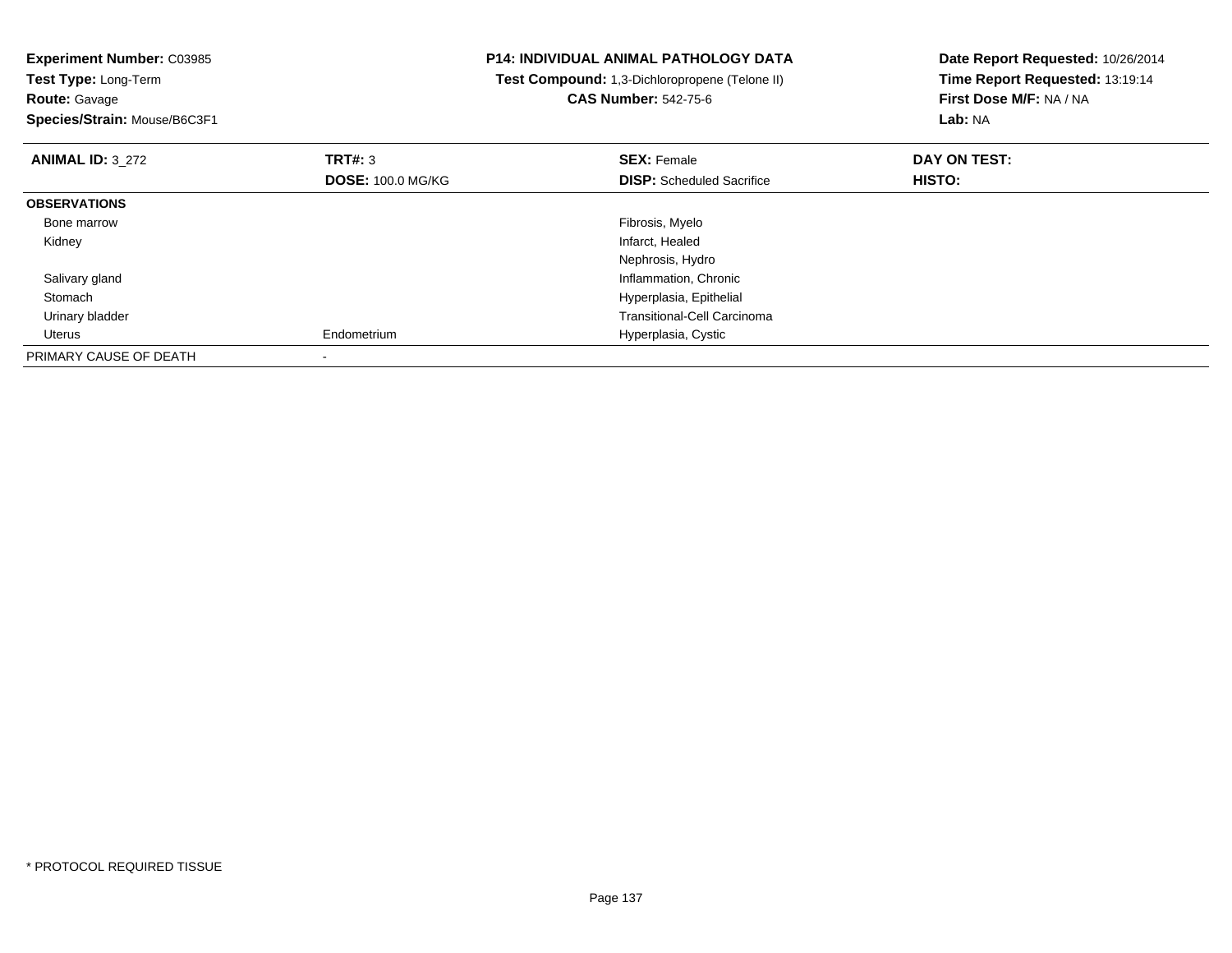| <b>Experiment Number: C03985</b><br>Test Type: Long-Term<br><b>Route: Gavage</b><br>Species/Strain: Mouse/B6C3F1 |                          | <b>P14: INDIVIDUAL ANIMAL PATHOLOGY DATA</b><br>Test Compound: 1,3-Dichloropropene (Telone II)<br><b>CAS Number: 542-75-6</b> | Date Report Requested: 10/26/2014<br>Time Report Requested: 13:19:14<br>First Dose M/F: NA / NA<br>Lab: NA |
|------------------------------------------------------------------------------------------------------------------|--------------------------|-------------------------------------------------------------------------------------------------------------------------------|------------------------------------------------------------------------------------------------------------|
| <b>ANIMAL ID: 3 274</b>                                                                                          | TRT#: 3                  | <b>SEX: Female</b>                                                                                                            | DAY ON TEST:                                                                                               |
|                                                                                                                  | <b>DOSE: 100.0 MG/KG</b> | <b>DISP:</b> Natural Death                                                                                                    | HISTO:                                                                                                     |
| <b>OBSERVATIONS</b>                                                                                              |                          |                                                                                                                               |                                                                                                            |
| Bone marrow                                                                                                      |                          | Fibrosis, Myelo                                                                                                               |                                                                                                            |
| Kidney                                                                                                           |                          | Fibrosis                                                                                                                      |                                                                                                            |
|                                                                                                                  |                          | Infarct, Healed                                                                                                               |                                                                                                            |
|                                                                                                                  |                          | Nephrosis, Hydro                                                                                                              |                                                                                                            |
| Stomach                                                                                                          |                          | Hyperplasia, Epithelial                                                                                                       |                                                                                                            |
| PRIMARY CAUSE OF DEATH                                                                                           |                          |                                                                                                                               |                                                                                                            |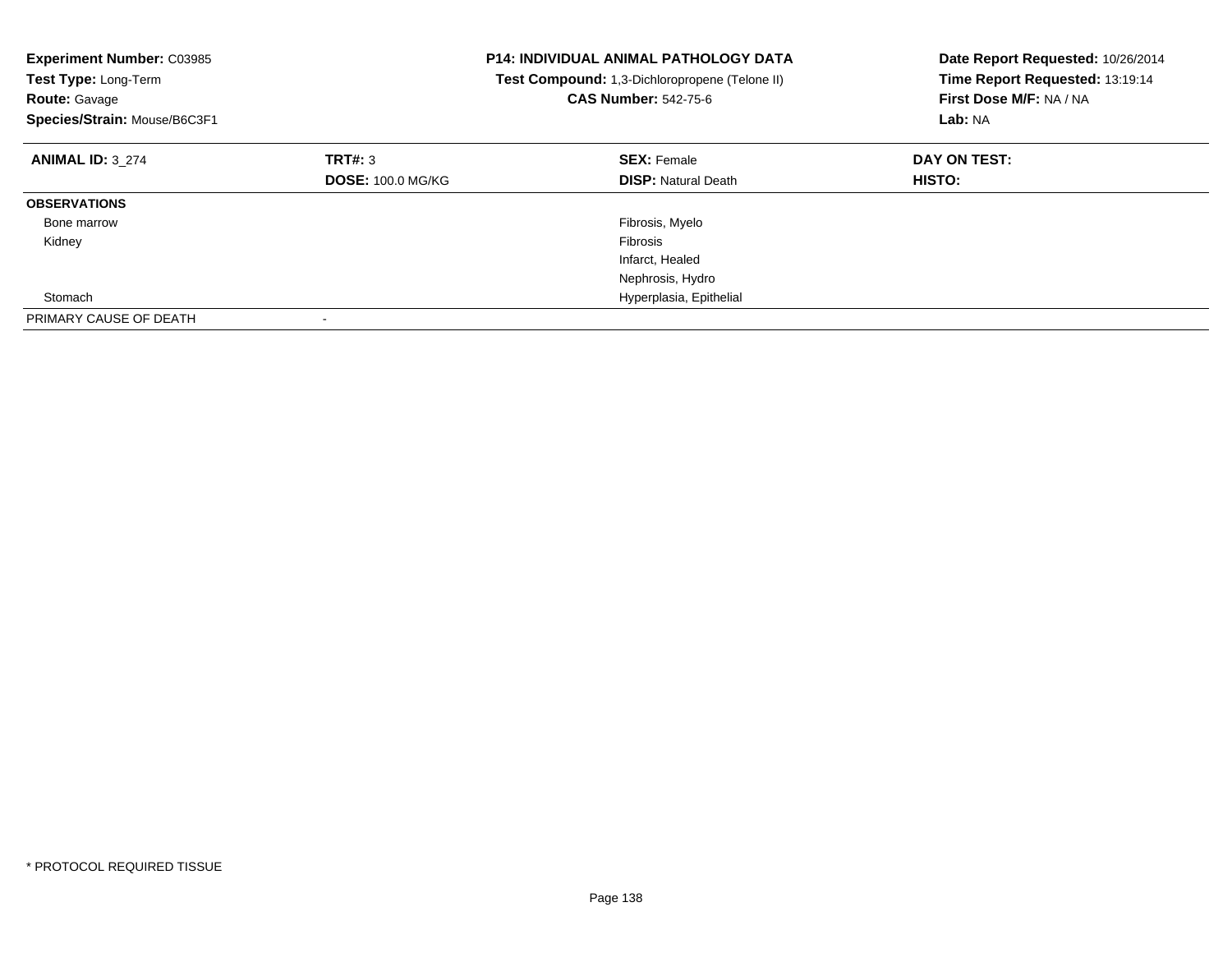| <b>Experiment Number: C03985</b><br>Test Type: Long-Term<br><b>Route: Gavage</b><br>Species/Strain: Mouse/B6C3F1 |                          | <b>P14: INDIVIDUAL ANIMAL PATHOLOGY DATA</b><br>Test Compound: 1,3-Dichloropropene (Telone II)<br><b>CAS Number: 542-75-6</b> | Date Report Requested: 10/26/2014<br>Time Report Requested: 13:19:14<br>First Dose M/F: NA / NA<br>Lab: NA |
|------------------------------------------------------------------------------------------------------------------|--------------------------|-------------------------------------------------------------------------------------------------------------------------------|------------------------------------------------------------------------------------------------------------|
| <b>ANIMAL ID: 3 276</b>                                                                                          | TRT#: 3                  | <b>SEX: Female</b>                                                                                                            | DAY ON TEST:                                                                                               |
|                                                                                                                  | <b>DOSE: 100.0 MG/KG</b> | <b>DISP:</b> Scheduled Sacrifice                                                                                              | <b>HISTO:</b>                                                                                              |
| <b>OBSERVATIONS</b>                                                                                              |                          |                                                                                                                               |                                                                                                            |
| Bone marrow                                                                                                      |                          | Fibrosis, Myelo                                                                                                               |                                                                                                            |
| Salivary gland                                                                                                   |                          | Inflammation, Chronic                                                                                                         |                                                                                                            |
| Spleen                                                                                                           |                          | Hyperplasia, Lymphoid                                                                                                         |                                                                                                            |
| Urinary bladder                                                                                                  |                          | <b>Transitional-Cell Carcinoma</b>                                                                                            |                                                                                                            |
| Uterus                                                                                                           | Endometrium              | Hyperplasia, Cystic                                                                                                           |                                                                                                            |
| PRIMARY CAUSE OF DEATH                                                                                           |                          |                                                                                                                               |                                                                                                            |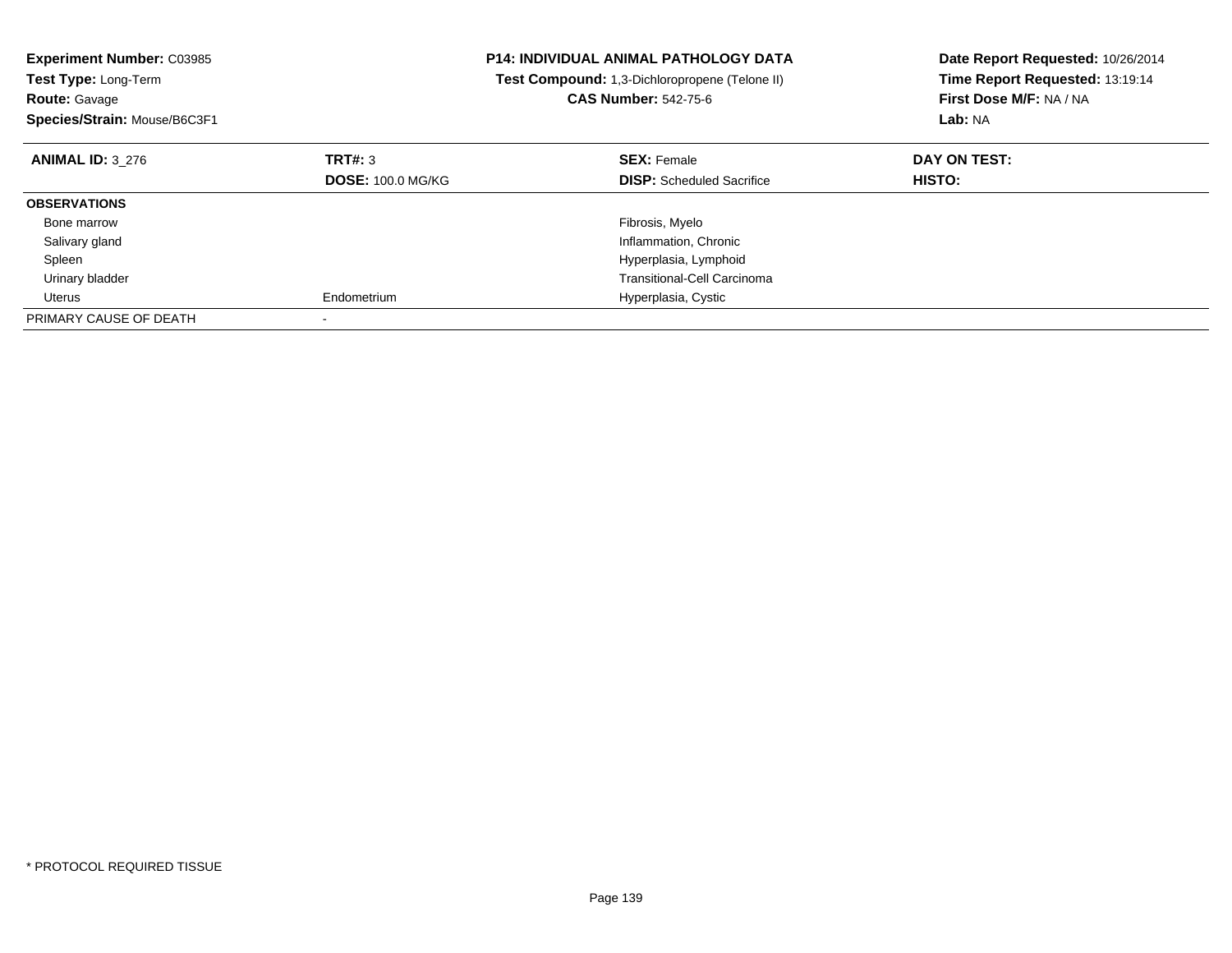| <b>Experiment Number: C03985</b><br>Test Type: Long-Term |                            | <b>P14: INDIVIDUAL ANIMAL PATHOLOGY DATA</b><br>Test Compound: 1,3-Dichloropropene (Telone II) | Date Report Requested: 10/26/2014<br>Time Report Requested: 13:19:14 |
|----------------------------------------------------------|----------------------------|------------------------------------------------------------------------------------------------|----------------------------------------------------------------------|
| <b>Route: Gavage</b>                                     |                            | <b>CAS Number: 542-75-6</b>                                                                    | First Dose M/F: NA / NA                                              |
| Species/Strain: Mouse/B6C3F1                             |                            |                                                                                                | Lab: NA                                                              |
| <b>ANIMAL ID: 3 278</b>                                  | TRT#: 3                    | <b>SEX: Female</b>                                                                             | DAY ON TEST:                                                         |
|                                                          | <b>DOSE: 100.0 MG/KG</b>   | <b>DISP: Natural Death</b>                                                                     | <b>HISTO:</b>                                                        |
| <b>OBSERVATIONS</b>                                      |                            |                                                                                                |                                                                      |
| Brain                                                    |                            | Mineralization                                                                                 |                                                                      |
| Ovary                                                    |                            | Hemangioma                                                                                     |                                                                      |
| Unspecified                                              | <b>Multiple Organs Nos</b> | Lymphoma, Nos-Malignant                                                                        |                                                                      |
| Urinary bladder                                          |                            | <b>Transitional-Cell Carcinoma</b>                                                             |                                                                      |
| Uterus                                                   | Endometrium                | Hyperplasia, Cystic                                                                            |                                                                      |
| PRIMARY CAUSE OF DEATH                                   |                            |                                                                                                |                                                                      |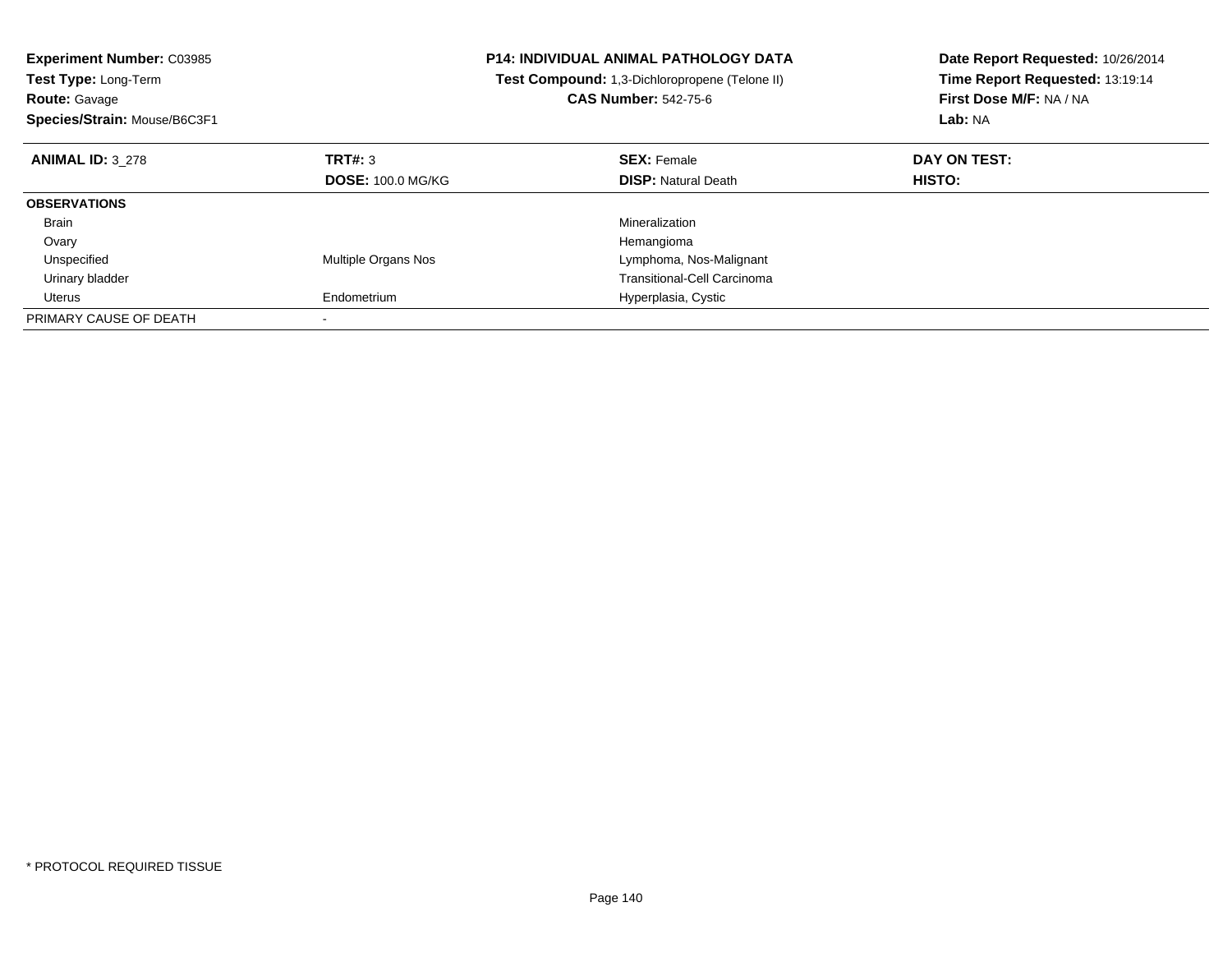| <b>Experiment Number: C03985</b><br>Test Type: Long-Term<br><b>Route: Gavage</b><br>Species/Strain: Mouse/B6C3F1 |                          | <b>P14: INDIVIDUAL ANIMAL PATHOLOGY DATA</b><br>Test Compound: 1,3-Dichloropropene (Telone II)<br><b>CAS Number: 542-75-6</b> | Date Report Requested: 10/26/2014<br>Time Report Requested: 13:19:14<br>First Dose M/F: NA / NA<br>Lab: NA |
|------------------------------------------------------------------------------------------------------------------|--------------------------|-------------------------------------------------------------------------------------------------------------------------------|------------------------------------------------------------------------------------------------------------|
| <b>ANIMAL ID: 3 280</b>                                                                                          | TRT#: 3                  | <b>SEX: Female</b>                                                                                                            | DAY ON TEST:                                                                                               |
|                                                                                                                  | <b>DOSE: 100.0 MG/KG</b> | <b>DISP:</b> Scheduled Sacrifice                                                                                              | <b>HISTO:</b>                                                                                              |
| <b>OBSERVATIONS</b>                                                                                              |                          |                                                                                                                               |                                                                                                            |
| Bone marrow                                                                                                      |                          | Fibrosis, Myelo                                                                                                               |                                                                                                            |
| Salivary gland                                                                                                   |                          | Inflammation, Chronic                                                                                                         |                                                                                                            |
| Stomach                                                                                                          |                          | Hyperplasia, Epithelial                                                                                                       |                                                                                                            |
| Urinary bladder                                                                                                  |                          | Hyperplasia, Epithelial                                                                                                       |                                                                                                            |
| Uterus                                                                                                           | Endometrium              | Hyperplasia, Cystic                                                                                                           |                                                                                                            |
| PRIMARY CAUSE OF DEATH                                                                                           |                          |                                                                                                                               |                                                                                                            |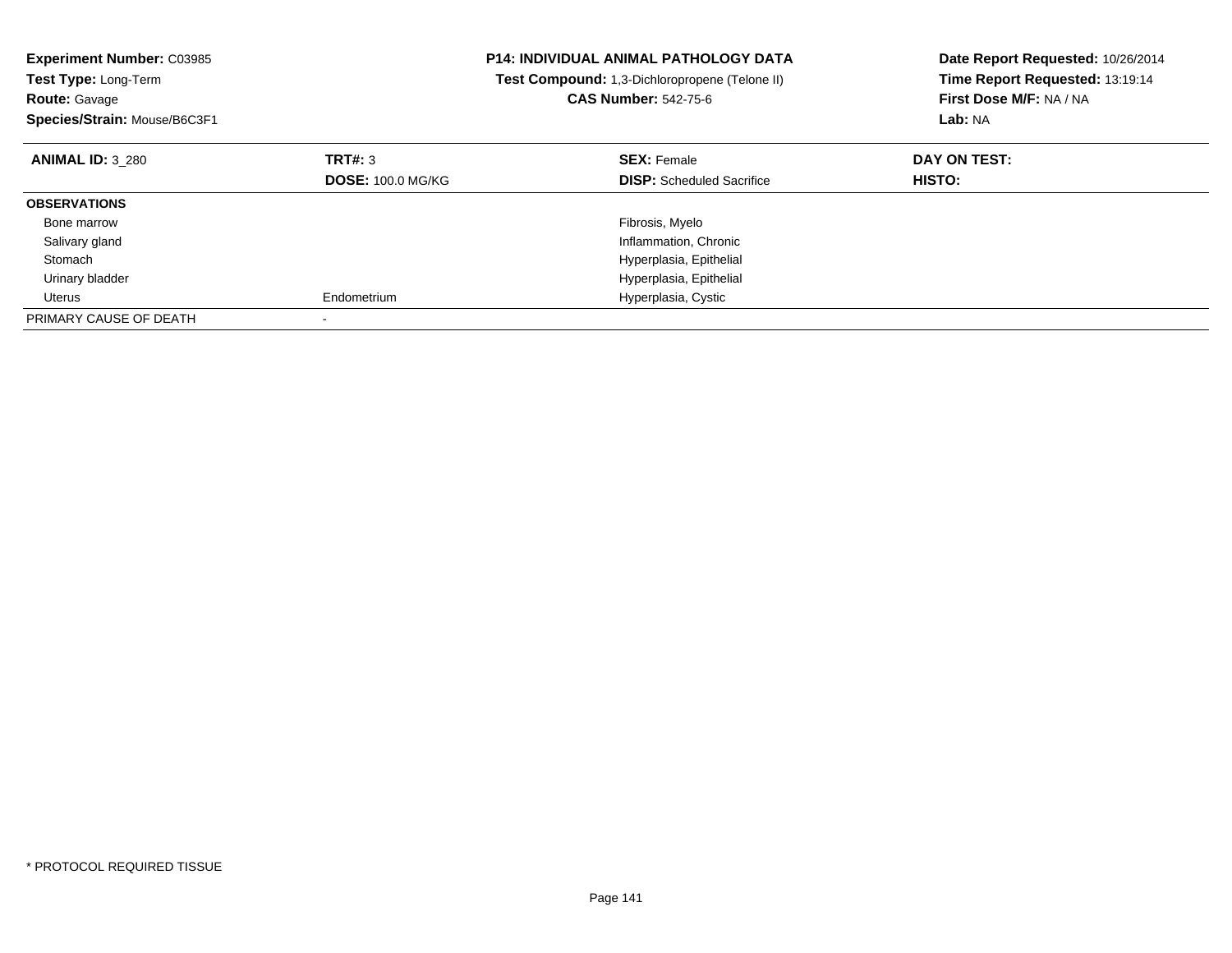| <b>Experiment Number: C03985</b><br><b>Test Type: Long-Term</b><br><b>Route: Gavage</b><br>Species/Strain: Mouse/B6C3F1 |                          | <b>P14: INDIVIDUAL ANIMAL PATHOLOGY DATA</b><br>Test Compound: 1,3-Dichloropropene (Telone II)<br><b>CAS Number: 542-75-6</b> | Date Report Requested: 10/26/2014<br>Time Report Requested: 13:19:14<br>First Dose M/F: NA / NA<br>Lab: NA |
|-------------------------------------------------------------------------------------------------------------------------|--------------------------|-------------------------------------------------------------------------------------------------------------------------------|------------------------------------------------------------------------------------------------------------|
| <b>ANIMAL ID: 3 282</b>                                                                                                 | TRT#: 3                  | <b>SEX: Female</b>                                                                                                            | DAY ON TEST:                                                                                               |
|                                                                                                                         | <b>DOSE: 100.0 MG/KG</b> | <b>DISP:</b> Scheduled Sacrifice                                                                                              | HISTO:                                                                                                     |
| <b>OBSERVATIONS</b>                                                                                                     |                          |                                                                                                                               |                                                                                                            |
| Bone marrow                                                                                                             |                          | Fibrosis, Myelo                                                                                                               |                                                                                                            |
| Salivary gland                                                                                                          |                          | Inflammation, Chronic                                                                                                         |                                                                                                            |
| Stomach                                                                                                                 |                          | Hyperplasia, Epithelial                                                                                                       |                                                                                                            |
| Urinary bladder                                                                                                         |                          | <b>Transitional-Cell Carcinoma</b>                                                                                            |                                                                                                            |
| Uterus                                                                                                                  | Endometrium              | Hyperplasia, Cystic                                                                                                           |                                                                                                            |
| PRIMARY CAUSE OF DEATH                                                                                                  |                          |                                                                                                                               |                                                                                                            |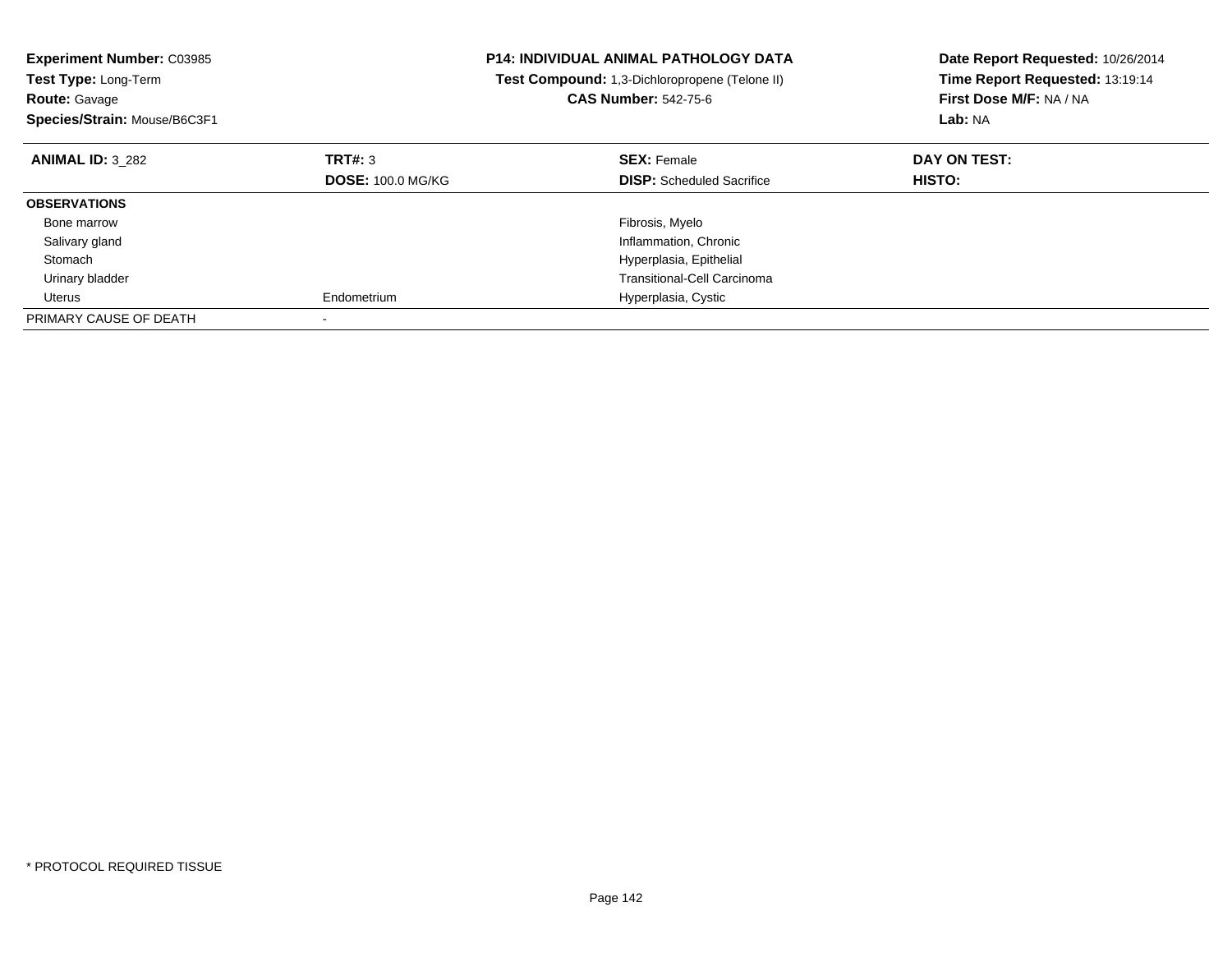**Experiment Number:** C03985**Test Type:** Long-Term**Route:** Gavage **Species/Strain:** Mouse/B6C3F1**P14: INDIVIDUAL ANIMAL PATHOLOGY DATA Test Compound:** 1,3-Dichloropropene (Telone II)**CAS Number:** 542-75-6**Date Report Requested:** 10/26/2014**Time Report Requested:** 13:19:14**First Dose M/F:** NA / NA**Lab:** NA**ANIMAL ID:** 3\_284**TRT#:** 3 **SEX:** Female **DAY ON TEST: DOSE:** 100.0 MG/KG**DISP:** Scheduled Sacrifice **HISTO: OBSERVATIONS** Bone marroww which is a state of the state of the state of the state of the state of the Fibrosis, Myelo state of the state of the state of the state of the state of the state of the state of the state of the state of the state of th Brainn and the control of the control of the control of the control of the control of the control of the control of the control of the control of the control of the control of the control of the control of the control of the co Kidney Inflammation, Chronic Salivary gland Inflammation, Chronic Stomach Hyperplasia, Epithelial Urinary bladder Hyperplasia, Epithelial Inflammation, Chronic Uterus Endometrium Hyperplasia, Cystic PRIMARY CAUSE OF DEATH-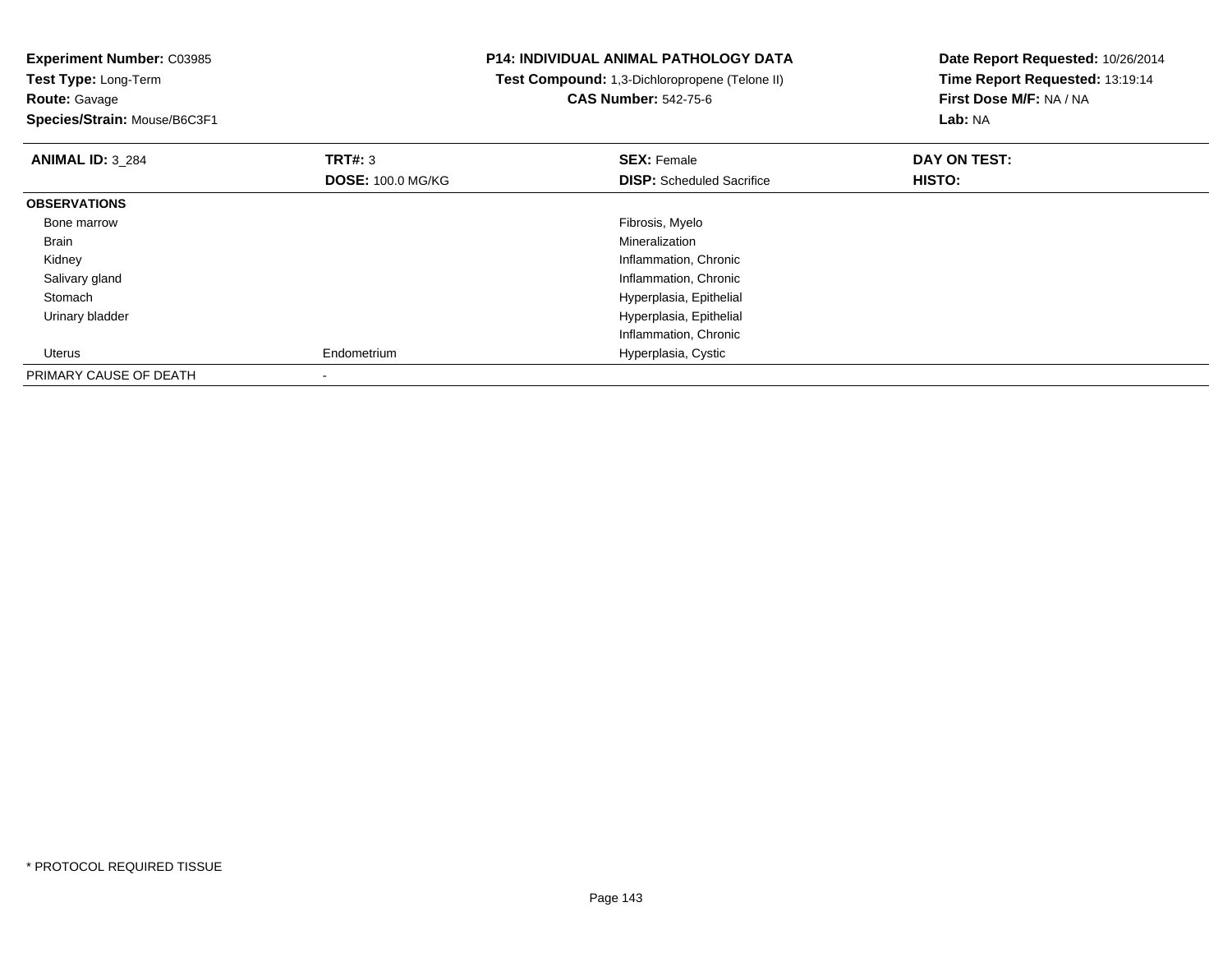| <b>Experiment Number: C03985</b><br>Test Type: Long-Term<br><b>Route: Gavage</b><br>Species/Strain: Mouse/B6C3F1 |                                     | <b>P14: INDIVIDUAL ANIMAL PATHOLOGY DATA</b><br><b>Test Compound:</b> 1,3-Dichloropropene (Telone II)<br><b>CAS Number: 542-75-6</b> | Date Report Requested: 10/26/2014<br>Time Report Requested: 13:19:14<br>First Dose M/F: NA / NA<br>Lab: NA |
|------------------------------------------------------------------------------------------------------------------|-------------------------------------|--------------------------------------------------------------------------------------------------------------------------------------|------------------------------------------------------------------------------------------------------------|
| <b>ANIMAL ID: 3 286</b>                                                                                          | TRT#: 3<br><b>DOSE: 100.0 MG/KG</b> | <b>SEX: Female</b><br><b>DISP:</b> Natural Death                                                                                     | DAY ON TEST:<br><b>HISTO:</b>                                                                              |
| <b>OBSERVATIONS</b>                                                                                              |                                     |                                                                                                                                      |                                                                                                            |
| Bone marrow                                                                                                      |                                     | Fibrosis, Myelo                                                                                                                      |                                                                                                            |
| <b>Brain</b>                                                                                                     |                                     | Mineralization                                                                                                                       |                                                                                                            |
| Ovary                                                                                                            |                                     | Hemangiosarcoma                                                                                                                      |                                                                                                            |
| Uterus                                                                                                           | Endometrium                         | Hyperplasia, Nos                                                                                                                     |                                                                                                            |
| PRIMARY CAUSE OF DEATH                                                                                           |                                     |                                                                                                                                      |                                                                                                            |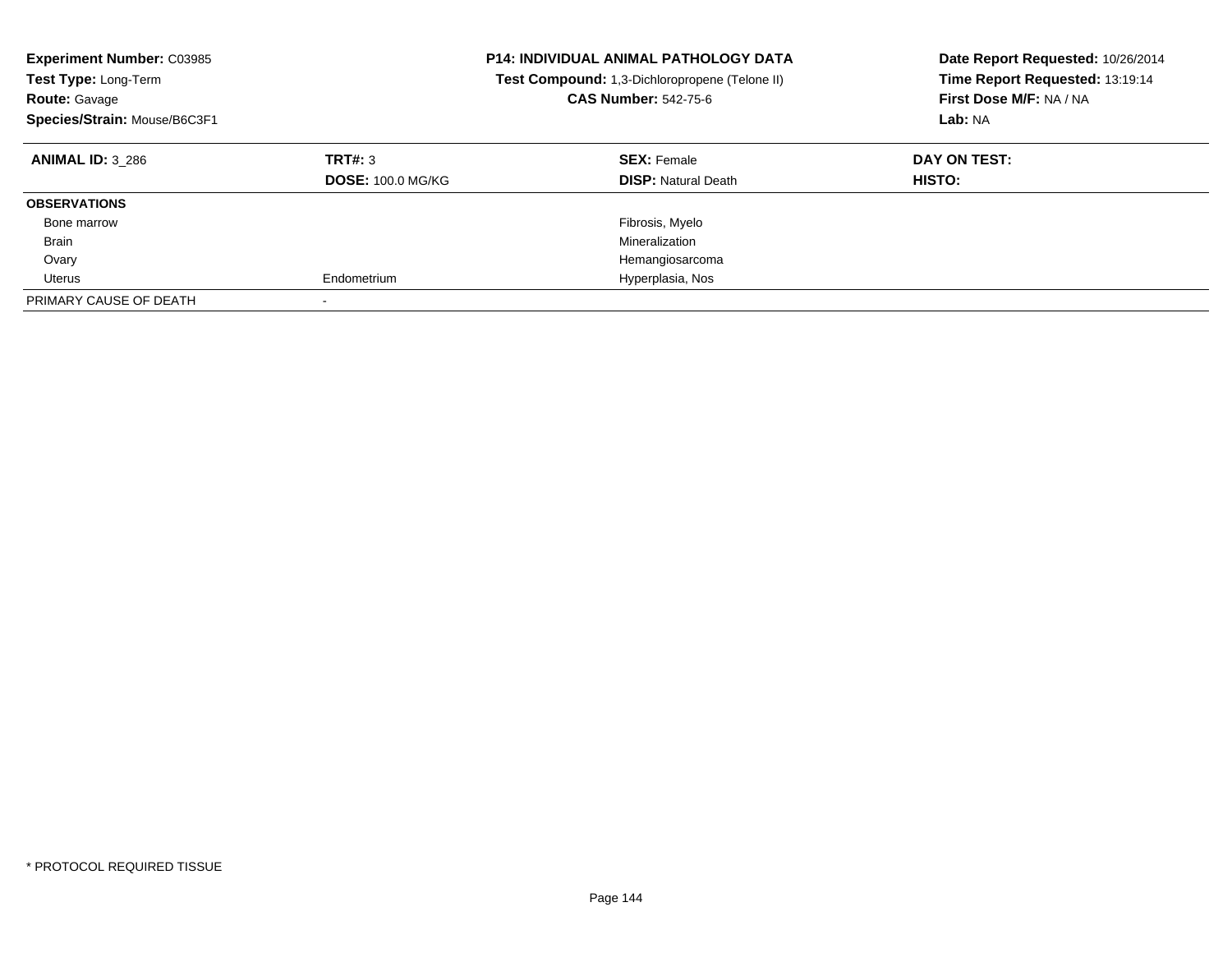| <b>Experiment Number: C03985</b><br>Test Type: Long-Term<br><b>Route: Gavage</b><br>Species/Strain: Mouse/B6C3F1 |                          | <b>P14: INDIVIDUAL ANIMAL PATHOLOGY DATA</b><br>Test Compound: 1,3-Dichloropropene (Telone II)<br><b>CAS Number: 542-75-6</b> | Date Report Requested: 10/26/2014<br>Time Report Requested: 13:19:14<br>First Dose M/F: NA / NA<br>Lab: NA |
|------------------------------------------------------------------------------------------------------------------|--------------------------|-------------------------------------------------------------------------------------------------------------------------------|------------------------------------------------------------------------------------------------------------|
| <b>ANIMAL ID: 3 288</b>                                                                                          | TRT#: 3                  | <b>SEX: Female</b>                                                                                                            | DAY ON TEST:                                                                                               |
|                                                                                                                  | <b>DOSE: 100.0 MG/KG</b> | <b>DISP: Natural Death</b>                                                                                                    | HISTO:                                                                                                     |
| <b>OBSERVATIONS</b>                                                                                              |                          |                                                                                                                               |                                                                                                            |
| Adrenal gland                                                                                                    |                          | Hemorrhage                                                                                                                    |                                                                                                            |
| Intestine Small                                                                                                  | <b>Ileum</b>             | Perforation, Inflammatory                                                                                                     |                                                                                                            |
| Kidney                                                                                                           |                          | Nephrosis, Hydro                                                                                                              |                                                                                                            |
| Peritoneum                                                                                                       |                          | Inflammation, Granulomatous                                                                                                   |                                                                                                            |
| Urinary bladder                                                                                                  |                          | Hyperplasia, Epithelial                                                                                                       |                                                                                                            |
| PRIMARY CAUSE OF DEATH                                                                                           |                          |                                                                                                                               |                                                                                                            |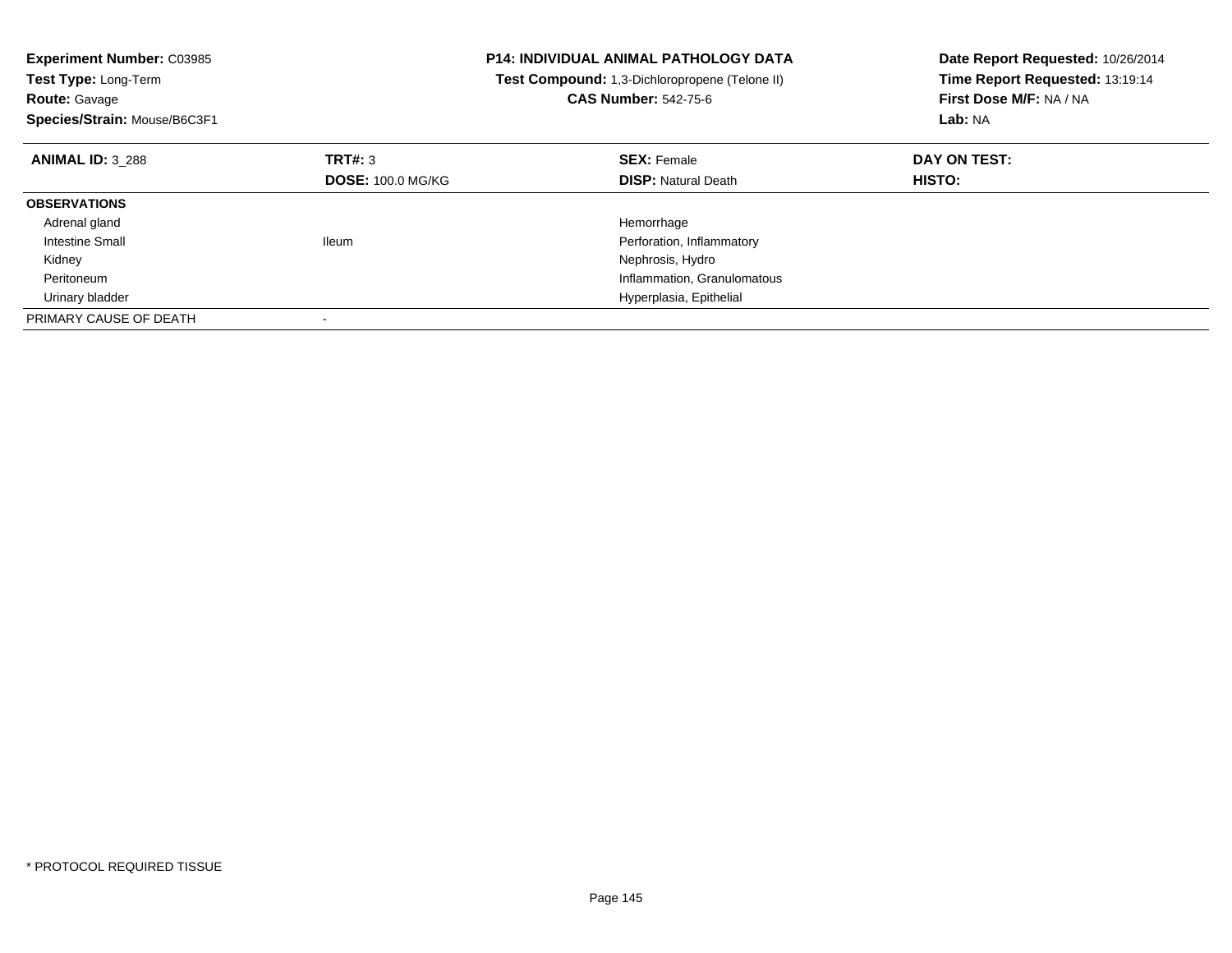| <b>Experiment Number: C03985</b><br>Test Type: Long-Term<br><b>Route: Gavage</b><br>Species/Strain: Mouse/B6C3F1 |                          | <b>P14: INDIVIDUAL ANIMAL PATHOLOGY DATA</b><br>Test Compound: 1,3-Dichloropropene (Telone II)<br><b>CAS Number: 542-75-6</b> | Date Report Requested: 10/26/2014<br>Time Report Requested: 13:19:14<br>First Dose M/F: NA / NA<br>Lab: NA |
|------------------------------------------------------------------------------------------------------------------|--------------------------|-------------------------------------------------------------------------------------------------------------------------------|------------------------------------------------------------------------------------------------------------|
| <b>ANIMAL ID: 3 290</b>                                                                                          | TRT#: 3                  | <b>SEX:</b> Female                                                                                                            | DAY ON TEST:                                                                                               |
|                                                                                                                  | <b>DOSE: 100.0 MG/KG</b> | <b>DISP:</b> Natural Death                                                                                                    | HISTO:                                                                                                     |
| <b>OBSERVATIONS</b>                                                                                              |                          |                                                                                                                               |                                                                                                            |
| Kidney                                                                                                           |                          | Nephrosis, Hydro                                                                                                              |                                                                                                            |
| Liver                                                                                                            |                          | Necrosis, Central                                                                                                             |                                                                                                            |
| Lung                                                                                                             |                          | Abscess, Chronic                                                                                                              |                                                                                                            |
| PRIMARY CAUSE OF DEATH                                                                                           |                          |                                                                                                                               |                                                                                                            |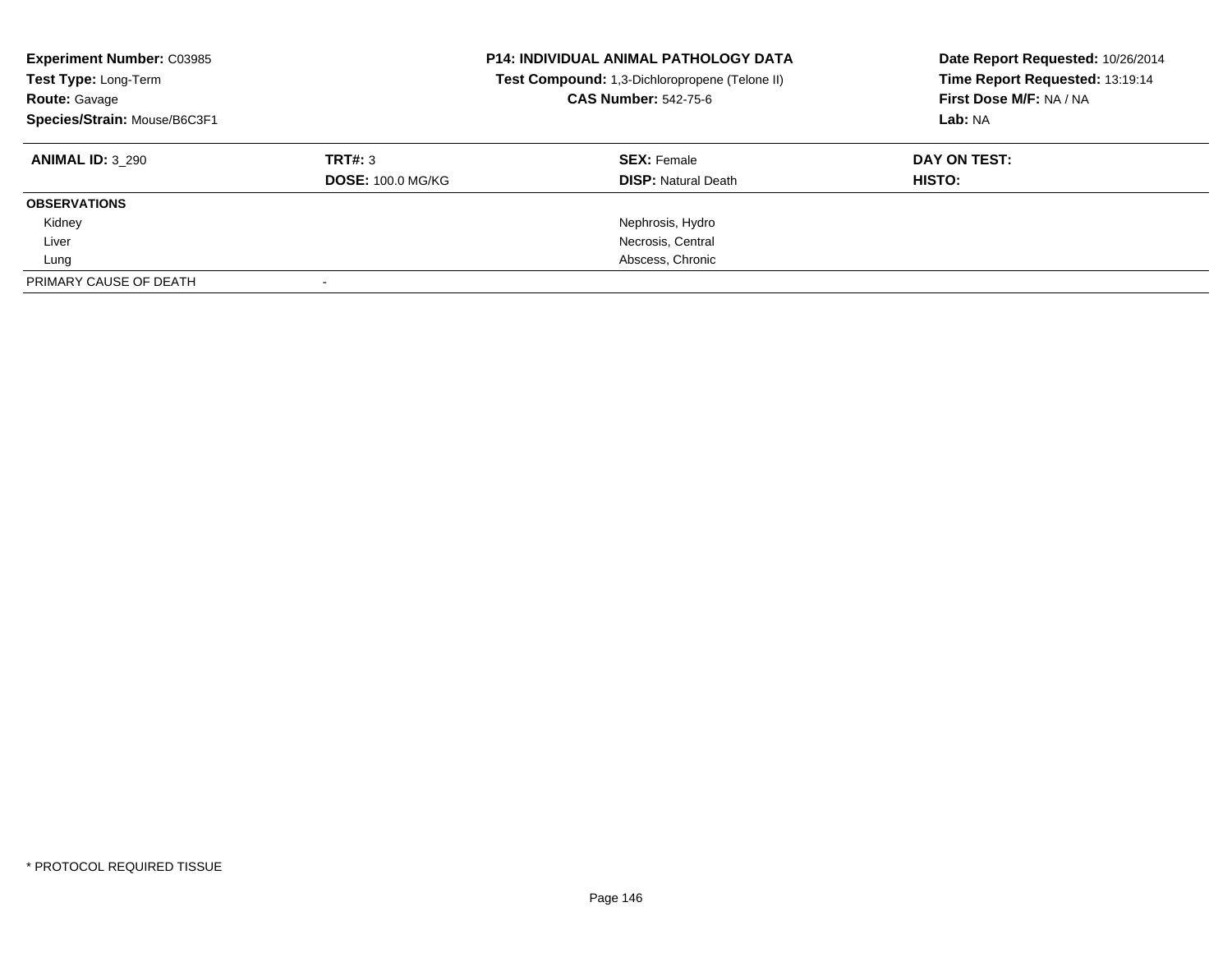| <b>Experiment Number: C03985</b><br>Test Type: Long-Term<br><b>Route: Gavage</b><br>Species/Strain: Mouse/B6C3F1 |                                     | <b>P14: INDIVIDUAL ANIMAL PATHOLOGY DATA</b><br>Test Compound: 1,3-Dichloropropene (Telone II)<br><b>CAS Number: 542-75-6</b> | Date Report Requested: 10/26/2014<br>Time Report Requested: 13:19:14<br>First Dose M/F: NA / NA<br>Lab: NA |
|------------------------------------------------------------------------------------------------------------------|-------------------------------------|-------------------------------------------------------------------------------------------------------------------------------|------------------------------------------------------------------------------------------------------------|
| <b>ANIMAL ID: 3 292</b>                                                                                          | TRT#: 3<br><b>DOSE: 100.0 MG/KG</b> | <b>SEX: Female</b><br><b>DISP:</b> Scheduled Sacrifice                                                                        | DAY ON TEST:<br>HISTO:                                                                                     |
| <b>OBSERVATIONS</b>                                                                                              |                                     |                                                                                                                               |                                                                                                            |
| Bone marrow                                                                                                      |                                     | Fibrosis, Myelo                                                                                                               |                                                                                                            |
| Kidney                                                                                                           |                                     | Inflammation, Chronic                                                                                                         |                                                                                                            |
|                                                                                                                  |                                     | Nephrosis, Hydro                                                                                                              |                                                                                                            |
| Lymph node                                                                                                       |                                     | <b>Hemosiderosis</b>                                                                                                          |                                                                                                            |
| Stomach                                                                                                          |                                     | Hyperplasia, Epithelial                                                                                                       |                                                                                                            |
| Urinary bladder                                                                                                  |                                     | <b>Transitional-Cell Carcinoma</b>                                                                                            |                                                                                                            |
| Uterus                                                                                                           | Endometrium                         | Hyperplasia, Nos                                                                                                              |                                                                                                            |
| PRIMARY CAUSE OF DEATH                                                                                           |                                     |                                                                                                                               |                                                                                                            |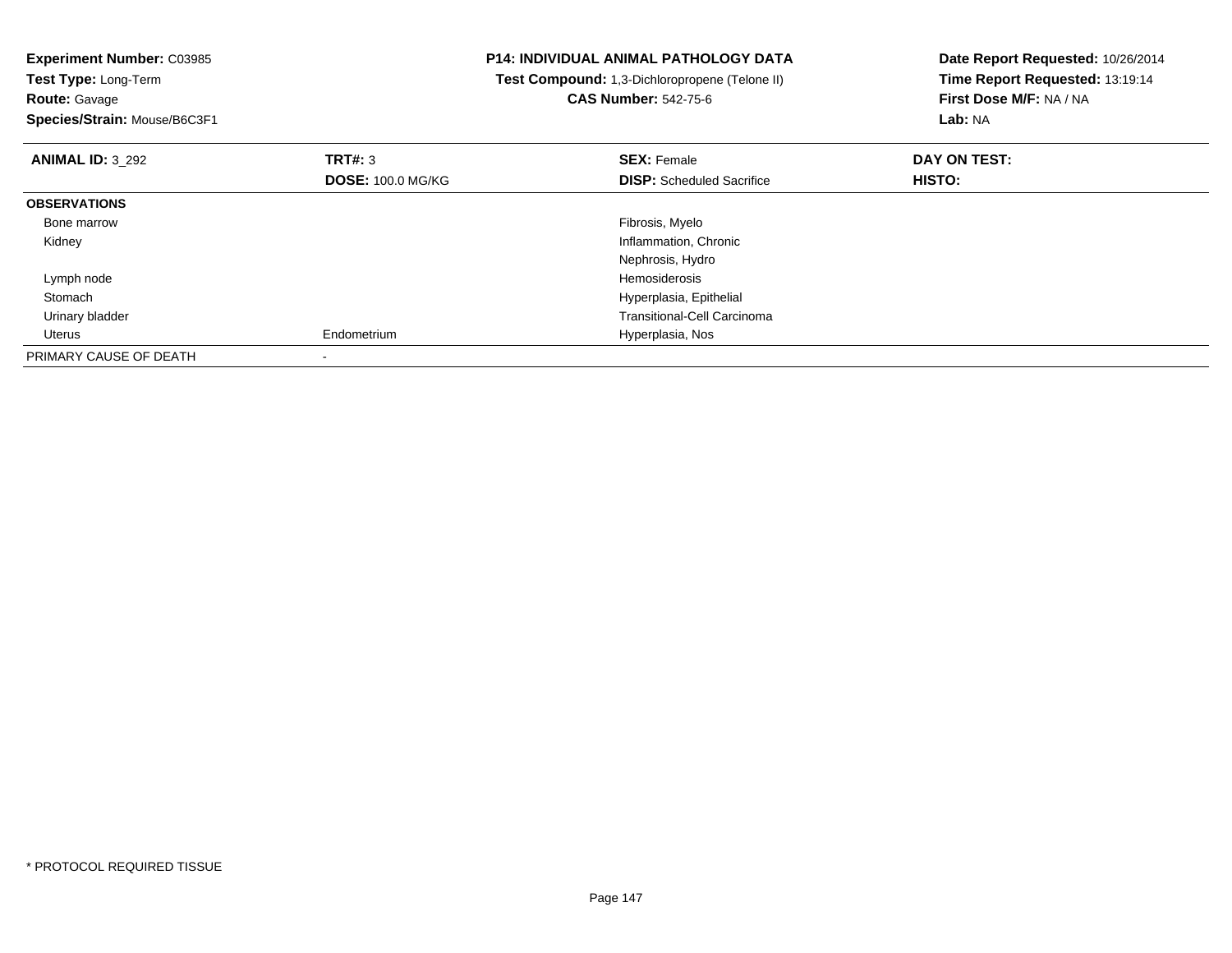| <b>Experiment Number: C03985</b><br>Test Type: Long-Term<br><b>Route: Gavage</b><br>Species/Strain: Mouse/B6C3F1 |                                            | <b>P14: INDIVIDUAL ANIMAL PATHOLOGY DATA</b><br>Test Compound: 1,3-Dichloropropene (Telone II)<br><b>CAS Number: 542-75-6</b> | Date Report Requested: 10/26/2014<br>Time Report Requested: 13:19:14<br>First Dose M/F: NA / NA<br>Lab: NA |
|------------------------------------------------------------------------------------------------------------------|--------------------------------------------|-------------------------------------------------------------------------------------------------------------------------------|------------------------------------------------------------------------------------------------------------|
| <b>ANIMAL ID: 3 294</b>                                                                                          | <b>TRT#:</b> 3<br><b>DOSE: 100.0 MG/KG</b> | <b>SEX: Female</b><br><b>DISP:</b> Scheduled Sacrifice                                                                        | DAY ON TEST:<br>HISTO:                                                                                     |
| <b>OBSERVATIONS</b>                                                                                              |                                            |                                                                                                                               |                                                                                                            |
| Bone marrow                                                                                                      |                                            | Fibrosis, Myelo                                                                                                               |                                                                                                            |
| Brain                                                                                                            |                                            | Mineralization                                                                                                                |                                                                                                            |
| Kidney                                                                                                           |                                            | Nephrosis, Hydro                                                                                                              |                                                                                                            |
| Salivary gland                                                                                                   |                                            | Inflammation, Chronic                                                                                                         |                                                                                                            |
| Stomach                                                                                                          |                                            | Hyperplasia, Epithelial                                                                                                       |                                                                                                            |
| Urinary bladder                                                                                                  |                                            | Hyperplasia, Epithelial                                                                                                       |                                                                                                            |
| Uterus                                                                                                           | Endometrium                                | Hyperplasia, Nos                                                                                                              |                                                                                                            |
| PRIMARY CAUSE OF DEATH                                                                                           |                                            |                                                                                                                               |                                                                                                            |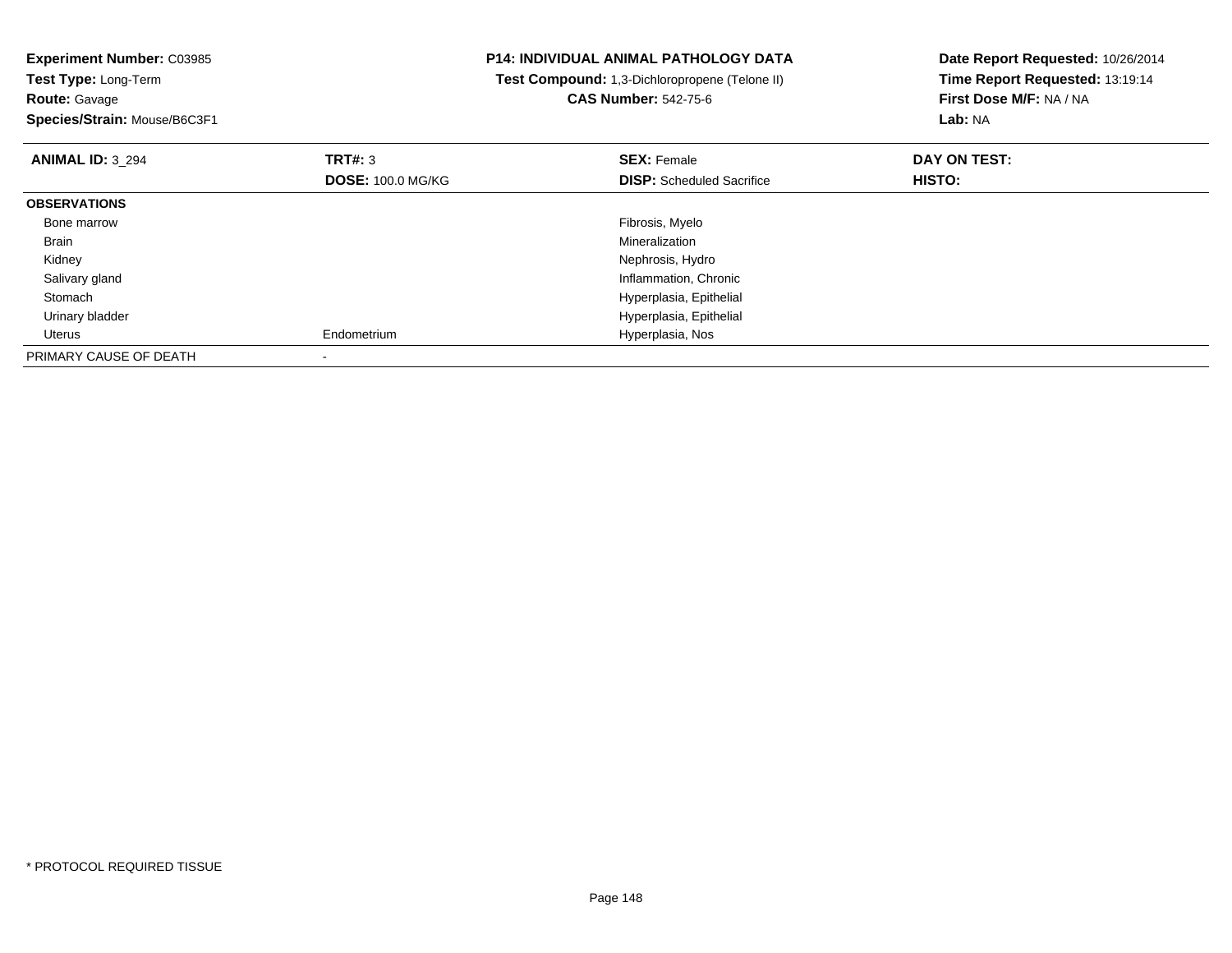| <b>Experiment Number: C03985</b><br>Test Type: Long-Term<br><b>Route: Gavage</b><br>Species/Strain: Mouse/B6C3F1 |                          | <b>P14: INDIVIDUAL ANIMAL PATHOLOGY DATA</b><br>Test Compound: 1,3-Dichloropropene (Telone II)<br><b>CAS Number: 542-75-6</b> | Date Report Requested: 10/26/2014<br>Time Report Requested: 13:19:14<br>First Dose M/F: NA / NA<br>Lab: NA |
|------------------------------------------------------------------------------------------------------------------|--------------------------|-------------------------------------------------------------------------------------------------------------------------------|------------------------------------------------------------------------------------------------------------|
| <b>ANIMAL ID: 3 296</b>                                                                                          | <b>TRT#: 3</b>           | <b>SEX: Female</b>                                                                                                            | DAY ON TEST:                                                                                               |
|                                                                                                                  | <b>DOSE: 100.0 MG/KG</b> | <b>DISP:</b> Scheduled Sacrifice                                                                                              | HISTO:                                                                                                     |
| <b>OBSERVATIONS</b>                                                                                              |                          |                                                                                                                               |                                                                                                            |
| Bone marrow                                                                                                      |                          | Fibrosis, Myelo                                                                                                               |                                                                                                            |
| Liver                                                                                                            |                          | Hepatocellular Adenoma                                                                                                        |                                                                                                            |
| Lung                                                                                                             |                          | Alveolar/Bronchiolar Adenoma                                                                                                  |                                                                                                            |
| Salivary gland                                                                                                   |                          | Inflammation, Chronic                                                                                                         |                                                                                                            |
| Stomach                                                                                                          |                          | Hyperplasia, Epithelial                                                                                                       |                                                                                                            |
| Urinary bladder                                                                                                  |                          | Hyperplasia, Epithelial                                                                                                       |                                                                                                            |
| Uterus                                                                                                           | Endometrium              | Hyperplasia, Cystic                                                                                                           |                                                                                                            |
| PRIMARY CAUSE OF DEATH                                                                                           |                          |                                                                                                                               |                                                                                                            |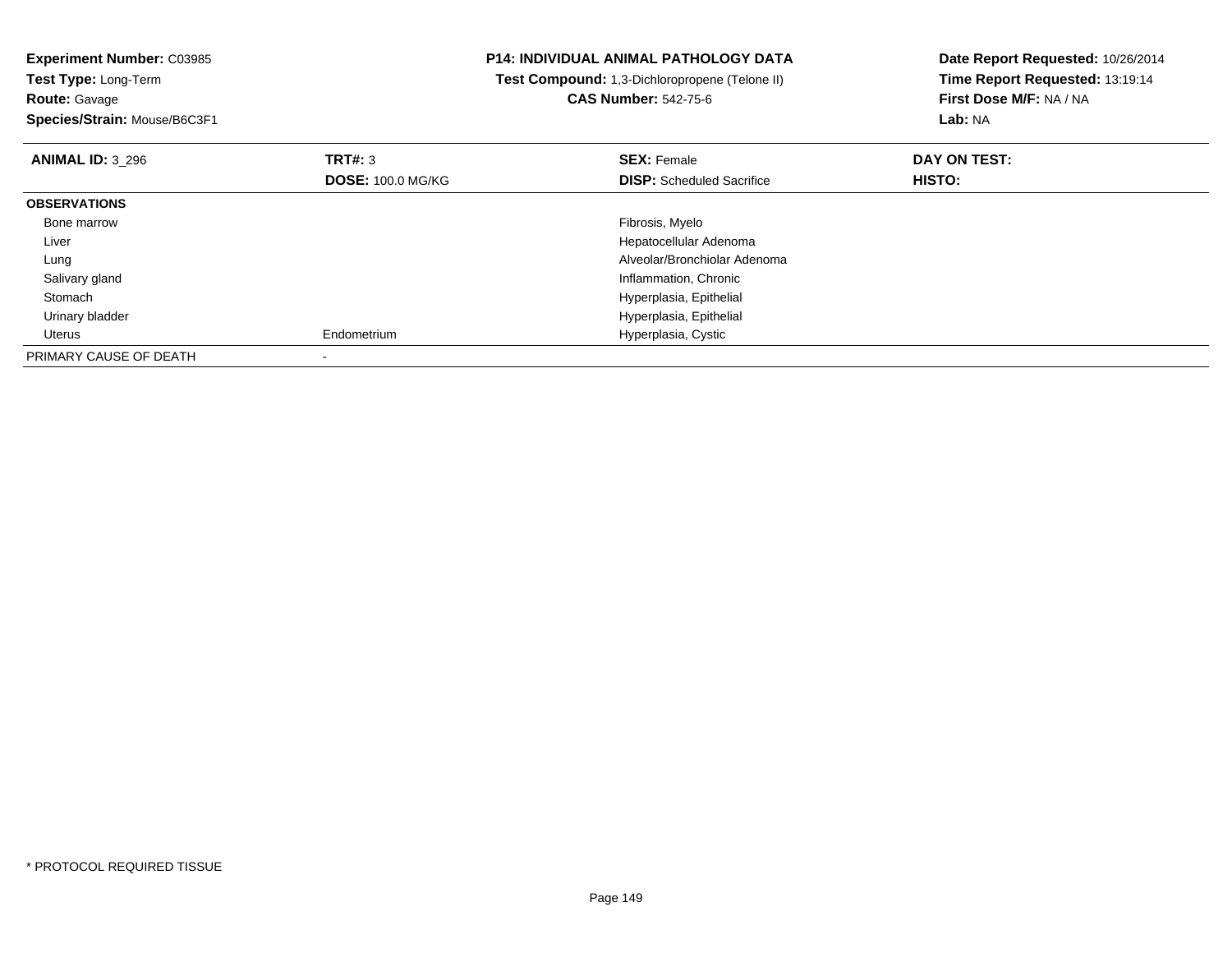**Experiment Number:** C03985**Test Type:** Long-Term**Route:** Gavage **Species/Strain:** Mouse/B6C3F1**P14: INDIVIDUAL ANIMAL PATHOLOGY DATA Test Compound:** 1,3-Dichloropropene (Telone II)**CAS Number:** 542-75-6**Date Report Requested:** 10/26/2014**Time Report Requested:** 13:19:14**First Dose M/F:** NA / NA**Lab:** NA**ANIMAL ID:** 3\_298**REX:** Female **DAY ON TEST: SEX:** Female **SEX:** Female **DOSE:** 100.0 MG/KG**DISP:** Natural Death **HISTO: OBSERVATIONS** Bone marroww which is a state of the state of the state of the state of the state of the Fibrosis, Myelo state of the state of the state of the state of the state of the state of the state of the state of the state of the state of th Brainn and the control of the control of the control of the control of the control of the control of the control of the control of the control of the control of the control of the control of the control of the control of the co Kidney Nephrosis, Hydro Hepatocellular Adenoma Liver Stomach Hyperplasia, Epithelial Thyroid Hyperplasia, Follicular Cell Urinary bladder Transitional-Cell CarcinomaPRIMARY CAUSE OF DEATH-